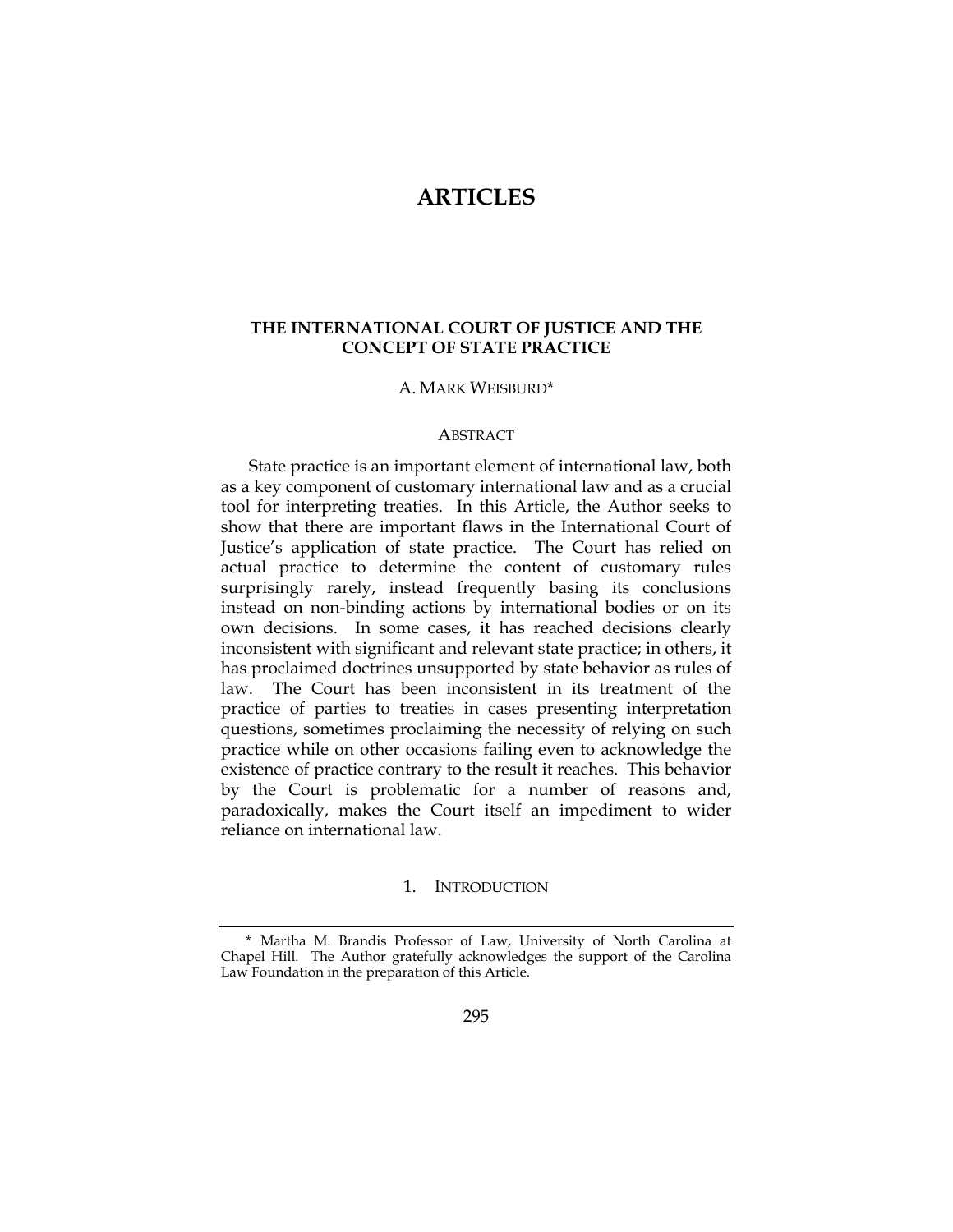Among international lawyers, there is no dispute that determining the precise content of customary international law ("CIL") is difficult, and that treaty terms are not always easy to construe. In such circumstances, there would be obvious utility in establishing an impartial tribunal composed of experts in international law who can resolve inter-state disputes by sorting out the complexities of CIL and applying their expertise to questions of treaty interpretation. Of course, states have attempted to do just that, starting with the Permanent Court of International Justice ("PCIJ") and replacing that court with the International Court of Justice ("ICJ" or the Court) after World War II. While a number of specialized international tribunals have been created in recent decades, the ICJ remains the only international tribunal whose jurisdiction is not limited to a specific subject matter.

Assessments of the Court vary. There is, to be sure, much reason to see the ICJ as important and useful. The Charter of the United Nations declares the ICJ to be "the principal judicial organ of the United Nations."1 The task of electing the judges of the court is seen as a matter of sufficient moment to require the participation of both the General Assembly and the Security Council of the United Nations.2 Scholarly assessment is generally favorable. For instance, according to the Third Restatement of Foreign Relations Law, "to the extent that decisions of international tribunals adjudicate questions of international law, they are persuasive evidence of what the law is. The judgments and opinions of the International Court of Justice are accorded great weight."3 One can find similar statements in the writings of highly regarded scholars of international law. As an example, Judge Cassese has observed:

[G]iven the rudimentary character of international law, and the lack of both a central lawmaking body and a central judicial institution endowed with compulsory jurisdiction, in practice many decisions of the most authoritative courts (in particular the ICJ) are bound to have crucial importance in establishing the existence of customary rules, or in

<sup>1</sup> U.N. Charter art. 92.

<sup>2</sup> U.N. Charter Statute of the International Court of Justice arts. 4–12, 59 Stat. 1031, U.N.T.S. 993 [hereinafter I.C.J. Statute].

<sup>3</sup> RESTATEMENT (THIRD) OF THE FOREIGN RELATIONS LAW OF THE UNITED STATES, § 103 cmt. b (1987).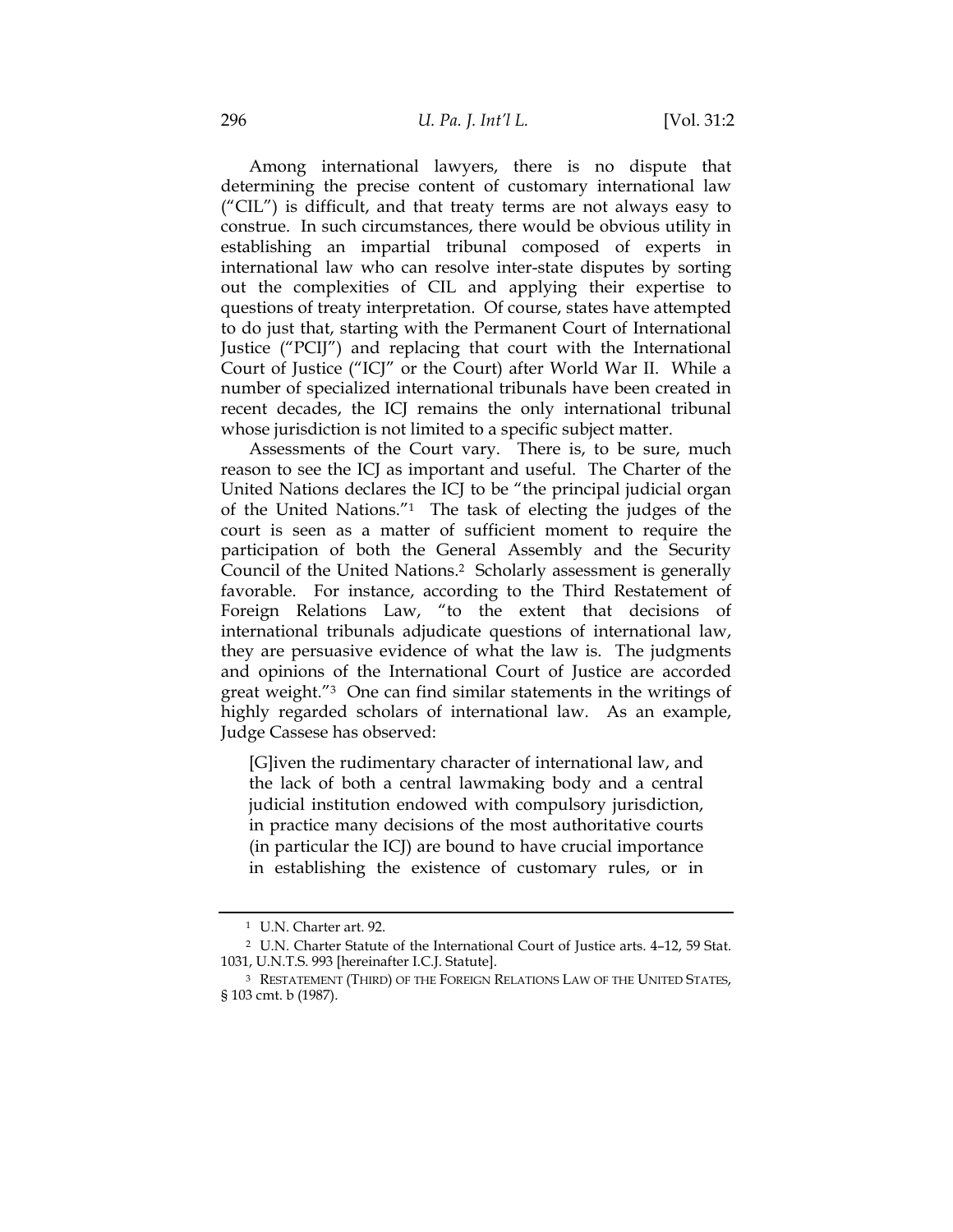defining their scope and content, or in promoting the evolution of new concepts.4

Further, a casebook widely used in American law schools states, "the decisions of the International Court of Justice are, on the whole, regarded by international lawyers as highly persuasive authority of existing international law."5

Despite the foregoing, it is also true that particular ICJ decisions have been strongly criticized. For example, the Court's decision in the merits phase of *Military and Paramilitary Activities in and against Nicaragua (Nicar. v. U.S.)*6 drew highly critical comments from several commentators;7 its decisions in *Oil Platforms (Iran v. United States)*8 and *Legal Consequences of the Construction of a Wall*<sup>9</sup> also received a fair amount of negative reaction.10 Generally,

<sup>7</sup> *See, e.g.,* Anthony D'Amato, *Trashing Customary International Law*, 81 AM. J. INT'L L. 101, 102 (1987) (arguing that the ICJ's reliance on the U.N. Charter rather than state practice as the source of customary international law in *Nicar. v. U.S.* misunderstood the purpose of customary law); Thomas M. Franck, *Some Observations on the ICJ's Procedural and Substantive Innovations*, 81 AM. J. INT'L L. 116, 116–120 (1987) (disagreeing with the ICJ's holding in *Nicar. v. U.S.* because of the court's weighting of evidence, interpretation of customary international law, and interpretation of the substantive principle of collective self-defense); John Lawrence Hargrove, *The* Nicaragua *Judgment and the Future of the Law of Force and Self-Defense*, 81 AM. J. INT'L L. 135, 137–43 (1987) (arguing that the ICJ proceeded beyond interpreting the U.N. Charter in *Nicar. v. U.S.* and weakened the international right of self-defense as a result).

 8 Oil Platforms (Iran v. U.S.), 2003 I.C.J. 165, 196–198 (Nov. 6) (holding that the U.S. destruction of Iranian oil platforms in the Persian Gulf was not a valid use of self-defense, since it was not objectively shown that self-defense was necessary).

<sup>9</sup> Legal Consequences of the Construction of a Wall in the Occupied Palestinian Territory (Wall Case), Advisory Opinion, 2004 I.C.J. 136, 201 (July 9) (holding that Israel's construction of a wall in the Occupied Palestinian Territory was contrary to international law).

<sup>10</sup> For reaction to the *Oil Platforms* case, see William H. Taft, IV, *Self-Defense and the* Oil Platforms *Decision*, 29 YALE J. INT'L L. 295, 298–306 (2004) (arguing that the ICJ's ruling on self-defense in *Oil Platforms* was not only unnecessary to decide the particular dispute, but also could be read to unduly limit the right of selfdefense); Ruth Wedgwood, *The ICJ Advisory Opinion on the Israeli Security Fence and the Limits of Self-Defense*, 99 AM. J. INT'L L. 52, 52, 57–61 (2005) (arguing that the ICJ's holding in *Oil Platforms* limited the right of self-defense to situations where

<sup>4</sup> ANTONIO CASSESE, INTERNATIONAL LAW 159 (2001).

<sup>5</sup> LORI F. DAMROSCH ET AL., INTERNATIONAL LAW: CASES AND MATERIALS 134–35 (4th ed. 2001).

<sup>6</sup> Military and Paramilitary Activities (Nicar. v. U.S.), 1986 I.C.J. 14, 118–119 (June 27) (holding that the United States' unsolicited collective self-defense efforts in Nicaragua violated the customary international law established through the U.N. Charter).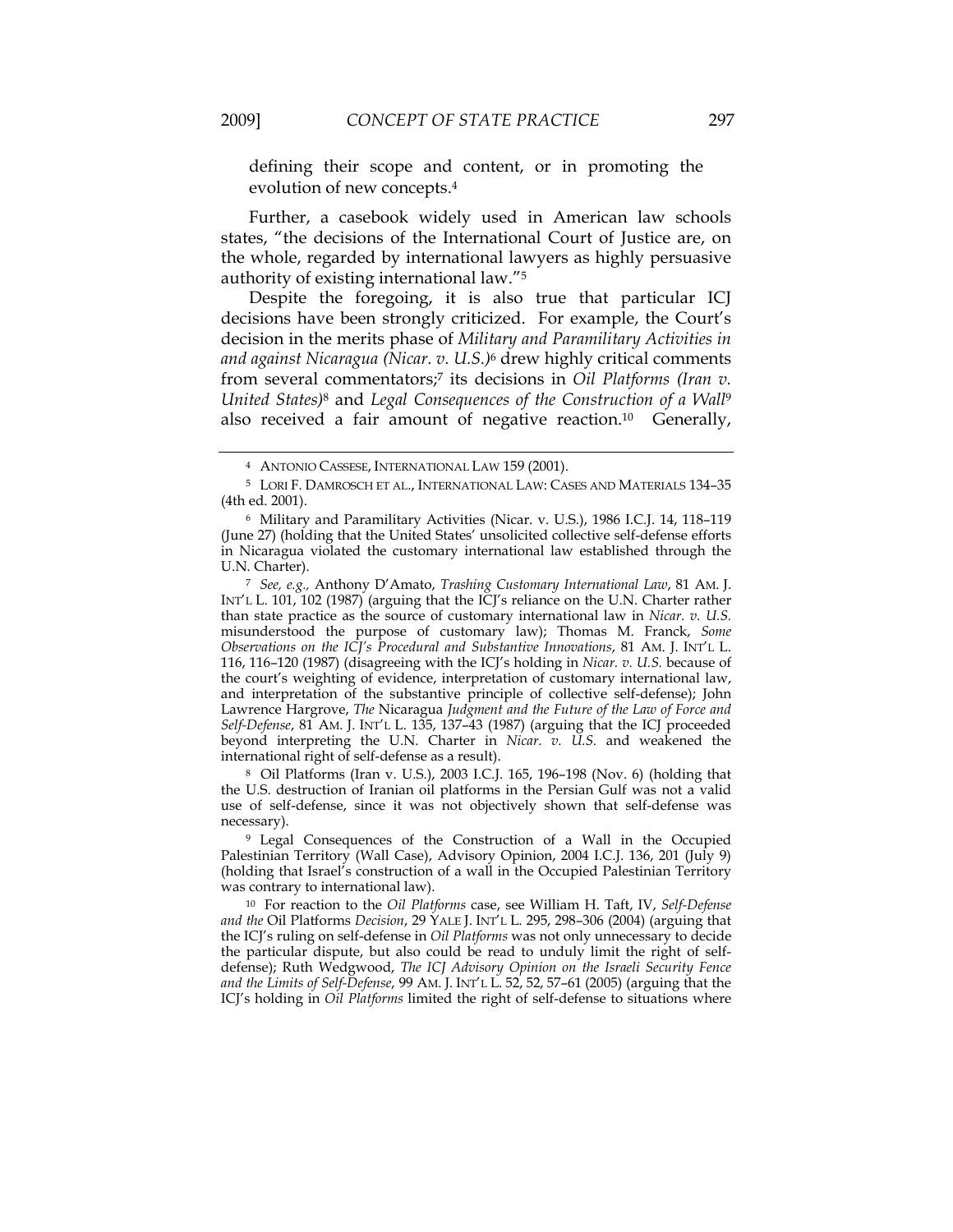however, critics have focused on the results in individual cases, rather than on evaluating the Court's overall performance.

To understand why this lack of more general analyses of the Court is important, it is crucial to realize that the authority expressly vested in the Court is rather limited. Under its Statute, the ICJ has jurisdiction in contentious cases only when the states involved in the dispute have consented to that jurisdiction.11 Further, the Statute provides that the ICJ's decisions are binding only "between the parties and in respect of that particular case."12 Also, no international instrument provides for the enforcement of the ICJ's judgments except Article 94 of the Charter of the United Nations, which leaves to the discretion of the Security Council the issue of whether to enforce any particular judgment.13 These provisions, taken together, make it impossible for the ICJ to control the interpretation of international law in the way, for example, that the Supreme Court of the United States can control interpretation of the Constitution. Or, more precisely, these provisions indicate the refusal of the states which established the ICJ to confer upon it a competence to make determinations of the content of

the threat was already too severe and hindered states' ability to protect civilians through action that is valid under international law as self-defense). For reaction to the Wall case, see Sean D. Murphy, *Self-Defense and the Israeli* Wall *Advisory Opinion: An* Ipse Dixit *from the ICJ?*, 99 AM. J. INT'L L. 62 (2005) (arguing that the ICJ's holding in the Wall Case lacked extensive factual analysis or sufficiently deep reasoning); Michla Pomerance, *The ICJ's Advisory Jurisdiction and the Crumbling Wall Between the Political and the Judicial*, 99 AM. J. INT'L L. 26, 32–42 (2005) (arguing that the ICJ's decision in the *Wall Case* was unduly influenced by political considerations).

<sup>11</sup> This consent may be *ad hoc.* I.C.J. Statute, *supra* note 2, art. 36, para. 1. Alternatively, this consent may take the form of a provision in a treaty providing that disputes involving that treaty shall be resolved by the ICJ—an advance consent, in other words. *See also* SHABTAI ROSENNE, 2 THE LAW AND PRACTICE OF THE INTERNATIONAL COURT 1920-2005, 645–49 (4th ed. 2006) (explaining the role of compromissory clauses in bilateral and multilateral treaties). In addition, the Statute permits states to declare their consent generally to the ICJ's compulsory jurisdiction in cases wherein the other parties have similarly consented.I.C.J. Statute, *supra* note 2, art. 36, para. 2. Relatively few states have accepted jurisdiction under this provision—sixty-five states currently have made declarations under Article 36, Paragraph 2, not including four of the five permanent members of the Security Council (China, France, Russia, the United States) or such important states as Brazil, South Africa, or Venezuela**.**  International Court of Justice, Declarations Recognizing the Jurisdiction of the Court as Compulsory, http://www.icj-cij.org/jurisdiction/index.php?p1=5 &p2=1&p3=3 (last visited Dec. 3, 2009).

<sup>12</sup> I.C.J. Statute, *supra* note 2, art. 59.

<sup>13</sup> U.N. Charter, art. 94.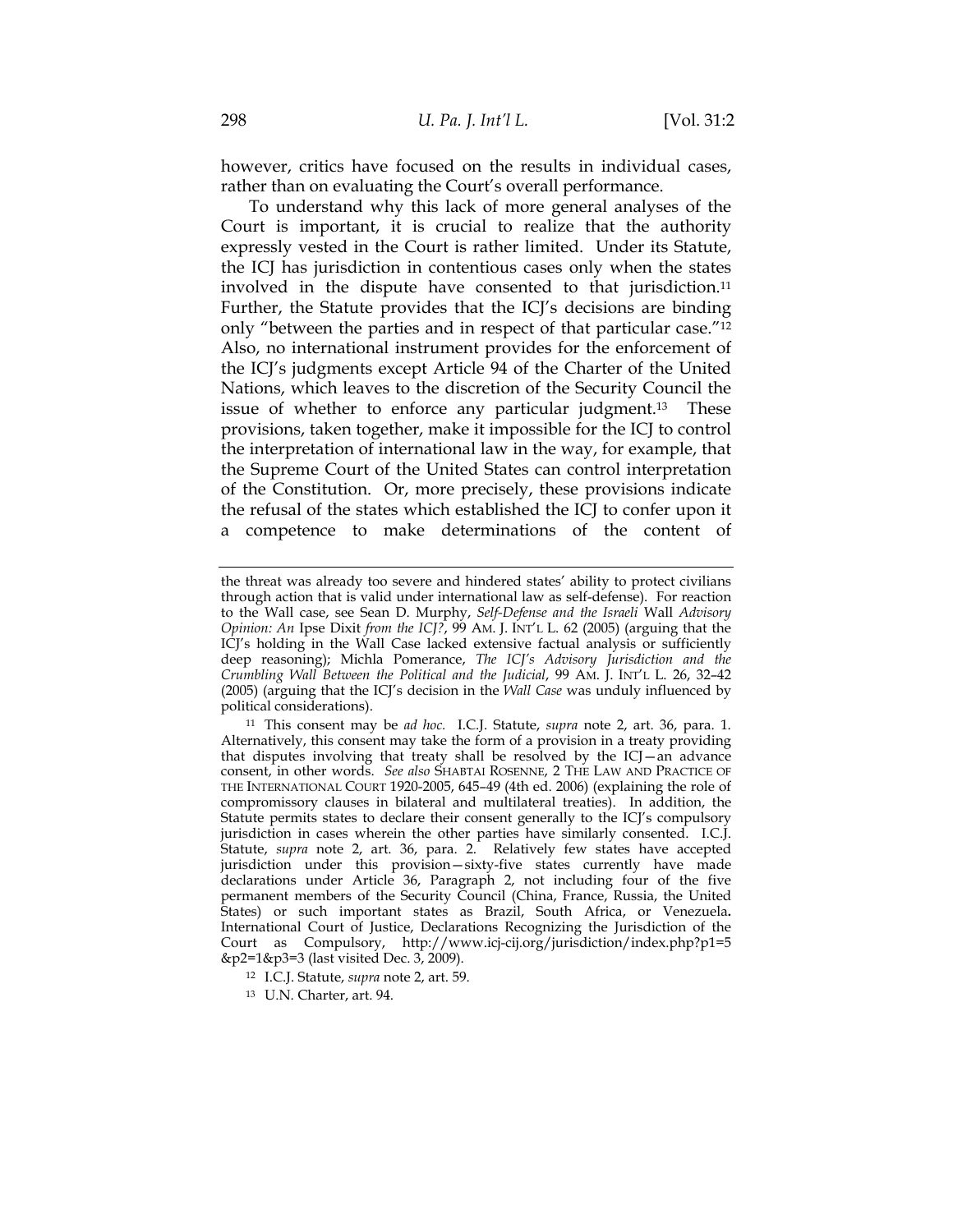international law which, as a practical matter, can be made binding on the world.

In these circumstances, the Court's ability to resolve individual disputes and its capacity to clarify the content of international law depend on states' willingness to bring cases to it, which in part depends on the perceived quality of its work. Even if it lacks the authority to make generally binding legal determinations, states can and presumably will accept its view of the law if they perceive the Court as an institution upon which they can rely for a careful resolution of legal questions. Similar considerations, one would hope, would apply to scholars seeking to determine whether the Court is a reliable expositor of international law. In this connection, a distinction drawn by Professor Movsesian is helpful. He distinguishes between judicial decisions having what he calls "disposition value"—decisions which lower courts are obliged to accept as stating the law because of the place of the deciding court in the relevant judicial hierarchy—and decisions having "information value"—decisions which another court is not legally obliged to follow, but which are nonetheless influential because of the expertise of the court and the quality of its analysis.14 Thus, the ICJ's expertise in matters of international law could be so great as to make its opinions influential with national courts, governments, and scholars, regardless of their formally binding character. On the other hand, if analysis gives reason to question the quality of the Court's work, states will be on notice of the risks of taking cases to the Court, and scholars will learn to treat its opinions with caution.

This Article attempts such an analysis of one aspect of the Court's jurisprudence: its treatment of state practice. The significance of state practice in international law is difficult to overstate. It is accepted as a component of CIL.15 Furthermore, the practice of states' parties to a particular treaty is understood to be an important element in determining the treaty's meaning.16

<sup>14</sup> *See* Mark L. Movsesian, *Judging International Judgments*, 48 VA. J. INT'L L. 65, 88–89 (2007) (describing the domestic effects of international judgments in countries that utilize a "dualist" approach).

<sup>15</sup> I.C.J. Statute, *supra* note 2, art. 38.

<sup>16</sup> Vienna Convention on the Law of Treaties, art. 31, para. 3(b), May 23, 1969, 1155 U.N.T.S. 331 [hereinafter Treaties Convention].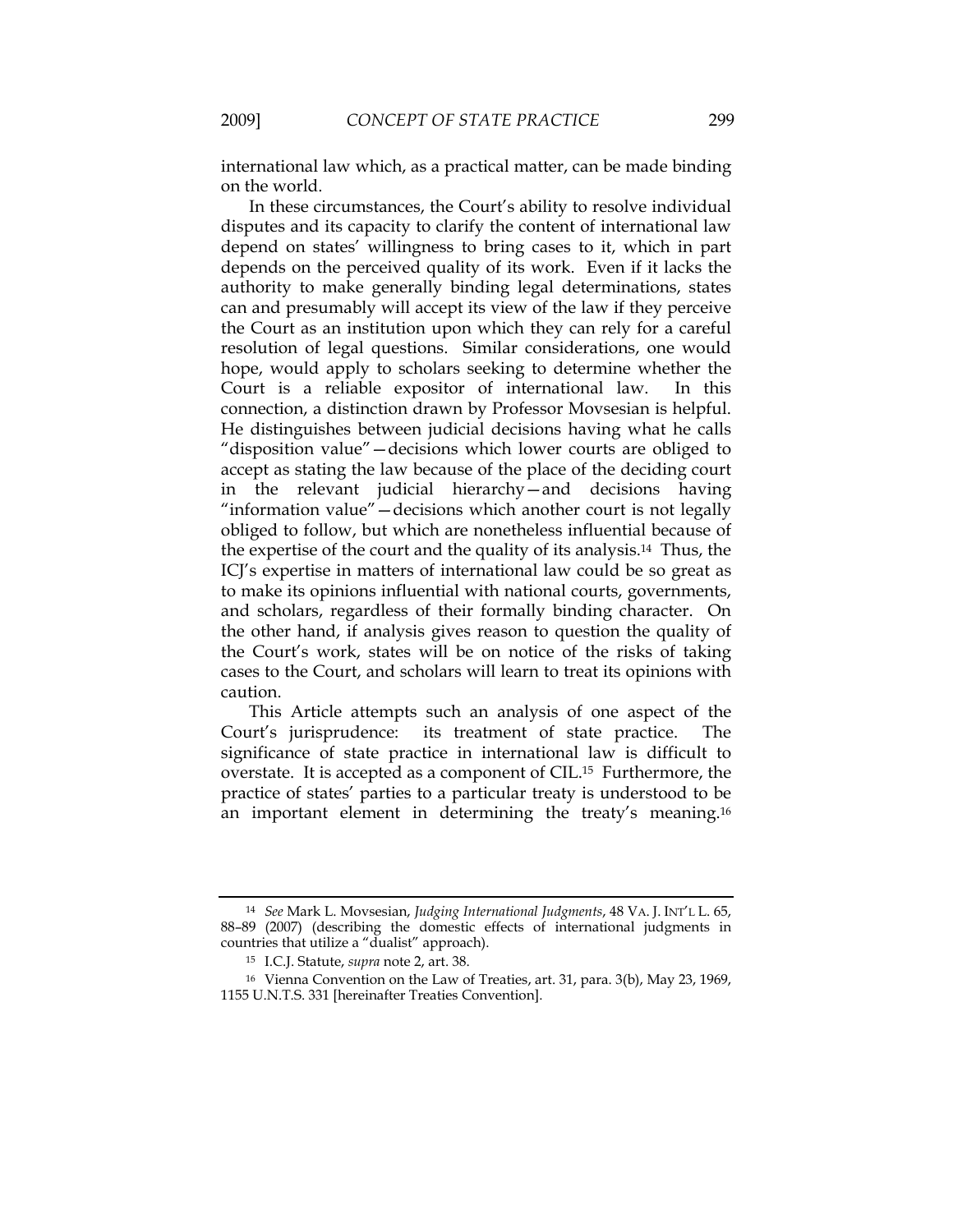Indeed, the Court itself has stated that the use of parties' practice to interpret treaties is an element of CIL.17

In light of the significance of state practice, the ICJ's approach to determining its content and relevance can shed considerable light on the Court's actual performance of its task. Accordingly this Article will, in the next Section, discuss twenty-seven cases decided by the ICJ over the period 1984–2007,18 highlighting the approach taken in the cases to issues involving the relationship between state practice on the one hand and either determination of the content of a CIL rule, or interpretation of a treaty, on the other.19 That Section will be organized according to the various ways the Court can deal with state practice. For example, it might rely heavily on state practice to decide a case turning on a point of CIL, or, conversely, pay no attention to existing state practice in such a case. The following Section will analyze the Court's performance as revealed in the case narratives. The last Section will conclude.

#### 2. STATE PRACTICE IN THE ICJ, 1984-2007

As noted above, state practice is central to analysis of CIL questions, and can be relevant to treaty analysis as well. The following discussion will treat these two types of cases separately. These two subsections will then be further divided according to the way the Court dealt with state practice. Some cases involve more

<sup>17</sup> *See* Land, Island and Maritime Frontier Dispute (El Sal. v. Hond., Nicar. intervening), 1992 I.C.J. 351, 586 (Sept. 11) ("The Chamber considers that . . . customary law contemplate[s] that such practice may be taken into account for purposes of interpretation . . . .").

<sup>18</sup> This period was selected because 1984 was the year the application was filed in *Military and Paramilitary Activities (Nicar. v. U.S.)*, 1986 I.C.J. 14 (June 27), a case which focused considerable attention on the Court's use of state practice.

<sup>19</sup> In *East Timor (Port. v. Austl.)*, 1995 I.C.J. 90 (Jun. 30), states' practice of concluding treaties with Indonesia capable of application in a territory, the status of which was in dispute, was relied on by the Court to show that those states had not read certain United Nations resolutions as requiring them not to recognize Indonesian control over the territory. *Id.* at 103. In *Application of the Convention on the Prevention and Punishment of the Crime of Genocide (Bosn. & Herz. v. Yugo.)*, 1996 I.C.J. 595 (July 11), states' practice in recognizing the status of the head of state of Bosnia-Herzegovina by acknowledging the force of treaties bearing his signature was relied on as part of the reason to reject an argument that the head of state lacked capacity to formally approve Bosnia-Herzegovina's decision to bring the case. In both of these cases, state practice was relevant only as evidence of states' attitudes toward a particular fact situation, not as an element in the determination of the content of a rule of law. This Article therefore does not address these cases.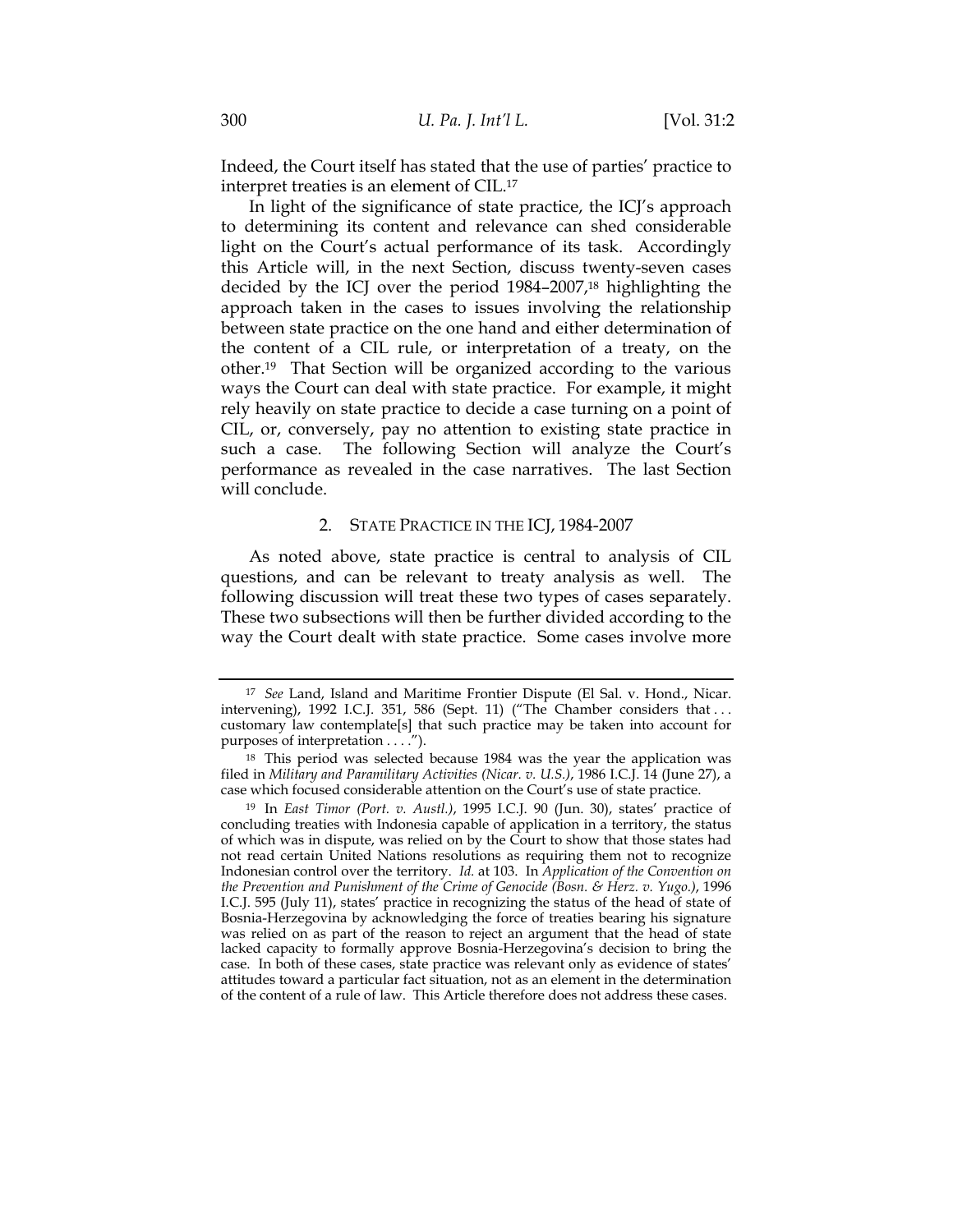than one type of analysis, and therefore will be discussed in more than one place.

*2.1. CIL* 

#### *2.1.1. Introduction*

Article 38 of the Statute of the ICJ sets out the sources from which the Court is required to draw the legal rules it applies:

Article 38

1. The Court, whose function is to decide in accordance with international law such disputes as are submitted to it, shall apply:

 a. international conventions, whether general or particular, establishing rules expressly recognized by the contesting states;

 b. international custom, as evidence of a general practice accepted as law;

 c. the general principles of law recognized by civilized nations;

 d. subject to the provisions of Article 59, judicial decisions and the teachings of the most highly qualified publicists of the various nations, as subsidiary means for the determination of rules of law.

2. This provision shall not prejudice the power of the Court to decide a case *ex aequo et bono*, the parties agree thereto.20

According to the Statute, therefore, customary law is to be derived from the "general practice of states." The International Law Association has provided the following working definition of customary international law:

(i) Subject to the Sections which follow, a rule of customary international law is one which is created and sustained by the constant and uniform practice of States and other subjects of international law in or impinging upon their

<sup>20</sup> I.C.J. Statute, *supra* note 2, art. 38.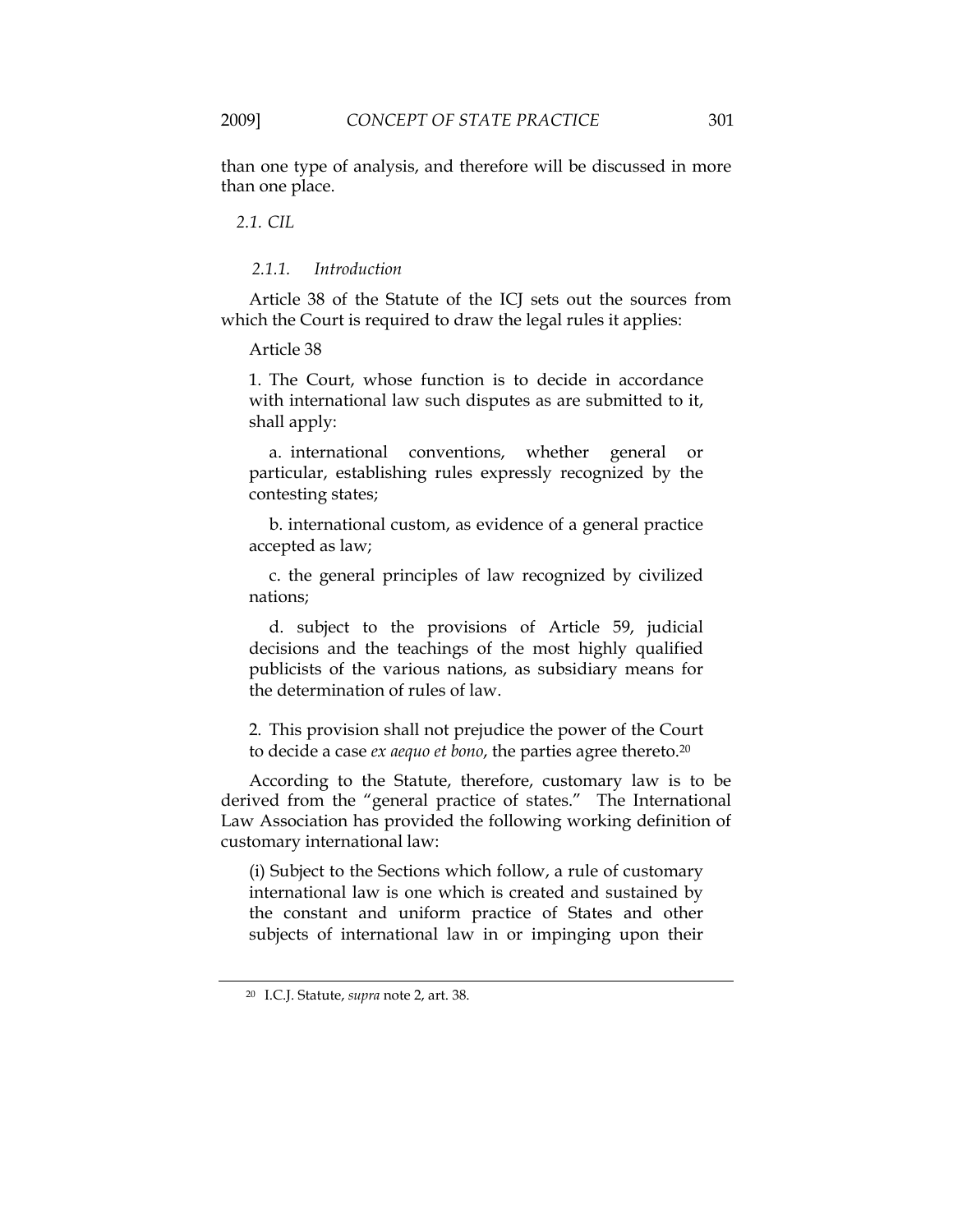international legal relations, in circumstances which give rise to a legitimate expectation of similar conduct in the future.

(ii) If a sufficiently extensive and representative number of States participate in such a practice in a consistent manner, the resulting rule is one of "general customary international law". Subject to Section 15, such a rule is binding on all States.21

Some sense of the ICJ's own sense of the application of Article 38(1)(b) is provided by its decision in the *North Sea Continental Shelf Cases (F.R.G. v. Denmark; F.R.G v. Netherlands).*22 Regarding the argument that the Convention on the Continental Shelf had passed into customary international law, the Court stated:

With respect to the other elements usually regarded as necessary before a conventional rule can be considered to have become a general rule of international law, it might be that, even without the passage of any considerable period of time, a very widespread and representative participation in the convention might suffice of itself, provided it included that of States whose interests were specially affected.23

Putting these two discussions together, it seems fair to argue that it is necessary that a significant number of states follow a practice before it can be labeled a rule of customary law. We also

<sup>21</sup> Comm. on Formation of Customary (Gen.) Int'l Law, Int'l Law Ass'n, *Final Report of the Committee: Statement of Principles Applicable to the Formation of General Customary International Law*, 69 INT'L L. ASS'N REP. CONF. 712, 719 (2000).

<sup>22</sup> North Sea Continental Shelf Cases (F.R.G. v. Den.; F.R.G. v. Neth.), 1969 I.C.J. 3 (Feb. 20).

<sup>23</sup> *Id*. at 42. In this case, the Court held that the number of states adhering to the Convention at the relevant time was insufficient to establish that its rules had become CIL. There were thirty-nine parties to that Convention as of the date of the Court's decision. *See* U.N. Treaty Series, Convention on the Continental Shelf, http://treaties.un.org (follow "U.N. Treaty Series" hyperlink; scroll and select "Continental Shelf Convention"; select "see details").Meanwhile the membership of the United Nations on that date (including land-locked states and others uninterested in the Convention, was 126. *See* United Nations, Growth in United Nations Membership, 1945–present, http://www.un.org/members Nations Membership, 1945–present, http://www.un.org/members /growth.shtml (last visited Dec. 3, 2009) (listing countries that joined the United Nations year by year).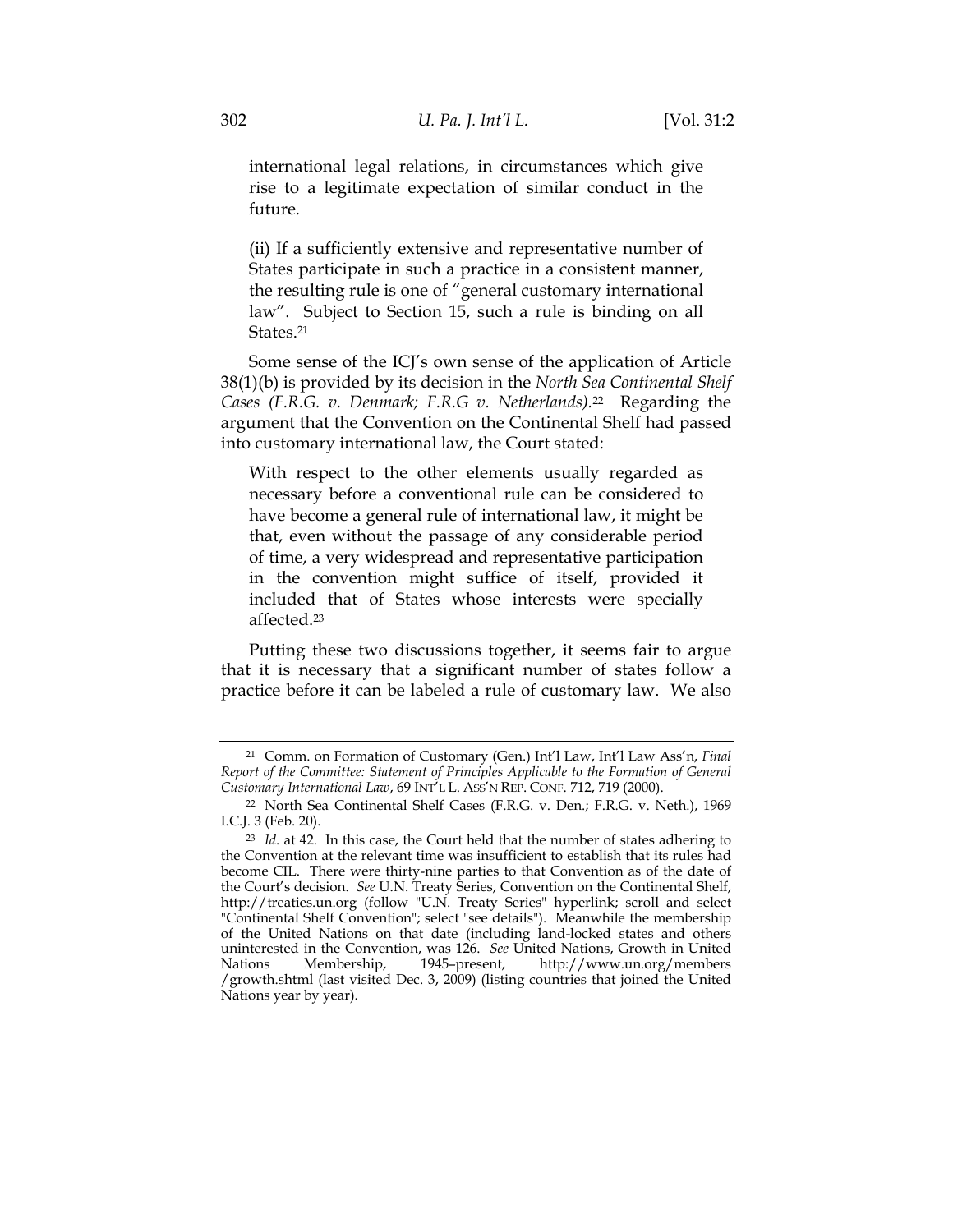see that, in the opinion of the International Law Association, the practice must be uniform, which makes sense: it is difficult to characterize as a custom a practice some members of a group follow and other members of the same group do not.

At this point, a definition is necessary. The term "state practice" could conceivably be held to apply to anything done by someone who is part of the state apparatus. If the term is applied so broadly, however, it would seem to cover a large enough range of behaviors to confuse analysis; very different sorts of state action would be lumped together. Therefore, I propose to limit the use of the term "state practice" to behaviors respecting a particular issue that amounts to direct action by, or has a direct effect on, the state whose behavior is in question. For example, resolving a border dispute by sending military units to occupy the disputed border would clearly amount to state practice under this definition. So would a formal proclamation by which a state claimed the territory at issue, or a diplomatic protest of another state's occupying that territory. On the other hand, a state representative's vote in favor of a non-binding resolution in some international body taking a position on a border dispute to which the voting state was not a party would have no effect on that state, and would therefore not count under this definition. A fortiori, a state's vote for a nonbinding resolution purporting to establish general rules for addressing border disputes—since no specific issue would be involved—would likewise not count under this definition.

The reason for this distinction is to highlight the difference between behavior which a state's officials should see as committing the state in some way and behavior not likely to be seen by such officials as a commitment. In the former case, the state has to be prepared to deal with other states' reactions to its behavior. In the latter, there may well be no reactions to consider. Clearly then, a state must carefully consider behaviors of the first sort, while one cannot assume that state officials will seriously ponder the consequences of behaviors of the second sort.

Finally, note Article 38(1)(d) of the I.C.J. statute. That provision permits the Court to rely on judicial opinions and scholarly commentary, but only as subsidiary means of determining the content of international law. Those sources, that is, are not equivalent to the general practice of states. Further, reliance on judicial decisions is made subject to Article 59 of the Statute, which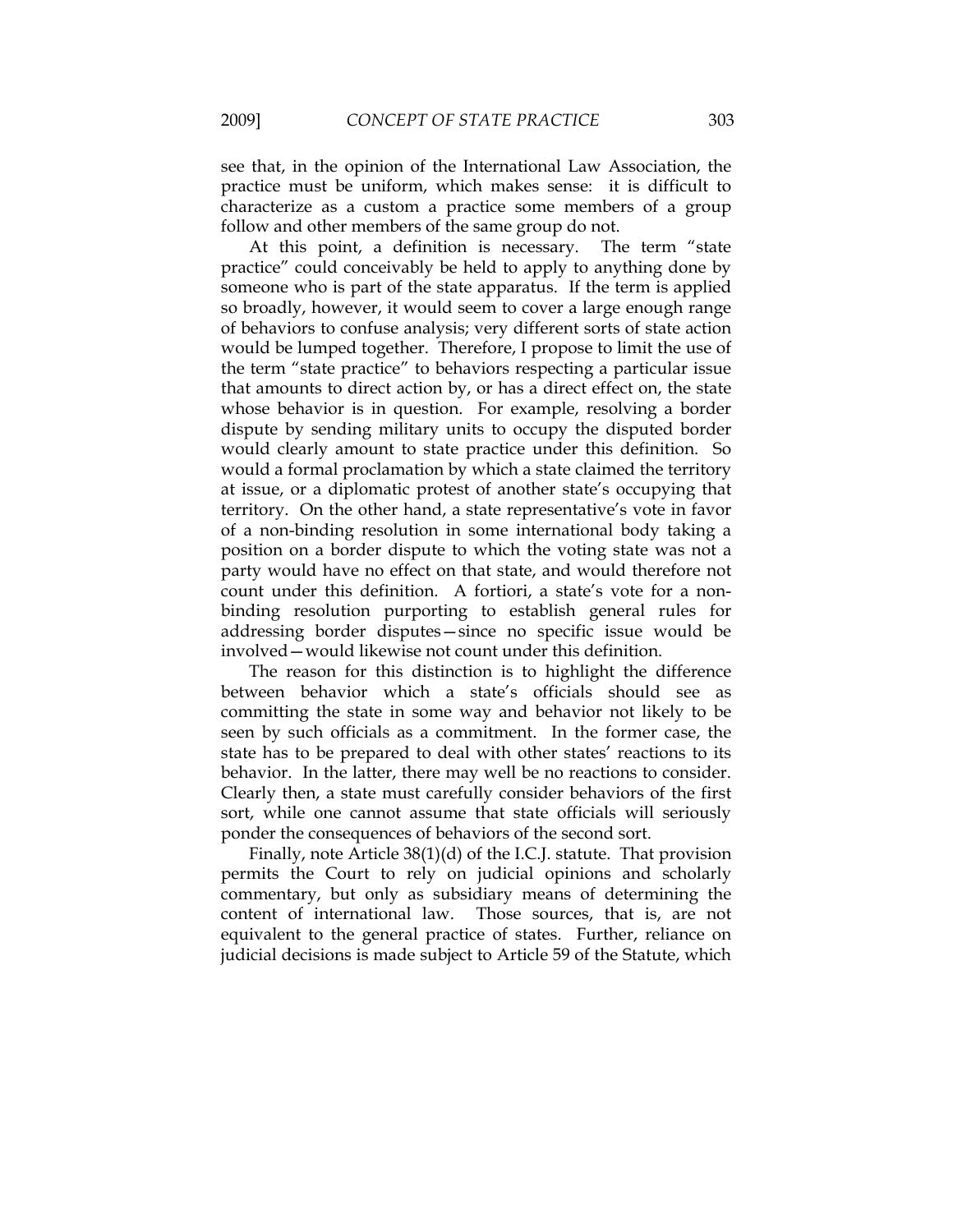provides that the Court's decisions have "no binding force except between the parties and in respect of that particular case."<sup>24</sup> Stare decisis, in other words, is rejected as a generator of rules of international law.

In examining the Court's decisions regarding customary international law, then, we would expect the Court to derive the rules it applies from commitment-generating state behavior.

## *2.1.2. CIL Cases—Rule of Decision Derived from Description of State Practice*

While the ICJ decided a number of cases during this period on the basis of CIL, only one turned on a rule of CIL which the Court derived from explicitly described state practice. Two others relied on more or less generally described state practice as one of the sources of the rule applied, but relied on non-practice based sources as well. Finally, the Court decided one case based on the absence of state practice supporting the rule for which the applicant contended.

The case turning on a rule derived from state practice was *Legality of the Threat or Use of Nuclear Weapons, Advisory Opinion* (*Nuclear Weapons Case*).25 That case was produced in response to the General Assembly's December, 1994, question: "Is the threat or use of nuclear weapons in any circumstance permitted under international law?"26

The Court first addressed the question whether any treaty clearly prohibited the use of or threat to use nuclear weapons, concluding, as will be discussed in more detail below, that none did.<sup>27</sup> The Court then moved on to examine the customary law on the subject. It initially took the orthodox position that the substance of customary law depended mainly on state practice and state views of opinio juris.28 States arguing against the legality of nuclear weapons had asserted that the fact of their non-use subsequent to World War II established a customary rule of

<sup>24</sup> I.C.J. Statute, *supra* note 2, art. 59.

<sup>&</sup>lt;sup>25</sup> Legality of the Threat or Use of Nuclear Weapons, Advisory Opinion, 1996 I.C.J. 226 (July 8) (Nuclear Weapons Case).

<sup>26</sup> *Id*. at 227–28.

<sup>27</sup> *Id.* at 247*–*53. *See also infra* notes 249–52 and accompanying text. (discussing the Court's method of interpreting treaties asserted to prohibit the threat or use of nuclear weapons).

<sup>28</sup> *Nuclear Weapons Case*, 1996 I.C.J. at 253.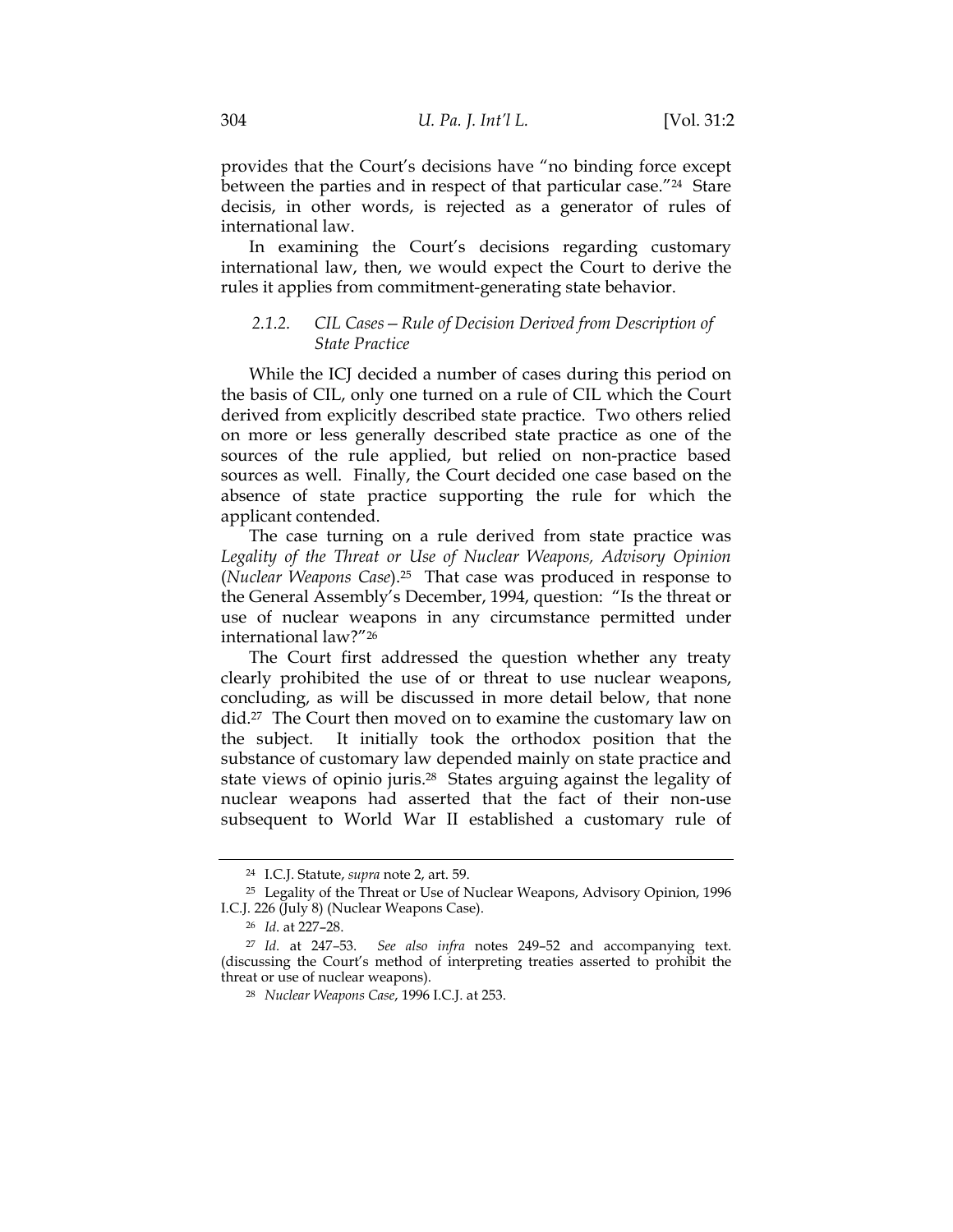prohibition, while those taking the opposite view stressed the significance of the reliance on nuclear weapons for deterrence.<sup>29</sup> In rejecting the argument that this history established a customary law prohibition, the Court stated:

The Court does not intend to pronounce here upon the practice known as the "policy of deterrence." It notes that it is a fact that a number of States adhered to that practice during the greater part of the Cold War and continue to adhere to it. Furthermore, the members of the international community are profoundly divided on the matter of whether non-recourse to nuclear weapons over the past 50 years constitutes the expression of an *opinio juris.* Under these circumstances the Court does not consider itself able to find that there is such an *opinio juris.*<sup>30</sup>

Nuclear weapons opponents also put forward certain General Assembly resolutions as confirming a customary law prohibition on such weapons. The Court responded to this point by acknowledging that such resolutions "can, in certain circumstances, provide evidence important for establishing the existence of a rule or the emergence of an *opinio juris*,"31 but asserted that whether any particular resolution should be understood as having this effect depended on the resolution's content, on the circumstances of its adoption, and on whether opinio juris existed regarding the resolution's status.32 The resolutions in question here, the Court held, could not be seen as demonstrating an opinio juris with respect to nuclear weapons because substantial numbers of states either voted against their adoption or abstained on the matter.33

Turning finally to international humanitarian law, the Court asserted that the principal treaties in the field have entered customary law, relying in part on the extensive number of parties to those treaties and on the fact that no state had ever taken advantage of the denunciation clauses of those treaties.34 The

<sup>29</sup> *Id.* at 253–54.

<sup>30</sup> *Id*. at 254 (italics in original).

<sup>31</sup> *Id.* at 254–55 (italics in original).

<sup>32</sup> *Id.* at 255.

<sup>33</sup> *Id.*

<sup>34</sup> *Id.* at 257–58.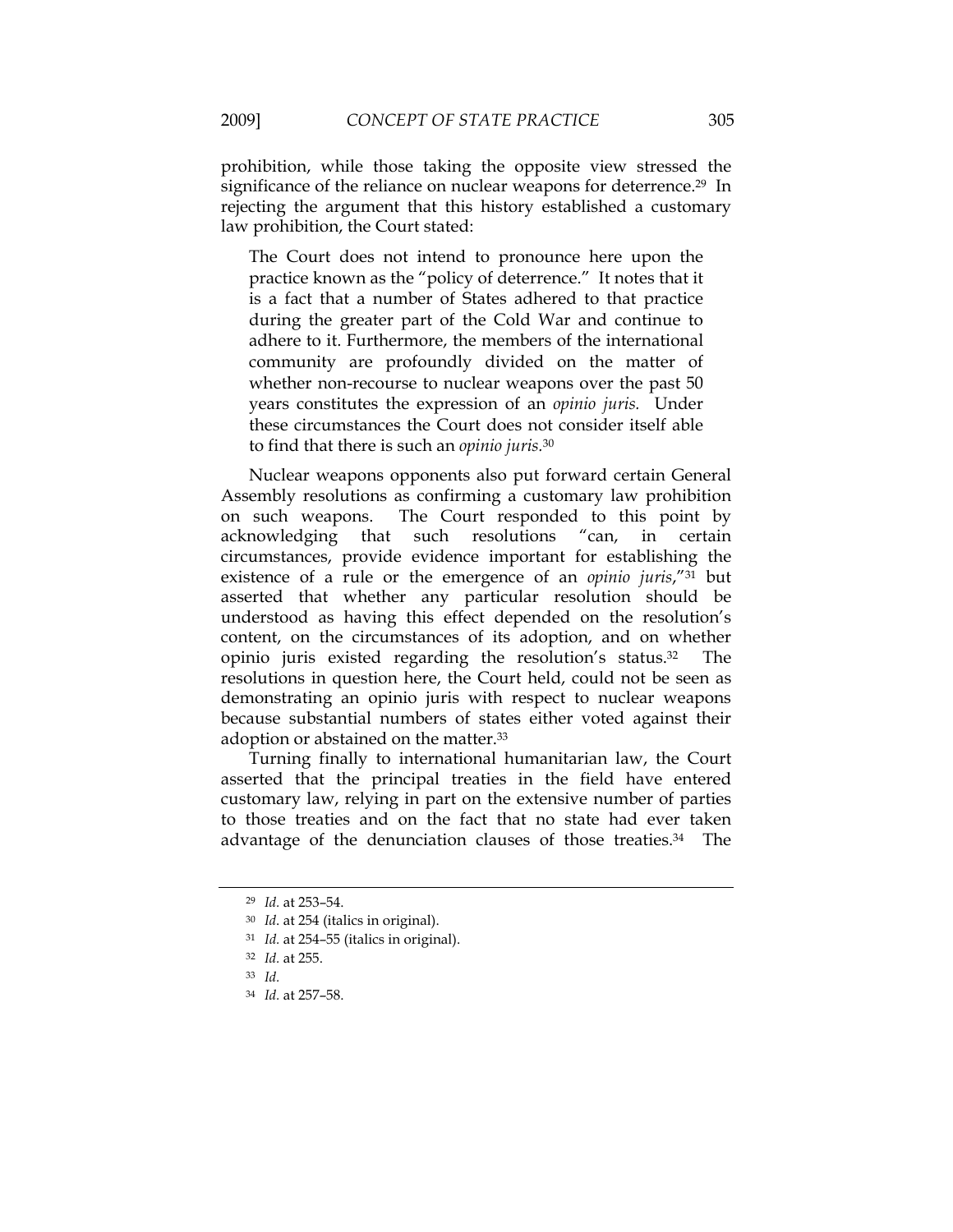question then became whether customary international humanitarian law derived from those treaties rendered illegal the threat or use of nuclear weapons. The Court specifically addressed the effect on CIL of Additional Protocol 1 to the 1949 Geneva Conventions<sup>35</sup> (treating the matter as one of CIL presumably because of the protocol's non-ratification by three of the five nuclear powers) concluding that the conference which drafted that treaty produced no substantive debate on nuclear weapons and adopted no provisions addressed to them, and that the Additional Protocol therefore did not affect otherwise subsisting customary law regarding nuclear weapons.<sup>36</sup>

The Court finally confronted squarely the question of the compatibility of nuclear weapons with purely customary international humanitarian law. Its response was to evade the question. On the one hand, the Court observed that it could not pass on the argument that nuclear weapons could lawfully be used in certain limited circumstances, since the proponents of that view could not be precise in identifying those circumstances.37 On the other hand, the Court—though observing that the use of nuclear weapons "seems scarcely compatible with respect" humanitarian law principles—concluded that it lacked the basis for concluding that the use of nuclear weapons could never be lawful. The Court fortified this conclusion by reference to the fundamental character of a state's right to survival and thus of its right to selfdefense in circumstances threatening its survival, on deterrence as a matter of state practice, and on the reservations by nuclear weapons states to the various treaties addressing those weapons, under which those states reserved the right to use such weapons in defined circumstances.38

Ultimately, with respect to the crucial issue in the case, the Court's conclusion, expressed in paragraph 2(e) of the disposition in this case, was

that the threat or use of nuclear weapons would generally be contrary to the rules of international law applicable in

<sup>35</sup> Protocol Additional to the Geneva Conventions of 12 August 1949, and relating to the Protection of Victims of International Armed Conflicts (Protocol 1), June 8, 1977, 1125 U.N.T.S. 3.

<sup>36</sup> *Nuclear Weapons Case*, 1996 I.C.J. at 259.

<sup>37</sup> *Id.* at 262.

<sup>38</sup> *Id.* at 262–63.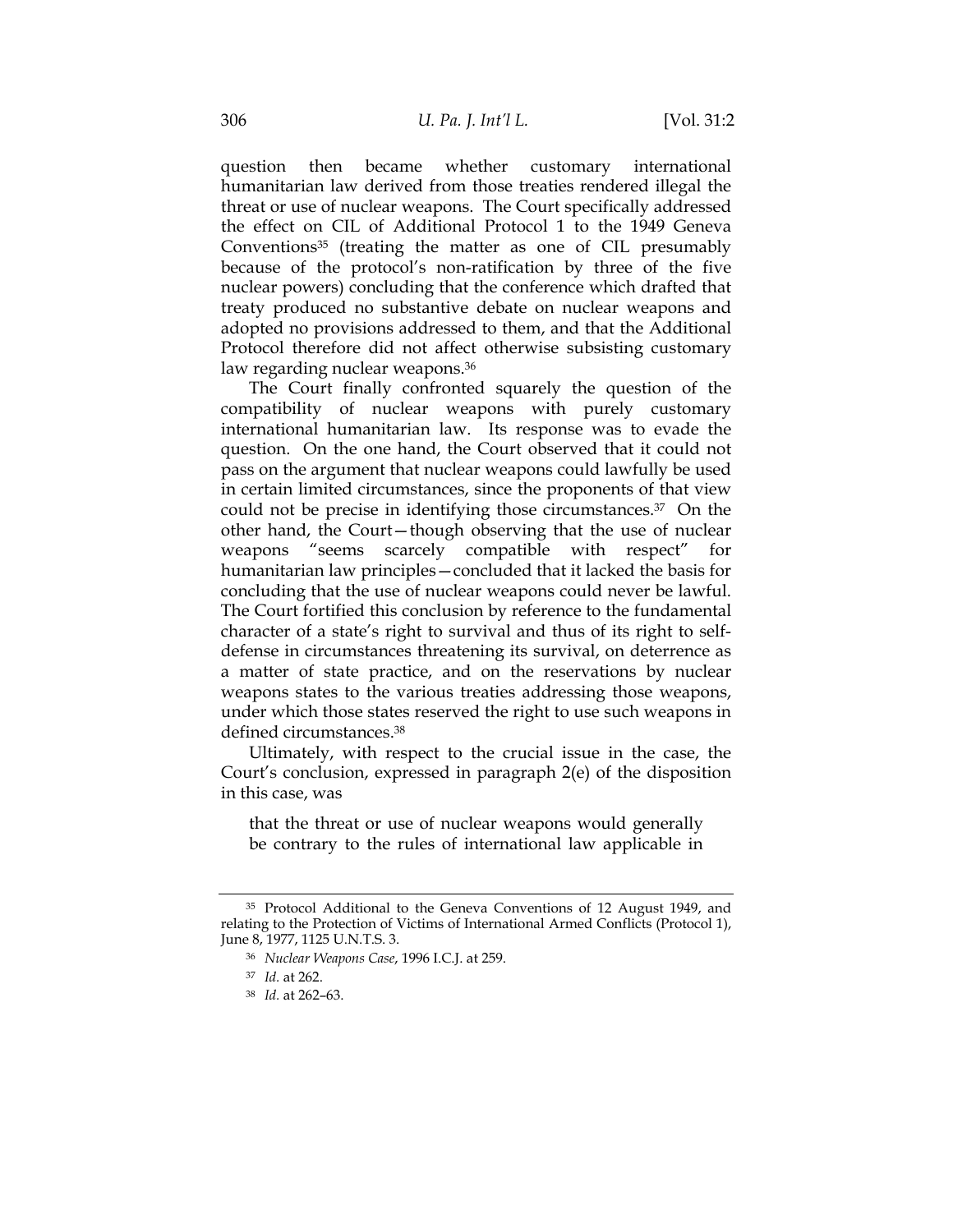armed conflict, and in particular the principles and rules of humanitarian law;

However, in view of the current state of international law, and of the elements of fact at its disposal, the Court cannot conclude definitively whether the threat or use of nuclear weapons would be lawful or unlawful in an extreme circumstance of self-defence, in which the very survival of a State would be at stake . . . .39

Paragraph 2(e) was adopted only by the casting vote of the President, showing how deeply divided the Court was regarding this case; indeed, the scope of the division may have been even greater than this result suggests.40 Nonetheless, the Court as a body was unwilling to ignore states' actual behavior regarding an issue as fundamental as the legality of nuclear weapons.

The first case relying on state practice as one among several sources of CIL rules was *Continental Shelf (Libyan Arab Jamahiriya v. Malta).*41 The parties in this case sought from the court a delimitation between their continental shelves, agreeing that their dispute had to be resolved according to CIL as it related to such delimitations.42

The Court relied solely on state practice in parts of its judgment. Regarding the issue of the place in customary law of a

<sup>39</sup> *Id.* at 266.

<sup>40</sup> All fourteen judges hearing this case wrote separate opinions. *Id.* at 268– 593. Given the outcome, it is surprising to note that eight of them seem to have been unwilling to treat state practice regarding nuclear weapons, as well as the implications of various treaties and Security Council resolutions on the subject, as controlling the question of the legality of the use of those weapons. Instead, most of these eight (all but Judge Herczegh), put controlling weight on some combination of ethical or general legal principles, General Assembly resolutions, or the asserted irrelevance of state practice. *Id.* at 269–70 (declaration of Bedjaoui, Pres.); *id.* at 275 (declaration of Herczegh, J.); *id.* at 278 (declaration of Shi, J.); *id.* at 280–81 (declaration of Vereshchetin, J.); *id.* at 282–83 (declaration of Ferrari Bravo, J.); *id.* at 287, 291 (separate opinion of Guillaume, J.); *id.* at 294–97 (separate opinion of Ranjeva, J.); *id.* at 309 (separate opinion of Fleischhauer, J.); *id.* at 311– 28 (dissenting opinion of Schwebel, Vice-Pres.); *id.* at 345–64 (dissenting opinion of Oda, J.); *id.* at 380–89, 392–97, 399–428 (dissenting opinion of Shahbuddeen, J.); *id.* at 452–87, 494–96, 513–20, 532–42, 553 (dissenting opinion of Weeramantry, J.); *id.* at 556, 558–71, 575–76, 578–79 (dissenting opinion of Koroma, J.); *id.* at 591 (dissenting opinion of Higgins, J.).

<sup>41</sup> Continental Shelf (Libya v. Malta), 1985 I.C.J. 13 (June 3).

<sup>42</sup> *Id.* at 29.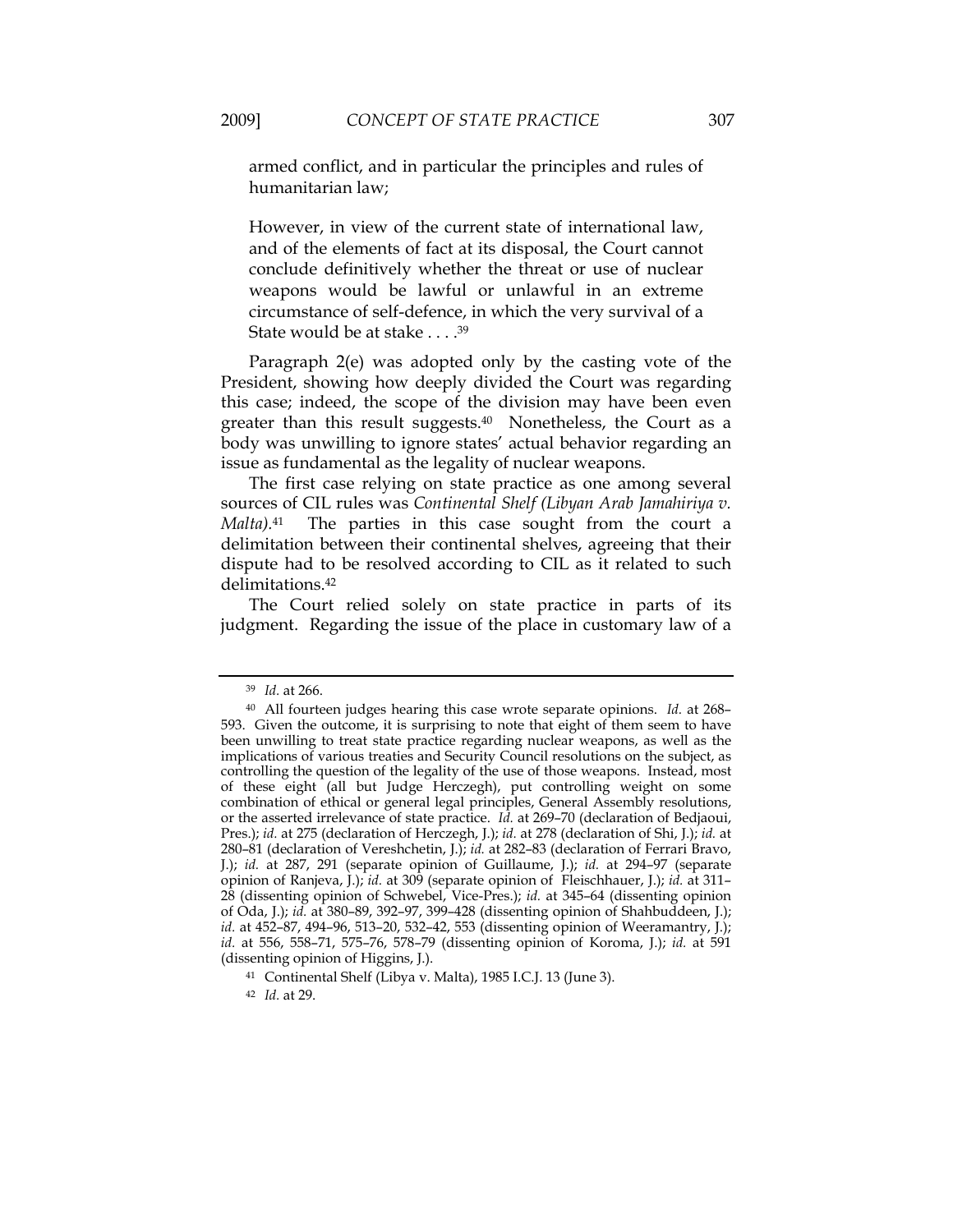boundary's distance from the relevant coasts as a criterion for shelf boundary delimitation, the Court stated: "that, apart from [provisions of the U.N. Convention on the Law of the Sea], the institution of the exclusive economic zone, with its rule on entitlement by reason of distance, is shown by the practice of States to have become a part of customary law  $\ldots$ ."<sup>43</sup> In discussing its rejection of the proposition that, at least as a first step, a proposed boundary line should be one on which every point was equally distance from the coasts of the states in question (an equidistance line), the court acknowledged that the parties had brought to its attention over seventy shelf delimitation agreements. It went on to state, however, that, although state practice on this subject was important, the agreements, taken together, fell short of proving that use of an equidistance line or any other method was mandatory, though they did show that such a method could yield an equitable result in many circumstances.44

State practice, albeit unspecified, was one of several sources on which the Court relied in other portions of the opinion: that rejecting Libya's assertion that the size of a state's landmass was relevant to shelf delimitation,<sup>45</sup> that disagreeing with the argument that the ratio of the lengths of the coastlines of the relevant states should determine the proportion of the shelf each would receive,<sup>46</sup> and in holding that, if an equidistance line is used as the first stage of the exercise, it could subsequently be modified.47

*Arrest Warrant of 11 April 2000 (Democratic Republic of the Congo v. Belgium) (DRC v. Belgium)* was the other case treating state practice as one of several possible sources of CIL.48 In that case, the Democratic Republic of the Congo ("DRC") alleged that Belgium had incurred responsibility to the Congo by issuing an international warrant for the arrest of the then-sitting foreign minister of the Congo—not present in Belgium at the time—in respect of grave breaches of international humanitarian law allegedly committed by the minister on the territory of the

<sup>43</sup> *Id.* at 33.

<sup>44</sup> *Id.* at 38.

<sup>45</sup> *Id.* at 40–41.

<sup>46</sup> *Id.* at 45.

<sup>47</sup> *Id.* at 48.

<sup>48</sup> Arrest Warrant of 11 April 2000 (Dem. Rep. Congo v. Belg.), 2002 I.C.J. 3 (Feb. 14) (DRC v. Belgium).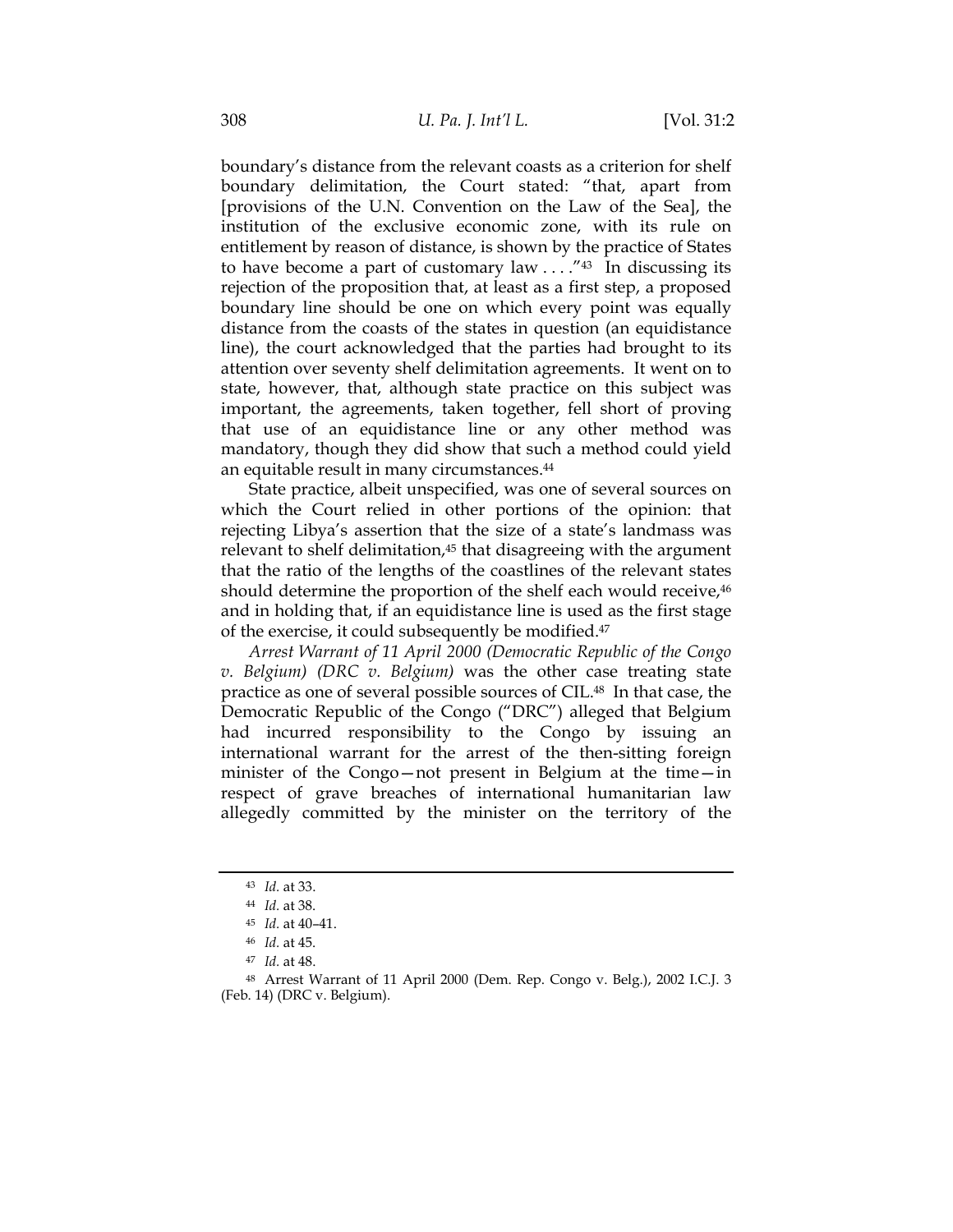Congo.49 After concluding that a sitting foreign minister enjoys full immunity from criminal prosecution,<sup>50</sup> the Court asked if there were an exception to this rule with respect to accusations of war crimes or crimes against humanity. It was at this point that state practice figured in the Court's analysis. Specifically, the Court observed that it had considered the "few decisions of national higher courts," including two cases cited by the parties decided respectively by the House of Lords and the Court of Cassation of France, but not indicating whether it considered other cases as well. It also stated that it had considered unspecified national legislation. In addition to its references to these examples of state practice, the Court cited to the legal instruments creating international criminal tribunals and decisions of certain of those tribunals. On the basis of all of these materials, the Court stated that it found no exception to the rule of immunity before national courts with respect to sitting foreign ministers.51

Finally, the case putting weight on the absence of state practice supporting the applicant was *Ahmadou Sadio Diallo (Republic of Guinea v. Democratic Republic of the Congo), (Preliminary Objections) (Diallo Case)*;52 the case also involved arguments based on subsidiary means for the determination of rules of law.

Guinea brought this case as a matter of diplomatic protection to seek reparation on behalf of one of its nationals and certain private corporations of which this national was the sole share-holder but which were chartered in the DRC.<sup>53</sup> Guinea sought to establish that, as a matter of customary law, a state was permitted to exercise diplomatic protection on behalf of such corporations, relying on dictum from an ICJ case, a number of arbitral opinions, and the fact that many bilateral and multilateral treaties relating to the protection of foreign investment permit such representation.<sup>54</sup> The Court rejected Guinea's argument, stating that it had examined "State practice and decisions of international courts and tribunals" but found no exception to the usual rule that states may

<sup>49</sup> *Id.* at 9–10.

<sup>50</sup> *Id.* at 20–22.

<sup>51</sup> *Id.* at 23–24.

<sup>52</sup> Preliminary Objections, Ahmadou Sadio Diallo (Guinea v. Dem. Rep. Congo) 46 I.L.M. 712 (Diallo Case).

<sup>53</sup> *Id.* at 716.

<sup>54</sup> *Id.* at 731–32.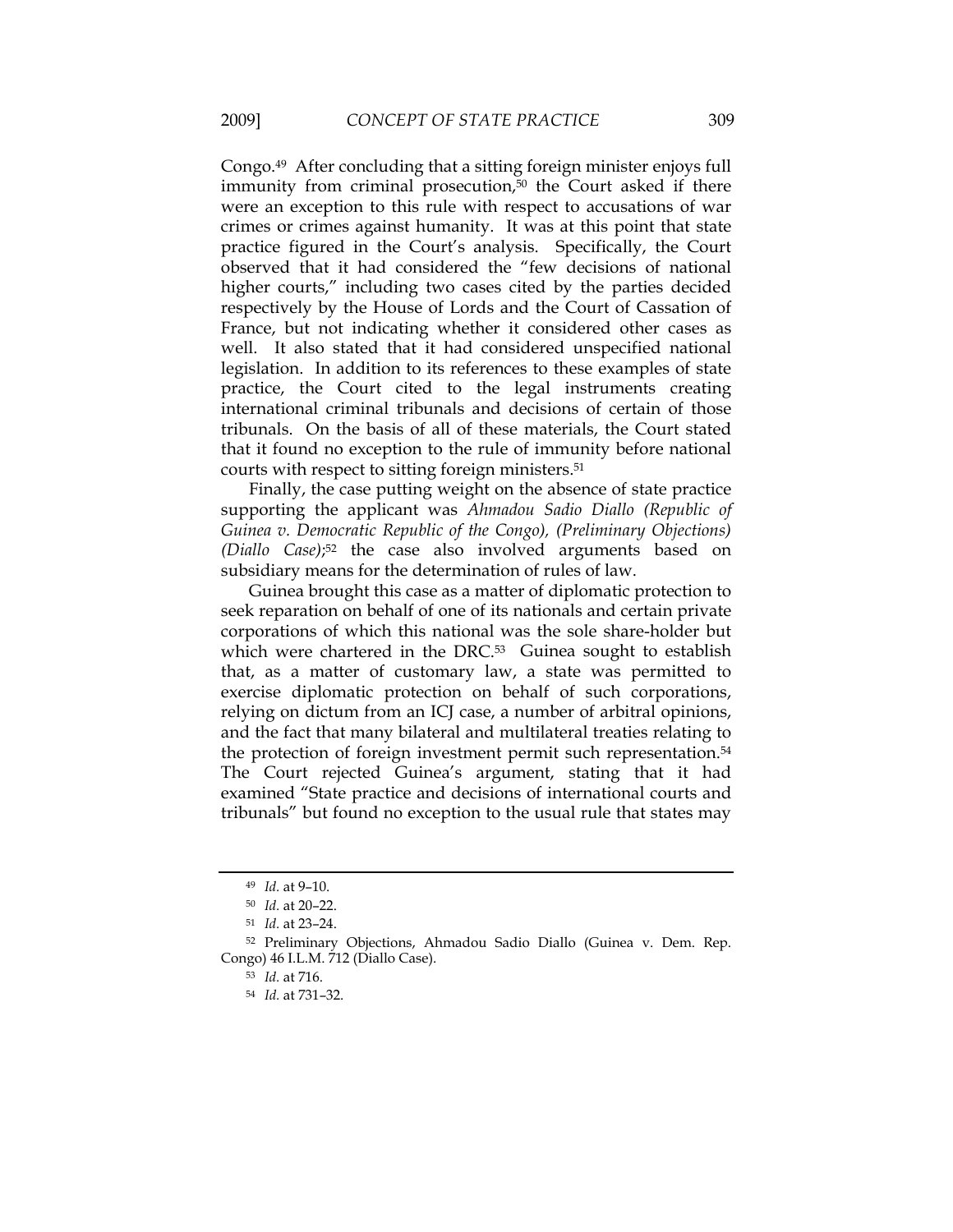exercise diplomatic protection only on behalf of nationals.55 It went on to observe:

The fact invoked by Guinea that various international agreements, such as agreements for the promotion and protection of foreign investments and the Washington Convention, have established special legal régimes governing investment protection, or that provisions in this regard are commonly included in contracts entered into directly between States and foreign investors, is not sufficient to show that there has been a change in the customary rules of diplomatic protection; it could equally show the contrary. The arbitrations relied on by Guinea are also special cases, whether based on specific international agreements between two or more States, including the one responsible for the allegedly unlawful acts regarding the companies concerned ... or based on agreements concluded directly between a company and the State allegedly responsible for the prejudice to it  $\dots$ .<sup>56</sup>

The Court in this case applied a fairly rigorous standard to determine what counted as state practice regarding diplomatic protection.

# *2.1.3. CIL Cases: State Practice Available, but Rule of Decision Derived from Other Sources*

In a number of cases, the Court has determined that a rule of CIL existed without referring to state practice, even though practice existed and supported its result. Rather, the Court asserted that sources other than state practice had given rise to a rule of law. In some of these cases, some of those other sources could be characterized as "subsidiary means for the determination of a rule of law" under Article 38 of the statute,57 while other sources on which the Court relied do not seem to fall within any of the categories of Article 38.

The first such case during the period under discussion was styled *Delimitation of the Maritime Boundary in the Gulf of Maine Area* 

<sup>55</sup> *Id.* at 732.

<sup>56</sup> *Id.* 

<sup>57</sup> I.C.J. Statute, *supra* note 2, art. 38(1)(d).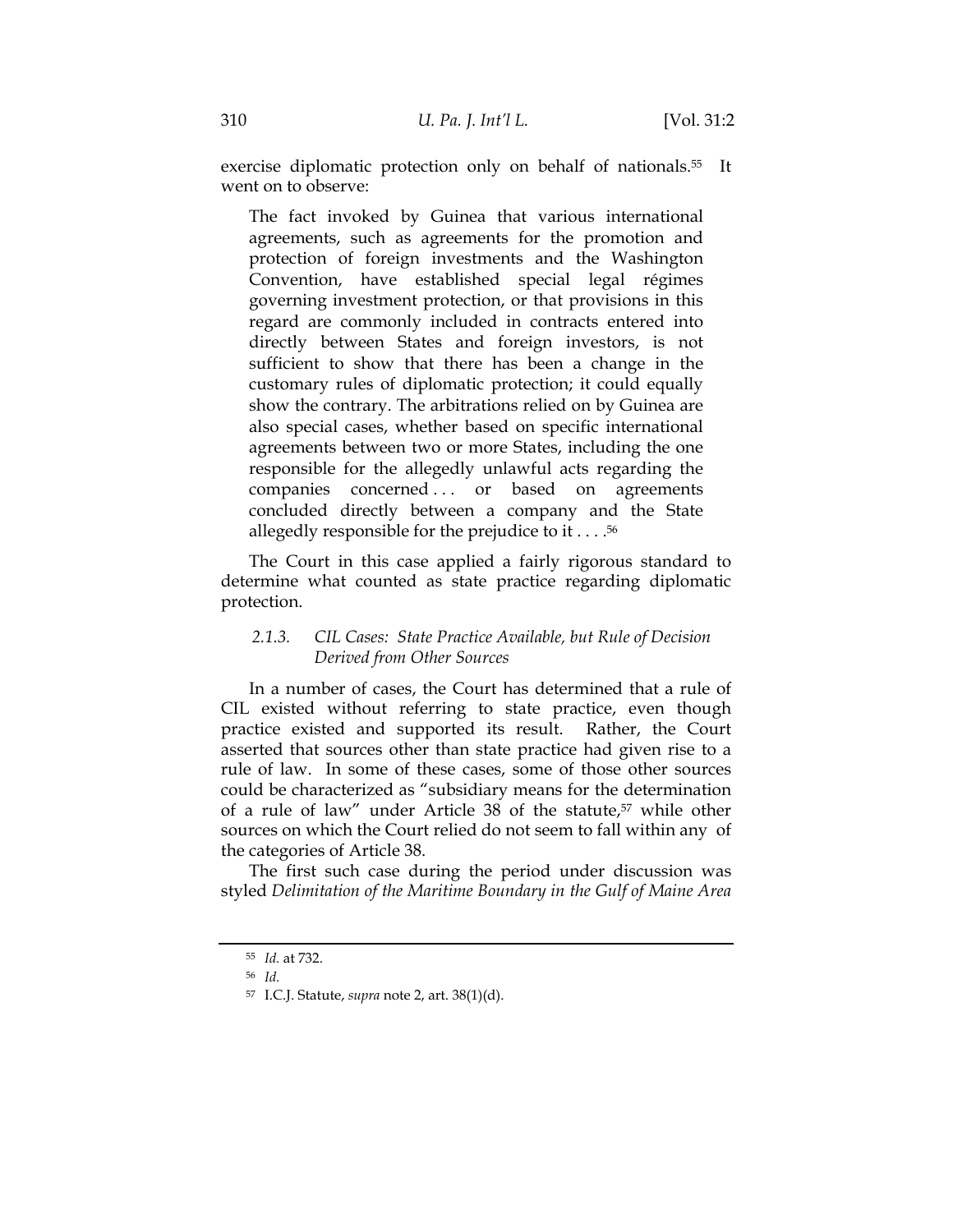*(Canada v. United States of America)* (the "*Gulf of Maine Case*").58 The parties had asked the Court to determine "the course of the single maritime boundary that divides the continental shelf and fisheries zones of Canada and the United States of America [in the Gulf of Mainel."<sup>59</sup>

The Court observed the parties made no argument supporting the possibility of drawing such a boundary, simply assuming such a thing was possible, and concluded "there is certainly no rule of international law to the contrary."60 In other words, the Court saw no legal problem presented by the desire of two states to claim fishing zones extending 200 miles out from their respective coasts.61 Although the concept of such zones was relatively new at the time of the ICJ decision, over 100 states had nonetheless made claims to economic control over zones 200 miles in breadth, these claims covered more than 85% of the area potentially subject to such claims throughout the world.<sup>62</sup>

However, the Court did not base its conclusion regarding CIL on this record of practice. Rather, the Court stressed that the Third United Nations Conference on the Law of the Sea adopted provisions establishing rules regarding the continental shelf and the exclusive economic zone without objection by any of the many states participating in that conference, that the United States had proclaimed an exclusive economic zone, and that Canada had indicated agreement with the concept. It proceeded in this fashion, moreover, even as it acknowledged that the treaty adopted by the Conference—the United Nations Convention on the Law of the

<sup>58</sup> Delimitation of the Maritime Boundary in the Gulf of Maine Area (Can. v. U.S.), 1984 I.C.J. 246 (Oct. 12) (Gulf of Maine Case).

<sup>59</sup> *Id.* at 261.

<sup>60</sup> *Id.*

<sup>61</sup> *Id.* at 277–78, 302 (discussing the claims of the United States and Canada over the delimitation of maritime boundaries).

<sup>62</sup> *See generally* ROBERT W. SMITH, EXCLUSIVE ECONOMIC ZONE CLAIMS (1986) (introducing various maritime claims made by different countries); *see also* Sea Around Us Project, Web Products: Countries' EEZ: Equatorial Guinea, http://www.seaaroundus.org/eez/summaryInfo.aspx?EEZ=226 (last visited Dec. 3, 2009); Sea Around Us Project, Web Products: Countries' EEZ: Madagascar, http://www.seaaroundus.org/eez/summaryInfo.aspx?EEZ=450 (last visited Dec. 3, 2009). The determination that claims covered more than 85% of the area potentially subject to claims for economic control throughout the world was made by subtracting the areas of the claimed zones of Equatorial Guinea and that of Madagascar from the total given by Smith. *See* SMITH, *supra*, at 6.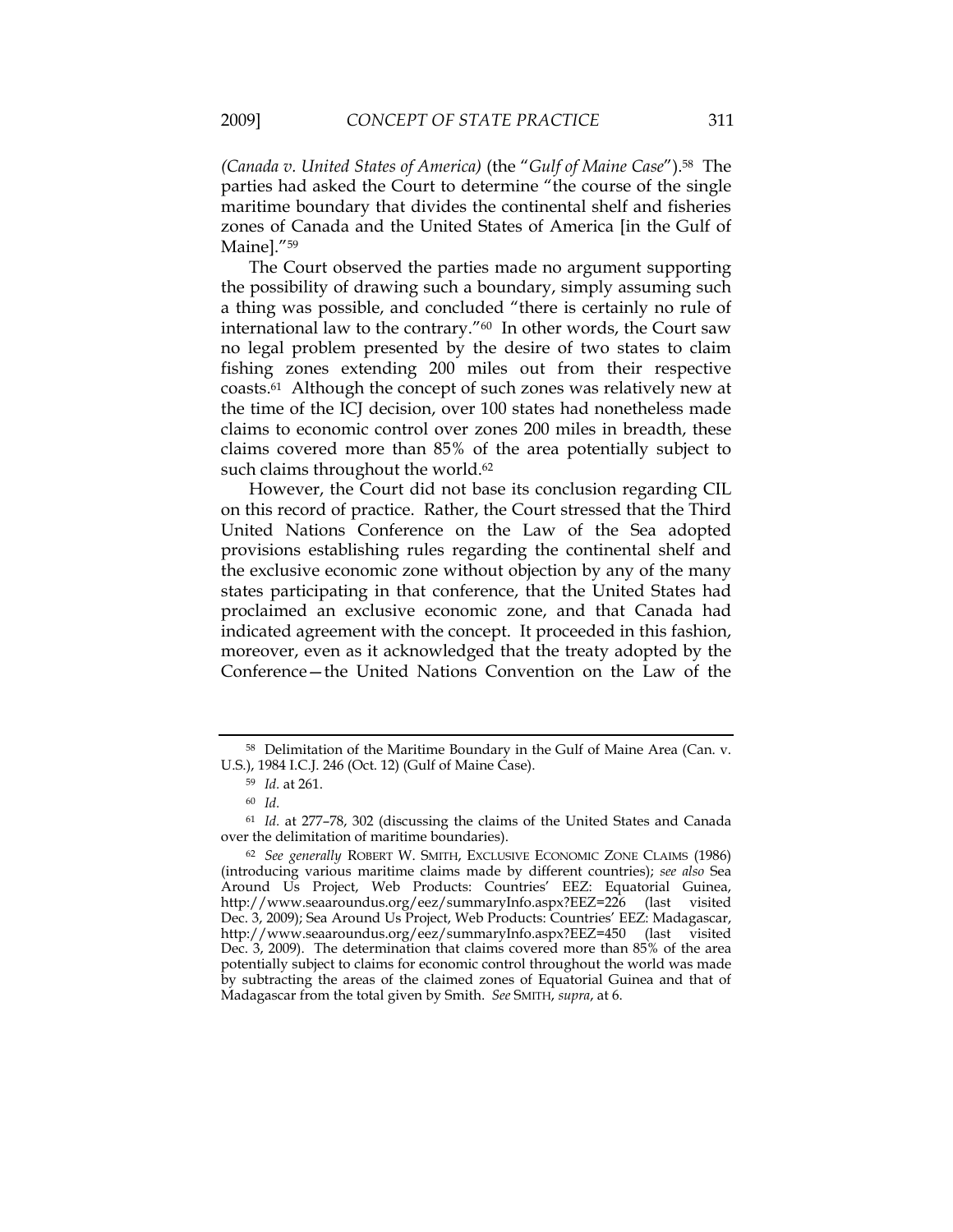Sea $63$  ("UNCLOS") — was not yet in force and that a number of states were not likely to become parties to it.<sup>64</sup> In fact, as of the date of the Court's judgment, only thirteen states had become parties to the Convention, which did not attract the sixty ratifications required to enter it into force<sup>65</sup> until 1993.<sup>66</sup> It should be noted, however, that at the time of the Court's judgment, it was well known that the United States would not become a party to UNCLOS.67

A second case that could have but did not rely on state practice to support some of the CIL rules it applied was *Continental Shelf.*68 In connection with the parties' acknowledgment that the case was controlled by CIL, the Court stated:

It is of course axiomatic that the material of customary international law is to be looked for primarily in the actual practice and *opinio juris* of States, even though multilateral conventions may have an important role to play in recording and defining rules deriving from custom, or indeed in developing them. . . . [I]t cannot be denied that the 1982 Convention is of major importance, having been adopted by an overwhelming majority of States; hence it is clearly the duty of the Court, even independently of the

<sup>67</sup> *See U.S. Votes Against Law of the Sea Treaty*, 82 DEP'T ST. BULL. 71, 71 (1982) (quoting U.S. President Ronald Reagan) (declining ratification because the convention fails to address the United States objection to the deep seabed mining regime the convention adopts).

<sup>68</sup> *See generally* Continental Shelf Case (Libya v. Malta), 1985 I.C.J. 3 (June 3) (applying customary international law without relying extensively on state practice for support).

<sup>63</sup> United Nations Convention on the Law of the Sea, Dec. 10, 1982, 1833 U.N.T.S. 397 [hereinafter UNCLOS].

<sup>64</sup> *See Gulf of Maine Case*, 1984 I.C.J. at 294 (stating that a number of states do not seem inclined to adopt the Convention adopted at the Law of the Sea Conference).

<sup>65</sup> *See* UNCLOS, *supra* note 20, art. 308 (requiring ratification by 60 states before treaty can enter into force).

<sup>66</sup> U. N., Office of Legal Affairs, Division for Ocean Affairs and the Law of the Sea, Status of the United Nations Convention on the Law of the Sea, of the Agreement relating to the implementation of part XI of the convention and of the Agreement for the implementation of the provisions of the Convention relating to the conservation and management of straddling fish stocks and highly migratory fish stocks: Table Recapitulating the Status of the Convention and of the related Agreements, as at 1 October, 2009, http://www.un.org/Depts/los/reference \_files/status2008.pdf (last visited Nov. 6, 2009). [hereinafter *UNCLOS Status Table*].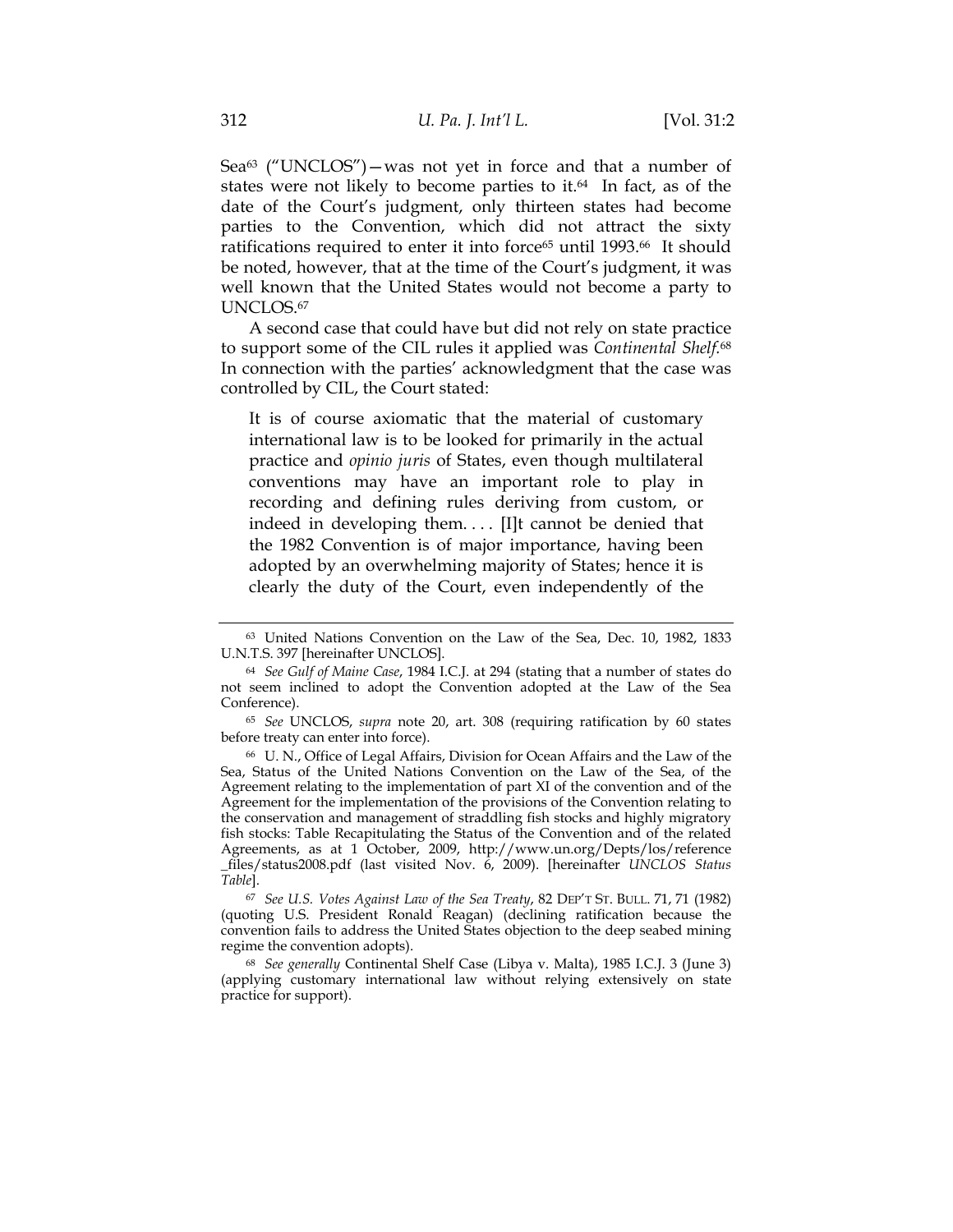references made to the Convention by the Parties, to consider in what degree any of its relevant provisions are binding upon the Parties as a rule of customary international law.69

The Court also expressly stated that it was relying on the work of the Conference on the Law of the Sea, which produced the 1982 Convention. Thus, the Court cited the work of the Conference to support the conclusion that the "institution of the exclusive economic zone" had passed into CIL. It did not, however, refer to the fact of the proclamation of exclusive economic zones by a great many states.70 Rejecting Libya's assertion that the size of a state's landmass was relevant to shelf delimitation, the Court asserted a lack of support "in the work of the Third United Nations Conference on the Law of the Sea."71 Similarly, the Court cited states' expression of their views at the Conference on the Law of the Sea, specifically the argument that the ratio of the lengths of the coastlines of the relevant states should determine the proportion of the shelf each would receive.72 In rejecting the argument that an equidistance line used as the first stage of delimitation cannot be modified, the Court relied on the Convention on the Continental Shelf,<sup>73</sup> and on the drafting history of UNCLOS.<sup>74</sup>

It is important to understand that only 19 states had ratified UNCLOS as of the date of the Court's judgment.75 The Court's statement that the convention was "adopted" by the overwhelming majority of states thus makes sense only if the Court is referring to the approval of the Convention text by the states participating in the Law of the Sea Conference—it cannot be referring to states' acceptance of the Convention as a binding treaty. Given the low level of formal acceptance of UNCLOS at this time, the Court's

<sup>75</sup> *UNCLOS Status Table*, *supra* note 66.

<sup>69</sup> *Id.* at 29–30 (italics in original).

<sup>70</sup> *Id.* at 33.

<sup>71</sup> *Id.* at 40–41.

<sup>72</sup> *See id.* at 45 (discussing Libya's contention that proportionality should determine delimitation).

<sup>73</sup> *See generally* Convention on the Continental Shelf, Apr. 29, 1958, 15 U.S.T. 471, 499 U.N.T.S. 311 (discussing delimitation of the continental shelf between states with shared boundaries).

<sup>74</sup> *See Continental Shelf Case*, 1985 I.C.J. at 48 (citing the work of the Conference on the Law of the Sea to support its proposition).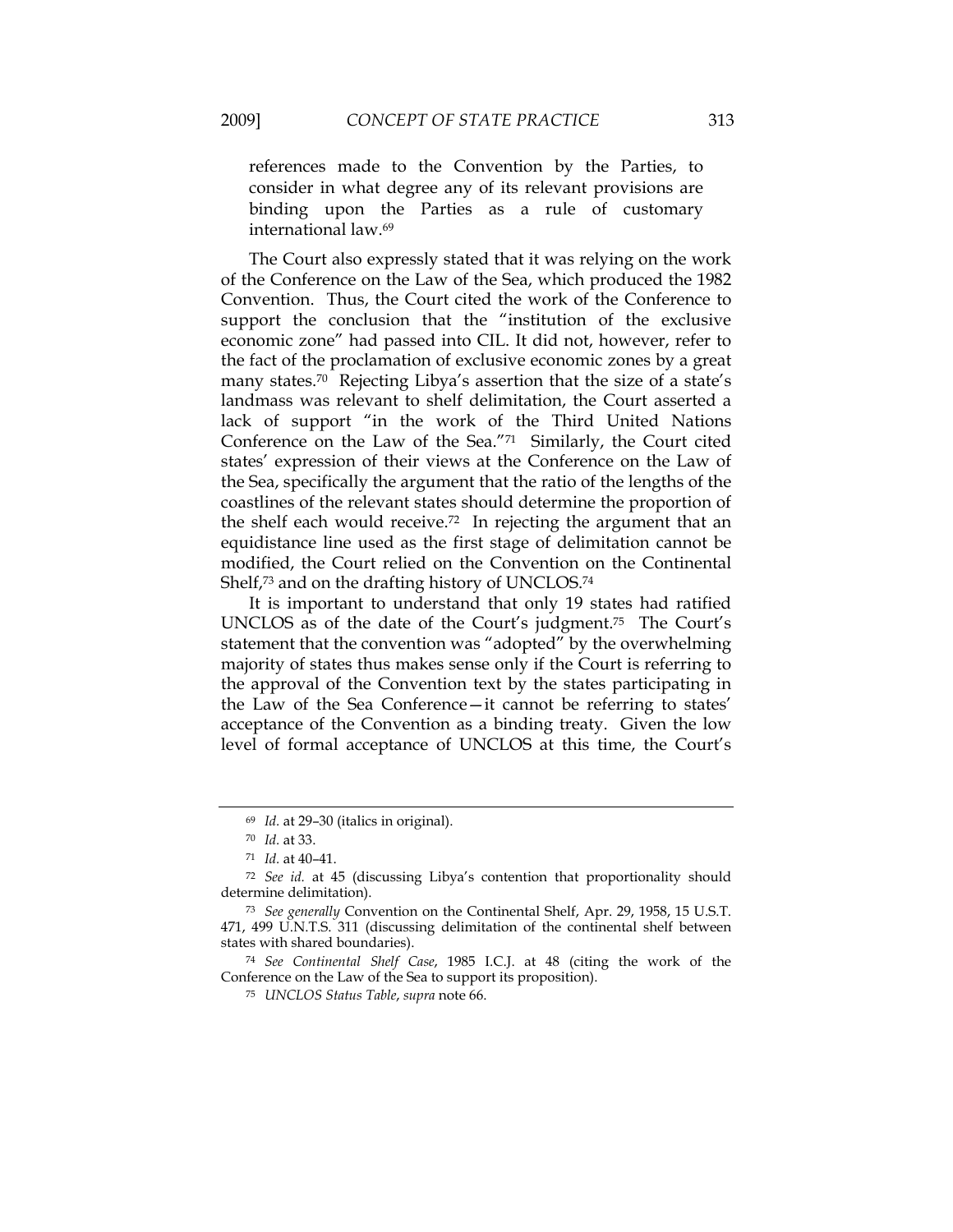reliance on it and on the conference that produced it is somewhat surprising.

In another delimitation dispute, *Maritime Delimitation in the Area between Greenland and Jan Mayen* (*Denmark v. Norway*),76 the Court again refrained from relying on available state practice. In this case, the Court was asked to delimit the continental shelves and fishery zones of the Danish island of Greenland and the small Norwegian island of Jan Mayen, about 250 nautical miles to the east of Greenland.77 The Court concluded that CIL would control the delimitation of the fishery zone.78 However, in determining the applicable rule of CIL, the Court made no reference to the numerous state proclamations of exclusive economic zones. Instead, the Court cited the award of an arbitral tribunal made in 1977 and its own decision in the *Continental Shelf Case* to support its conclusion that the same principles governed both the shelf and the fishery zone delimitation. The Court also asserted that the provisions of UNCLOS relating to the delimitation of the continental shelf and the exclusive economic zone reflected the CIL on the subject but did not explain this conclusion even though it noted that UNCLOS had not yet come into force.79 The Court's subsequent references to the content of customary law in this case relied on judicial decisions, the language of treaties, and the work of the Third United Nations Conference on the Law of the Sea.80

In *Gabčíkovo-Nagymaros Project (Hungary v. Slovakia)*,81 the Court again failed to cite available practice to support a conclusion regarding the content of CIL. The case arose from a dispute over a 1977 treaty between Hungary and Czechoslovakia under which the parties had agreed to jointly construct a system of locks on the Danube, which formed their boundary.<sup>82</sup> In October 1989, Hungary abandoned the project; it purported to terminate the treaty in May 1992.In April 1993, Hungary and Slovakia—as

<sup>76</sup> *See generally* Maritime Delimitation in the Area between Greenland and Jan Mayen (Den. v. Nor.) (*Denmark v. Norway*), 1993 I.C.J. 38 (June 14) (relying on customary international law to settle dispute over delimitation).

<sup>77</sup> *Id.* at 42–44.

<sup>78</sup> *Id.* at 56–58.

<sup>79</sup> *Id.* at 59.

<sup>80</sup> *Id.* at 60–62.

<sup>81</sup> Gabčíkovo-Nagymaros Project (Hung. v. Slovk.), 1997 I.C.J. 7 (Sept. 25).

<sup>82</sup> *Id.* at 17–18 (setting out the nature of the dispute before the court and the matters provided for in the treaty).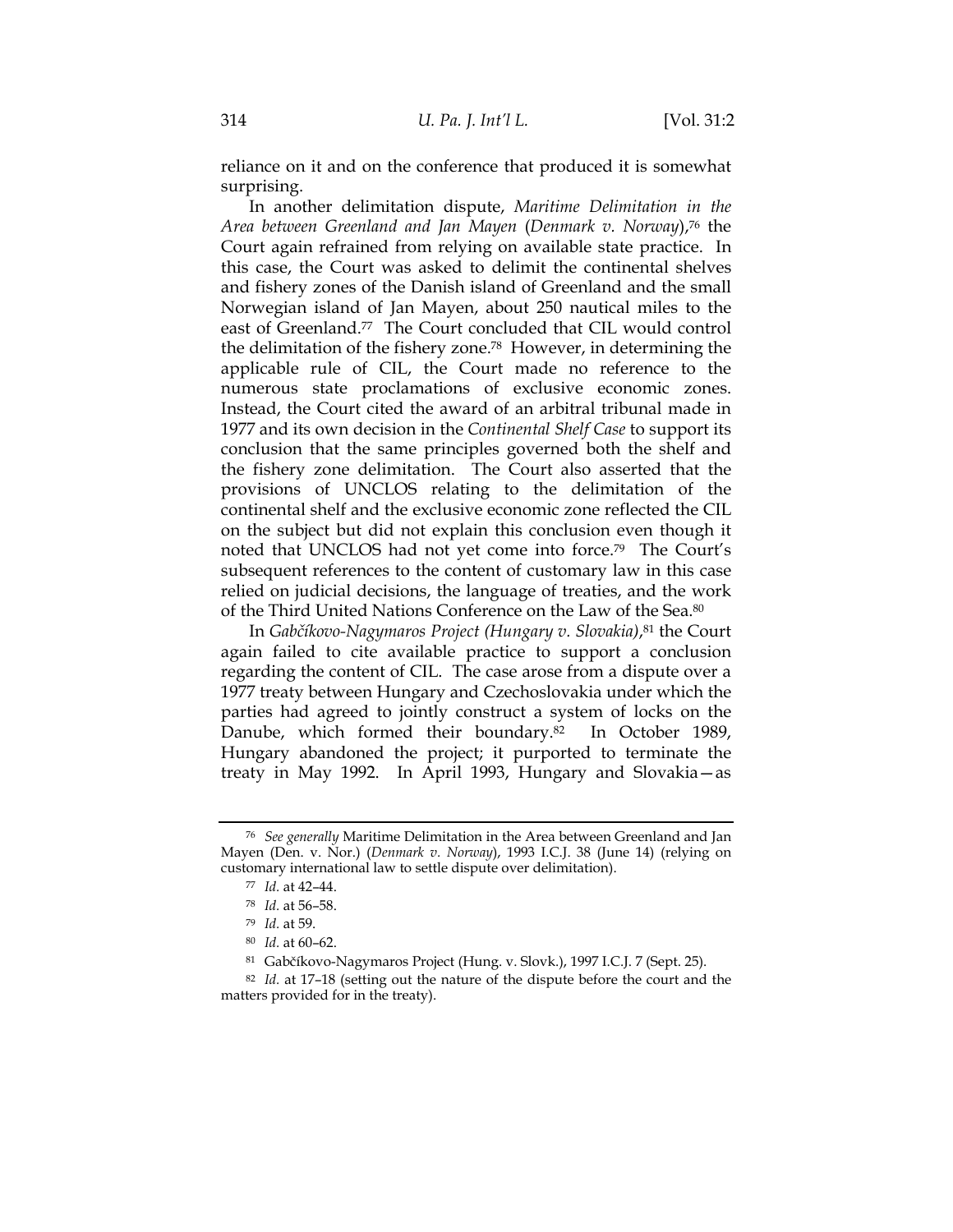successor to Czechoslovakia—entered into an agreement to bring before the Court Slovakia's claim that Hungary had breached the 1977 treaty.83

One of the issues in this case was whether Slovakia succeeded to Czechoslovakia's rights under the treaty. To resolve this point, the Court simply quoted the International Law Commission (ILC) to the effect that both traditional doctrine and modern opinion accept the rule that a succession of states does not affect treaties of a territorial character.84 The Court made no reference to the ILC's careful analysis of state practice supporting this proposition.85

In *Difference Relating to Immunity from Legal Process of a Special Rapporteur of the Commission on Human Rights, Advisory Opinion (Special Rapporteur Advisory Opinion)*, the Court again characterized a rule as CIL without reference to supporting practice.<sup>86</sup> The General Assembly sought this advisory opinion to assist it in dealing with a dispute arising out of Malaysia's treatment of an individual who, at the relevant time, was serving as a Special Rapporteur of the Commission on Human Rights. 87 It was argued that Malaysia's actions violated the treaty regulating the privileges and immunities of U.N. officials. In the course of examining the events giving rise to the case, the Court had occasion to assert that "the conduct of any organ of a State must be regarded as an act of that State."<sup>88</sup> Although it characterized that rule as customary,<sup>89</sup> the Court supported this conclusion only by reference to draft

<sup>83</sup> *Id.* at 18, 25, 27, 31–34.

<sup>84</sup> *See id.* at 72 ("[T]he International Law Commission identified 'treaties of a territorial character' as having been regarded both in traditional doctrine and in modern opinion as unaffected by a succession of States.") (citation omitted).

<sup>85</sup> *See Report of the International Law Commission to the General Assembly,* U.N. Doc. A/9610/Rev. 1 (1974), *reprinted in* [1974] 2 Y.B. Int'l L. Comm'n 154, 184–86, U.N. Doc. A/CN.4/SER.A/1974/Add.l, *available at* http://untreaty.un.org/ilc /documentation/english/A\_9610.pdf (reviewing state practice and noting that often a successor state's willingness to continue the effect of treaties plays a role in whether or not those treaties remain in effect).

<sup>86</sup> Difference Relating to Immunity from Legal Process of a Special Rapporteur of the Commission on Human Rights, Advisory Opinion, 1999 I.C.J. 62 (Apr. 29) [hereinafter Special Rapporteur Advisory Opinion].

<sup>87</sup> *See id*. at 63–64 (reproducing the request from the Economic and Social Council for the I.C.J. to rule on a disagreement with Malaysia regarding immunity of Special Rapporteurs).

<sup>88</sup> *Id.* at 87.

<sup>89</sup> *Id.*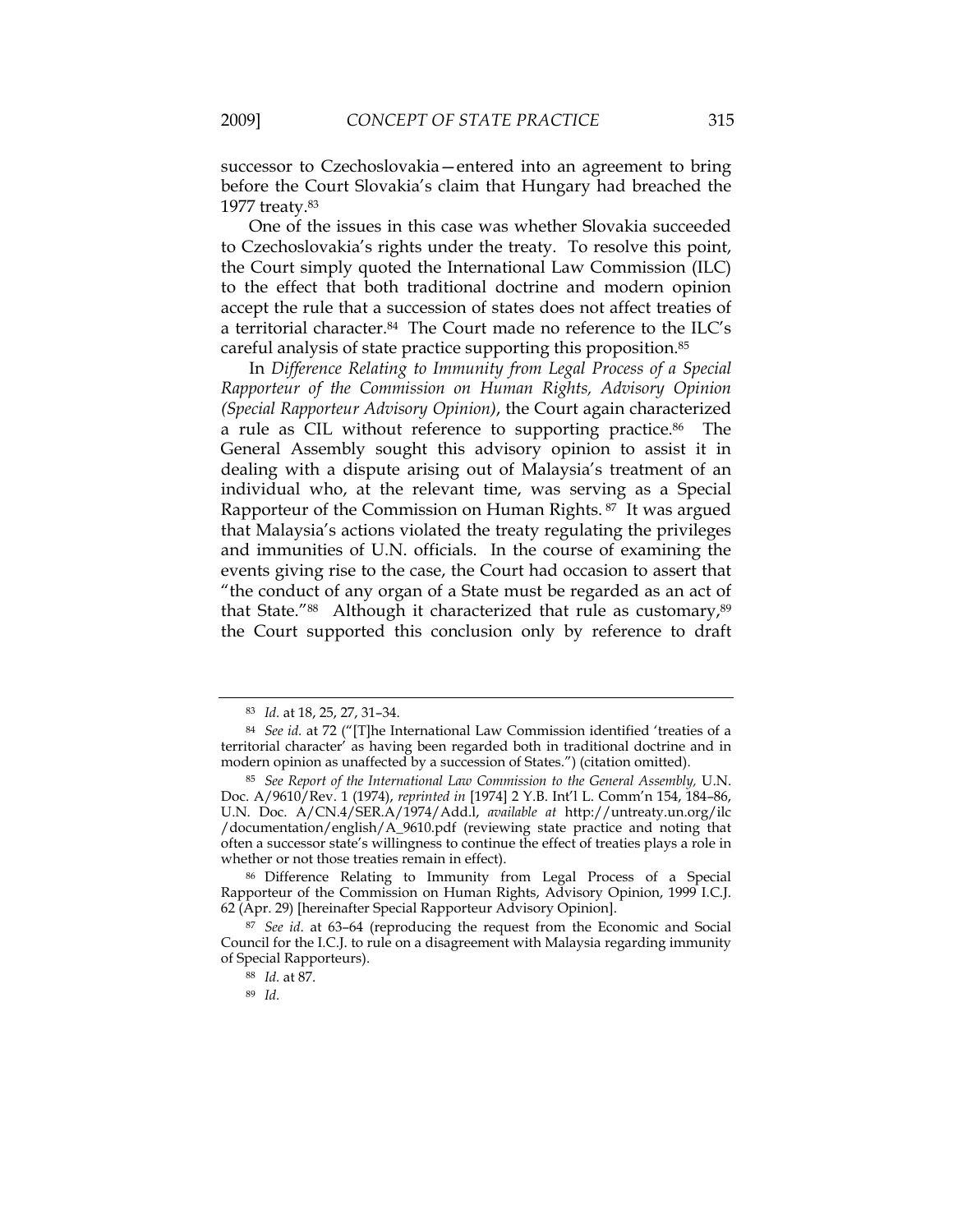articles on state responsibility provisionally adopted by the ILC.90 It made no reference to state practice even though the ILC had included detailed analysis of state practice in its commentary on the relevant article.91

### *2.1.4. CIL Cases—Judgment Based on Rules of Decision Derived from Subsidiary Sources*

In several cases decided in part on CIL grounds, the Court purported to derive rules of law wholly or partly from sources listed in Article 38(1)(d) of its statutes as "subsidiary means for the determination of rules of law." Included in this group are cases decided by the Court on the basis of rules it derived by analogy to established rules of international law.

Cases relying primarily on subsidiary sources include *Land, Island and Maritime Frontier Dispute (El Salvador v. Honduras; Nicaragua intervening)*, a case involving disputes between El Salvador and Honduras over several portions of their land boundary and over their conflicting claims as to sovereignty over certain islands in the Gulf of Fonseca.92 The Court was also asked to determine the parties "legal situation" vis-à-vis both the Gulf itself and waters outside the Gulf.93

In resolving this case, the Court relied on certain black letter principles of international law,94 and on its own exegesis of these principles and those of other international tribunals and commentators.95 Indeed, at one point in the opinion it expressly

<sup>90</sup> *Id.*

<sup>91</sup> *See Report of the International Law Commission to the General Assembly*, U.N. Doc. A/9010/ Rev. 1 (1974), *reprinted in* [1973] 2 Y.B. Int'l L. Comm'n 161, 195, U.N. Doc. A/CN.4/SER.A/1974/Add.l, *available at* http://untreaty.un.org/ilc /documentation/english/A\_9010.pdf (referencing state practice in support of the claim that acts of a judicial branch could be viewed as attributable to the state).

<sup>92</sup> Land, Island and Maritime Frontier Dispute (El Sal. v. Hond.; Nicar. intervening), 1992 I.C.J. 350 (Sept. 11).

<sup>93</sup> *Id.* at 380.

<sup>94</sup> *See id.* at 386–87 (*uti posseditis juris*); *id.* at 546–49 (avulsion); *id.* at 586 (rule that treaty parties' practice may be used to interpret treaty; concept of historic bays).

<sup>95</sup>*See, e.g., id.* at 387–401 (Arbitral Award of the Swiss Federal Council, International Court of Justice); *id.* at 563–65 (Arbitration of the Island of Palmas, Permanent Court of International Justice, International Court of Justice); *id.* at 589–93 (International Court of Justice, Central American Court of Justice); *id.* at 597 (Central American Court of Justice); *id.* at 600–01 (Central American Court of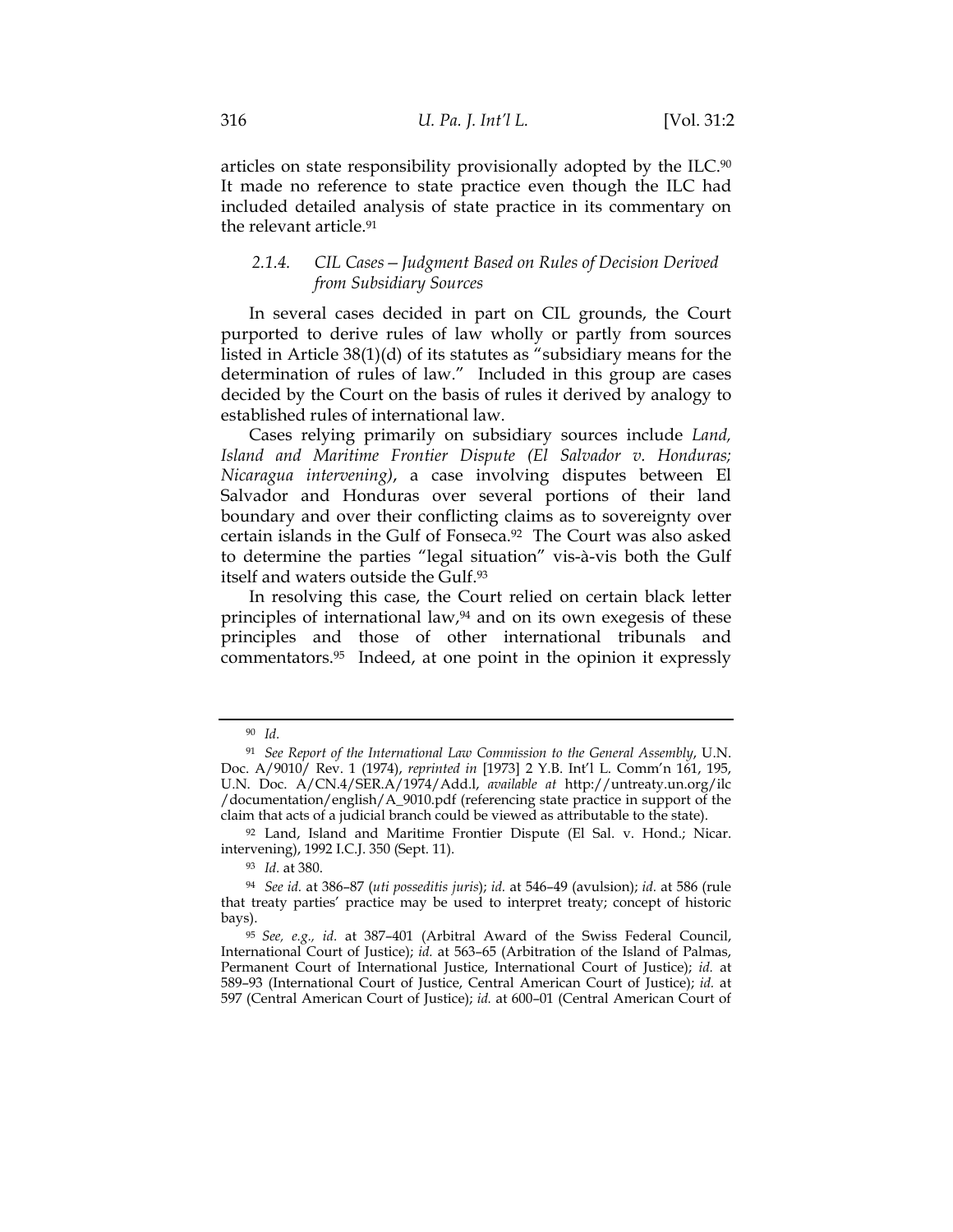characterized its approach as one of relying on "subsidiary means for the determination of rules of law."96 It cited no other type of authority even as it purported to apply CIL.97

In *Territorial Dispute (Libyan Arab Jamahiriya v. Chad)*,98 the Court was asked to determine the land boundary between Libya and Chad.99 In part, it based its judgment on international judicial decisions, including its own.100 Although the Court characterized as CIL a number of the other legal rules it applied in this case, it did not ground any of them in state practice.

In *Hungary v. Slovakia*,101 the Court supported the conclusion that some of the rules the Vienna Convention on the Law of Treaties102 (Treaties Convention) stated customary international law solely by reference to its own opinions.103Also, in considering the scope of riparian states' rights to use international rivers, it cited a decision by the PCIJ.104

In *Kasikili/Sedudu Island (Botswana v. Namibia)*,105 the Court was faced with a territorial dispute which the parties agreed was controlled by a nineteenth century treaty between Great Britain and Germany, then the colonial powers controlling the areas in dispute.106 The Court relied only upon its own jurisprudence in asserting the CIL status of Article 31 of the Treaties Convention,<sup>107</sup> including the language of that provision requiring reliance on

- <sup>101</sup> Gabčíkovo-Nagymaros Project (Hung. v. Slovk.), 1997 I.C.J. 7 (Sept. 25).
- <sup>102</sup> Treaties Convention, *supra* note 16.

Justice, International Court of Justice); *id.* at 607–09 (Central American Court of Justice, International Court of Justice).

<sup>96</sup> *Id.* at 601.

<sup>97</sup> *See id.* at 586 (stating that customary international law allows for the consideration of subsequent state practice in interpreting treaty terms).

<sup>98</sup> Territorial Dispute (Libya v. Chad), 1994 I.C.J. 6 (Feb. 3).

<sup>99</sup> *Id.* at 14.

<sup>100</sup> *See, e.g., id.* at 23 (International Court of Justice); *id.* at 25 (Permanent Court of International Justice, International Court of Justice); *id.* at 35 (treaties and charters of international bodies) (outlining Libya and Chad's respective requests for clarification of their boundaries).

<sup>103</sup> *See Gabčíkovo-Nagymaros Project*, 1997 I.C.J. at 38 ("[The court] needs only to be mindful of the fact that it has several times had occasion to hold that some of the rules laid down in that Convention might be considered as a codification of existing customary law.").

<sup>104</sup> *Id.* at 56.

<sup>105</sup> Kasikili/Sedudu Island (Bots. v. Namib.), 1999 I.C.J. 1045 (Dec. 13).

<sup>106</sup> *Id.* at 1049.

<sup>107</sup> Treaties Convention, *supra* note 16, art. 31.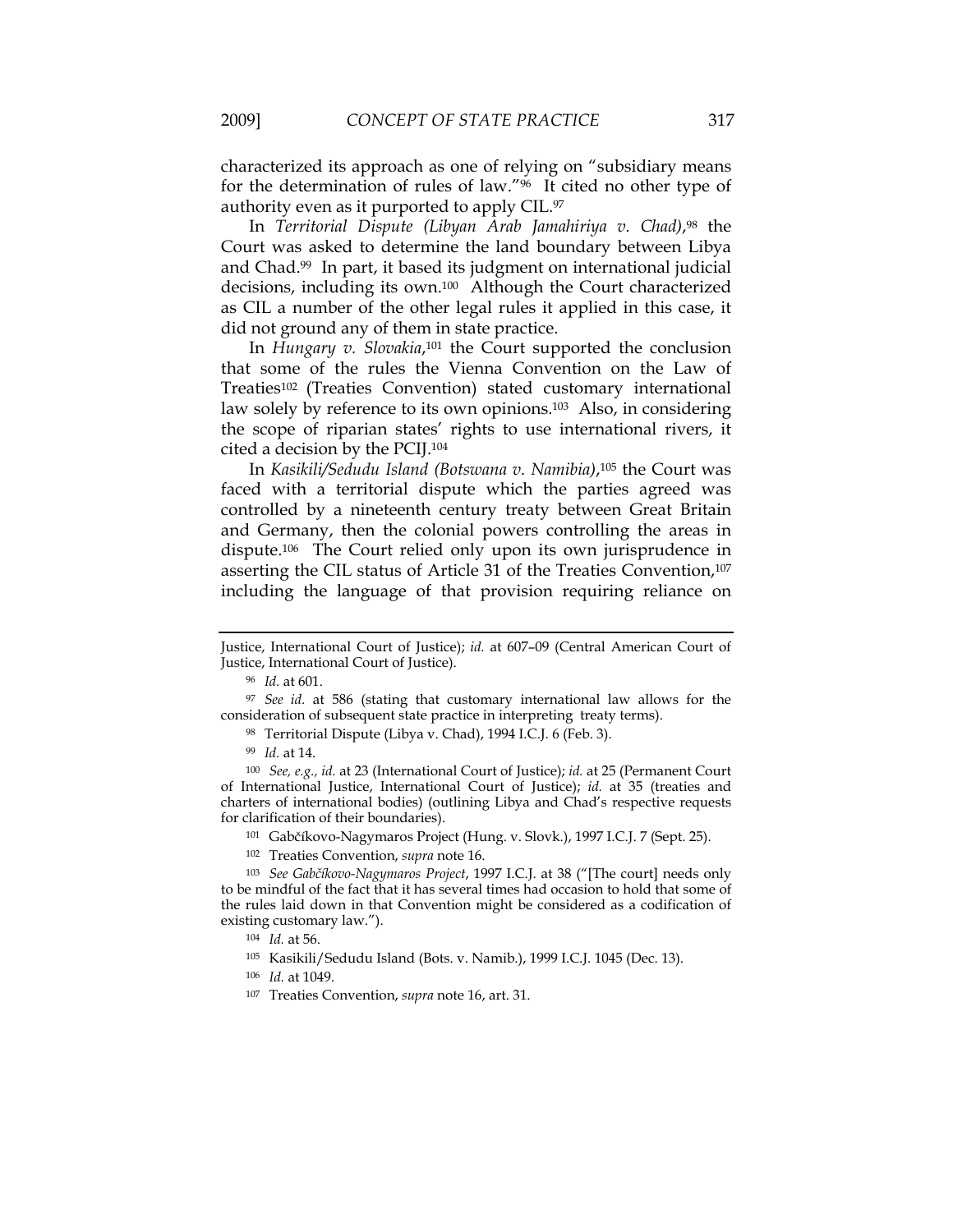subsequent practice of treaty parties as an aspect of treaty interpretation.108 The Court relied on statements by writers and determinations of arbitral tribunals to define a relevant term.109 It also relied on treaty practice in general to address several issues in the case.110 The one treaty on which it specifically relied was cited to explain the Court's method of determining the proper measure of the width of a river; in this connection, the Court also cited a decision by the United States Supreme Court, and two arbitral awards.111

Again, in the case concerning the *Maritime Delimitation and Territorial Questions Between Qatar and Bahrain (Qatar v. Bahrain),*<sup>112</sup> the Court relied on a PCIJ decision for the proposition that Bahrain's limited activities on a disputed island were adequate to permit it to assert sovereignty,113 applying that rule to resolve what it had described as an issue of CIL.114 It relied on its own cases in holding that the disputed island was so insignificant that it should not be given full effect with respect to the determination of the boundary between the parties' territorial seas.115 It also derived from its decisions the principles it applied to delimit a single boundary between the parties' continental shelves and exclusive economic zones,116 and reasoned by analogy to established principles of maritime law to resolve the question of the effect of a low-tide elevation on a maritime delimitation.<sup>117</sup>

<sup>114</sup> *Id.* at 91.

<sup>108</sup> *See Kasikili/Sedudu Island*, 1999 I.C.J. at 1059 (noting that the parties agreed to the application of Article 31 "inasmuch as it reflects customary international law"); *id.* at 1075 (detailing the applicability of "subsequent practice" by the parties involved upon treaty interpretation under Article 31).

<sup>109</sup> *See id.* at 1064 (pointing towards the treatment of the term "main channel" in scientific reports and arbitral decisions as potentially influential in defining the term).

<sup>110</sup> *See, e.g.*, *id.* at 1061–62 (noting that "various definitions of the term 'thalweg' are found in treaties delimiting boundaries and that the concepts of the thalweg of a watercourse and the centre of a watercourse are not equivalent.").

<sup>111</sup> *Id.* at 1066.

<sup>112</sup> Maritime Delimitation and Territorial Questions Between Qatar and Bahrain, (Qatar v. Bahrain), 2001 I.C.J. 40 (Mar. 16).

<sup>113</sup> *See id.* at 100 (noting that in the past "the tribunal has been satisfied with very little in the way of the actual exercise of sovereign rights").

 <sup>115</sup> *See id.* at 104, 109 (noting the small size of the island in question and referencing past decisions discussing situations where such land might have a "disproportionate effect" with respect to its size on national boundaries).

<sup>116</sup> *See id.* at 110–15 (describing this analysis).

<sup>117</sup> *Id.* at 102–03.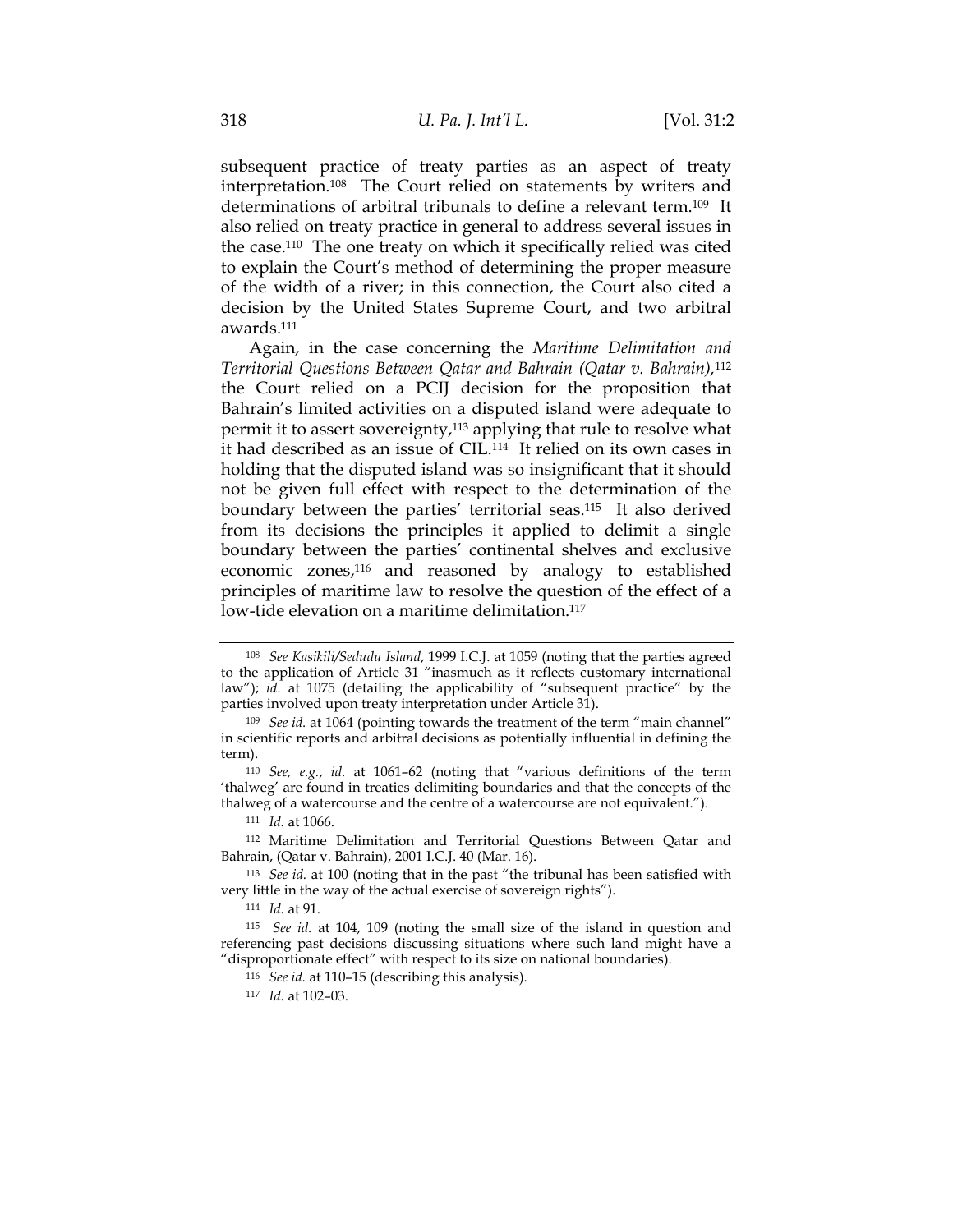*Sovereignty over Pulau Ligitan and Pulau Sipadan (Indonesia v. Malaysia)*118 was a dispute over two small islands in the Celebes Sea. In addressing a relevant treaty, the Court once again repeated its ascription of CIL status to the rule that requires the Court to take account of treaty parties' practice when interpreting a treaty, relying solely on its own decisions.119 It also relied on its own decisions when, after concluding that a particular treaty did not apply to the islands in question, it enunciated the rules of law to be applied to the parties' arguments based on their respective activities relative to the islands.120

In yet another boundary case, *Land and Maritime Boundary between Cameroon and Nigeria (Cameroon v. Nigeria; Equatorial Guinea Intervening),*121 the Court relied solely on its own decisions to determine a relevant legal standard.<sup>122</sup> The Court supported its conclusion that Great Britain, during the time it claimed sovereignty over Nigeria as a colonial power, possessed the authority to conclude a treaty relevant to another issue by a very general reference to the practice of European powers regarding their African colonies, and by citations to an arbitral award and to two of its own decisions. The Court put forward no specific examples of state practice in this connection.123 Meanwhile, the Court resolved other issues in the case by relying on the practice of the parties and on the effect of certain actions taken by the United Nations during the period that the area in dispute was a Trust Territory; it decided still others by reference to arbitral awards and to certain of its own decisions.124

In addition to the foregoing, and as noted above,<sup>125</sup> the Court in the *Arrest Warrant Case*126 relied in part on the legal instruments

<sup>121</sup> Land and Maritime Boundary between Cameroon and Nigeria (Cameroon v. Nig.), 2002 I.C.J. 303 (Oct. 10).

<sup>125</sup> *See supra* text accompanying notes 48–51 (discussing the details of Dem. Rep. Conogo v. Belgium, a case treating state practice as one of several possible sources of CIL).

<sup>126</sup> Arrest Warrant of 11 April 2000 (Dem. Rep. Congo v. Belg.), 2002 I.C.J. 3 (Feb. 14) (DRC v. Belgium).

<sup>118</sup> Sovereignty over Pulau Ligitan and Pulau Sipadan (Indon. v. Malay.), 2002 I.C.J. 625 (Dec. 17).

<sup>119</sup> *Id.* at 645–46.

<sup>120</sup> *Id.* at 668, 678, 682.

<sup>122</sup> *Id.* at 352–55, 401–16.

<sup>123</sup> *Id.* at 404–07.

<sup>124</sup> *Id.* at 407–16.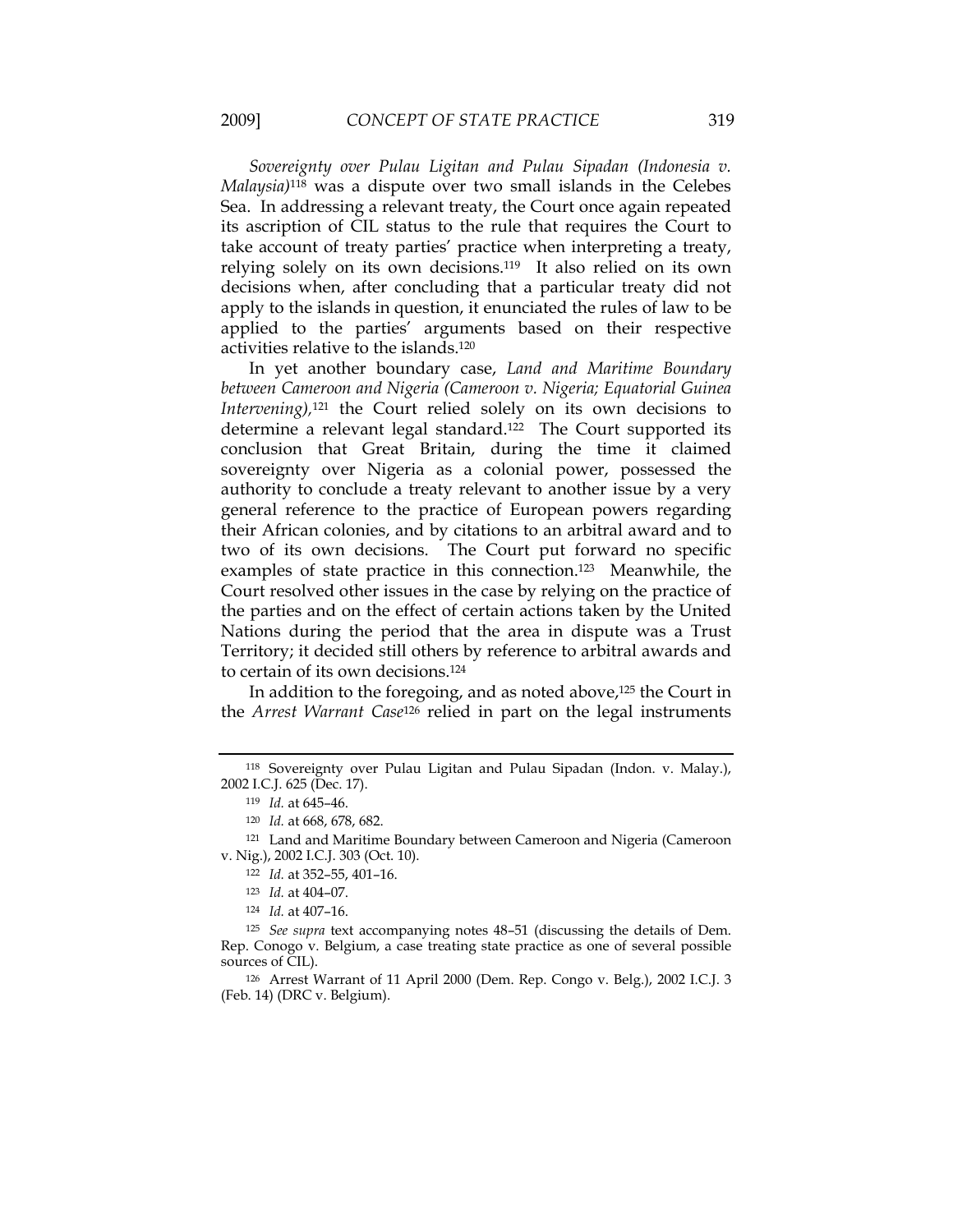creating international criminal tribunals and to decisions of certain of those tribunals.127 As also discussed above,128 in the *Diallo Case*,129 the Court relied on draft articles produced by the International Law Commission and certain excerpts from its own decisions to define the concept of diplomatic protection, to establish the claimant state's obligation to establish either that such local remedies that were available were exhausted or that exceptional circumstances prevented exhaustion, and for proposition that it was for the respondent state to show that there were local remedies available but not exhausted.130

## *2.1.5. CIL Cases - Authority for the Court's Judgment Either Not Apparent or Doubtful*

In five cases decided during this period, the Court either cited no basis for its assertions as to the content of CIL or relied solely on sources of law of questionable authority.

The first such case was *Military and Paramilitary Activities in and against Nicaragua (Nicaragua v. United States of America), Merits*<sup>131</sup> (*Nicaragua*). Among the state practice issues that this case presented was one involving the concept of state practice itself. In its discussion of the nature of state practice sufficient to establish and maintain a rule of CIL, the Court stated:

The Court does not consider that, for a rule to be established as customary, the corresponding practice must be in absolutely rigorous conformity with the rule. . . . If a State acts in a way prima facie incompatible with a recognized rule, but defends its conduct by appealing to exceptions or justifications contained within the rule itself, then whether or not the State's conduct is in fact justifiable

<sup>127</sup> *Id.* at 23–24.

<sup>128</sup> *See supra* text accompanying notes 52–56 (discussing the details of the standard applied in the Diallo Case to determine what counted as state practice regarding diplomatic protection).

<sup>129</sup> Ahmadou Sadio Diallo (Guinea v. Congo), Preliminary Objections, 46 I.L.M. 712.

<sup>130</sup> *Id.* at 728–30.

<sup>131</sup> Military and Paramilitary Activities (Nicar. v. U.S.), 1986 I.C.J. 14 (June 27).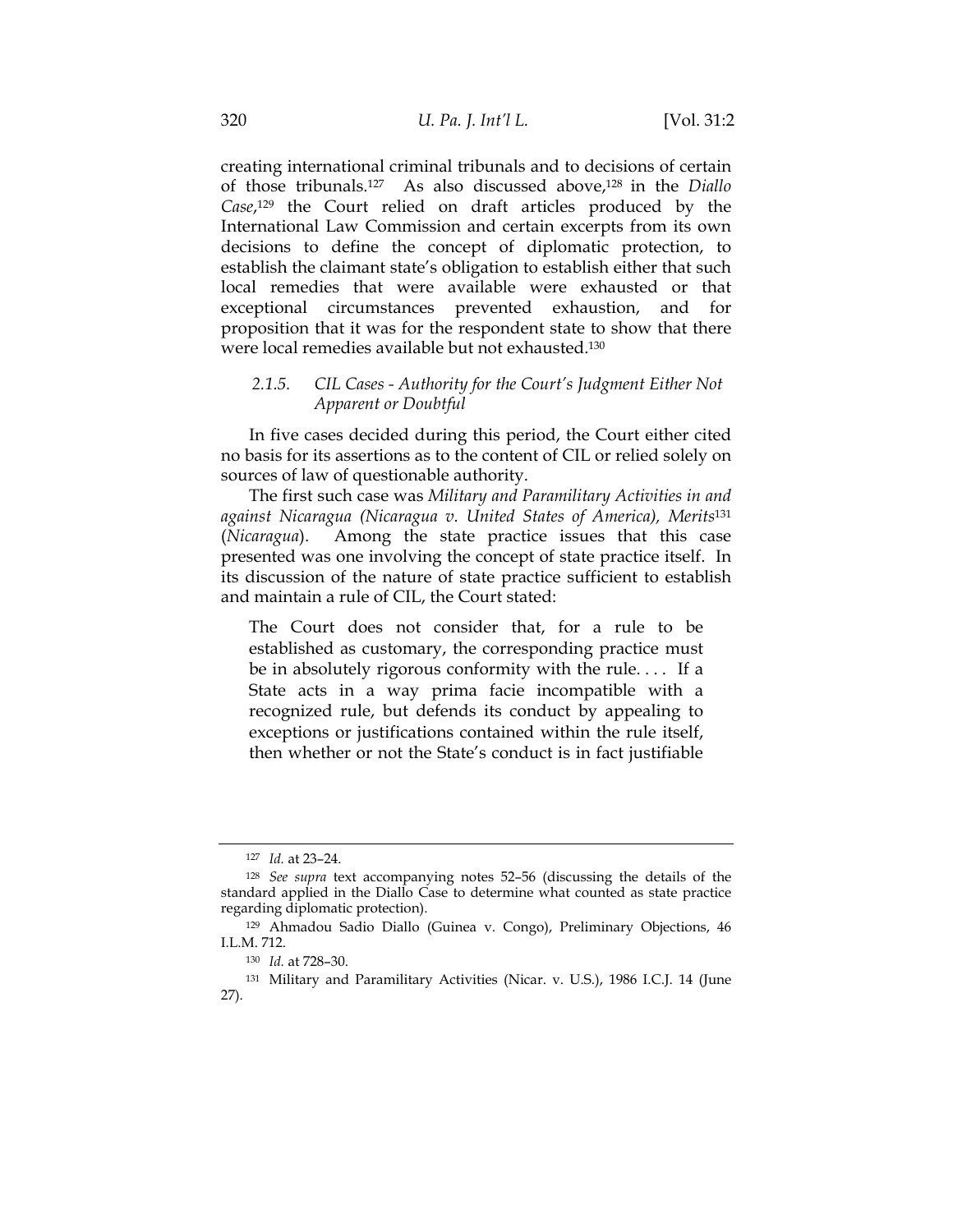on that basis, the significance of that attitude is to confirm rather than to weaken the rule.132

In essence, the Court asserts that contrary practice does not undermine the existence of a rule of CIL so long as the state engaging in that practice proffers an explanation grounded in the rule, even, apparently, if that explanation is made in bad faith. Nothing in the Court's opinion qualifies this assertion even for cases in which the bad faith of the acting state is patent. The Court cites no authority of any sort to support this statement of the law.

A second state practice issue in the case was identifying the content of the relevant rule of CIL. In a confusing passage, the Court noted the parties' agreement on the CIL status of the U.N. Charter's restrictions on the use of force, but nonetheless saw itself as obliged to verify the existence of opinio juris consistent with this position. It purported to find the necessary evidence in the General Assembly's adoption of its Declaration on Principles of International Law Concerning Friendly Relations and Co-Operation Among States133 between states, asserting:

The effect of consent to the text of such resolutions cannot be understood as merely that of a "reiteration or elucidation" of the treaty commitment undertaken in the Charter. On the contrary, it may be understood as an acceptance of the validity of the rule or set of rules declared by the resolution by themselves.134

The Court did not explain why consent to the resolution *must* be understood as it asserts; it merely made the assertion. Similarly unexplained was the Court's conclusion that the United States itself had demonstrated opinio juris with respect to this CIL principle by its acceptance of two non-binding resolutions at international conferences and by ratifying a regional treaty.135

This case also required the Court to determine the legal responsibility of the United States for the acts of the contra

<sup>135</sup> *Id*.

<sup>132</sup> *Id*. at 98.

<sup>133</sup> Declaration on Principles of International Law Concerning Friendly Relations and Co-operation Among States in Accordance with the Charter of the United Nations, G.A. Res. 2625 (XXV), U.N. Doc. A/8082 (Oct. 24, 1970) [hereinafter Declaration on Friendly Relations].

<sup>134</sup> *Military and Paramilitary Activities*, 1986 I.C.J. at 100.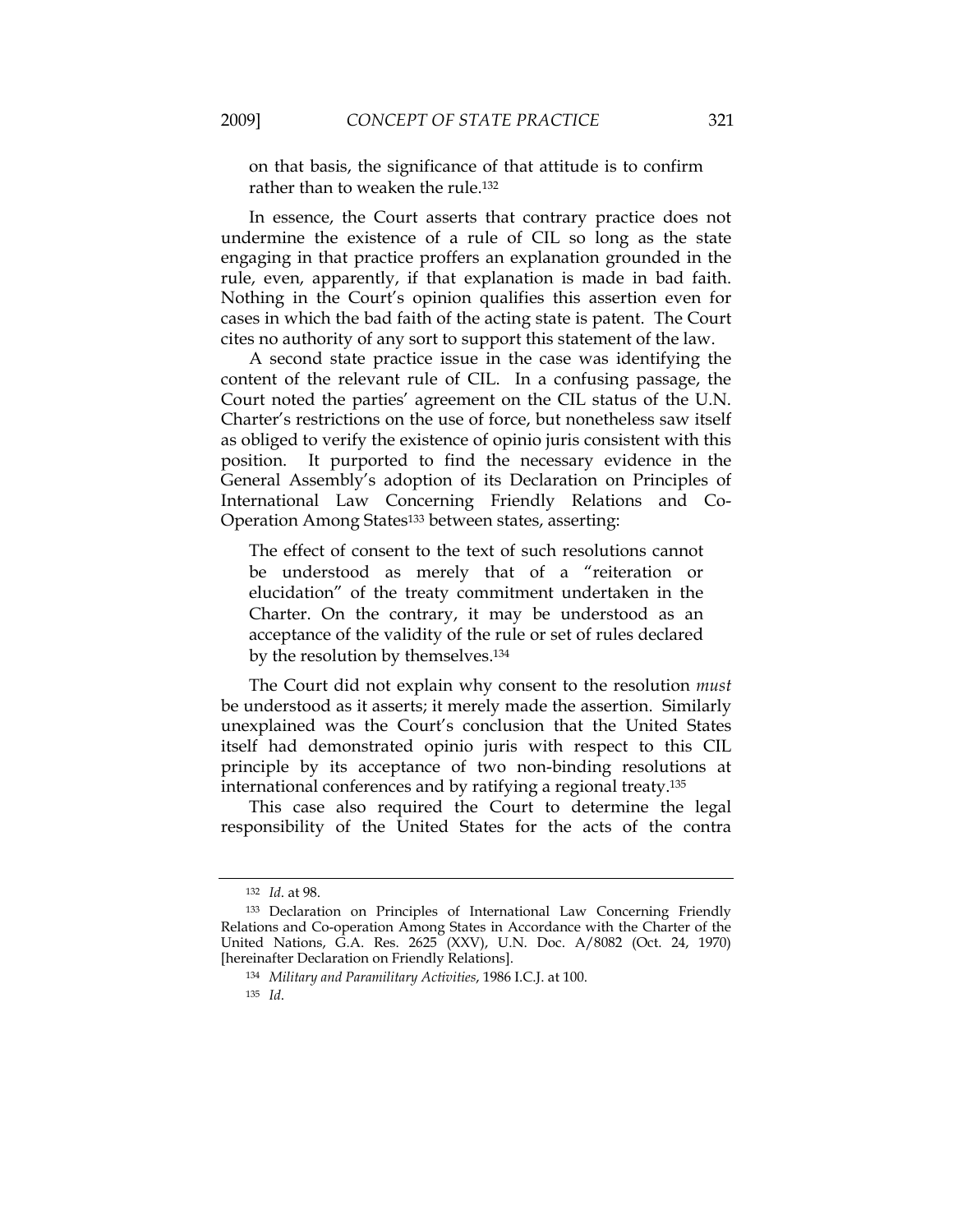guerrillas directed against Nicaragua.136 The Court resolved the issue as follows:

The Court has taken the view . . . that United States participation, even if preponderant or decisive, in the financing, organizing, training, supplying and equipping of the *contras,* the selection of its military or paramilitary targets, and the planning of the whole of its operation, is still insufficient in itself . . . for the purpose of attributing to the United States the acts committed by the contras in the course of their military or paramilitary operations in Nicaragua.... For this conduct to give rise to legal responsibility of the United States, it would in principle have to be proved that that State had effective control of the military or paramilitary operations in the course of which the alleged violations were committed.137

The Court cited no authority for this standard.

The *Nicaragua* Court relied on other supposed CIL rules, the sources of which it did not explain, in addressing the United States's argument that, even if its behavior was otherwise unlawful, it was in any event justified as an exercise of collective self-defense with respect to actions taken by Nicaragua affecting other Central American states, particularly El Salvador.138 The Court acknowledged that the right of self-defense was a matter of customary law, citing the U.N. Charter and certain General Assembly declarations in support but making no reference to state practice.139 The Court therefore had to address the content of the customary law of self-defense. It noted that the United States' argument that it had engaged in lawful self-defense depended on the assertion by the United States that Nicaragua had perpetrated an armed attack on El Salvador; the Court, however, stressed that the actions of Nicaragua were said to have involved "provision of weapons or logistical or other support"140 and asserted that such actions, though they could amount to a threat of force or an intervention, could not be considered armed attacks triggering the

<sup>136</sup> *Id.* at 53–65.

<sup>137</sup> *Id.* at 64–65.

<sup>138</sup> *Id.* at 72.

<sup>139</sup> *Id.* at 102–03.

<sup>140</sup> *Id.* at 103–04.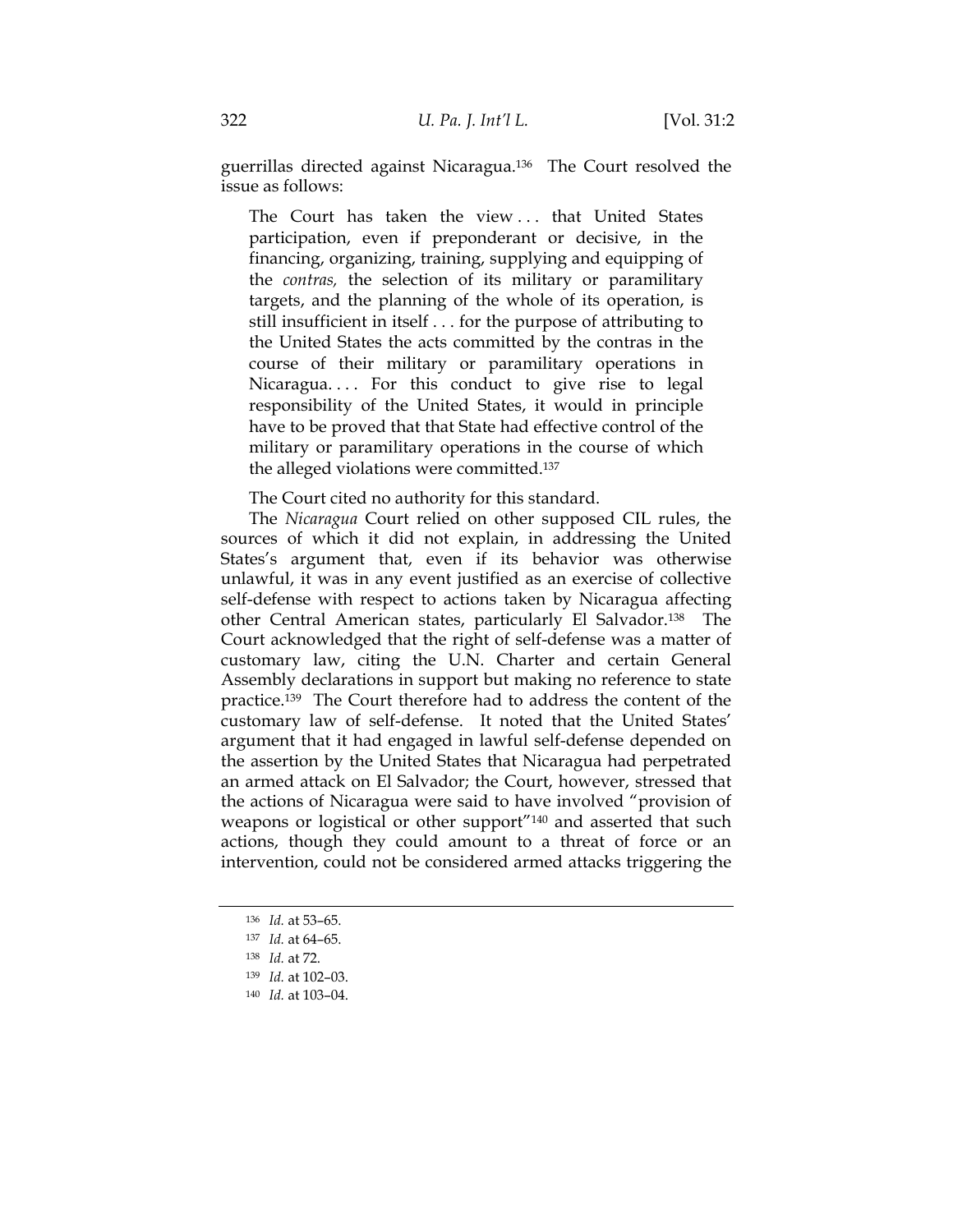right of the victim of the attack to respond in self-defense.141 The Court did not explain the basis for this distinction.

The Court also stated that the right of a state to engage in collective self-defense on behalf of a second state depended on a request for such aid from the first state to the second, citing in reliance two inter-American treaties, and asserting that, apart from inter-American law, general international law imposed a similar requirement.142 Again, it provided no examples of state practice to demonstrate the existence of this requirement.

The *Nuclear Weapons Case* provides an example of reliance on sources whose law-making character is doubtful. In asserting that "States must take environmental considerations into account when assessing what is necessary and proportionate in the pursuit of legitimate military objectives,"143 the Court relied on a non-binding declaration made at a United Nations Conference, a General Assembly resolution, and an order the Court had made in an earlier case.144 It also relied on Articles 35(3) and 55 of the First Additional Protocol to the Geneva Conventions of 1949,145 forbidding the use of methods of warfare intended to or which may be expected to cause very severe, long-term environmental damage and requiring war-making states to protect against such damage;146 however, the CIL status of these articles at the time of the Court's decision is unclear.147 If those articles were not CIL at

<sup>145</sup> Protocol Additional to the Geneva Conventions of 12 August 1949, and relating to the Protection of Victims of International Armed Conflicts (Protocol I) art. 35(3), art. 55, June 8, 1977, U.N.T.S. 17512.

<sup>147</sup> Since there were 147 parties to the First Additional Protocol at the time of the Court's decision, one could argue that the number of ratifications alone would amount to sufficient state practice to establish a rule of CIL. *See* Table of Ratifications of Accessions to Protocol I, *available at* http://www.cicr.org/ihl.nsf /WebSign?ReadForm&id=470&ps=P (last visited Dec. 3, 2009). However, about one in five UN members were not parties to the Protocol at that time, including France, Japan, the United Kingdom and the United States, which casts some doubt on that conclusion. *See* United Nations, Member States of the United Nations, *available at* http://www.un.org/members/list.shtml (last visited Dec. 3, 2009). This doubt is reinforced by Professor Greenwood's questioning of the CIL status of the articles at issue, albeit in an article predating the Court's decision,

<sup>141</sup> *Id.* at 104.

<sup>142</sup> *Id.* at 104–05.

<sup>143</sup> Threat or Use of Nuclear Weapons, Advisory Opinion, 1996 I.C.J. 226, 242 (July 8) (Nuclear Weapons Case).

<sup>144</sup> *Id.* at 242–43.

<sup>146</sup> *Nuclear Weapons Case*, 1996 I.C.J. 226, 242 (July 8).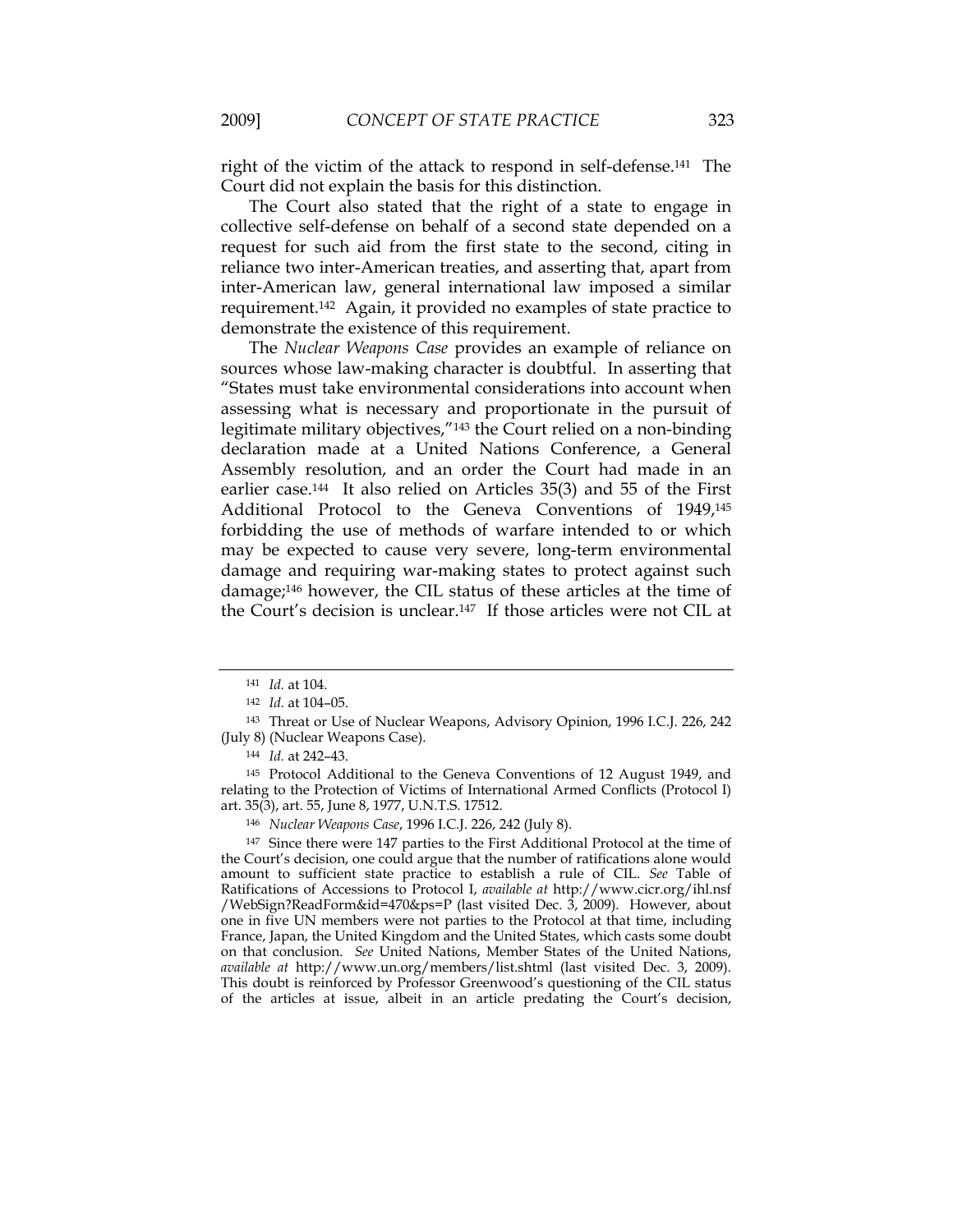the time of the Court's decision, the Court's conclusion regarding states' environmental duties in war time was thus based solely on reliance on non-binding instruments and on a treaty which did not codify CIL.

*DRC v. Belgium*148 also involved reliance on doubtful sources to determine the content of CIL. The Court saw this case as turning on the immunities international law afforded sitting foreign ministers from the jurisdiction of the courts of states other than their own. It acknowledged that the issue was a matter of CIL, though it cited treaties addressing closely related issues as providing "useful guidance."149 In its examination of CIL, the Court referred solely to functional considerations; it made no reference to state practice. Based on such considerations—and, presumably, by analogy to the treaties it had cited—the Court concluded that a sitting foreign minister enjoys both full immunity from criminal jurisdiction and personal inviolability.150 The Court closed its judgment by listing various sets of circumstances in which sitting foreign ministers could be prosecuted for war crimes and crimes against humanity. Only two involved international law. Again, the Court offered no authority supporting its conclusion with regard to them, though the rules it announced were analogous to those in the treaties it had previously cited.

In *Gabčíkovo-Nagymaros Project*151 the Court rested its discussion of riparian states' CIL rights to the use of international watercourses in part on the adoption of the Convention on the Law of Non-Navigable Uses of International Watercourses152 by the General Assembly,153 even though that Convention has never come into force.154

Christopher Greenwood, *Customary Law Status of the 1977 Geneva Protocols, in* ESSAYS ON WAR IN INTERNATIONAL LAW 179, 190, 195 (2006).

<sup>148</sup> Arrest Warrant of 11 April 2000 (Dem. Rep. Congo v. Belg.) (DRC v. Belgium), 2002 I.C.J. 3 (Feb. 14).

<sup>149</sup> *Id.* at 21.

<sup>150</sup> *Id.* at 20–22.

<sup>151</sup> Gabčíkovo-Nagymaros Project (Hung. v. Slovk.), 1997 I.C.J. 7 (Sept. 25).

<sup>152</sup> United Nations Convention on the Law of the Non-navigational Uses of International Watercourses, G.A. Res. 51/229, Annex, U.N. GAOR, 51st Sess., Supp. No. 49, U.N. Doc. A/51/49 (May 21, 1997).

<sup>153</sup> *Gabčíkovo-Nagymaros Project*, 1997 I.C.J. at 55–56.

<sup>154</sup> INTERNATIONAL WATER LAW PROJECT, STATUS OF THE WATERCOURSE CONVENTION (2008).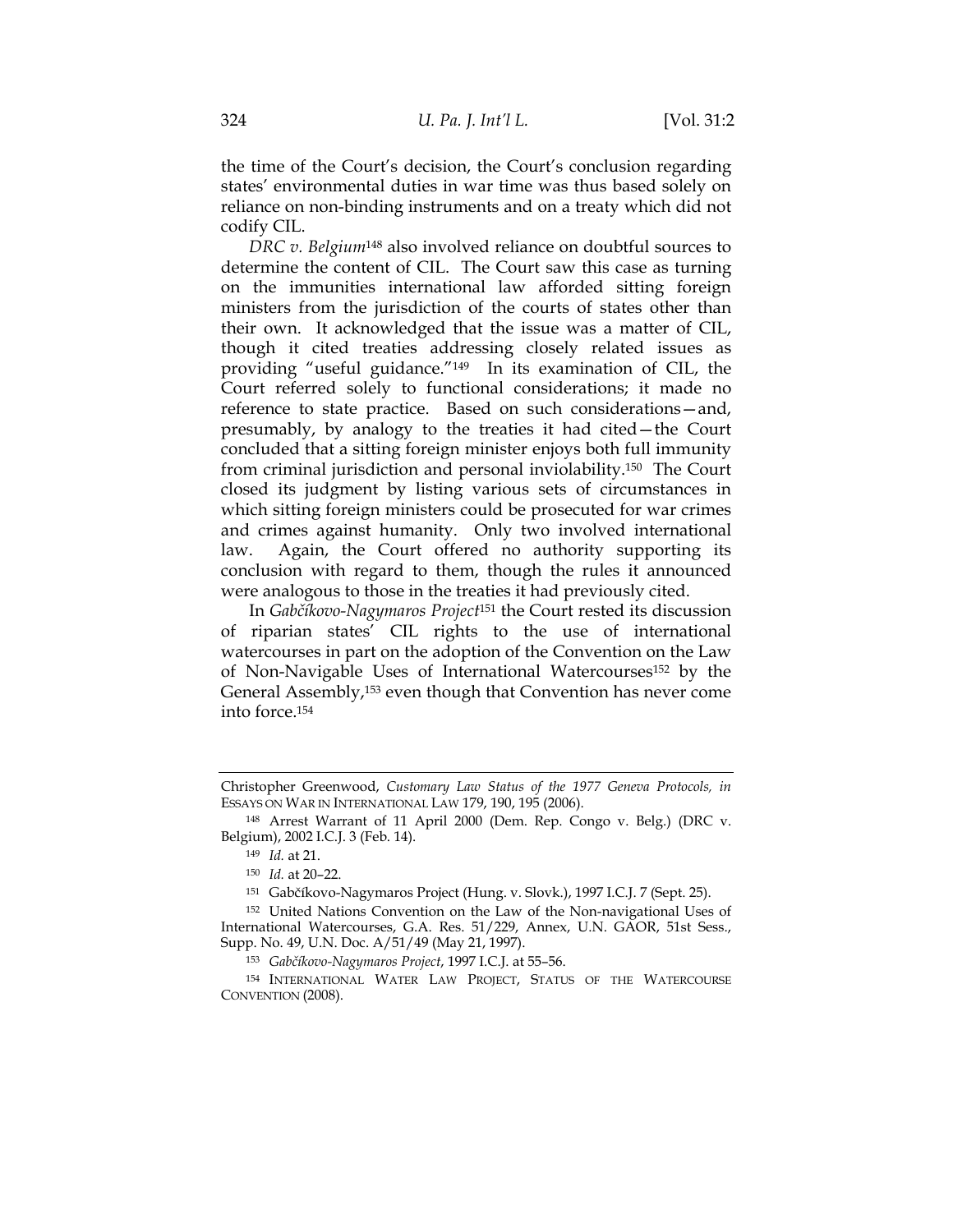Another unsourced judgment was *Oil Platforms*.155 In this case, Iran sought reparation for damage the United States had inflicted on three Iranian oil-drilling platforms in October, 1987, and April, 1988.156 The Court's jurisdiction was based on a 1955 Treaty of Amity between the United States and Iran providing that any disputes regarding "the interpretation or application" of the treaty were to be heard by the I.C.J.157 Iran alleged that the attacks on the platforms breached the treaty. The United States denied that the treaty had been breached, but also asserted that, in any event, the actions taken by the United States were permitted by an article of the treaty providing that the treaty "did not preclude the application of measures  $\dots$  necessary  $\dots$  to protect [a party's] essential security interests."

The context of the actions at issue in this case was the Iran-Iraq war of 1980–88. During that period, there were a considerable number of attacks on neutral shipping plying the Persian/Arabian Gulf. On October 16, 1987, an American-flag vessel was struck by a missile while in the vicinity of Kuwait Harbor. The United States attributed the attack to Iran and, claiming self-defense, attacked two oil platforms on October 19. On April 14, 1988, an American warship struck a mine in international waters near Bahrain. The United States again blamed Iran and reacted by attacking Iranian installations, including a third oil platform, on April 20, again claiming self-defense.158

The Court stated that it would evaluate the self-defense claim by the United States "by reference to international law applicable to this question, that is to say, the provisions of the Charter of the United Nations and customary international law."159 With respect to each American use of force, the Court asked, first, whether the United States had proven that Iran had previously launched an attack, second, whether the attack could be considered an "armed attack" on the United States, and finally, whether the American

 <sup>155</sup> Case Concerning Oil Platforms (Iran v. U.S.) (Oil Platforms), 2003 I.C.J. 161 (Nov. 6).

 <sup>156</sup> *Id.* at 166, 169–70.

 <sup>157</sup> *Id.* at 178.

 <sup>158</sup> *Id.* at 174–76.

 <sup>159</sup> *Id.* at 183. Oddly, instead of first determining whether the actions of the United States breached the treaty, and then inquiring whether those measures were necessary to protect essential security interests—that is, first considering the claim, then turning to the affirmative defense—the Court elected to consider the defense first.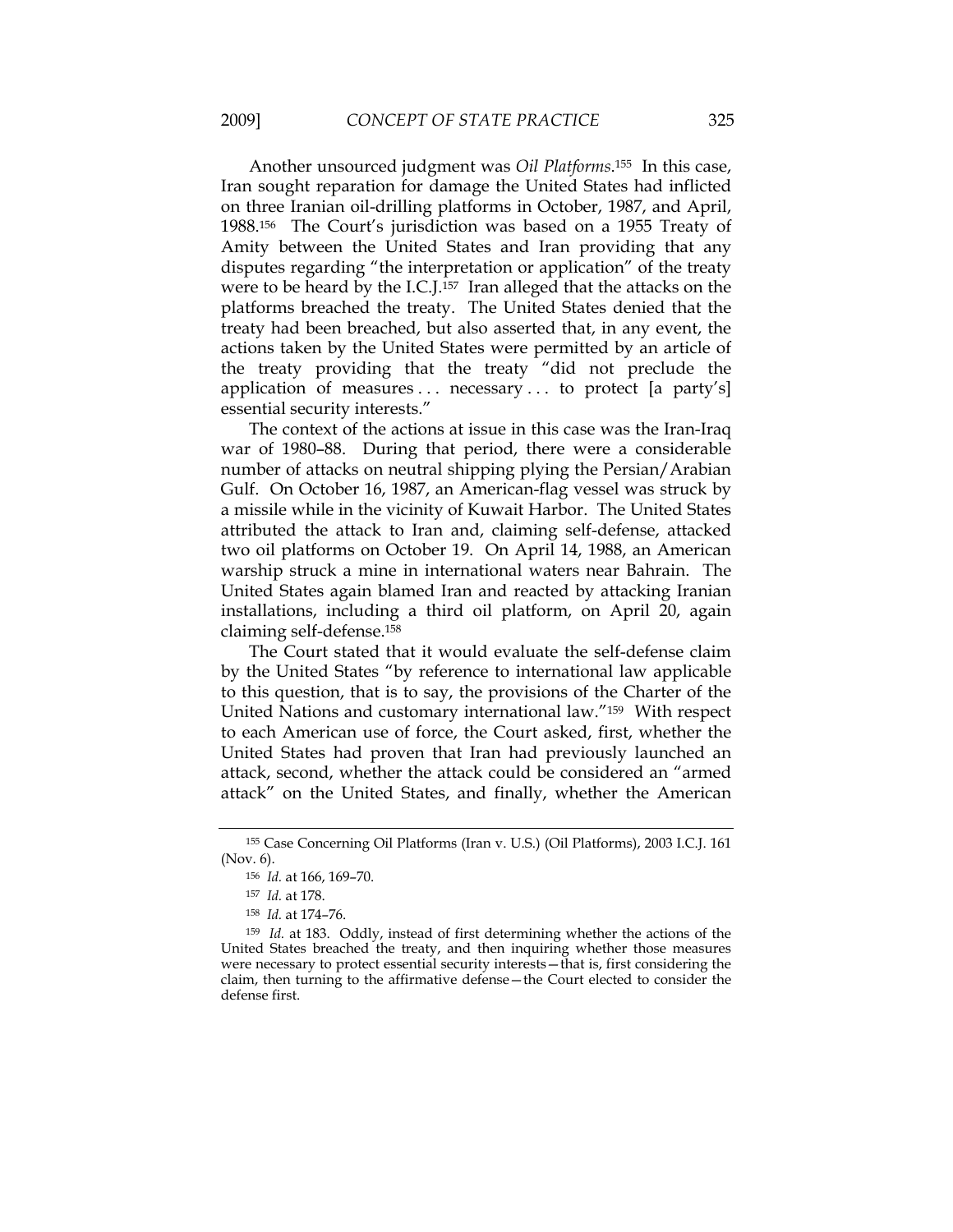responses could be said to satisfy tests of necessity and proportionality.160 The Court concluded that the United States had failed to meet the burden of proving Iranian responsibility for either the October 16 or the April 14 attack.161 It also held that the actions of which the United States complained could not be labeled "armed attacks." With respect to the first incident, the Court noted that the United States characterized the missile strike on the tanker in Kuwait waters as part of a series of attacks to which the United States was responding. It held that these events, even taken together, did not amount to an armed attack on the United States, since the United States had not proven that the actions were specifically directed at United States targets (as opposed to being directed at an area where American-flag ships, among others, were known to operate).

Further, the Court seemed to doubt that these actions were sufficiently grave to amount to armed attacks.<sup>162</sup> The court likewise held that the mining of the American warship did not constitute an armed attack to which the attacks on the oil platforms could be seen as a defensive response. Indeed, its language implied that an attack on a state's warship was not necessarily an armed attack on the state.<sup>163</sup> The Court also held that neither American response met the necessity standard, observing that the United States had not complained to Iran of the use of the oil platforms, in contrast to the complaints the United States was acknowledged to have made regarding mining activity.164 Finally, the Court concluded that the October 19 attack might meet the proportionality standard, but held that the April 20 attack did not, holding that the damage done in the attack had to be in proportion to that suffered by the United States in the mining of the warship, as opposed to some other measure of proportionality.165

The legal standard the Court applied therefore can be summed up as (1) a state cannot be the victim of an armed attack unless the action of which it complains is directed specifically at it, as

<sup>160</sup> *Id*. at 189, 191–92, 195–96.

<sup>161</sup> *Id.* at 189–90. The Court's analysis of the facts of this case was criticized by Judges Higgins, *id.* at 233–35 (separate opinion of Judge Higgins) and Buergenthal, *id.* at 286–88 (separate opinion of Judge Buergenthal).

<sup>162</sup> *Id.* at 191–92.

<sup>163</sup> *Id.* at 195–96.

<sup>164</sup> *Id.* at 193–94, 198.

<sup>165</sup> *Id.* at 198–99.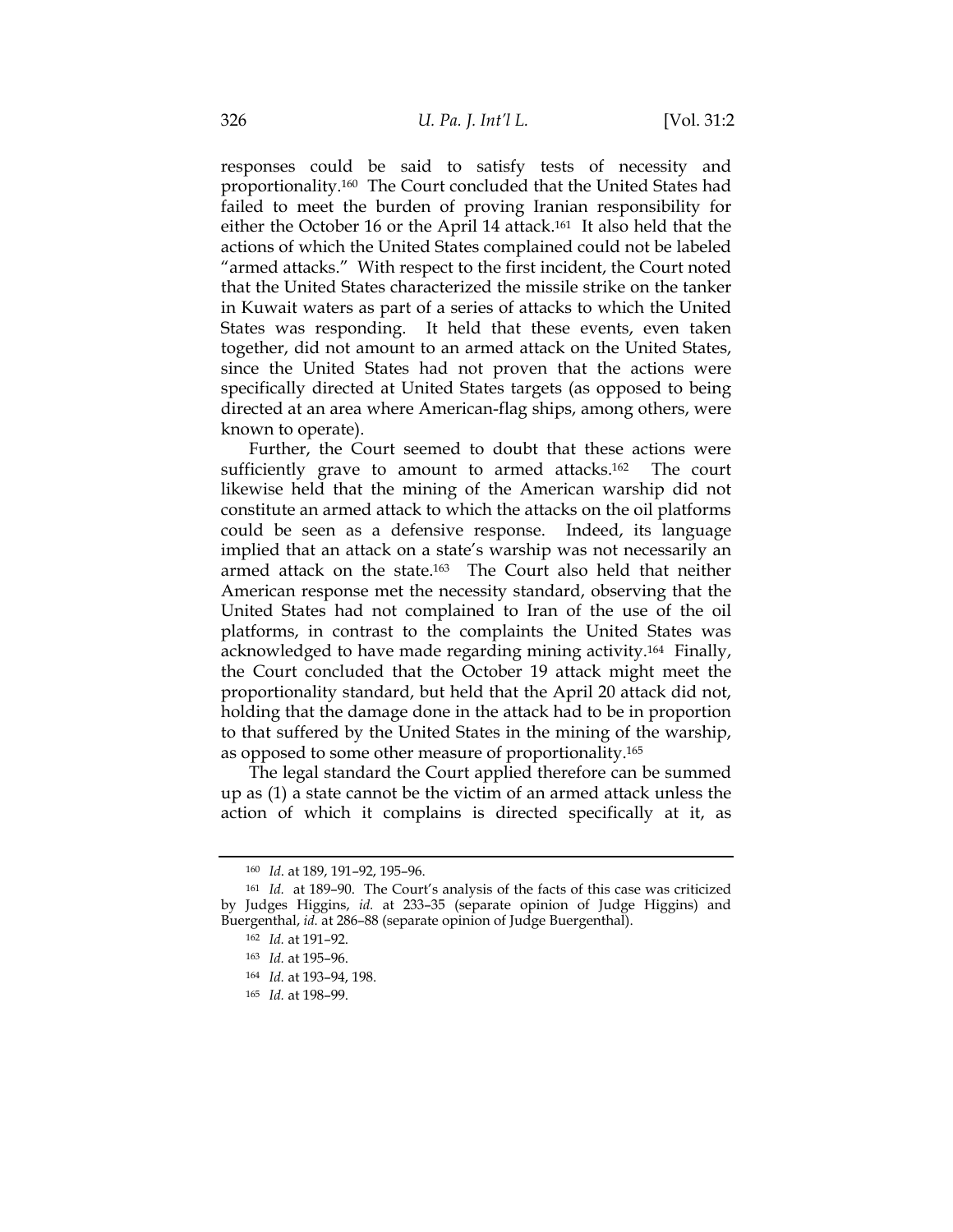opposed to being an indiscriminate attack that the attacker must have known could affect the state attacked; (2) an action, even by a state's military, is not an armed attack unless it rises to a sufficient level of gravity, even if the target is itself a military unit; (3) satisfying the necessity requirement of the doctrine of self-defense demands some sort of complaint by the defending state to the attacking state, even if there is good reason to doubt that the complaint would have any effect; and (4) the proportionality of an action taken in self-defense is evaluated by a comparison to the action to which it was a response, not by comparing it to the danger the defending state seeks to avoid. These conclusions have been criticized as misstating the law.166 For present purposes, what is important is that the Court made no reference to any state practice in reading the foregoing limitations into what it apparently considered the CIL rules regarding self-defense, indeed, it did not make clear the source of those limitations.

The *Wall Case*167 was another in which many of the Court's conclusions were based on doubtful sources. That case addressed Israel's construction of a barrier (the wall) intended to block infiltration by terrorists across Israel's de facto 1967 eastern border (the Green Line) from the occupied Palestinian territories.168 The Court stated in the opinion that

[T]he rules and principles of international law which are relevant in assessing the legality of the measures taken by Israel . . . can be found in the United Nations Charter and certain other treaties, in customary international law and in the relevant resolutions adopted pursuant to the Charter by the General Assembly and the Security Council.169

Since General Assembly Resolutions are not legally binding, this statement makes explicit that the Court was relying on sources hard to reconcile with Article 38. The Court grounded its assertion that international law renders illegal any acquisition of territory by force on the Charter, a General Assembly resolution, and language from *Nicaragua, Merits*.170 To support the statement that the right

 <sup>166</sup> *See, e.g.*, Taft, *supra* note 10, at 299–306 (analyzing the elements of selfdefense in international law).

<sup>167</sup> Legal Consequences of the Construction of a Wall in Occupied Palestinian Territory, Advisory Opinion (Wall Case), 2004 I.C.J. 136 (July 9).

<sup>168</sup> *Id*. at 166–70.

<sup>169</sup> *Id.* at 171.

<sup>170</sup> *Id.*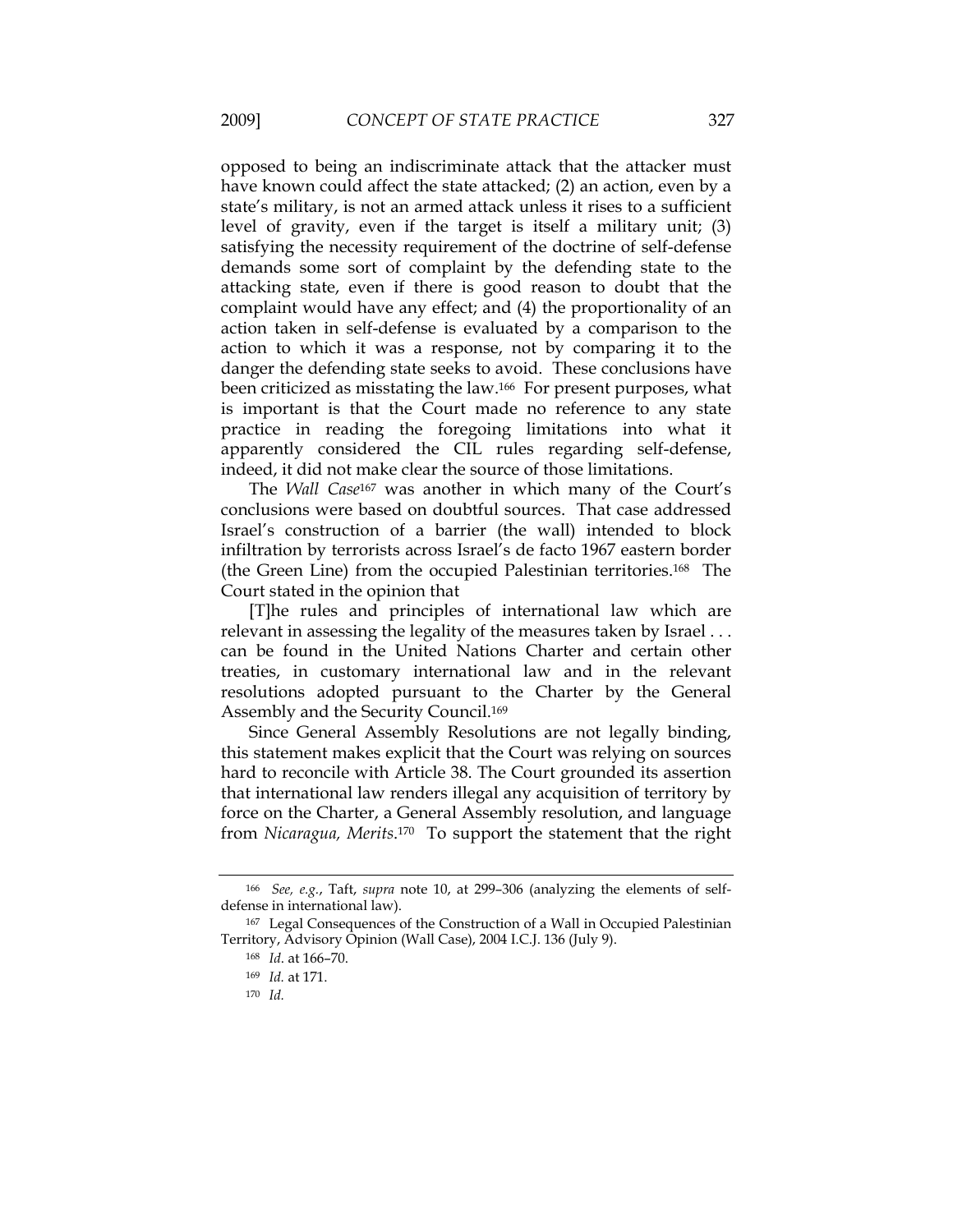to self-determination is a right *erga omnes*, relied on Articles 1 of the International Covenant on Civil and Political Rights171 and the International Covenant on Economic, Social and Cultural Rights,172 the Charter, a second General Assembly resolution, and three of its decisions.173 It relied on a judgment of the Nuremberg tribunal and one of its decisions in holding that the Hague Regulations of 1907174 had passed into customary international law.175 To support its conclusion that the Fourth Geneva Convention<sup>176</sup> applied in the Palestinian territories, the Court once again cited its own cases for the proposition that Article 31 of the Treaties Convention had passed into customary international law, and on the *travaux préparatoires* of the Fourth Geneva Convention, a resolution of a meeting of the parties to that convention, a statement by the International Committee of the Red Cross ("ICRC"), various General Assembly and Security Resolutions, and a decision of the Supreme Court of Israel.<sup>177</sup> (Oddly, the Court justified its reliance on the ICRC's interpretation of the Fourth Convention by reference to language in Article 142 of that treaty which provides, "[t]he special position of the International Committee of the Red Cross in this field shall be recognized and respected at all times."178 That article, however, refers only to access by relief societies to protected persons; it does not address the ICRC's competence to interpret the Convention.)179 The court relied on the practice of the Human Rights Committee (the monitoring body established by the International Covenant on Civil and Political Rights) and on the travaux préparatoires of that instrument in holding that the

<sup>171</sup> International Covenant on Civil and Political Rights art. 1, Dec. 16, 1966, 999 U.N.T.S. 171.

<sup>172</sup> International Covenant on Economic, Social and Cultural Rights art. 1, Dec. 16, 1966, 993 U.N.T.S. 3.

<sup>173</sup> *Wall Case*, 2004 I.C.J. at 171–72.

<sup>174</sup> Convention (IV) Respecting the Laws and Customs of War on Land, Oct. 18, 1907, T.S. 539, 1 Bevans 631.

<sup>175</sup> *Wall Case*, 2004 I.C.J. at 172.

<sup>176</sup> Convention (IV) relative to the Protection of Civilian Persons in Time of War, Aug. 12, 1949, T.I.A.S. 3365, 6 U.S.T. 3516 (hereinafter Fourth Geneva Convention).

<sup>177</sup> *Wall Case*, 2004 I.C.J. at 171–77.

<sup>178</sup> Fourth Geneva Convention, *supra* note 176, art. 142.

<sup>179</sup> *Id.*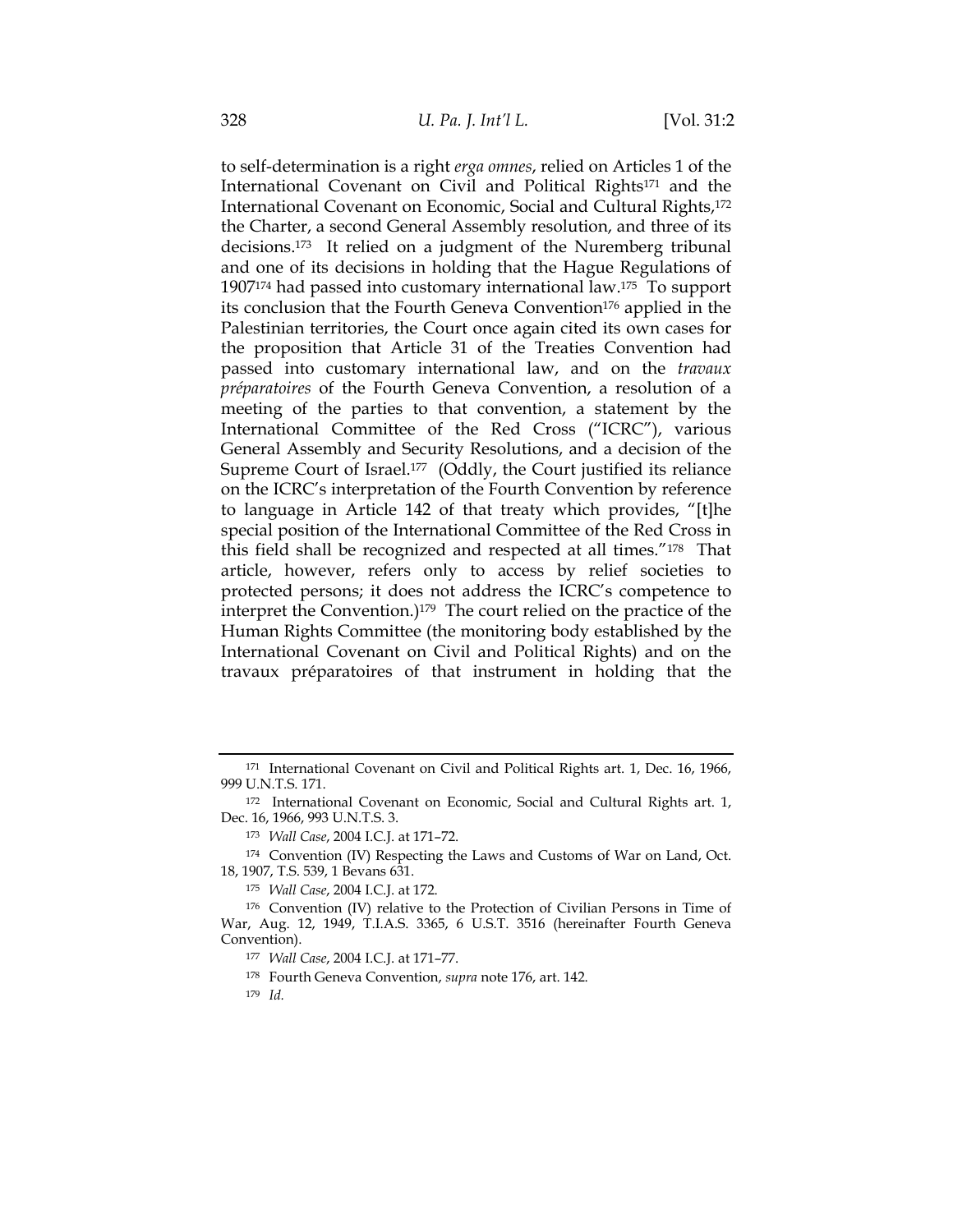provisions of the Covenant apply in territory under the control of a party to the Covenant as a matter of belligerent occupation.180

Finally, the Court considered the possibility that Israel had available the defense of necessity; that proposition, too, was rejected. The Court, relying on its own decision which citied a draft by the International Law Commission, asserted that a state may not rely on a plea of necessity unless the action taken is "the only way for the State to safeguard an essential interest against a grave and imminent peril."<sup>181</sup> The Court maintained that it was, "not convinced that the construction of the wall along the route chosen was the only means to safeguard the interests of Israel against the peril which it has invoked as justification for that construction."182

Several of the rules the Court labeled CIL in this case<sup>183</sup> do not seem to satisfy the state practice requirement in Article 38 of the I.C.J. Statute**.** Indeed, at no point in its opinion did it make any reference to actual state practice other than in its citation to the Israeli Supreme Court's opinion in connection with the applicability of the Fourth Geneva Convention. It did, however, cite repeatedly to General Assembly resolutions, determinations by the Human Rights Committee and the International Law Commission, and once to a determination by the ICRC.184 While some of these bodies might count as subsidiary sources of law, no legal instrument grants any of them the authority to make rules binding in international law. The Court did not address the fact that one of these bodies—the International Law Commission—has expressed doubts about the competence of bodies such as the Human Rights Committee to definitively interpret the treaties they monitor, at least in the context of evaluating treaty reservations.<sup>185</sup>

<sup>185</sup> Int'l Law Comm'n, *Rapport de la Commission du droit international, sur les travaux de sa quarante-neuvième session, 12 mai–18 juillet 1997* [*Report of the International Law Commission on the Work of Its Forty-ninth Session, 12 May–18 July 1997*], 107, U.N. Doc. A/52/10 (1997).

<sup>180</sup> *Wall Case*, 2004 I.C.J. at 177–80.

<sup>181</sup> *Id*. at 194–95.

<sup>182</sup> *Id.* at 195. Though not really relevant to this discussion, it is impossible not to note that the discussion of the necessarily fact**-**specific issue of Israel's necessity argument is surprisingly brief and conclusory.

<sup>183</sup> *Id.* at 171–73.

<sup>184</sup> *Id.* at 171–79.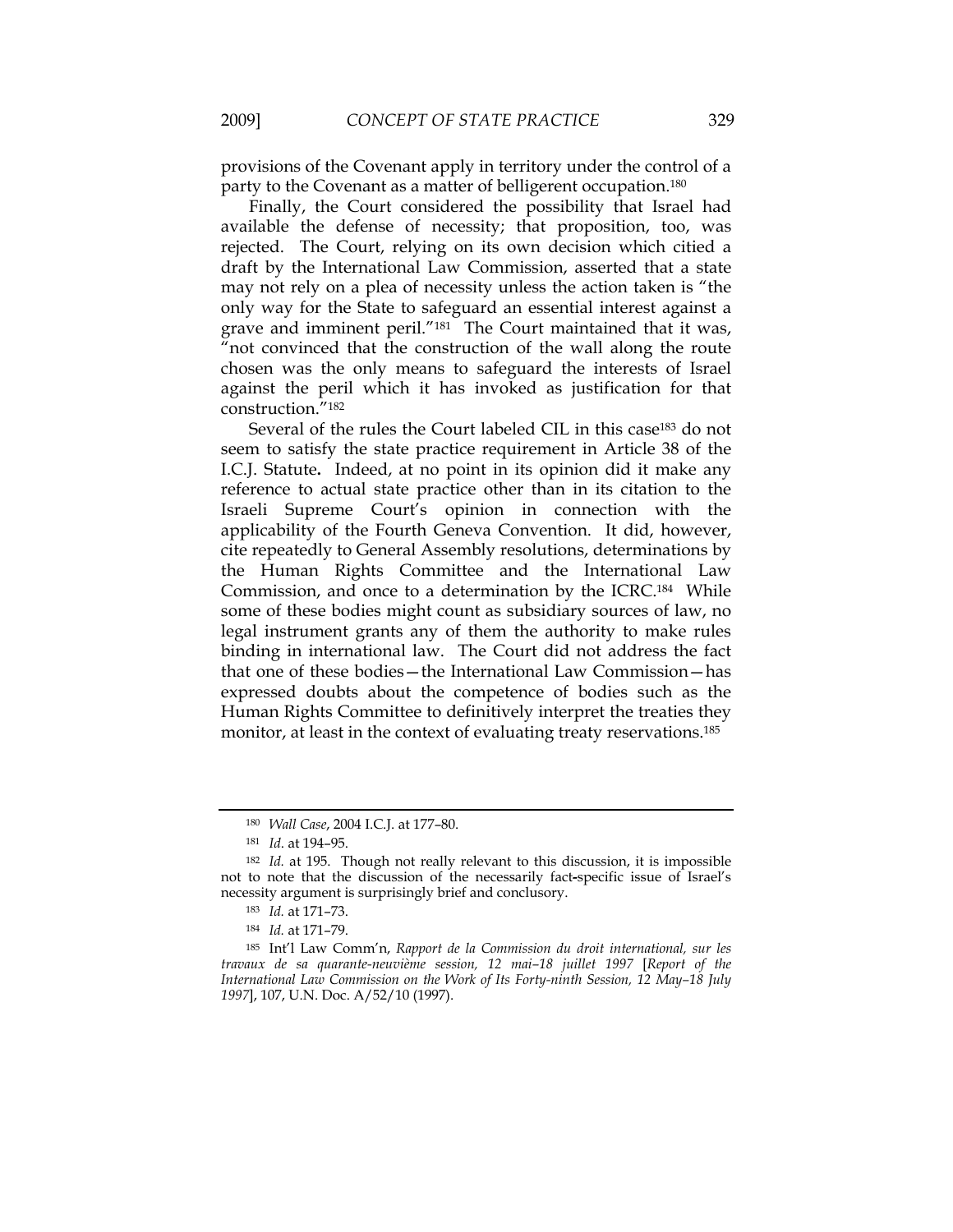*Armed Activities on the Territory of the Congo (Democratic Republic of the Congo v. Uganda)*186 (*DRC v. Uganda*) also raises issues of the Court's reliance on sources not mentioned in Article 38. The Democratic Republic of the Congo ("DRC") sought relief from the presence of Ugandan troops in its territory after August 1998, when the DRC had allegedly ceased to consent to what had admittedly begun as a consensual presence. The DRC further alleged various human rights violations and other war crimes committed by Ugandan forces. Uganda claimed that, in the period between 1994 and 1997, the DRC was supporting anti-Uganda rebel groups based in the territory of the DRC and carrying out attacks in Ugandan territory, and that DRC support for such groups resumed in 1998. Uganda therefore asserted that its operations in the territory of the Congo were matters of lawful selfdefense. Uganda also counter-claimed against the DRC, asserting that the DRC had violated its duty of vigilance by tolerating the operations of anti-Ugandan armed groups on Congolese territory.187

The Court held that a state's obligations under human rights treaties apply to territory over which it acquired control during the course of an armed conflict. The Court relied solely on its own decision in the *Wall* case188 to support this proposition, not even considering the language of the human rights treaties that it deemed applicable.189

The Court also gave a doubtfully sourced response to the DRC's assertion that Uganda's alleged pillaging of the Congo's natural resources was a violation of the principle that a state enjoys permanent sovereignty over its natural resources. The Court agreed that this principle was a matter of customary international law, but relied solely on several General Assembly resolutions as support for that conclusion,<sup>190</sup> despite the lack of binding legal effect in General Assembly resolutions.

<sup>186</sup> Armed Activities on the Territory of the Congo (Dem. Rep. Congo v. Uganda), Dec. 19, 2005, 45 I.L.M. 271, 280*–*284 (2006).

<sup>187</sup> *Id.* at 329.

<sup>188</sup> *Id.* at 317, para. 216 (citing Legal Consequences of the Construction of a Wall in Occupied Palestinian Territory, Advisory Opinion, 2004 I.C.J. 136, 178–81 (July 9)).

<sup>189</sup> *Id.* at 317–18.

<sup>190</sup> *Id.* at 322–23.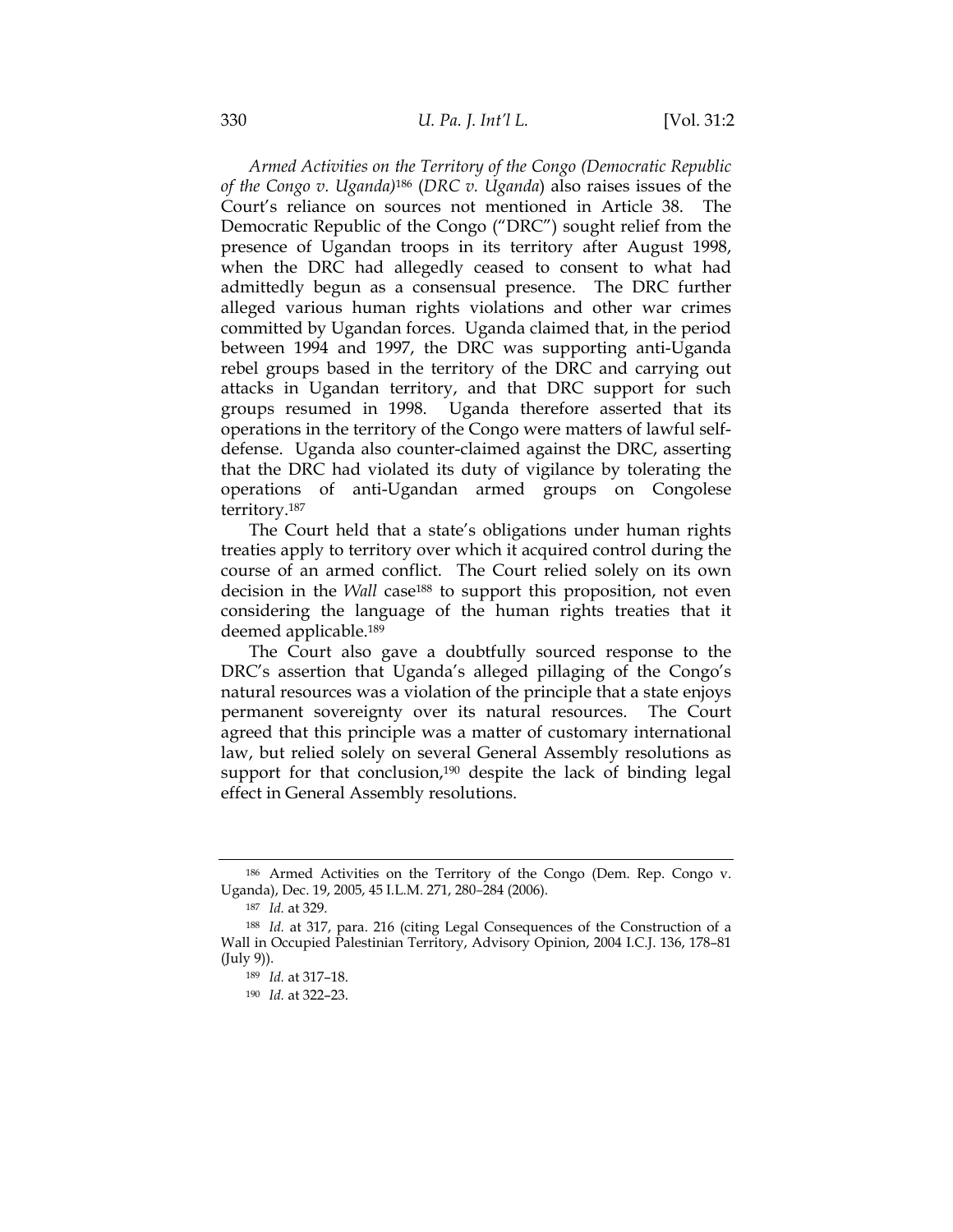*Application of the Convention on the Prevention and Punishment of the Crime of Genocide (Bosnia and Herzegovina v. Serbia and Montenegro)*, *Merits*191 (*Genocide Case*) was another case in which the Court chose to rely on its own decisions as authority even in the face of counter-arguments. Bosnia and Herzegovina originally brought this case in 1993, alleging that the Federal Republic of Yugoslavia ("FRY"), which became Serbia and Montenegro, was responsible for committing genocide in Bosnia and Herzegovina.192 The CIL issue arose when the Court had to determine the standard to evaluate the degree of control Serbia and Montenegro exercised over groups found to have perpetrated genocide. Thereafter, the court could determine whether the genocide could be attributed to Serbia and Montenegro.193 In *Nicaragua*, the Court held that the acts of groups could be attributed to a state only if it exercised "effective control" of the groups, that is, if it "directed or enforced the perpetration" of the particular acts at issue.194 However, as the ICJ noted, the International Criminal Tribunal for the Former Yugoslavia ("ICTY") applied a different standard in *Prosecutor v. Tadi*ć*.*<sup>195</sup>

In *Tadi*ć, the standard for evaluating the defendant's conduct depended on the applicability of a particular treaty, which only applied if the conflict in Bosnia-Herzegovina could be considered "international." Classifying the conflict as international depended on whether the acts of Bosnian**-**Serb military forces could be attributed to the FRY (as it then was). The ICTY acknowledged that the Court's "effective control" test had not been satisfied. It held, however, that the effective control test was not the proper legal standard for evaluating the connection between a government and a military unit not part of the state structure, holding instead the conduct of the unit could be attributed to the state so long as the state was in "overall control" of the unit—that is, so long as the state provided financing, equipment, and

<sup>191</sup> Application of the Convention on the Prevention and Punishment of the Crime of Genocide (Bosn. & Herz. v. Serb. & Mont.), Feb. 26, 2007, 46 I.L.M. 188, 288 (2007) (Genocide Case).

<sup>192</sup> *Id.* at 190.

<sup>193</sup> *Id.* at 286–87.

<sup>194</sup> Military and Paramilitary Activities (Nicar. v. U.S.), 1986 I.C.J. 14, 64–65 (June 27).

<sup>195</sup> Prosecutor v. Tadić, Case No. IT-94-1-A, Judgment in the Appeals Chamber, ¶ 112 (July 15, 1999).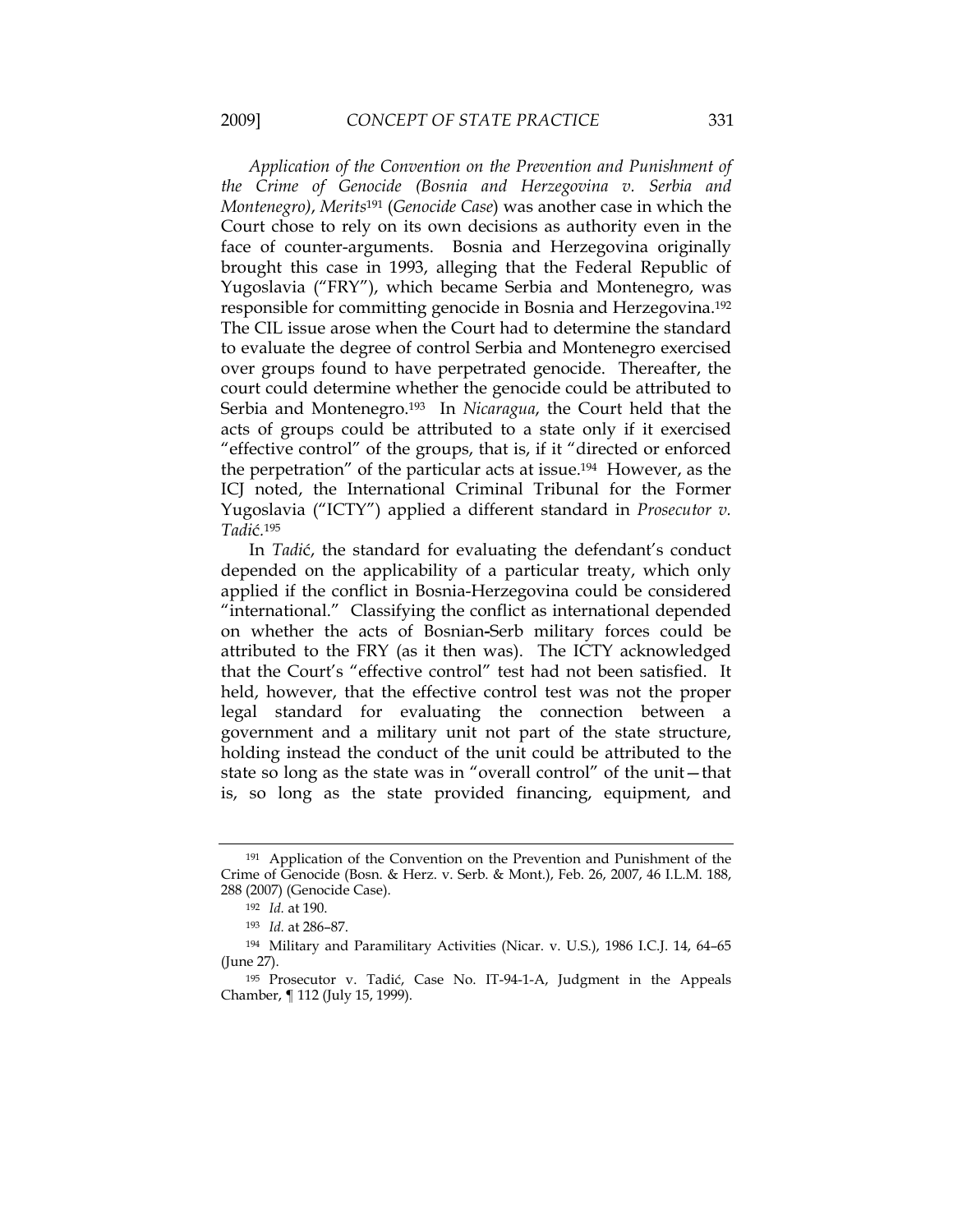participated in the planning and supervision of military operations.196 Most important was the mode of analysis employed by the ICTY. It first considered the logic of the concept of attribution, noting that states were responsible for even *ultra vires* conduct of their organs, and observing that, for attribution purposes, an organized, hierarchically structured group could be analogized more reasonably to a state organ than to an individual, for whom a more demanding attribution standard might be appropriate.197 The ICTY next examined in detail decisions by three international tribunals and one from the German courts (such a decision being a form of German state practice) which attributed state acts of hierarchically structured groups to the "overall control" standard.198

In addressing the difference between its standard and that of the ICTY, the Court took note of the formulation on State Responsibility in the International Law Commission's Articles to the effect that the acts of persons or groups are attributed to a state if the person or group is "acting . . . under the direction or control of" the state. The issue, however, was defining "control." After citing this language, the Court rejected the ICTY's standard because "it stretch[ed] too far, almost to the breaking point, the connection which must exist between the conduct of a State's organs and its international responsibility."199 The Court did not explain why it reached this conclusion; it simply asserted it. Likewise, the Court did not acknowledge that the commentary on the relevant portion of the Articles on State Responsibility takes note of both the *Nicaragua* and *Tadi*ć cases, but does not choose between them.200 Nor did the ICJ engage the arguments made by the ICTY, including the arguments drawn from judicial decisions and state practice. We are left, therefore, with nothing more than ipse dixit to support the ICJ's result.

<sup>196</sup> *Id.* ¶ 145.

<sup>197</sup> *Id.* ¶¶ 119, 121.

<sup>198</sup> *Id.* ¶¶ 124–31.

<sup>199</sup> *Genocide Case*, 46 I.L.M. at 286–88.

<sup>200</sup> Int'l Law Comm'n, *Report of the International Law Commission on the Work of Its Fifty-third Session*, *23 April–1 June and 2 July–10 August 2001*, 103–09, U.N. Doc.  $A/56/10(2001)$ .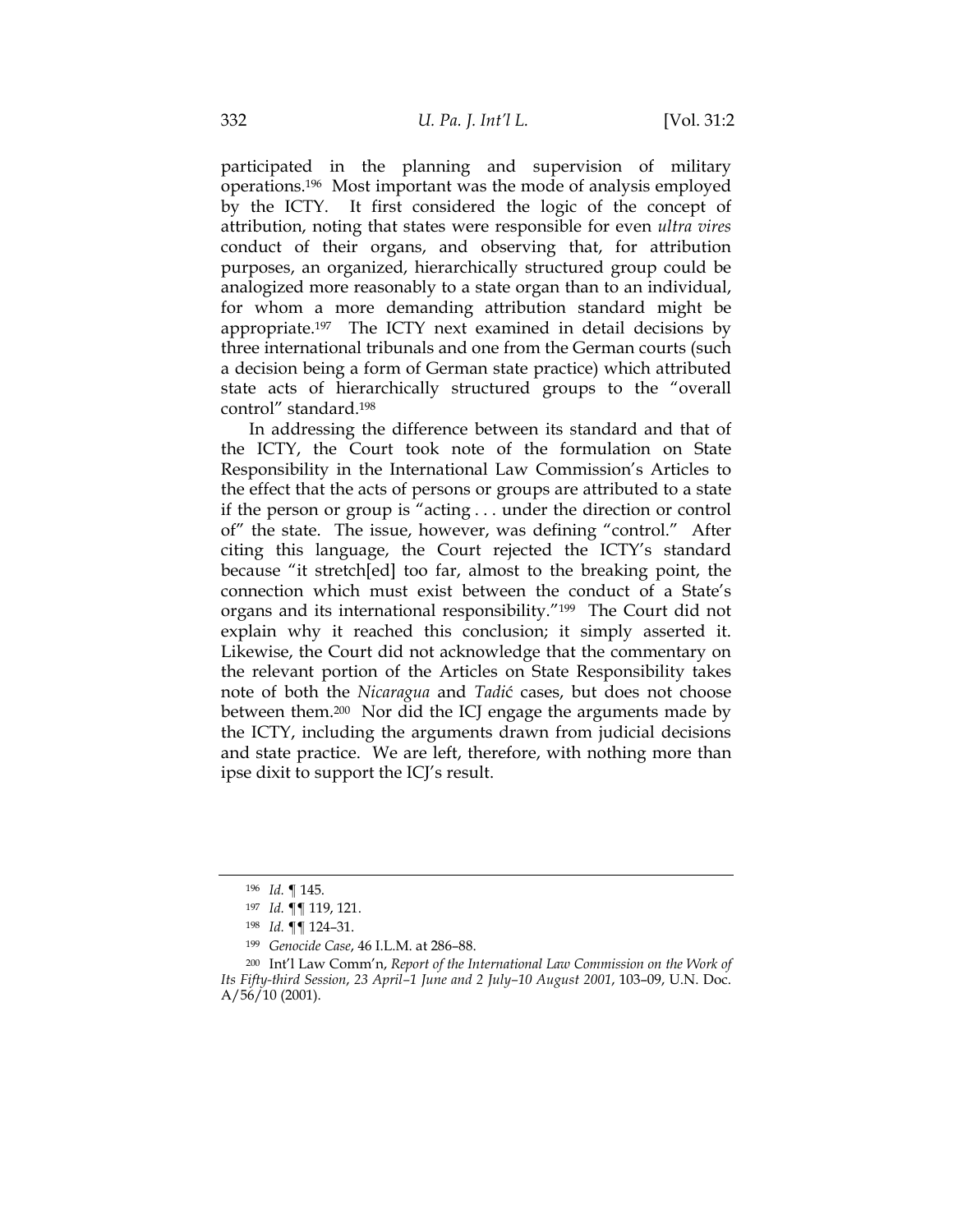# *2.1.6. CIL Cases - Rule Applied Contradicted by Significant State Practice*

In four cases decided during this period, the Court's judgment relied on a rule of law contradicted by significant state practice. It is important to stress that the practice to which the Court appeared unwilling to give weight was not sporadic or attributable to lowlevel government officials, but frequent and the consequence of decisions by the highest level of government.

Two of these cases were the decisions involving the United States and Nicaragua, *Military and Paramilitary Activities in and against Nicaragua (Nicaragua v. United States of America), Jurisdiction and Admissability*201 (*Nicaragua, Jurisdiction*) and *Nicaragua, Merits*.202 Nicaragua alleged in its application that the United States was responsible for certain unlawful uses of force against it. As noted above,203 the ICJ's analysis in these judgments was and remains quite controversial. Accordingly, they will require some discussion.

In *Nicaragua, Jurisdiction*, the Court addressed arguments made by the United States against the ICJ's jurisdiction over Nicaragua's claims against it. The elements of the Court's analysis depended very little on state practice. One exception, however, concerned an element of the instrument by which the United States had accepted the court's so-called compulsory jurisdiction.

In that instrument, the United States excluded from its consent certain disputes arising under multilateral treaties.204 The United States argued that, since Nicaragua based its claims in part on the United Nations Charter, the case fell into the class of excluded disputes.205 The Court rejected this argument, observing that Nicaragua had also based its claims on allegations of violations of customary international law and "[p]rinciples such as those of the non-use of force, non-intervention, respect for the independence

<sup>201</sup> Military and Paramilitary Activities in and Against Nicaragua, Jurisdiction of the Court and Admissibility of the Application (Nicar. v. U.S.), 1984 I.C.J. 392, 421–23 (Nov. 26) (Nicaragua, Jurisdiction).

<sup>202</sup> Military and Paramilitary Activities (Nicar. v. U.S.), 1986 I.C.J. 14, 16 (June 27).

<sup>203</sup> *See supra* text accompanying notes 6–10 (citing commentators' negative reactions and strong criticism of the court's decisions in Nicaragua, Merits, the Wall Case, and Oil Platform).

<sup>204</sup> *Nicaragua, Jurisdiction*, 1984 I.C.J. at 421–23.

<sup>205</sup> *Id.* at 422.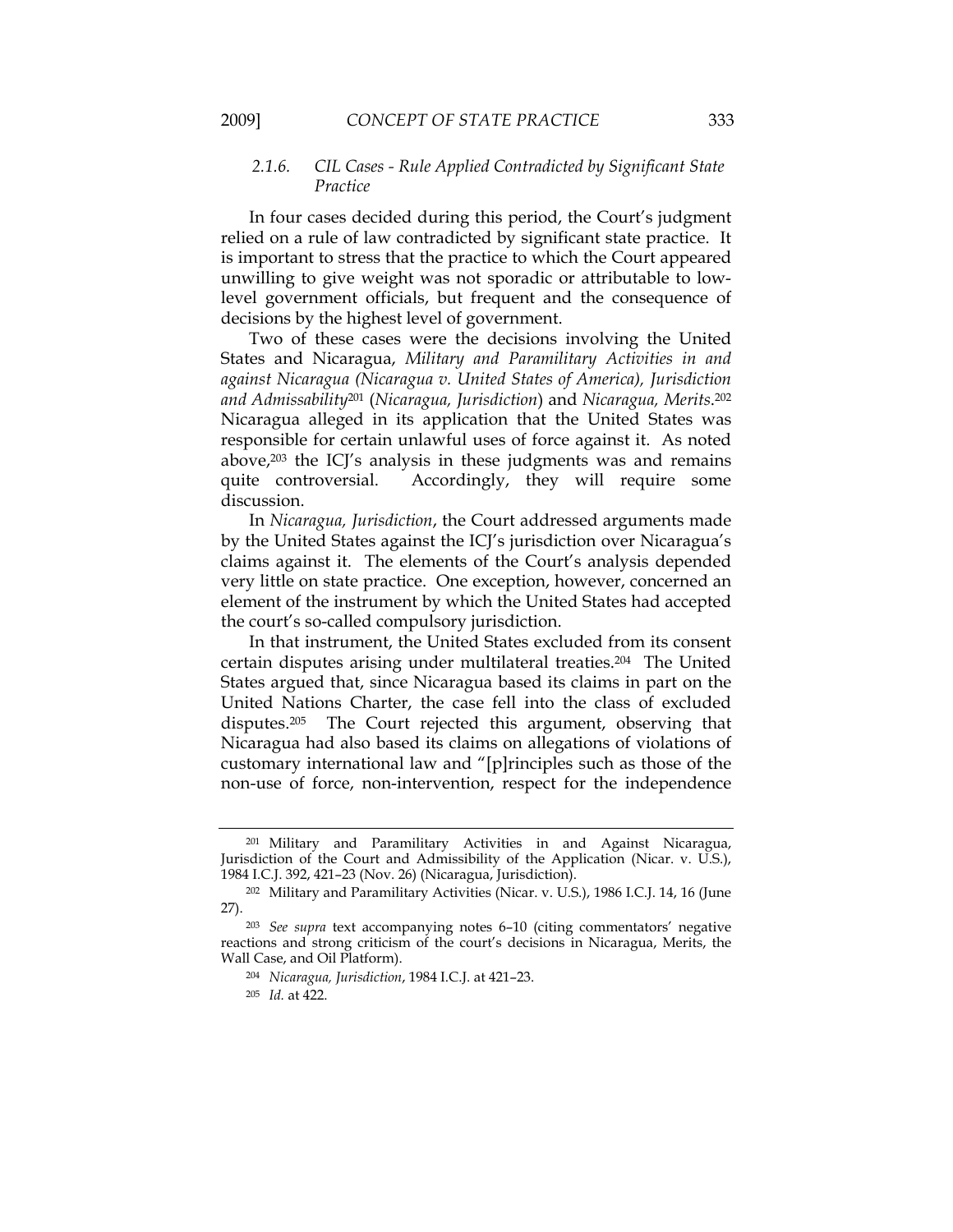and territorial integrity of States and the freedom of navigation, continue to be binding as part of customary international law . . . "206 While this assertion presumably must be understood to mean that the Court saw these principles as representing the general practice of states, it did not explicitly address the question of whether the state practice in fact conformed to those principles. Rather, it simply asserted their character as customary law.

This argument was also crucial to the Court's Judgment in *Nicaragua, Merits*,207 aspects of which have already been addressed. The Court in that case repeated its assertion that Article 2(4) of the U.N. Charter, forbidding "the threat or use of force against the territorial integrity or political independence of any state,"208 was a rule of customary international law.209 But the Court cited no state practice whatever supporting this conclusion. While the Court argued that the opinio juris supporting this proposition of law had to be established and attempted to do so, it did not analyze state practice. Furthermore, in attempting to establish opinio juris, the Court relied on a number of doubtful sources.210 These included the Declaration on Friendly Relations, the support of the United States for non-binding resolutions adopted by other bodies, the language of a treaty to which the United States was a party, frequent statements by state representatives, the work of the ILC, and statements by both of the parties in their memorials that the rule was one of jus cogens.211 The Court's use of statements from both parties' memorials is somewhat confusing in light of the Court's earlier insistence that it was obliged to determine the law on this subject independent of the parties' positions.212 The Court also relied on the Declaration on Friendly Relations as establishing the grounds for legal distinctions between uses of force constituting armed attacks and those which are less serious, and reinforcing the argument that armed intervention by one state in the internal affairs of a second state is a violation of a customary rule213—indeed, its focus on the language of this non-binding

<sup>206</sup> *Id.* at 424, para. 73.

<sup>207</sup> *Military and Paramilitary Activities*, 1986 I.C.J. at 93–94.

<sup>208</sup> U.N. Charter art. 2, para. 4.

<sup>209</sup> *Military and Paramilitary Activities*, 1986 I.C.J. at 99–100.

<sup>210</sup> *Id.*

<sup>211</sup> *Id.* at 100–01.

<sup>212</sup> *Id.* at 97–98.

<sup>213</sup> *Id.* at 101–02.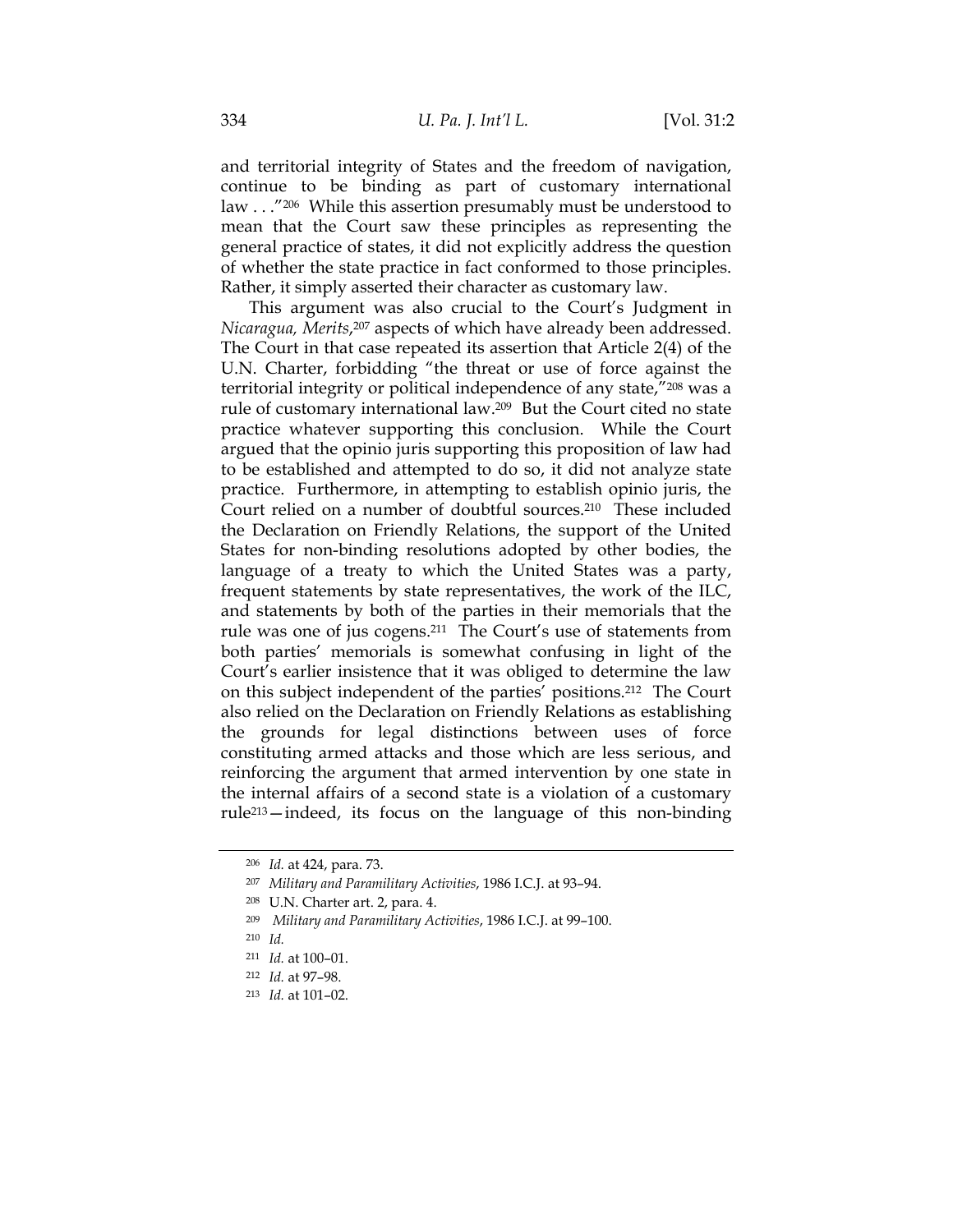resolution in this context is hard to distinguish from what would be expected if the Court were construing a treaty.

By characterizing the foregoing actions as establishing a CIL rule, the Court effectively attributed no legal effect to states' interventions in the internal affairs of other states, a type of action which took place frequently during the 1970's and 1980's; one count showed 18 such interventions.214 The Court acknowledged this fact, stating that "there have been in recent years a number of instances of foreign intervention for the benefit of forces opposed to the government of another state."215 However, the Court proffered two reasons for according no legal significance to these interventions. First, it stated that it "is not concerned here with the process of decolonization; this question is not at issue in the present case."216 The implication, of course, is that there is some legally relevant distinction between interventions in aid of decolonization and all others, such that the latter can be considered without reference to the former. The Court, however, did not explain the basis of any such distinction.

The Court offered a second reason for disregarding the interventions to which it referred: the intervening states offered no legal rationale for their behavior.217 Citing its opinion in *North Sea Continental Shelf*,218 the court asserted that practice was not enough to establish a new rule of customary law. Also required was "evidence of a belief that this practice is rendered obligatory by the existence of a rule of law requiring it. The need for such a belief, i.e., the existence of a subjective element, is implicit in the very notion of the *opinio juris sive necessitatis*."219

In the case of interventions, however, "States had not justified their conduct by reference to a new right of intervention or to a new exception to the principle of its prohibition."220 According to the Court, the United States, in particular, had justified its actions

<sup>214</sup> A. MARK WEISBURD, USE OF FORCE: THE PRACTICE OF STATES SINCE WORLD WAR II 120–28, 139–41, 143–50, 152–66, 179–82, 184–86, 188–96, 198–202, 203–06, 226–40 (1997).

<sup>215</sup> *Id.* at 108.

<sup>216</sup> *Id.* 

<sup>217</sup> *Id.* at 108–10.

<sup>218</sup> North Sea Continental Shelf Cases (F.R.G. v. Den.; F.R.G. v. Neth.) 1969 I.C.J. 3 (Feb. 20).

<sup>219</sup> *Id.* at 44 (internal citation omitted), *quoted in Military and Paramilitary Activities*, 1986 I.C.J. at 109.

 <sup>220</sup> *Military and Paramilitary Activities*, 1986 I.C.J. at 109.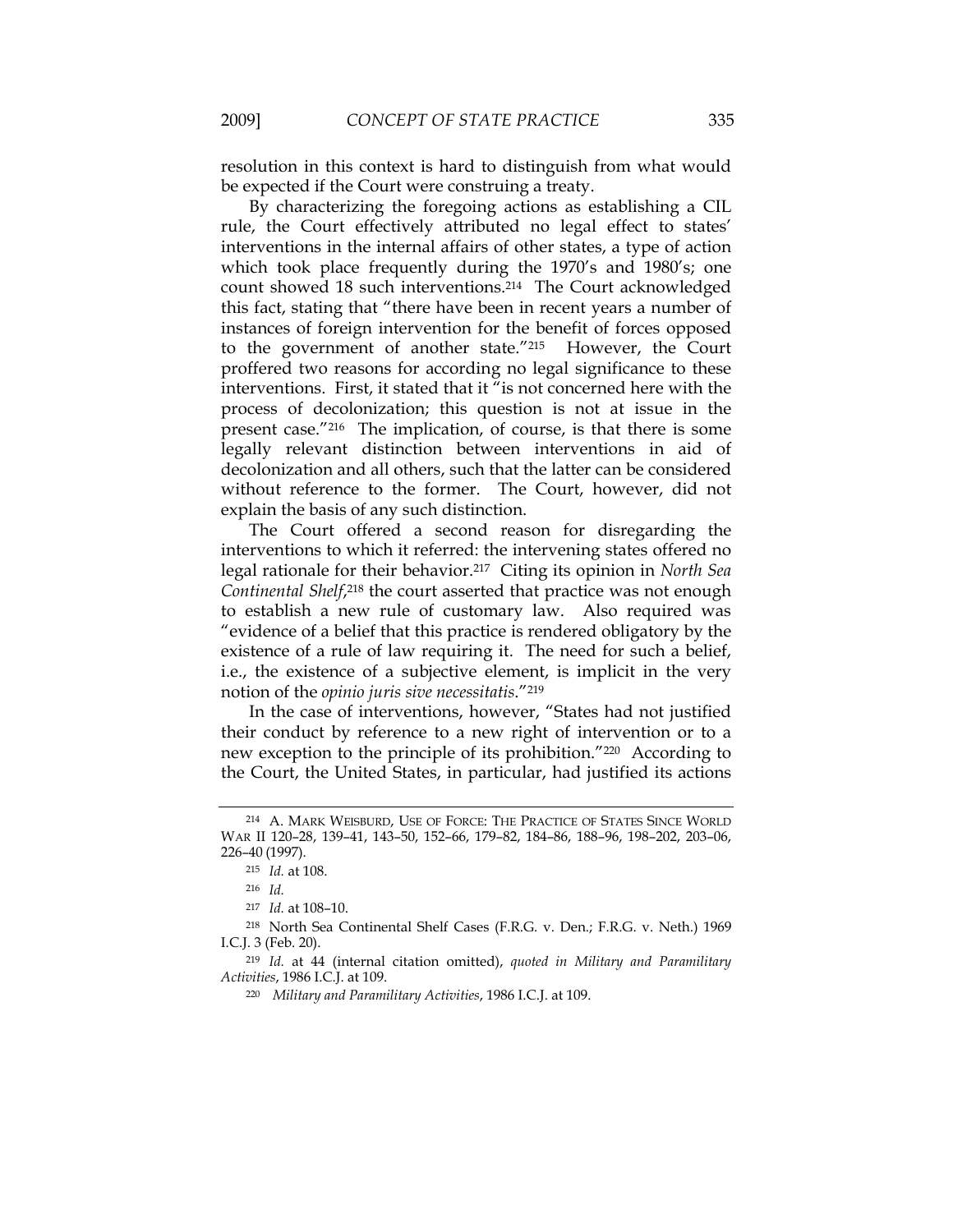regarding Nicaragua in statements of policy; it had not asserted new rules of international law.221 Therefore, the Court held that such interventions and therefore the actions of the United States toward Nicaragua, were unlawful.222

Since part of the purpose of this Article is to examine the quality of the ICJ's decisions, it is important to note several crucial flaws in its reasoning on this point. In the first place, its approach assumed the existence of the rule against intervention, and asserted that the evidence was insufficient to permit the conclusion that the rule had changed; the more basic question, however, was whether the rule on which the Court relied had ever come into existence, in light of contrary state practice, or, if it had, whether it continued to exist. Second, the Court's approach did not distinguish between the evidence required to demonstrate the existence of a restriction on state freedom—the issue in the *North Sea Case*223—and that necessary to show the absence of any such restriction. Finally, the Court was clearly incorrect in its assertion that states engaged in interventions in the affairs of other states had never offered legal justifications for their actions.224

<sup>221</sup> *Id.*

<sup>222</sup> *Id.* at 109–10, 118–19, 124.

<sup>223</sup> *See North Sea Continental Shelf Case*, 1969 I.C.J. at 3 (discussing whether customary international law obliged Germany to accept an equidistance line as the method of delimiting the boundaries between its continental shelf and those of its neighbors).

<sup>224</sup> France intervened in Gabon in 1964 to suppress a military coup, justifying its action by reference to a mutual defense treaty between the two states addressing internal as well as external defense. *See* WEISBURD, *supra* note 214, at 219. After the intervention by the United States in the midst of the civil disorder in the Dominican Republic beginning in April, 1965, Lyndon Johnson, then President of the United States, strongly endorsed the principle of non-intervention by states into the internal affairs of other states; however, he defended the Dominican intervention in part by relying on a 1962 resolution of an organ of the Organization of American States and also by characterizing interventions aimed at preventing the establishment of Communist governments in the Western Hemisphere as an exception to the non-intervention principle. Lyndon B. Johnson, Statement of President Johnson (May 2, 1965), *reprinted in* DEP'T. ST. BULL., May 17, 1965, at 744, 746–47.That is, he did not simply misrepresent the actions the United States had taken. Again, in November, 1968, after the Warsaw Pact states had invaded Czechoslovakia the previous August in order to replace that country's liberal Communist government, WEISBURD, *supra* note 214, at 224– 26, Leonid Breznhev, then General Secretary of the Communist Party of the Soviet Union, defended the invasion in a speech arguing that, notwithstanding the general rule that interventions in internal affairs were unlawful, international law as understood by the Soviet Union allowed interventions undertaken to prevent the weakening of the socialist system. Leonid Brezhnev, General Secretary,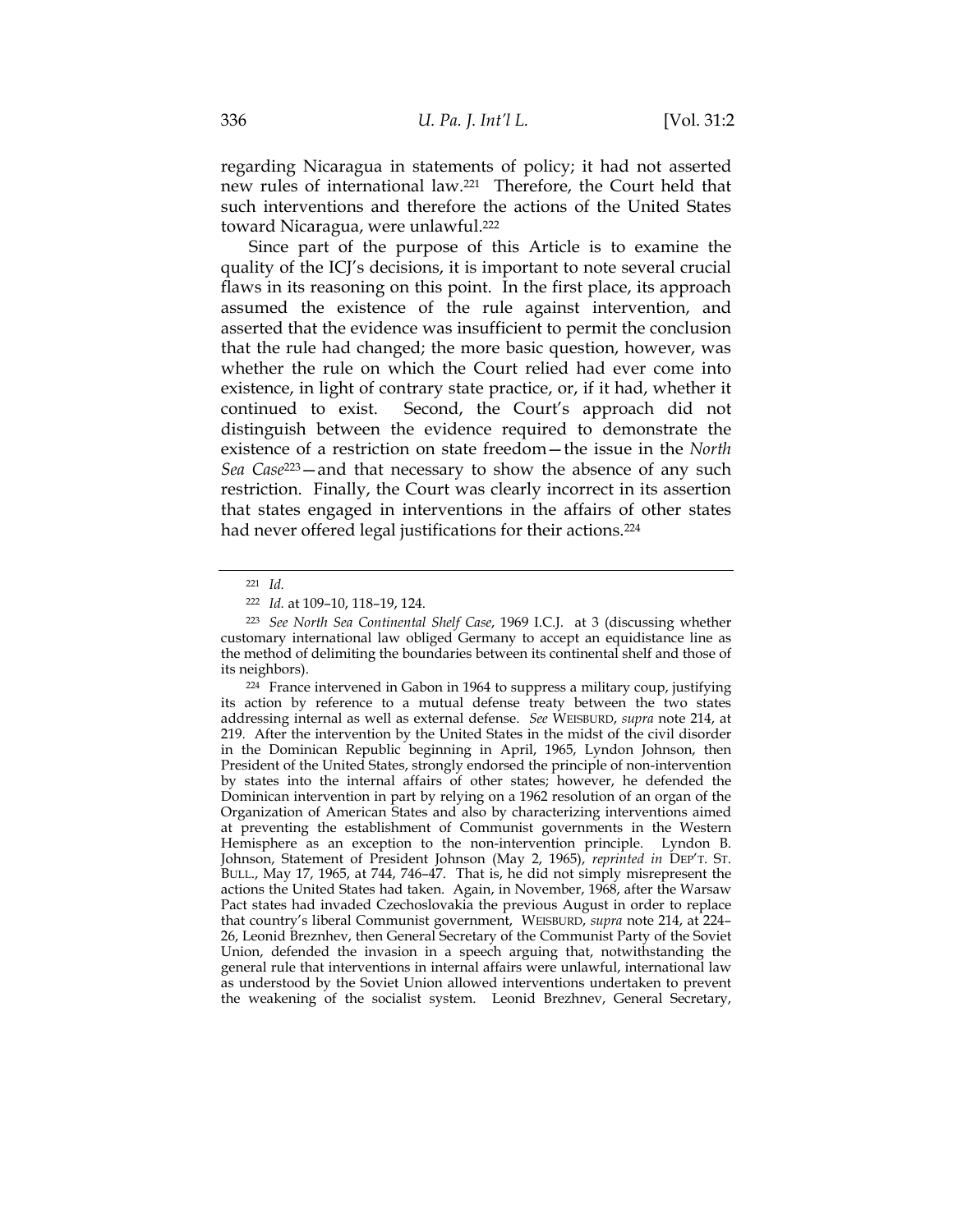In its two Nicaragua judgments, then, the ICJ was unwilling to accord state practice the status apparently required by Article 38 in analyses of CIL, preferring to rely on sources of law not mentioned in Article 38 and not binding on their own terms.225

The Court also ignored relevant practice in three other cases. As noted above,226 the Court in the *Oil Platforms Case*227 applied a very stringent test for determining whether the United States could rely on the defenses of self-defense and necessity with respect to its attacks on Iranian oil platforms. However, the Court did not inquire whether the response of the United States and the United Nations to the attacks of September 11, 2001 had any bearing on the content of the law of self-defense.228 Since Security Council decisions are legally binding on all U.N. members, Council resolutions would appear to be a very important type of state practice. Yet the Court in *Oil Platforms* did not address Security Council Resolution 1378,<sup>229</sup> which apparently endorses the overthrow of the Taliban regime as a response to the September 11

Communist Party of the Soviet Union, Speech before the fifth Congress of the Polish United Workers Party (Nov. 13, 1968).

<sup>225</sup> Beyond these points, there is reason to wonder whether the Court was entirely unbiased in its consideration of this case. For example, it rejected the argument that El Salvador had in fact sought the assistance of the United States in defending itself as early as 1981, despite a clear statement to that effect in the *Declaration of Intervention of the Republic of El Salvador*, (Nicar. v. U.S.), 1984 I.C.J. 215, and despite the absence of evidence to the contrary. *See Military and Paramilitary Activities*, 1986 I.C.J. at 87-88, 120-22 (June 27). However, the Court refused to credit American assertions that the government of Nicaragua was supporting the groups seeking to overthrow the government of El Salvador, at least in part simply because Nicaragua denied the assertion, despite evidence supporting the American claims, *id.* at 78–79. More seriously, according to Judge Schwebel, in December, 1984, after the Court had rendered its judgment in *Military and Paramilitary Activities*, but before the withdrawal of the United States from its participation in the matter, then-President Elias not only gave an interview in which he commented on this pending case, but in the interview expressly criticized various aspects of the foreign policy of the United States, *Military and Paramilitary Activities*, 1986 I.C.J. at 314–15 (Schwebel, J., dissenting); in his separate opinion, Judge Elias acknowledged the accuracy of Judge Schwebel's account of the interview. *Id.* at 179-80 (separate opinion of Judge Elias).

<sup>226</sup> *See supra* text accompanying notes 162–67.

<sup>227</sup> Oil Platforms (Iran v. U.S.), 2003 I.C.J. 161, 189, 191–92, 195–96 (Nov. 6).

<sup>228</sup> Professor Murphy stresses the importance of the Security Council resolutions adopted in response to those attacks as a measure of states' understanding of the scope of the right of self-defense. *See* Murphy, *supra* note 10, at 67–70.

<sup>229</sup> S.C. Res. 1378, U.N. Doc. S/RES/1378 (Nov. 14, 2001).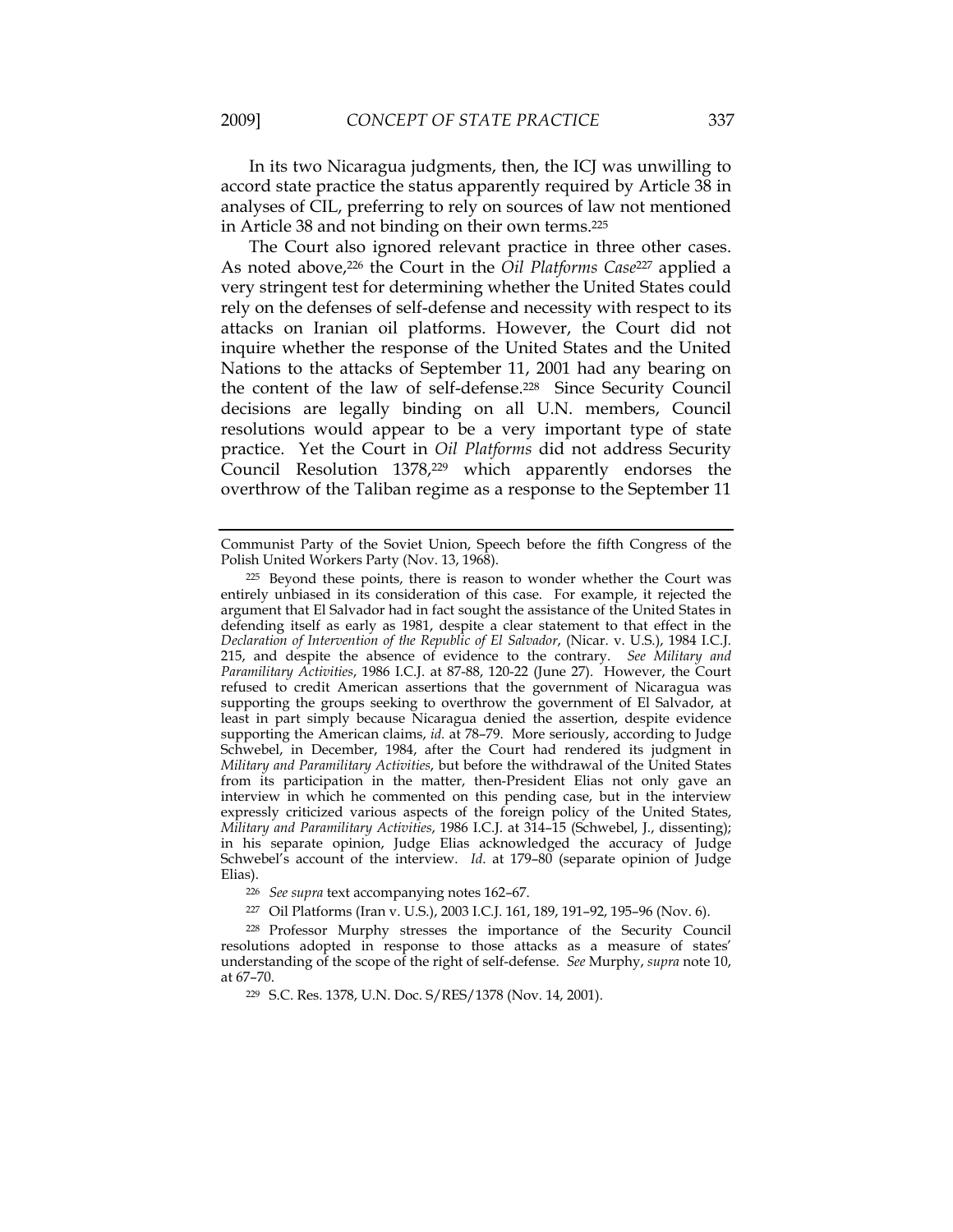attacks230 and thus provides at least some guidance as to states' understanding of the meaning of proportionality and necessity in the context of self-defense. This raises particular difficulties because the Court's apparent assumption that the proportionality of a defensive response is to be measured against the act prompting the resort to self-defense, rather than according to the extent of the future danger the defending state seeks to prevent, is hard to square with Resolution 1378.

The Court also ignored relevant practice in the advisory opinion in the *Wall Case*,231 when it held illegal, as a matter of customary law, both the seizure of territory by force and the denial of the right of self-determination. This holding is problematic because it is difficult to reconcile with the facts of *East Timor*.232 That case arose after Indonesia seized East Timor by force and subsequently annexed it, and after the rest of the world essentially acquiesced in that seizure, despite initially characterizing it as violating the right to self-determination. 233 This pattern of events would seem to undercut any argument as to the character of CIL as the principles the Court applied, but the *Wall* opinion makes no reference to international reaction to Indonesia's actions in East Timor.

*DRC v. Uganda*234 is another case in which the Court applied purported CIL rules at least arguably inconsistent with state practice. One such situation arose from the Court's dealing with the DRC's claims turning on the relationship between Uganda and certain Congolese groups rebelling against the government of the DRC. The Court concluded that, while Uganda had given training and military support to such groups, it had not controlled them. The Court, however, took note of language in the General Assembly's Declaration on Friendly Relations<sup>235</sup> to the effect that

Every State has the duty to refrain from organizing, instigating, assisting or participating in acts of civil strife or terrorist acts in another State or acquiescing in organized

<sup>231</sup> *Id.* pmbl., paras. 2, 4.

<sup>231</sup> Legal Consequences of the Construction of a Wall in Occupied Palestinian Territory, Advisory Opinion, 2004 I.C.J. 136 (July 9).

<sup>232</sup> East Timor (Port. v. Austl.), 1995 I.C.J. 90 (June 30).

<sup>233</sup> *Id.* at 103–05.

<sup>234</sup> Armed Activities on the Territory of the Congo (Dem. Rep. Congo v. Uganda), 45 I.L.M. 271, 307 (Dec. 19, 2005).

<sup>235</sup> *Id.* at 308.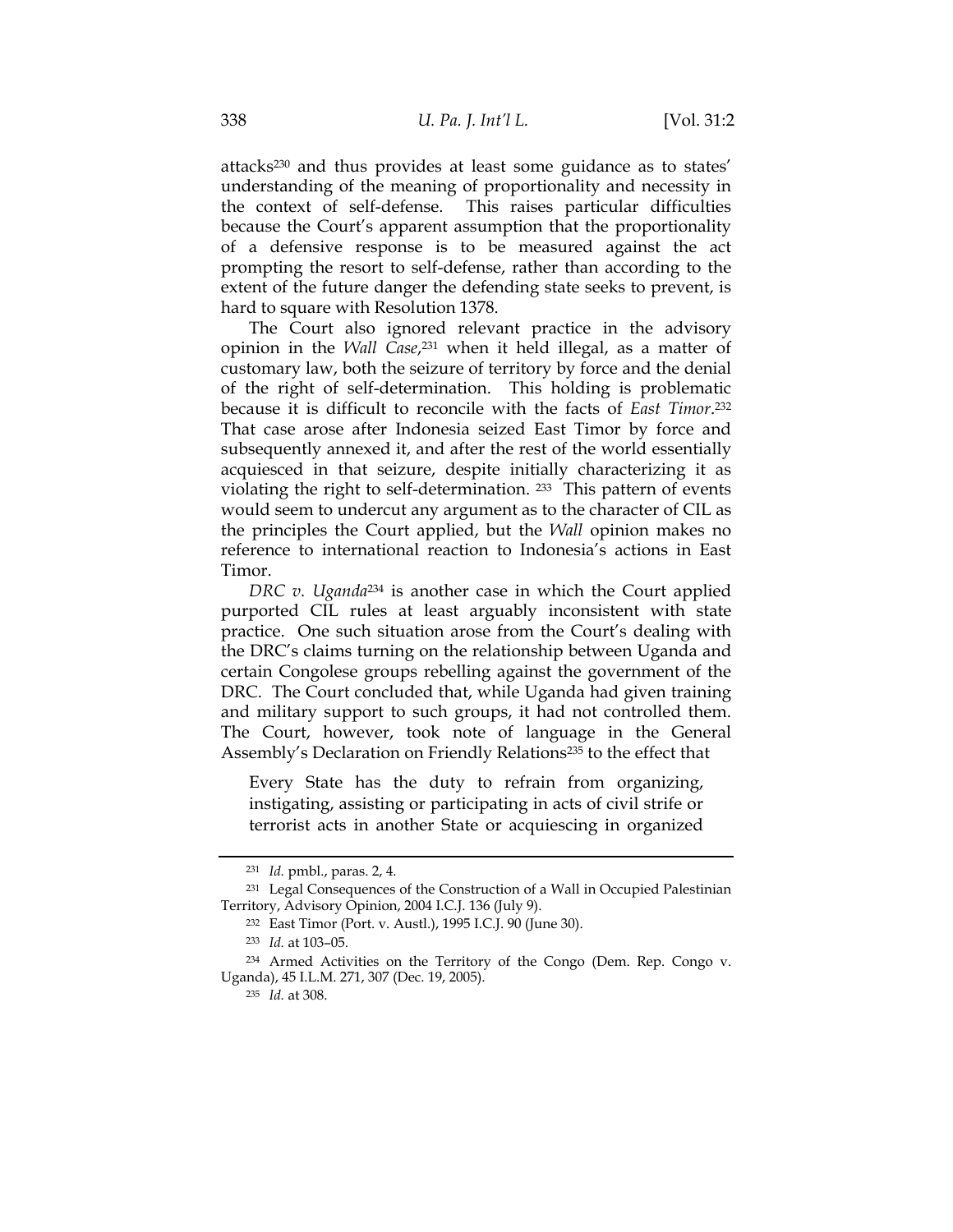activities within its territory directed towards the commission of such acts, when the acts referred to in the

present paragraph involve a threat or use of force.236

and that "no State shall organize, assist, foment, [or] finance . . . armed activities directed towards the violent overthrow of the regime of another State, or interfere in civil strife in another State."237

The Court held that this language stated customary international law, citing no authority for that proposition, and relying only on its own decision in *Nicaragua* for the rule that the implication of this language is to forbid external support for internal opposition groups. The Court therefore concluded that Uganda's support for anti-government Congolese forces violated international law.238 As it had done in *Nicaragua*, the Court placed no weight on the widespread practice of intervention; indeed, in *DRC v. Uganda*, it did not even acknowledge the fact of such interventions.

A second similar problem in this case was presented by Uganda's counterclaims. One of those counter-claims was based on the DRC's alleged lack of vigilance in tolerating the operations of anti-Uganda guerillas on the Congo's territory. That claim was based on the same elements of the Declaration on Friendly Relations that the Court cited as supporting the customary law rule forbidding states to so much as tolerate actions within their borders amounting to interference in the affairs of other states, and the Court acknowledged as much. It held, however, that the DRC was not responsible for "tolerating" the activities of these groups because of its practical inability to control the areas where they operated.239 The Court cited no state practice supporting such a limitation on the prohibition on which Uganda relied, failing once again to mention the post-September 11 Security Council resolutions;240 those resolutions, dealing as they do with a state's

<sup>240</sup> *Id.*

<sup>236</sup> *Id.* at 308.

<sup>237</sup> *Id.*

<sup>238</sup> *Id.* at 308.

<sup>239</sup> Uganda was, thus, in the strange position of being forbidden to use force against insurgent groups as a matter of self-defense because their actions were not attributable to the DRC, see *supra* notes 285–86 and accompanying text. Uganda was also unable to hold the DRC responsible for failing to suppress these groups because of the weakness of the DRC government.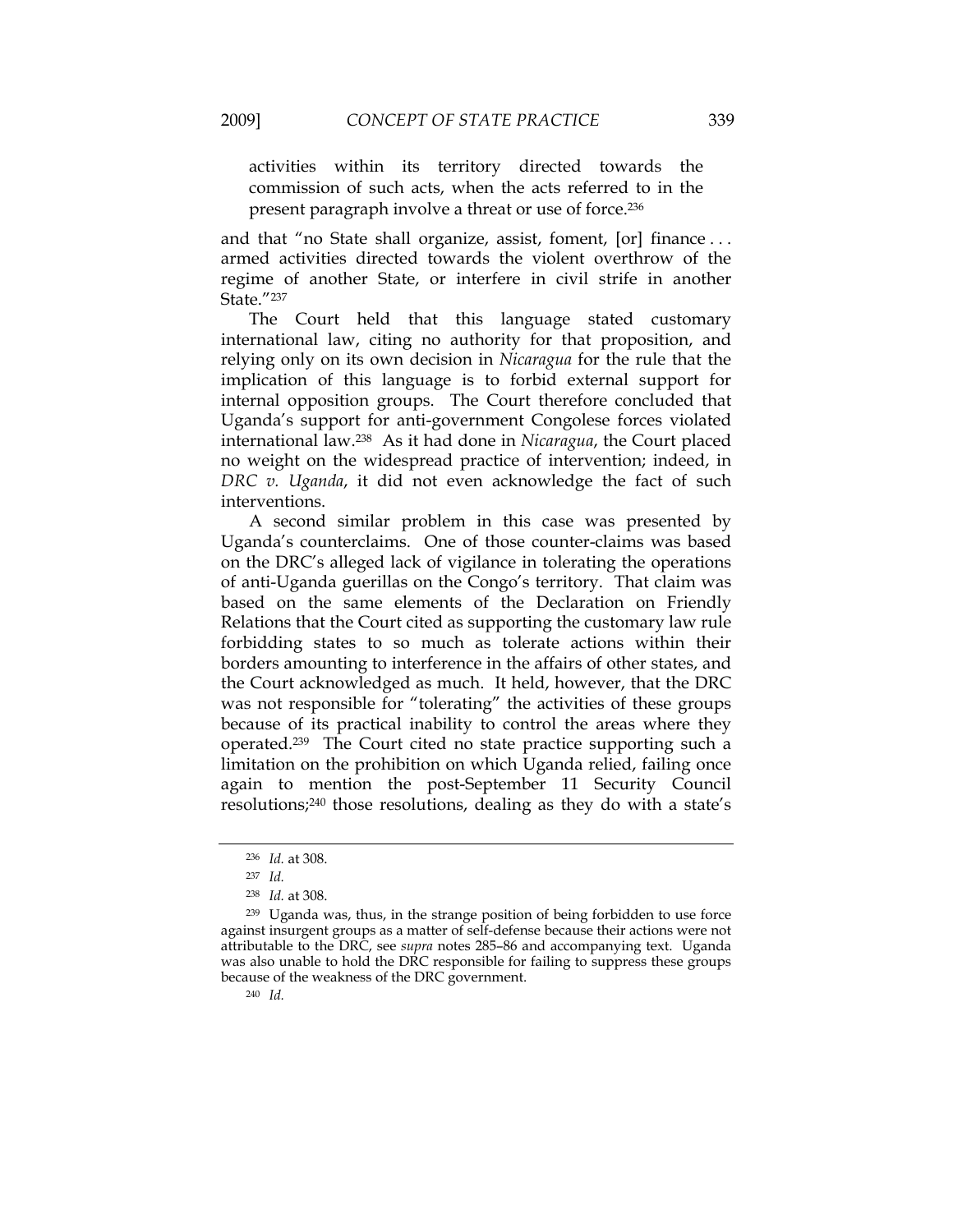responsibility for the actions of powerful groups operating from within its territory, were at least relevant state practice, and arguably inconsistent with the Court's result.

Finally, the *Diallo Case*241 presents an interesting twist on the Court's failure to confront contrary authority. In that case, the Court derived its definition of "diplomatic protection"242 from the ILC's Draft Articles on Diplomatic Protection.243 Draft article 11 discusses the question of diplomatic protection of a corporation incorporated in the allegedly wrongdoing state, the shares of which are owned by nationals of the protecting state. The article provides that the protecting state may provide such protection if the incorporation was required as a condition of doing business.244 In the Commentary to that article, however, the ILC makes the case that such protection is allowed even if the incorporation was not required as a precondition to doing business, noting that its draft takes a position more conservative than is recognized in practice.245 The Court's opinion essentially rejects the reasoning of the ILC commentary, but does not acknowledge that its conclusion is at odds with the ILC's reasoning; it mentions draft article 11 only to note that the case was not one where local incorporation was forced on a foreign national.246

# *2.2. Treaties*

Any discussion of the relationship between state practice and treaty interpretation must start with Article 31 of the Vienna Convention on the Law of Treaties. Article 31 provides, in relevant part:

#### Article 31

General rule of interpretation

1. A treaty shall be interpreted in good faith in accordance with the ordinary meaning to be given to the terms of the

<sup>241</sup> Ahmadou Sadio Diallo (Guinea v. Congo), May 24, 2007, 46 I.L.M. 712. <sup>242</sup> *Id.* 722.

<sup>243</sup> *See Report of the International Law Commission on the Work of its Fifty-Eighth Session*, 22–65, U.N. Doc. A/RES/61/10 (2006) [hereinafter Diplomatic Protection Draft Articles].

<sup>244</sup> *Id.* art. 11(b), at 58.

<sup>245</sup> *Id.* at 62–65.

<sup>246</sup> *Diallo*, 46 I.L.M. at 733.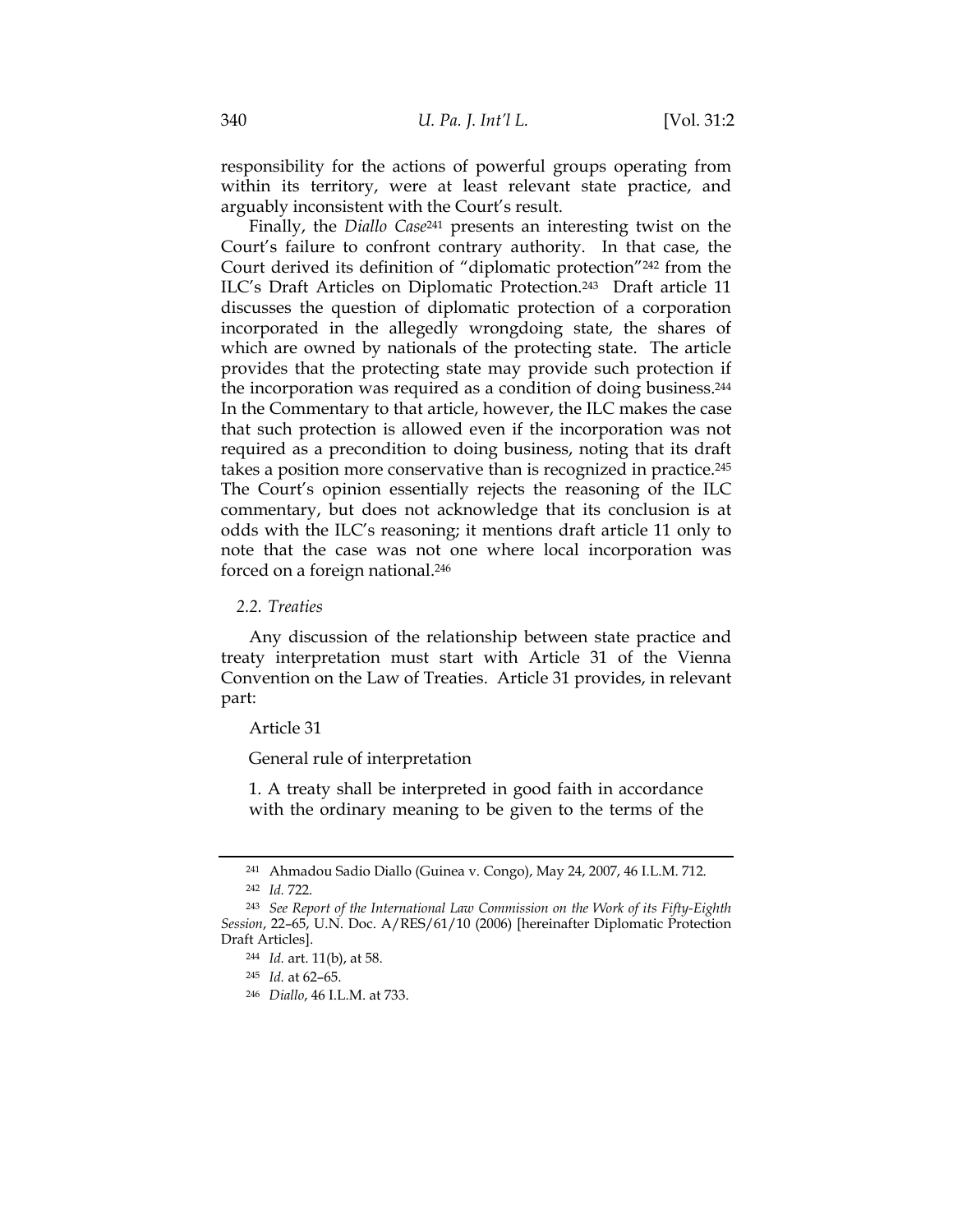treaty in their context and in the light of its object and purpose.

. . .

3. There shall be taken into account, together with the context:

. . .

(b) any subsequent practice in the application of the treaty which establishes the agreement of the parties regarding its interpretation . . . . 247

That is, according to the Vienna Convention, the practice of treaty parties in applying the treaty is not merely a source of enlightenment which may be consulted or not, but a piece of evidence which must be considered in any case where it is available.

It must be stressed that the Court has repeatedly held that Article 31 has passed into CIL, and has relied on it in a number of cases.248For example, in the *Nuclear Weapons Case*,249 the Court relied on the practice of treaty parties in interpreting several treaties. The Court observed that "the pattern"<sup>250</sup> regarding treaty prohibitions of weapons of mass destruction was for such weapons to be prohibited by specific instruments and noting that certain treaties asserted to make the threat or use of nuclear weapons illegal contained no such specific prohibition of those weapons.251 The Court also held that certain treaties addressed specifically to

<sup>247</sup> Treaties Convention, *supra* note 16, art 31.

<sup>248</sup> *See* Border and Transborder Armed Action: Jurisdiction of the Court and Admissibility of the Application (Nicar. v. Hond.), 1988 ICJ 69, 87–88 (Dec. 20) (regarding a multilateral treaty); Maritime Delimitation in the Area between Greenland and Jan Mayen (Den. v. Nor.), 1993 I.C.J. 38, 51–52 (June 14) (involving a bilateral treaty); Gabčíkovo-Nagymaros Project (Hung. v. Slovk.), 1997 I.C.J. 7, 38 (Sept. 25) (bilateral treaty); Kasikili/Sedudu Island (Bots. v. Namib.), 1999 I.C.J. 1045, 1059, 1075–76 (Dec. 13) (bilateral treaty); Sovereignty Over Pulau Ligitan and Pulau Sipadan (Indon. v. Malay.), 2002 I.C.J. 625, 645–46, 656–65 (Dec. 17) (bilateral treaty); Legal Consequences of the Construction of a Wall in Occupied Palestinian Territory 2004 I.C.J. 136, 172 (July 9) (multilateral treaty).

<sup>249</sup> Legality of the Threat or Use of Nuclear Weapons, Advisory Opinion, 1996 I.C.J. 226 (July 8).

<sup>250</sup> *Id.* at 248.

<sup>251</sup> *See id.* at 248–49 (contrasting the treatment of nuclear weapons with that of other weapons of mass destruction).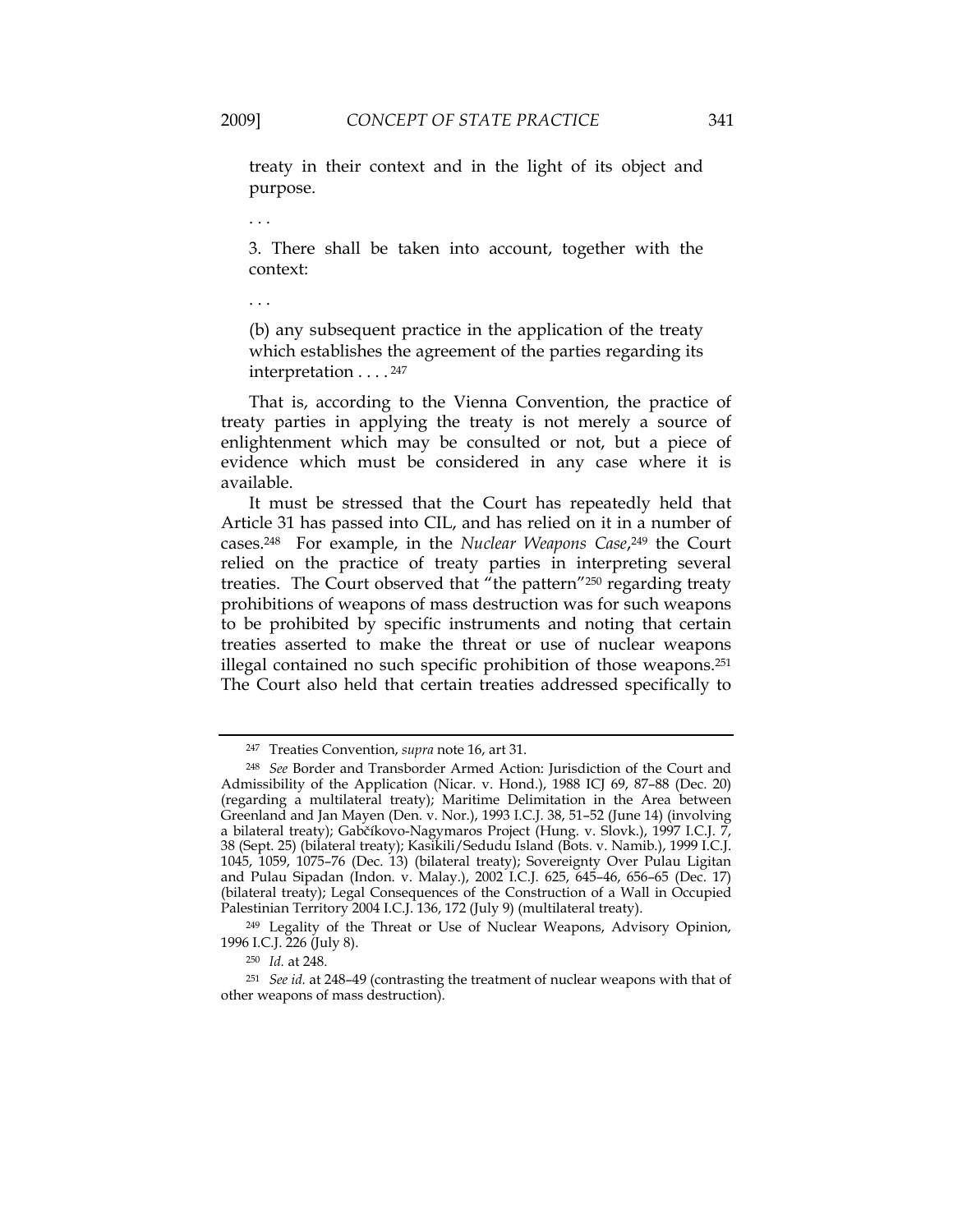nuclear weapons could not be read to prohibit their possession or use. It based this conclusion in part on the language of those treaties, but also relied on the failure of treaty parties to object to certain reservations propounded by states possessing nuclear weapons, and on the Security Council's approval of the entire arrangement.252

The Court has even based interpretations of instruments accepting its jurisdiction and of its Statute on state practice. In *Land and Maritime Boundary Between Cameroon and Nigeria (Cameroon v. Nigeria), (Preliminary Objections)*,253 Nigeria's preliminary objections included the assertion that there was no basis for a judicial determination regarding certain issues because Cameroon's submissions to the Court were so lacking in necessary details that Nigeria was unable to frame a reply to those submissions, because the Court would be unable to resolve the questions raised by those submissions, and because an applicant state was essentially restricted to arguments based on whatever allegations were set out in its application, with only limited scope for subsequent expansion. Cameroon responded that it intended to provide additional details in the course of the litigation and was free to do so under the rules of the Court.254

The Court rejected Nigeria's preliminary objection, relying in part on the implications of its own decisions.It also relied, however, on what it called "an established practice for States submitting an application to the Court to reserve the right to present additional facts and legal considerations."255

In *Fisheries Jurisdiction (Spain v. Canada), Jurisdiction*, 256 the Court's jurisdiction depended on whether a reservation to Canada's acceptance of the Court's compulsory jurisdiction deprived the Court of jurisdiction in the case. The reservation excluded from its acceptance of the Court's compulsory jurisdiction "disputes arising out of or concerning conservation

<sup>252</sup> *Id.* at 248–53.

<sup>253</sup> Land and Maritime Boundary Between Cameroon and Nigeria (Cameroon v. Nig.), 1998 I.C.J. 275 (June 11).

<sup>254</sup> *See id*. at 317–18 (detailing the claims made by both Nigeria and Cameroon with respect to Nigeria's Sixth Preliminary Objection).

<sup>255</sup> *Id.* at 318.

<sup>256</sup> Fisheries Jurisdiction (Spain v. Can.), 1998 I.C.J. 432 (Dec. 4).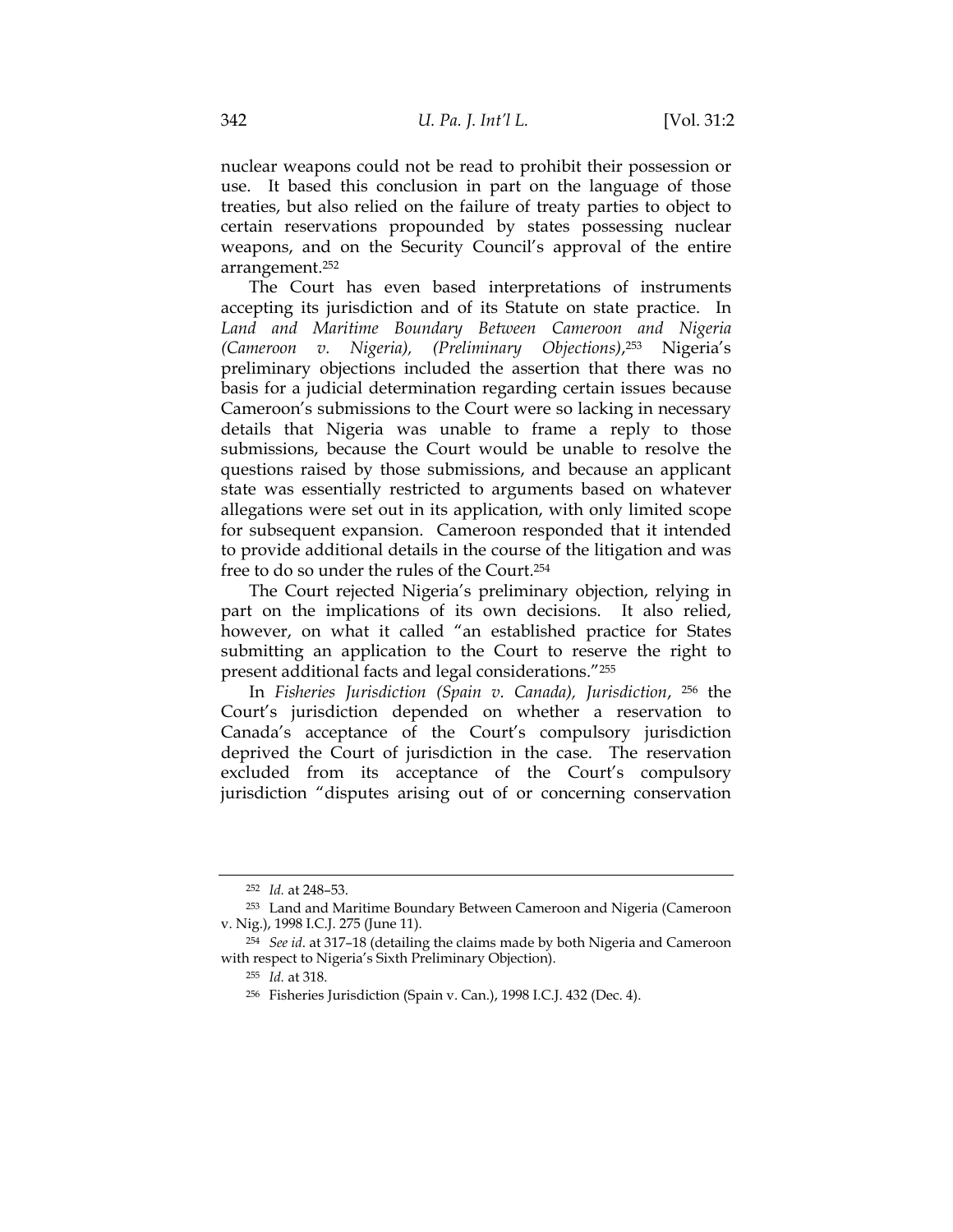and management measures taken by Canada with respect to vessels fishing in [a designated ocean area]."257

In its analysis of this question, the Court determined that the crucial issue was the meaning of the term "conservation and management measures" as used in the reservation, and that the phrase should be given the meaning the meaning it had in international law.258 To determine this meaning, the Court relied on state practice, which it recounted with great specificity. In particular, it cited two international multilateral conventions, three regional multilateral conventions, two bilateral conventions and the domestic law of Algeria, Argentina, the Malagasy Republic, New Zealand and the European Economic Community.259

Finally, the Court held that it lacked jurisdiction in *Aerial*  Incident of 10 August 1999 (Pakistan v. India), Jurisdiction,<sup>260</sup> because, among other reasons, India had interposed a reservation to the instrument whereby it accepted the compulsory jurisdiction of the Court.261 In the course of reaching this conclusion, the court cited the practice of states in attaching such reservations to their declarations of acceptance of the compulsory jurisdiction as demonstrating the permissibility of such reservations.<sup>262</sup>

However, the Court has not been consistent in its willingness to rely on the state practice of treaty parties as an element of treaty interpretation. In *LaGrand (Germany v. United States)*,263 it ignored state practice regarding the interpretation of its statute. The case was the result of the violation by the United States of its obligations to Germany under the Vienna Convention on Consular Relations ("Consular Convention").<sup>264</sup> Specifically, Germany alleged and the United States conceded that state authorities in

<sup>257</sup> *Id.* at 457 (citation omitted).

<sup>258</sup> *See id.* at 458–63 (detailing the Spanish argument that a more restrictive interpretation of "conservation and management measures" should be adopted and the Canadian argument for a more expansive interpretation).

<sup>259</sup> *See id.* at 461 (reviewing the usage of "conservation and management measures" and similar terms across a variety of international conventions and the domestic laws of Algeria, Argentina, the Malagasy Republic, New Zealand and the European Economic Community).

<sup>260</sup> Aerial Incident of 10 August 1999 (Pak. v. India), 2000 I.C.J. 12 (June 21).

<sup>261</sup> *Id.* at 25–32.

<sup>262</sup> *Id.* at 30.

<sup>263</sup> LaGrand (F.R.G. v. U.S.), 2001 I.C.J. 466 (June 27).

<sup>264</sup> Vienna Convention on Consular Relations, Apr. 24, 1963, 21 U.S.T. 77, 596 U.N.T.S. 261[hereinafter Consular Convention].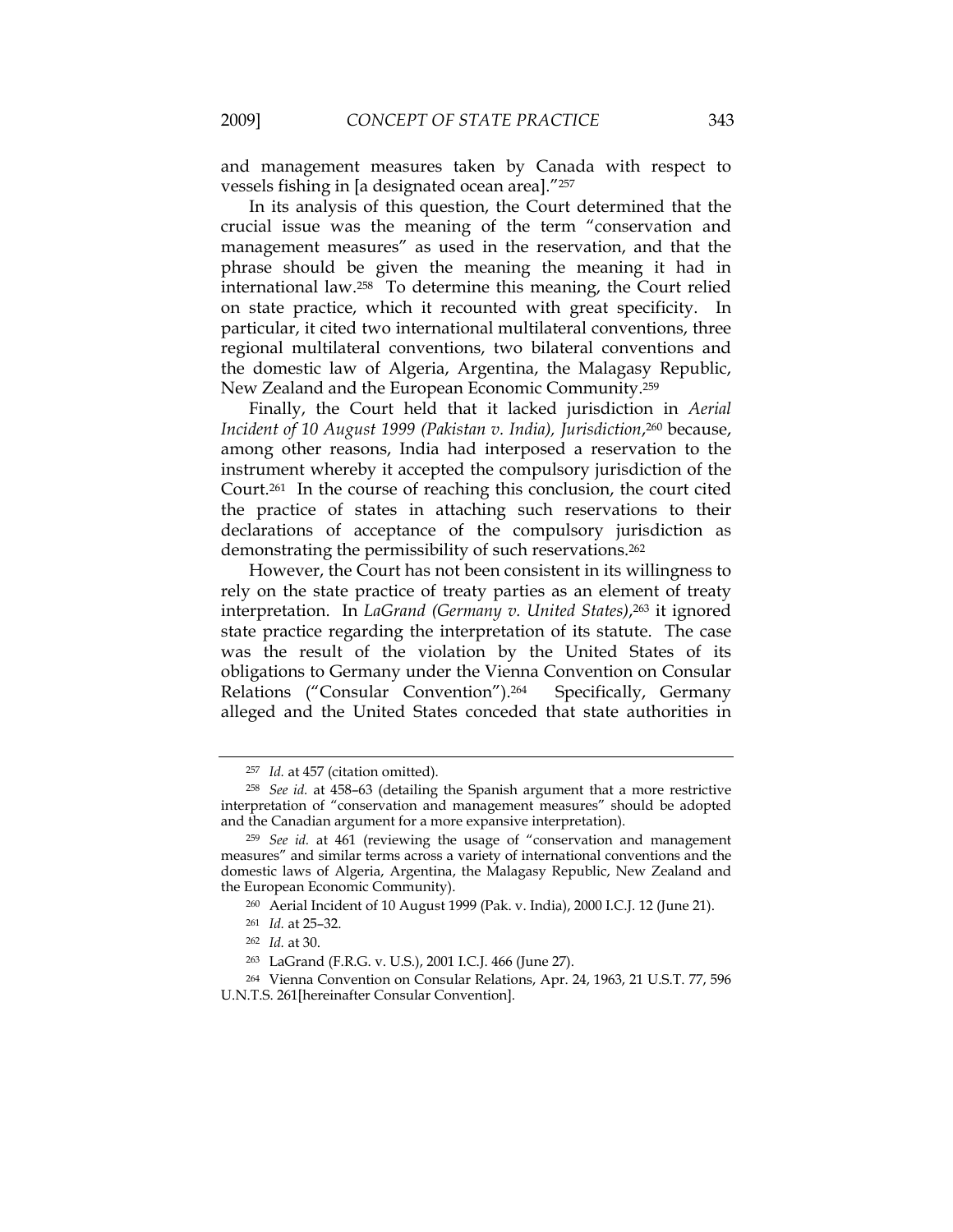Arizona had failed to comply with the obligation under the Consular Convention265 to inform two German nationals, the LaGrand brothers, of their right to consult the German consul after they were arrested for a 1982 murder.266 The LaGrands were convicted and sentenced to death in 1984. Upon learning of the treaty breach in 1992, they unsuccessfully sought relief in American courts, including the Supreme Court. Karl LaGrand was executed as scheduled on February 24, 1999. On March 2, 1999, Germany filed its application with the ICJ, requesting provisional measures, including an order to the effect that the United States "should take all measures at its disposal to ensure that Walter LaGrand was not executed" before the Court rendered judgment in the case, Walter's execution having been scheduled for March 3. The Court issued the order for provisional measures on March 3, and both Germany and Walter LaGrand sought relief from the United States Supreme Court on that day. Both were unsuccessful, and Walter LaGrand was executed on March 3, 1999.267

In its memorial, the United States argued on a number of grounds that provisional measures indicated by the Court imposed no binding legal obligation.268 In particular, the United States argued that the practice of states respecting such orders demonstrates that the parties to the Court's statute do not read that treaty as imposing a legally binding obligation to carry out provisional measures.269 The Court, however, concluded that orders for provisional measures were indeed legally binding.270 The court did not address all the American arguments, and did not so much as mention the American argument based on state

<sup>265</sup> *See id.* art. 36, 596 U.N.T.S. at 292, 294 (calling for arresting countries to inform foreign nationals of their rights without delay).

<sup>266</sup> *See LaGrand*, 2001 I.C.J. at 475 (recounting the charges against the LaGrand brothers at the time of their arrest). There was some dispute between the parties as to the time at which the relevant American authorities learned that the LaGrands were German nationals, but all agreed that the authorities were aware of this fact by late 1984. *See id.* at 475–76 (noting the initial confusion surrounding the nationality of the LaGrand brothers).

<sup>267</sup> *See id.* at 475–79 (recounting the trial and appeals of the LaGrand brothers, the German involvement and the subsequent executions).

<sup>268</sup> Counter-Memorial of the United States of America, LaGrand (F.R.G. v. U.S.) (Mar. 27, 2000), paras. 91, 138–65, *available at* http://www.icj-cij.org /docket/files/104/8554.pdf.

<sup>269</sup> *See id.* paras. 161–64 (describing several instances where the I.C.J. found provisional and interim measures to be non-binding).

<sup>270</sup> *LaGrand*, 2001 I.C.J. at 506.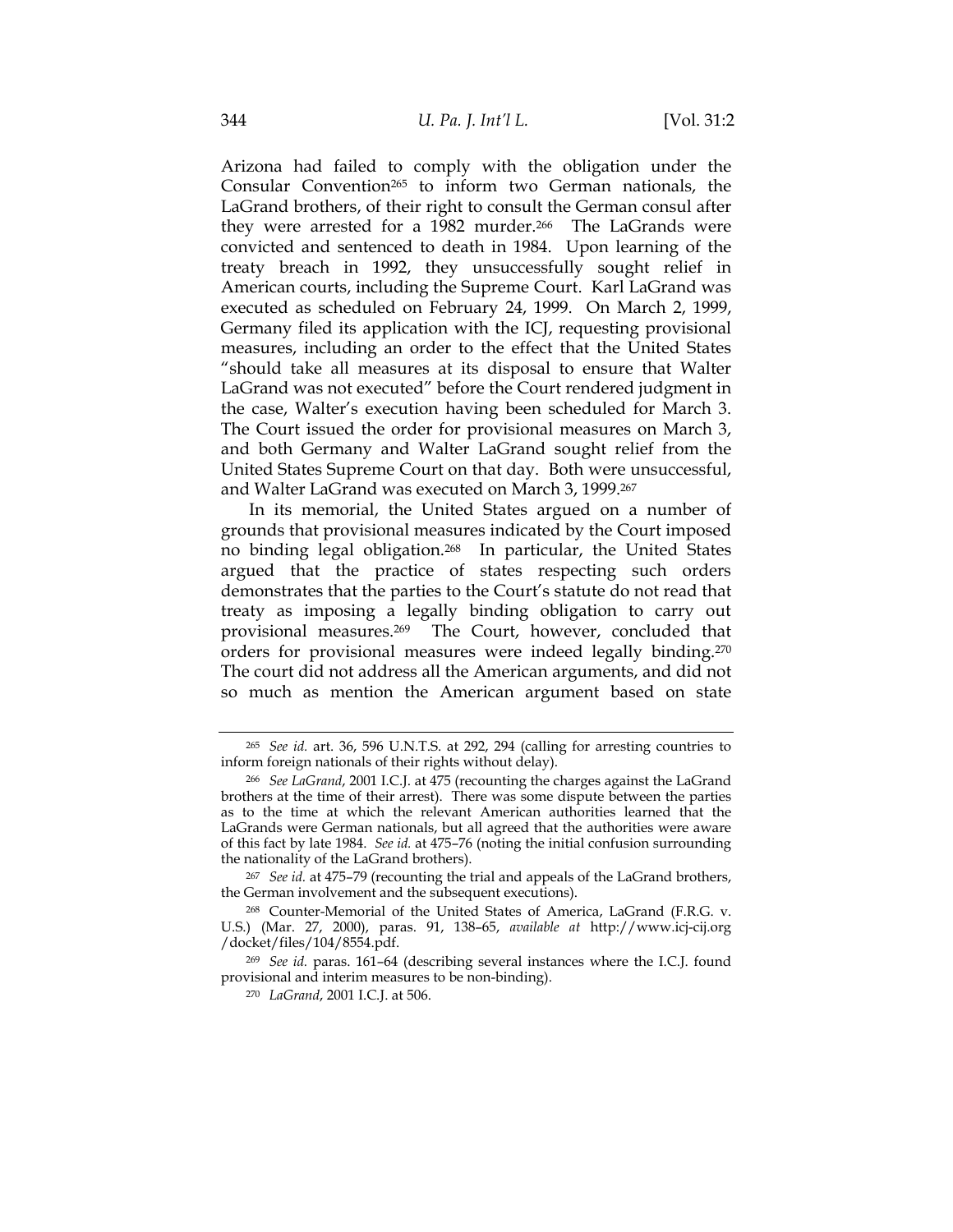practice.271

<sup>271</sup> *See id*. at 501–06 (addressing the inconsistency between the English and French text of Article 41 and comparisons which might be made to illuminate the appropriate interpretation). Parts of the Court's analysis are surprising. A crucial element of the argument of the United States derived from the language of Article 41 of the Statute, which in its English version provides,

1. The Court shall have the power to indicate, if it considers that circumstances so require, any provisional measures which ought to be taken to preserve the respective rights of either party.

2. Pending the final decision, notice of the measures suggested shall forthwith be given to the parties and to the Security Council.

The equally authentic French version provides,

1. La Cour a le pouvoir d'indiquer, si elle estime que les circonstances l'exigent, quelles mesures conservatoires du droit de chacun doivent être prises à titre provisoire.

2. En attendant l'arrêt définitif, l'indication de ces mesures est immédiatement notifiée aux parties et au Conseil de sécurité ).

*Id.* at 501–02. The United States argued that the measures could not be characterized as obligatory since the terms used in the English text to describe the issuance of such measures, i.e., "indicate," "suggested," were not those lawyers would use to create an obligation. *See* Counter-Memorial of the United States of America, LaGrand, paras. 141-52 (detailing the United States argument regarding the English translation). The Court, however, characterized the word "devoir" (infinitive form of the word "doivent") as "having an imperative character," *Lagrand*, 2001 I.C.J. at 502. However, according to LAROUSSE, GRAND DICTIONAIRE FRANCAIS-ANGLAIS, ANGLAIS-FRANCAISE 274 (1993 ed.), while the first meaning of the verb "devoir," when translated into English, is "must," the second meaning is "should" or "ought." The Court purported to resolve what it saw as a difference in meaning between the English and French texts by resort to Article 33(4) of the Treaties Convention, *supra* note 16, which provides, "when a comparison of the authentic texts discloses a difference of meaning which the application of articles 31 and 32 does not remove, the meaning which best reconciles the texts, having regard to the object and purpose of the treaty, shall be adopted." Treaties Convention, *supra note*, art 31–32. Since "devoir" can mean "suggest," one might expect that the Court, seeking to "reconcile the texts" would accept that the two versions of Article 41 should in fact be seen as identical and that the Article should therefore be read as not creating a binding obligation. Instead, the Court made no effort to reconcile the texts, but leapt to a consideration of the "object and purpose" of the Statute, concluding on that basis that Article 41 created a binding obligation. Further, the Court's consideration of the preparatory work for Article 41 concluded:

The preparatory work of Article 41 shows that the preference given in the French text to "indiquer" over "ordonner" was motivated by the consideration that the Court did not have the means to assure the execution of its decisions. However, the lack of means of execution and the lack of binding force are two different matters. Hence, the fact that the Court does not itself have the means to ensure the execution of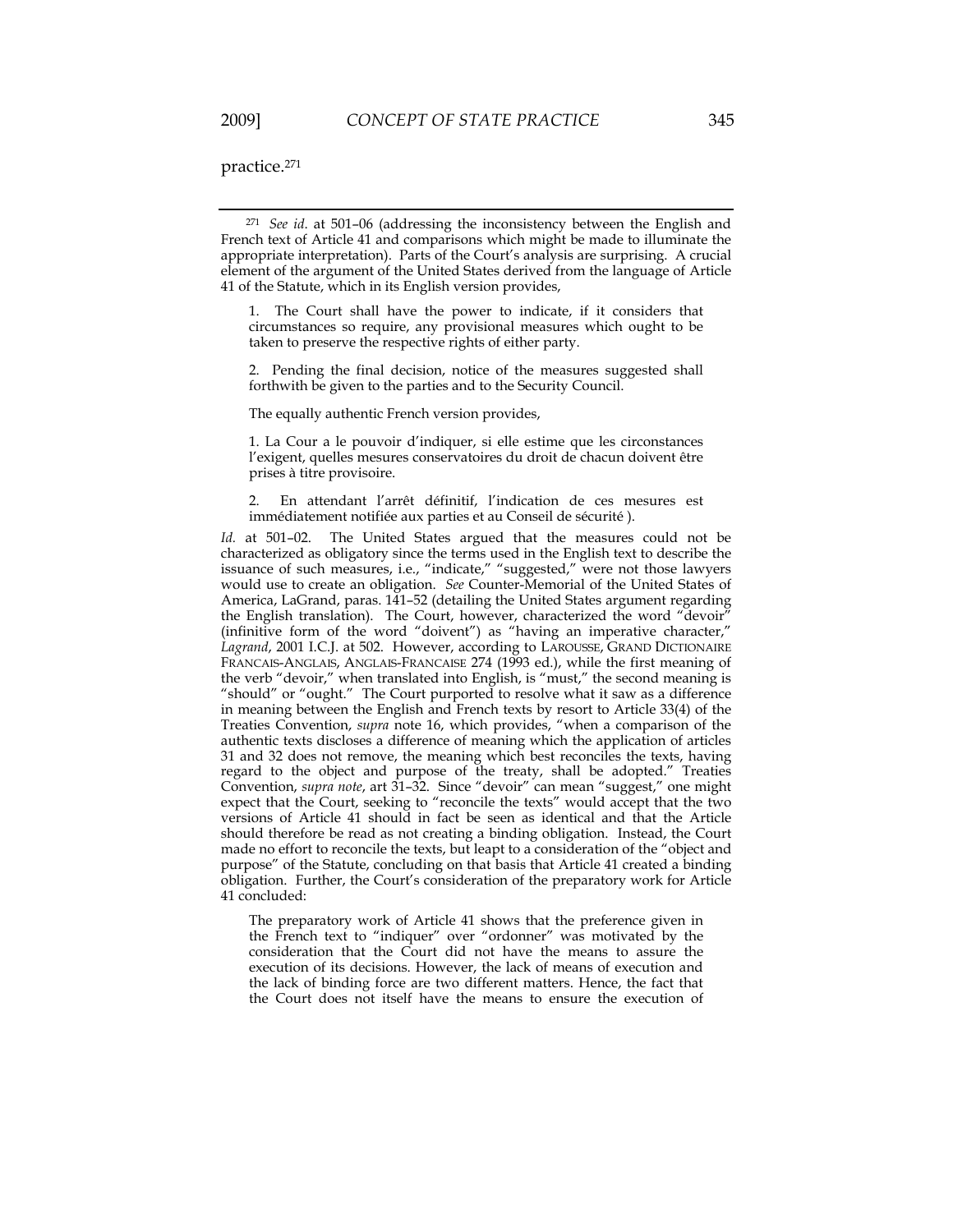In four cases, the Court failed to give weight to the parties' interpretation of treaties other than its statute. One of these was *LaGrand*. The LaGrands had been denied habeas corpus relief in U.S. Federal court on the ground that, having failed to raise their Consular Convention argument in the earlier state proceedings, they had essentially waived the argument**—**the so-called rule of procedural default. In the ICJ case, Germany argued that application of the procedural default rule was a violation of Article 36.272 The United States asserted that the Article 36 claim was inadmissible in that Germany was seeking to hold the United States to a standard in the application of that provision stricter than that which it followed itself.273 Further, it asserted in its written pleadings that, based on investigations by American officials, "States Party to the Vienna Convention throughout the world operate on the understanding that a criminal proceeding against a foreign national can proceed regardless of whether consular notification is provided."274

The Court rejected both arguments. As to the admissibility argument, the Court distinguished the German cases upon which the United States relied as entailing "relatively light criminal penalties" and as providing no evidence regarding German practice respecting criminal defendants facing severe penalties. Acknowledging that the Consular Convention draws no distinction in Article 36 between the severity of the penalties faced by arrested persons, the Court held that "it does not follow therefrom that the remedies for a violation of this Article must be identical in all situations."275 The Court simply did not respond to the United States's argument regarding state practice with respect to the proper interpretation of Article 36; it rejected the United

orders made pursuant to Article 41 is not an argument against the binding nature of such orders.

*LaGrand*, 2001 I.C.J. at 505. In other words, since the Court disagreed with the reasons the drafters of the Statute gave for refraining from making Article 41 mandatory, it chooses to disregard clear evidence that, as far as the drafters were concerned, it was not mandatory.

<sup>272</sup> *Id.* at 488.

<sup>273</sup> *Id.* at 496–97.

<sup>274</sup> Counter-Memorial of the United States, LaGrand (F.R.G. v. U.S.), 2000 I.C.J, para. 91.

<sup>275</sup> *LaGrand*, 2001 I.C.J. at 489.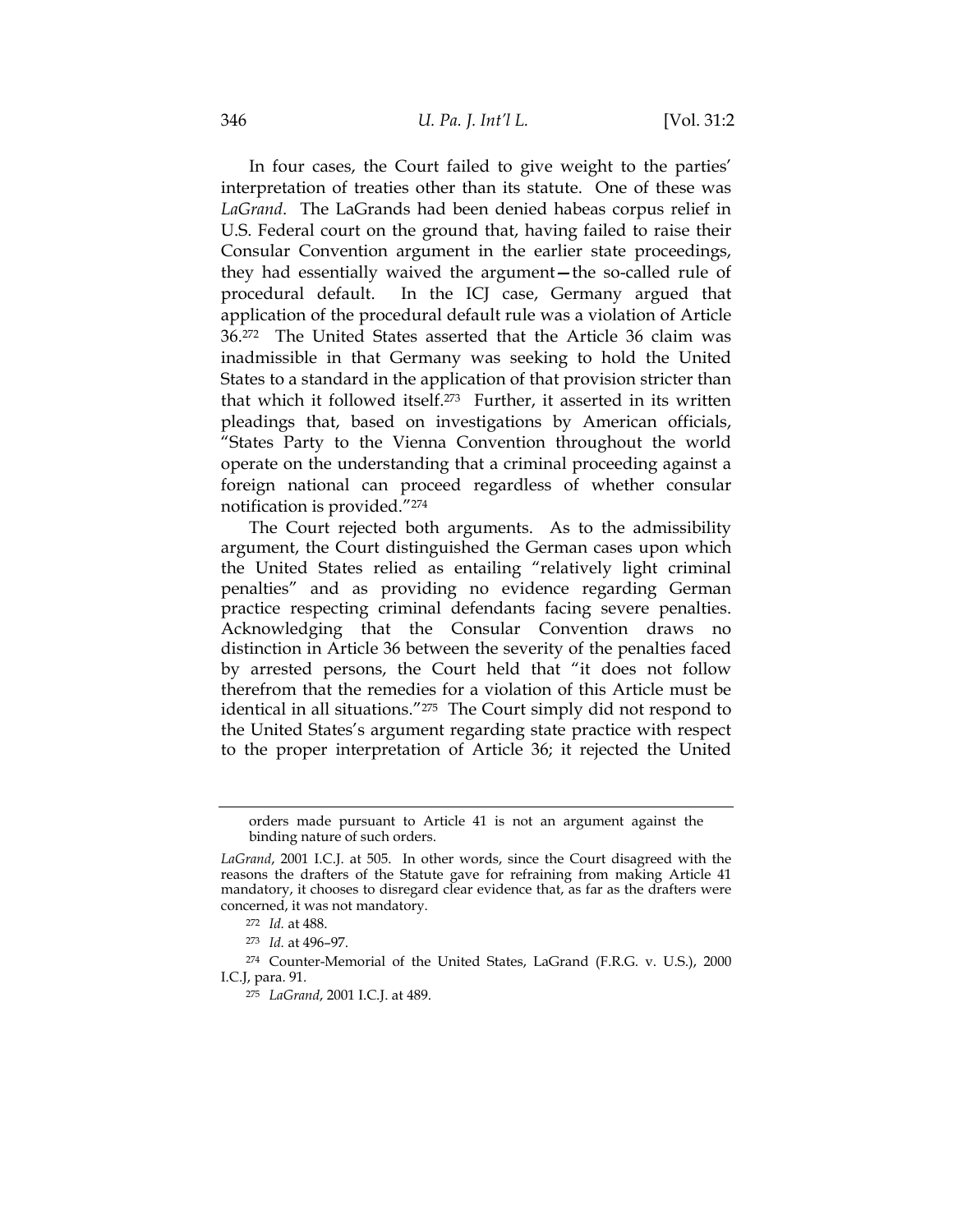States's reading of that Article based solely on its exegesis of the language of the treaty.276

*Avena and Other Mexican Nationals (Mexico v. United States of America)*,277 another Consular Convention case, presented a similar situation. One element of Mexico's claim was that the Vienna Convention was properly interpreted as requiring the United States to inform foreign nationals of their Convention rights as soon as they were detained.278 As in *LaGrand*, the United States's argument against this position depended in part on a detailed examination of the practice of states in implementing Article 36.279 As it did with a similar American argument in *LaGrand*,280 the Court simply ignored the argument based on state practice in considering the issue, though it rejected Mexico's claim on other grounds.281 It only addressed this point obliquely, in the course of rejecting the American argument that Mexico's claim was inadmissible because it was seeking to impose on the United States a standard which its own behavior did not satisfy.282

The *Wall Case* presents a similar problem because of the Court's rejection of Israel's argument based on Article 51 of the Charter. Article 51 was irrelevant both because, according to the Court, Article 51 applies only to self-defense against attacks attributable to another state, which was not the case with respect to the attacks of which Israel complained, and because the attacks originated from areas under Israel's occupation. This latter point, again according to the Court, rendered irrelevant the Security Council resolutions condemning terrorism adopted in the wake of the attacks in the United States on September 11, 2001. In fact, those resolutions amount to state practice undercutting that conclusion. This is true because—although the preambles of both resolutions refer to "international peace and security" and/or "international terrorism,"—both refer only to "terrorism" in their operative

<sup>276</sup> *Id.* at 495–98.

<sup>277</sup> Avena and Other Mexican Nationals (Mex. v. U.S.), 2004 I.C.J. 12 (Mar. 31).

<sup>278</sup> *Id.* at 66–67.

<sup>279</sup> Counter-Memorial for the United States**,** Avena and Other Mexican Nationals (Mex. v. U.S.) (U.S. Avena Counter-Memorial), 2004 I.C.J. 12, 89–98 (Mar. 31).

<sup>280</sup> *See supra* text accompanying notes 263–67.

<sup>281</sup> *Avena and Other Mexican Nationals*, 2004 I.C.J. at 67–68.

<sup>282</sup> *Id.* at 61.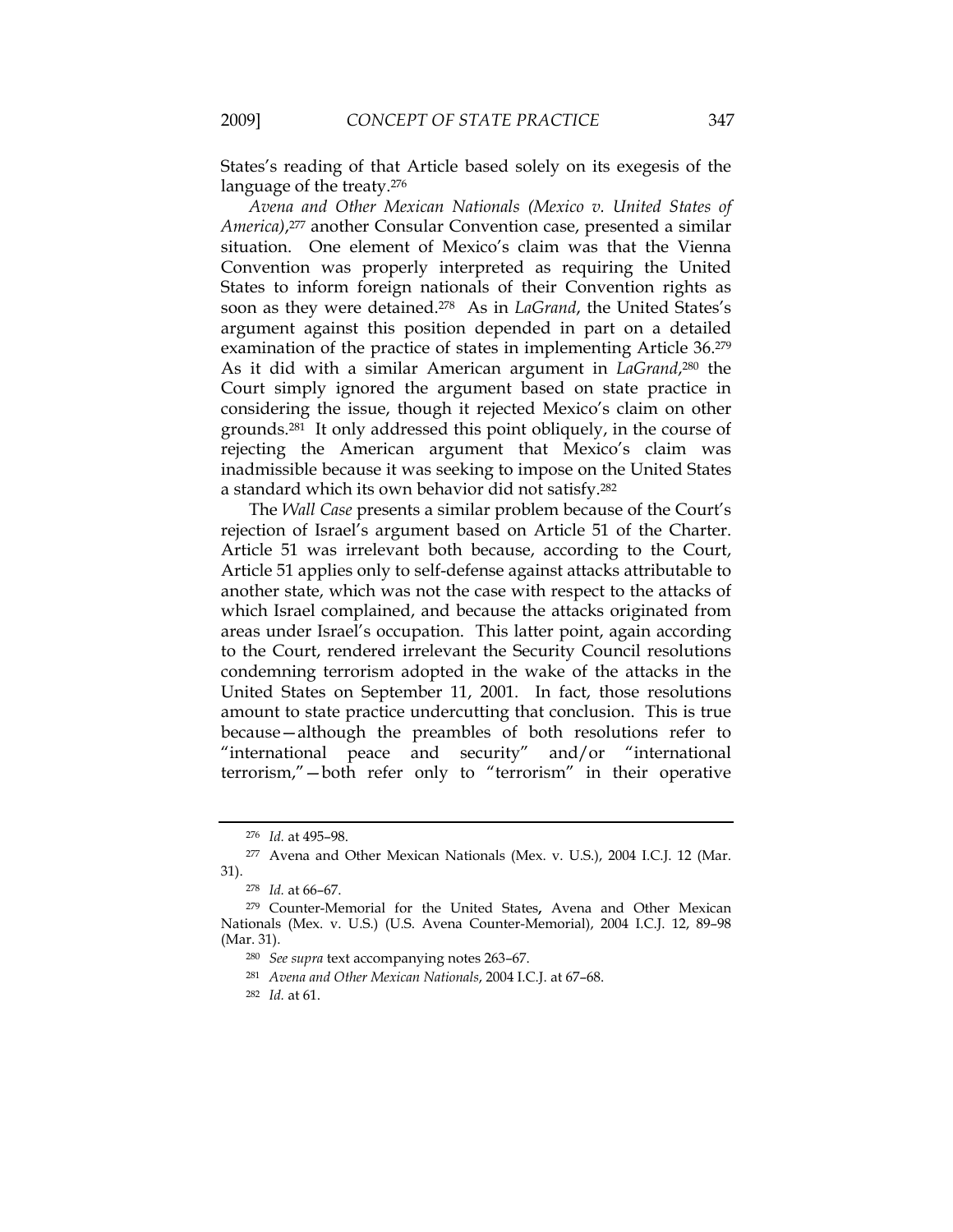paragraphs,283 and because those resolutions were adopted in response to an attack which, from the beginning of the actual operation until its end, took place in the territory of the state attacked, as Professor Murphy has pointed out.284

*DRC v. Uganda*,285 in holding that Article 51 did not permit Uganda to use force against anti-Uganda guerillas within DRC territory because the acts of those guerrillas could not be attributed to the DRC,286 similarly failed to give weight to the post September 11 Security Council resolutions as relevant state practice.

#### *2.3. Summary*

The foregoing discussion makes clear that the Court's treatment of state practice has been quite inconsistent regarding both the determination of the content of CIL and the interpretation of treaties. To recapitulate the situation regarding CIL, the Court's activity can be broken down into 5 categories: 1) reliance on actual state practice as the source of CIL rules; 2) reliance on either secondary sources of law (judicial opinions or the writings of scholars) or non-binding instruments (e.g., General Assembly resolutions, actions of international conferences) as the source of rules, even though reliance on state practice would have produced the same result; 3) drawing CIL rules from secondary sources of law; 4) asserting the existence of rules of CIL without providing any basis for the assertion other than doubtful sources; 5) asserting

<sup>283</sup> S.C. Res. 1368, U.N. Doc. S/RES/1368 (Sept. 12, 2001) (expressing sympathy for the U.S. after September 11 and agreeing to continue considering the issue of terrorism); S.C. Res. 1373, U.N. Doc. S/RES/1373 (Sept. 28, 2001) (condemning the use of terrorism and directing states to stop funding or supporting terrorist organizations and work together to prevent further attacks).

<sup>284</sup> Murphy, *supra* note 10, at 68 (discussing the seemingly arbitrary factual distinction the ICJ draws between the September 11, 2001 attacks in the United States—a result of a threat the ICJ says originated outside U.S. territory—and the attacks in Israeli territory, that the ICJ says were entirely domestic). It is also worth noting that the Court's conclusion that Article 51 applies only to defense against attacks imputable to a state has no support in the text of the article, as Judge Koojimans noted in his separate opinion in the Wall Case.Legal Consequences of the Construction of a Wall in Occupied Palestinian Territory 2004 I.C.J. 136, 1072 (July 9) (Koojimans, J. sep. opin.). Professor Murphy has also pointed out that the classic statement of the parameters of the right of self-defense was formulated in the context of an action not attributable to a state.Murphy, *supra* note 10, at 64–65.

<sup>285</sup> Armed Activities on the Territory of the Congo (Dem. Rep. Congo v. Uganda), 45 I.L.M. 271 (Dec. 19, 2005).

<sup>286</sup> *Id.* at 306.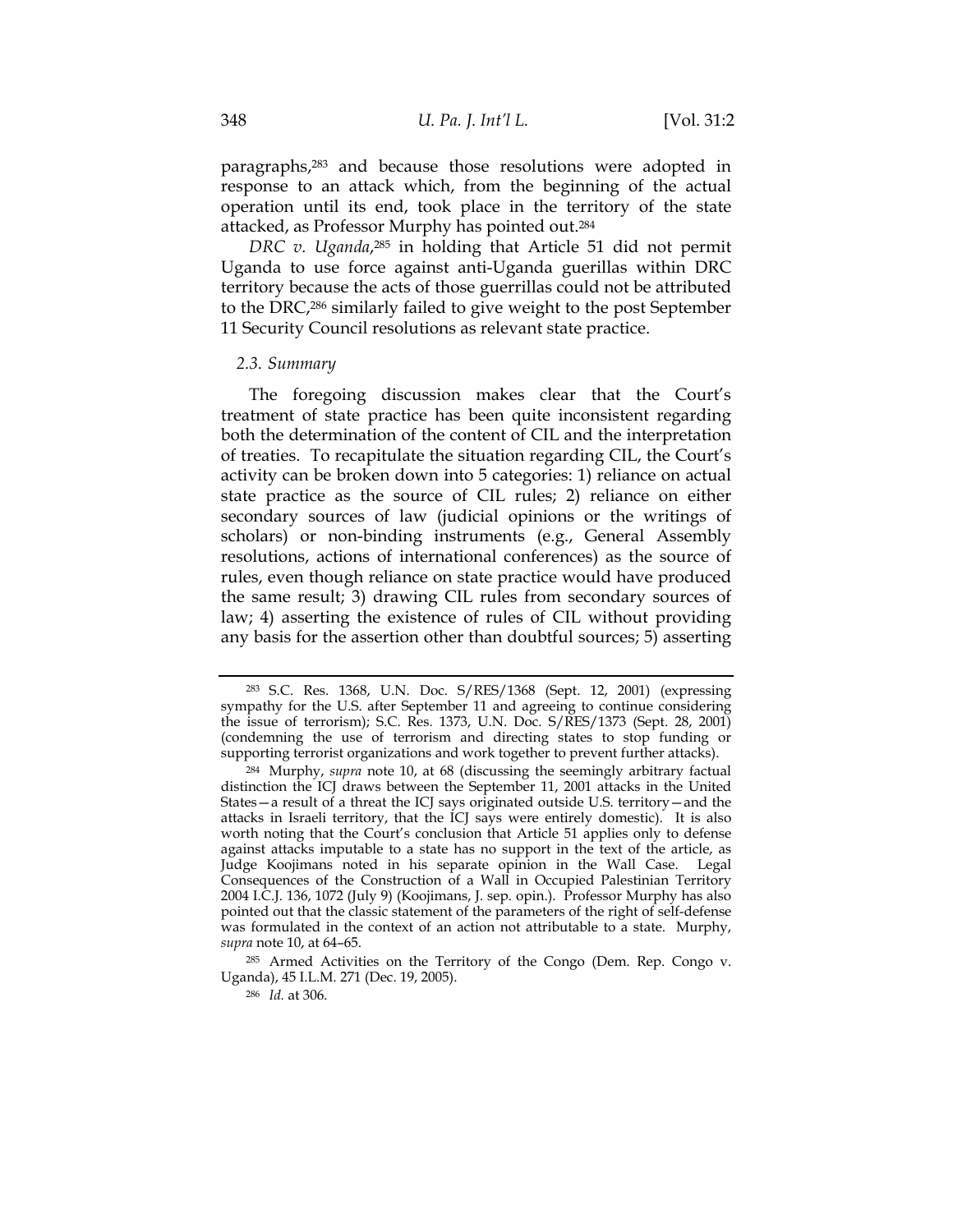the existence of rules of CIL drawn from secondary sources and non-binding instruments when the asserted rules are actually contradicted by significant state practice. With respect to treaties, the Court has invoked the rule that treaties are to be interpreted in light of the practice of the treaty parties and has followed this rule in some cases. In others, however, it did not follow the rule; in those cases, furthermore, it did not acknowledge the existence either of the rule or of the practice of the treaty parties. In none of these cases did the Court explain its choice to proceed in one way or another or offer any legal rationale for its different methods of analysis.

The next section turns to an analysis of the Court's performance.

# 3. WHAT THE COURT SEEMS TO BE DOING, AND WHY WE SHOULD CARE

# *3.1. What the Court is Doing*

The preceding discussion addressed 27 cases, each offering the Court the opportunity to ground its analysis of the relevant law in the practice of states, either because the case presented issues of CIL or because the case involved a treaty interpretation issue, which could have been addressed by considering the practice under the treaty of the treaty parties. Examination of these cases makes it possible to see some patterns of arguably problematic behavior in the Court's proceedings. This Section of the Article seeks to identify those patterns. The following Section addresses their legal implications.

One may, roughly, divide the patterns the cases present into two groups: those involving the actions and institutions the Court treats as being sources of rules of law, and those involving the analytical techniques the Court brings to bear in its consideration of these sources. In treaty cases, the source of the parties' obligations will be uncontroversial—it would be whatever the relevant treaty was. Therefore, the sources question can arise only in cases involving CIL. The issue of analytical techniques, however, can arise either in CIL cases or in treaty interpretation cases, since, obviously, both present problems of analysis.

*3.1.1. Sources of law*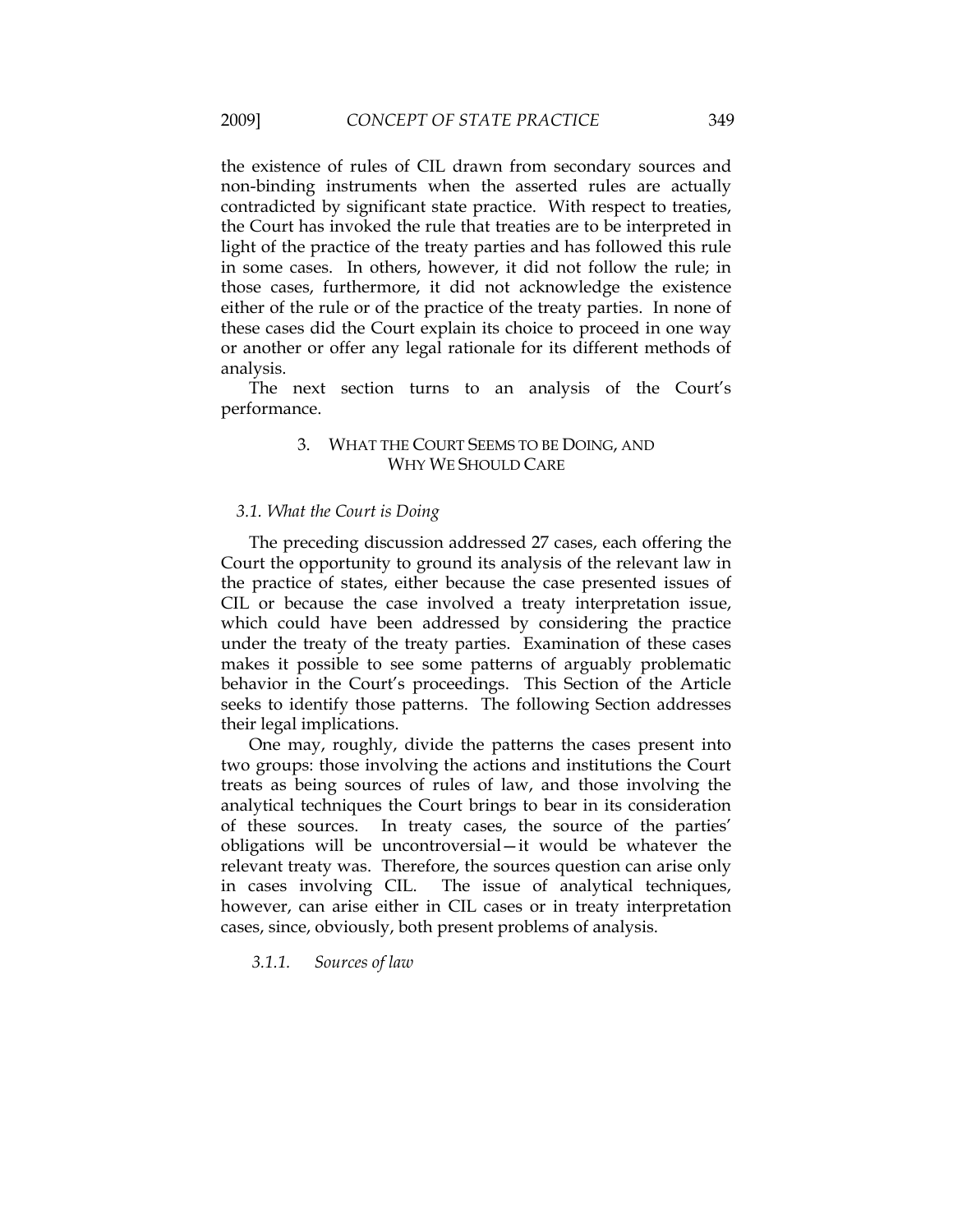The first source of law to consider is state practice, as defined above.287 Surprisingly, the Court seems to have paid relatively little attention to this source of law. Only in the *Nuclear Weapons Case*288 did the result turn on the actual practice of states (in that case, nuclear deterrence). The Court did not describe that practice, referring only to "the policy of deterrence." Since the nature of the policy was well-known and, at the time of the decision, only the five permanent members of the Security Council admitted to possessing nuclear weapons289 the Court's bare reference to the practice was arguably adequate both to describe the sort of activity in which states were engaging and to indicate which states were acting. The Court's description of the practice on which it relied nonetheless seems remarkably terse.

In the other cases in which the Court made reference to state practice, its description of that practice was even less specific. In the *Continental Shelf Case*,290 the Court cited the practice of states in holding that the institution of the Exclusive Economic Zone had passed into CIL, among other holdings, but did not describe the practice, or even indicate the number of states involved.291 It further held that use of one particular method of delimitation of the continental shelf was shown to be acceptable, albeit not mandatory, by the seventy agreements between states delimiting their shelves.292 While the Court at least indicated the number of instances of practices at issue on this point, it provided no further information.

In the other two cases in which the Court purported to rely on state practice to determine the content of CIL, its treatment of CIL was even less explicit. In *DRC v. Belgium*,<sup>293</sup> the Court's description of the state practice on which it relied was non-existent in one part

<sup>287</sup> *See* discussion, *supra* Section 2.1.1.

<sup>288</sup> Threat or Use of Nuclear Weapons, Advisory Opinion, 1996 I.C.J. 226 (July 8).

<sup>289</sup> It was only in 1996 that India and Pakistan admitted to acquiring those weapons**.** *See, e.g.,* Barbara Crossette, *South Asian Arms Race: Reviving Dormant Fears of Nuclear War*, N.Y. TIMES, May 29, 1998, at A9.

<sup>290</sup> Continental Shelf (Libya v. Malta), 1985 I.C.J. 13 (July 3).

<sup>291</sup> *Id.* at 33, 38.

<sup>292</sup> *Id.* at 38.

<sup>293</sup> Arrest Warrant of 11 April 2000 (Dem. Rep. Congo v. Belg.), 2002 I.C.J. 3 (Feb. 14).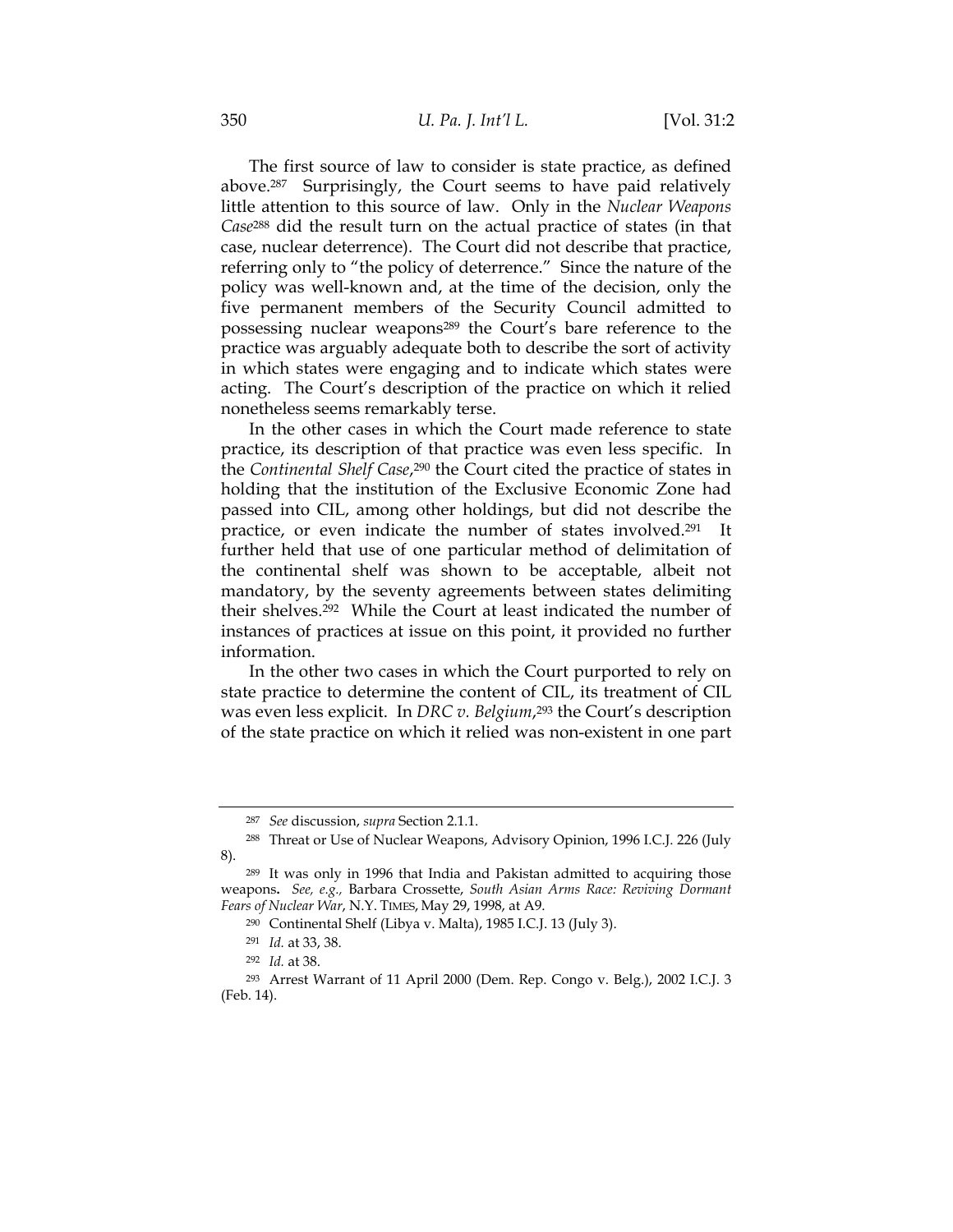of the opinion, and sketchy in the other.294 In the *Diallo Case*,295 the Court described the practice on which the applicant relied, but provided very little explanation for its conclusion that the practice did not show the existence of a CIL rule.296

In the foregoing cases, the Court at least purported to rely on state practice to establish a CIL rule. In the remaining CIL cases, however, the Court failed to address state practice. This was most surprising in those cases where state practice would have strongly supported the result the Court reached.297 In the *Gulf of Maine*,298 *Continental Shelf*,299 and *Denmark v. Norway*300 judgments, the Court made no express mention of the very large numbers of states claiming exclusive economic zones, though that practice would have supported its purported CIL result. In *Hungary v. Slovakia*<sup>301</sup> and the *Special Rapporteur Advisory Opinion*,302 the Court chose to rely on the conclusions the ILC had reached regarding certain rules of CIL, rather than on the practice, which had been carefully described by the ILC, on which those conclusions were based. And in the other CIL cases discussed, the Court either made no reference to state practice, or ignored or mischaracterized practice contrary to the result it reached. While some of these cases were conventional border disputes, lending themselves to resolution through reliance on subsidiary sources of law, others were not.<sup>303</sup>

<sup>294</sup> *Id.* at 20–22, 23–24 (discussing "state practice" and "international custom" surrounding immunities of Ministers of Foreign Affairs and how the immunity applies to allegations of certain crimes such as war crimes or crimes against humanity with only minimal references to examples of actual international practice).

<sup>295</sup>Ahmadou Sadio Diallo (Guinea v. Congo), May 24, 2007, 46 I.L.M. 712.

<sup>296</sup> *Id*. paras. 89–90 (concluding that some international agreements, provisions in many contracts and certain special cases were not sufficient evidence of customary international law).

<sup>297</sup> *See supra* text accompanying notes 52–80.

<sup>298</sup> Delimitation of the Maritime Boundary in the Gulf of Maine Area (Can. v. U.S.), 1984 I.C.J. 246 (Oct. 12) (Gulf of Maine Case).

<sup>299</sup> Continental Shelf (Libya v. Malta), 1985 I.C.J. 13 (June 3) (Continental Shelf Case).

<sup>300</sup> Maritime Delimitation in the Area between Greenland and Jan Mayen (Den. v. Nor.), 1993 I.C.J. 38 (June 14) (Denmark v. Norway).

<sup>301</sup> Gabčíkovo-Nagymaros Project (Hung. v. Slovk.), 1997 I.C.J. 7 (Sept. 25) (Hungary v. Slovakia).

<sup>302</sup> Difference Relating to Immunity from Legal Process of a Special Rapporteur of the Commission on Human Rights, Advisory Opinion, 1999 I.C.J. 62 (Apr. 29) (Special Rapporteur Advisory Opinion).

<sup>303</sup> *See supra* text accompanying notes 81–233.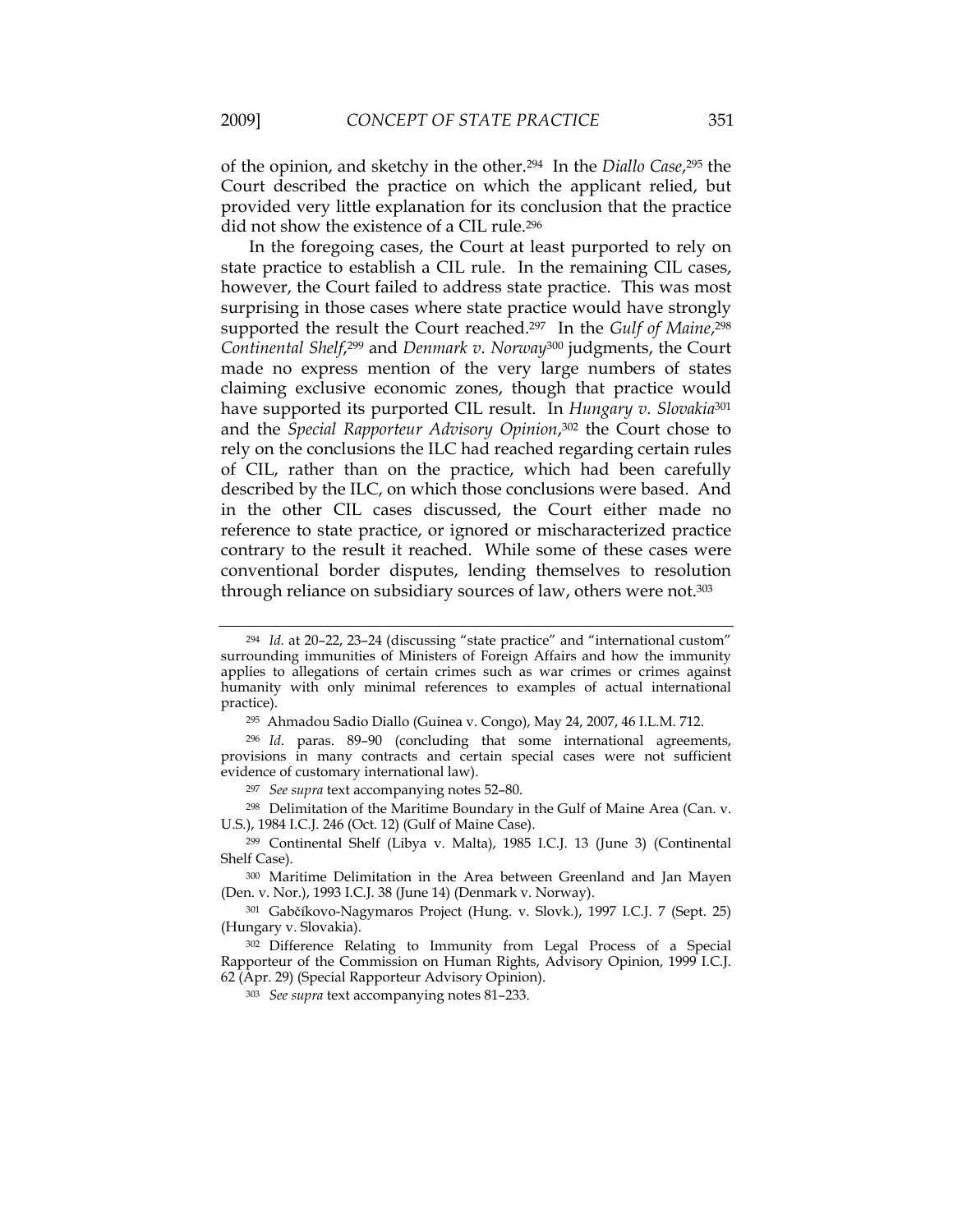These results, it should be stressed, cannot be explained as flowing from some difficulty the Court has encountered in recent decades in determining the content of state practice. Its careful discussion of practice in interpreting the treaty at issue in *Spain v. Canada*304 shows that, when it chose to do so, the Court was capable of subjecting practice to very thorough examination.

It is clear then that what the Court has not been doing in CIL cases is basing its judgments on carefully described state practice. What is has been doing instead is also significant: it has been relying on international bodies, the governing legal instruments of which confer on them no authority to create general obligations in international law. More precisely, the Court has relied, 1) on actions by the General Assembly and by states meeting in international conferences; 2) on determinations by bodies composed of individual experts; and 3) on its own precedents and policy determinations. Each of these categories requires some comment.

The Court expressly relied on General Assembly resolutions to support its results in *Nicaragua, Merits*,305 in the *Nuclear Weapons Case,* 306 in the *Wall Case*,307 and in *DRC v. Uganda*.308 Indeed, in *Hungary v. Slovakia*,<sup>309</sup> the Court even relied on the General Assembly's adoption of a treaty text as establishing the treaty's provisions as CIL,310 even though the treaty in question was not then in force, and in fact has never come into force.<sup>311</sup>

 <sup>304</sup> Fisheries Jurisdiction (Spain v. Can.), 1998 I.C.J. 432, 461 (Dec. 4) (Spain v. Canada) (tracking the meaning of the term "conservation and management measures" from the UN Convention on the Law of the Sea and a variety of other treaties and conventions amongst many European and North American countries).

<sup>305</sup> Military and Paramilitary Activities (Nicar. v. U.S.), 1986 I.C.J. 14 (June 27) (Nicaragua, Merits).

<sup>306</sup> Legality of the Threat or Use of Nuclear Weapons, Advisory Opinion, 1996 I.C.J. 226, 242–43 (July 8) (Nuclear Weapons Case).

<sup>307</sup> Legal Consequences of the Construction of a Wall in the Occupied Palestinian Territory, Advisory Opinion, 2004 I.C.J. 136, 171–72, 176 (July 9) (Wall Case).

<sup>308</sup> Armed Activities on the Territory of the Congo (Dem. Rep. Congo v. Uganda), 45 I.L.M. 271, 308–09, Dec. 19, 2005 (DRC v. Uganda).

<sup>309</sup> Gabčíkovo-Nagymaros Project (Hung. v. Slovk.), 1997 I.C.J. 7 (Sept. 25) (Hungary v. Slovakia).

<sup>310</sup> *Id.* at 56.

<sup>311</sup> *See,* International Water Law Project, *Status of the Convention*, http://www.internationalwaterlaw.org/documents/intldocs/watercourse\_status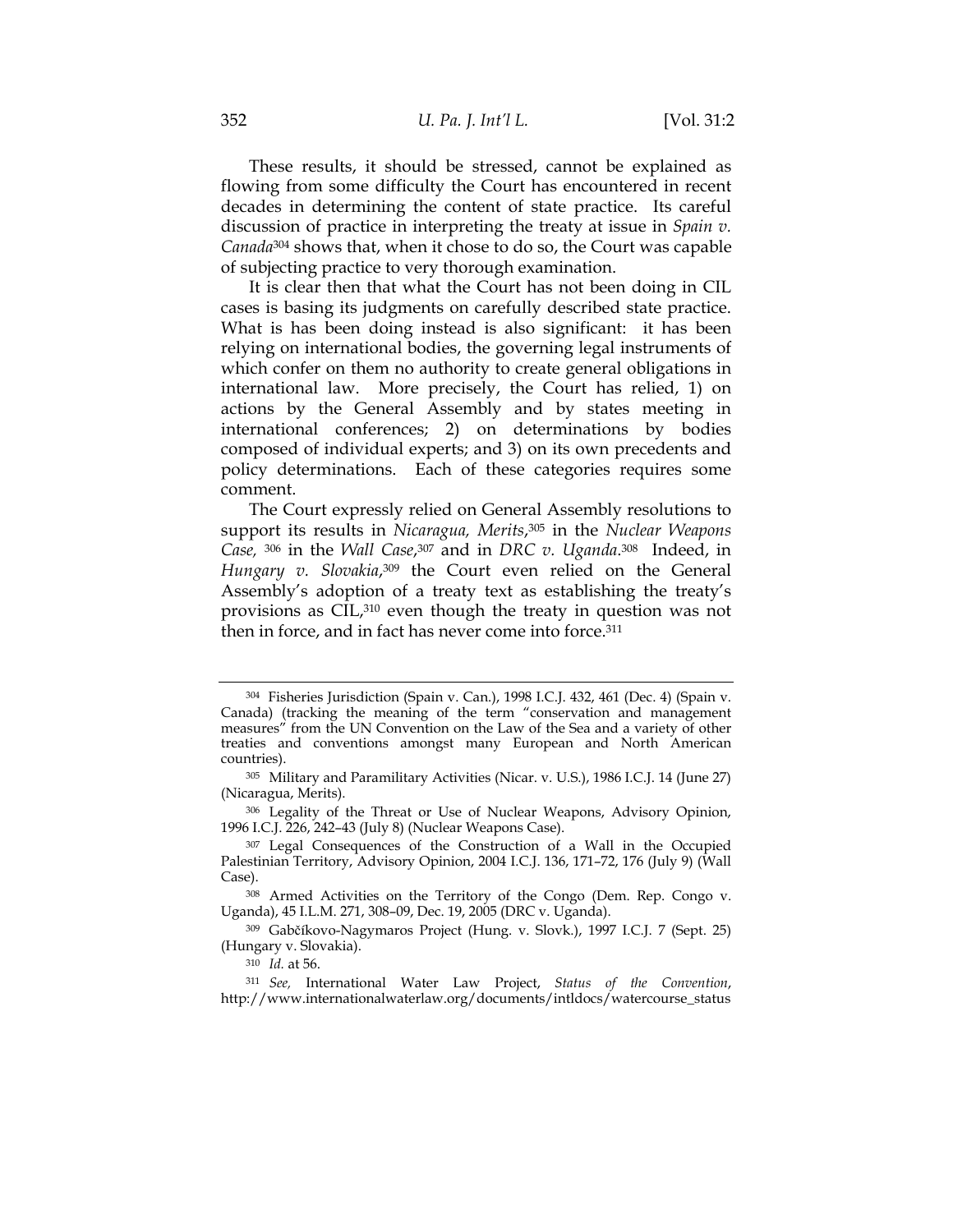The Court based its judgment on the work of international conferences in a number of cases. The Court relied on the work of the Third United Nations Conference on the Law of the Sea—even as it acknowledged that the treaty the Conference had produced had not yet gone into force—in the *Gulf of Maine Case*,312 the *Continental Shelf Case*,313 and *Denmark v. Norway*.314 Similarly, in *Nicaragua, Merits*, the Court characterized the acceptance by the United States of certain non-binding resolutions at international conferences as demonstrating opinio juris regarding a principle of CIL.

The Court, as noted above, also relied on the work of certain expert bodies, such as the ILC<sup>315</sup> and the Human Rights Committee,316 as sources for rules of law. Certainly, the individuals who compose such bodies would count as falling among those "highly qualified publicists" whose work the Statute of the Court describes as subsidiary means for determining the content of international law. In that sense, there is more basis for reliance on their pronouncements than for reliance on actions by the General Assembly or international conferences. Even here, however, the Court's approach has been curious. It does not appear to have treated the work of such bodies as subsidiary means of determining the content of international law, but rather as having the same force as other sources mentioned in Article 38. For example, in the *Special Rapporteur Advisory Opinion,*317 the Court referred to the ILC's draft Articles on State responsibility,318 but not to the state practice on which those articles were based and which

<sup>.</sup>html (last visited Dec, 3, 2009) (tracking the very limited number of states that have signed and ratified the Watercourse Convention, as of Nov. 28, 2009).

<sup>312</sup> Delimitation of the Maritime Boundary in the Gulf of Maine Area (Can. v. U.S.), 1984 I.C.J. 246, 294 (Oct. 12) (Gulf of Maine Case).

<sup>313</sup> Continental Shelf (Libya v. Malta) 1985 I.C.J. 13, 40**–**41 (June 3).

<sup>314</sup> Maritime Delimitation in the Area between Greenland and Jan Mayen (Den. v. Nor.), 1993 I.C.J. 38, 62 (June 14) (Denmark v. Norway).

<sup>315</sup> *See* Gabčíkovo -Nagymaros Project (Hung. v. Slovk.), 1997 I.C.J. 7, 72 (Sept. 25) (Hungary v. Slovakia); Difference Relating to Immunity from Legal Process of a Special Rapporteur of the Commission on Human Rights, Advisory Opinion, 1999 I.C.J. 62, 87 (Apr. 29) (Special Rapporteur Advisory Opinion).

<sup>316</sup> Legal Consequences of the Construction of a Wall in the Occupied Palestinian Territory, 2004 I.C.J. 136, 179 (July 9) (Wall Case).

<sup>317</sup> Special Rapporteur Advisory Opinion, 1999 I.C.J. at 87.

<sup>318</sup> *Id.* at 87.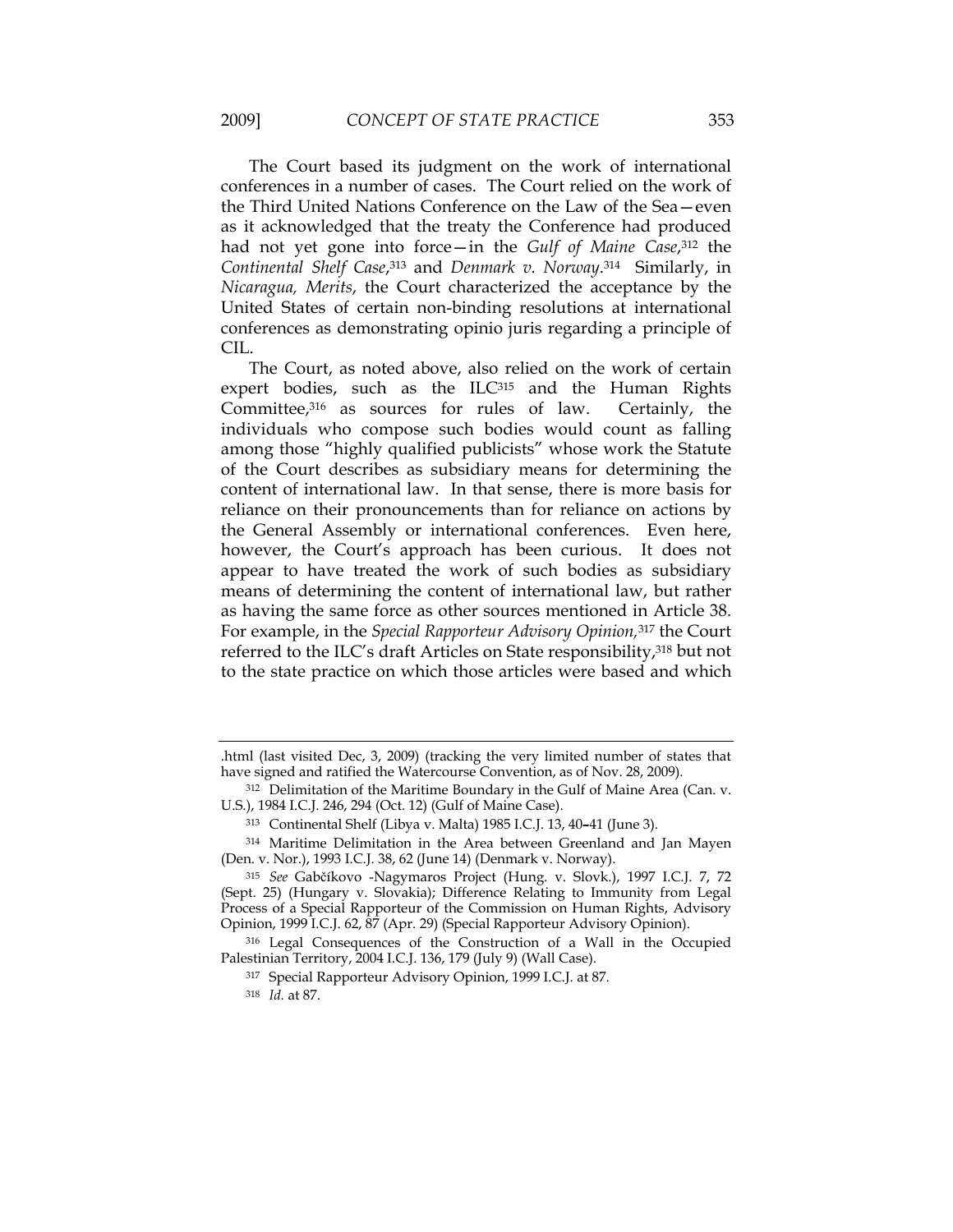was described in the ILC's commentary to its draft.319 Yet if the works of publicists are subsidiary to state practice, one would expect the court to rely on the primary rather than on the subsidiary source, especially when the primary source was easily available.320 A particularly striking example of the Court's attempts to justify reliance on expert bodies is presented by the Court's justification, in the *Wall Case*, for citing a declaration by the ICRC interpreting the Fourth Geneva Convention. The Court quoted an article of that treaty apparently to support the argument that the Committee's treaty interpretations were authoritative; $321$ however, read in context, the article clearly refers to other issues entirely.322

Finally, the Court has relied on its own decisions as authority supporting particular propositions of law. Now, in one sense, this cannot be surprising. If the Court has examined a legal issue once, it would be a waste of time for the Court to exhaustively re-analyze the issue in future cases, all things being equal. The difficulty arises in cases where all things are not equal, that is, when there have been legally relevant developments subsequent to a decision by the Court which could, at least, require a result different from that the Court originally reached. For example, as discussed above,323 the Court in the *Genocide Case*followed *Nicaragua, Merits* in its approach to determining whether a government was responsible for the acts of armed groups. 324 It referred to no authority besides its own decision and that of the ICTY in the *Tadi*ć *Case*325 in addressing the issue. Yet there had, during the period between the two decisions, been a number of incidents of state

<sup>319</sup> Int'l Law Comm'n, *Report of the International Law Commission on the Work of Its Twenty-fifth Session 7 May–13 July, 1973*, at 36, U.N. Doc. A/9010/REV.1 (1973), *reprinted in* 2 Y.B. INT'L COMM'N 1983, U.N. Doc. A/CN.4/SER.A/1973.

<sup>320</sup> Ahmadou Sadio Diallo (Guinea v. Congo), May 24, 2007, 46 I.L.M. 712, para. 39. The Court relied on an ILC draft for a definition of the term "diplomatic protection"—a definition so uncontroversial as, arguably, requiring no supporting authority at all.

<sup>321</sup> *Wall Case*, 2004 I.C.J. at 176.

<sup>322</sup> *See* Fourth Geneva Convention, *supra* note 176, art. 142.

<sup>323</sup> *See supra* text accompanying notes 173–90.

<sup>324</sup> Application of the Convention on the Prevention and Punishment of the Crime of Genocide (Bosn. & Herz. v. Serb. & Mont.), 2007 I.C.J. 188, 248 (Feb. 26) (Genocide Case).

<sup>325</sup> Prosecutor v. Tadić, Case No. IT-94-1-A, Appeals Chamber Judgment, (July 15, 1999).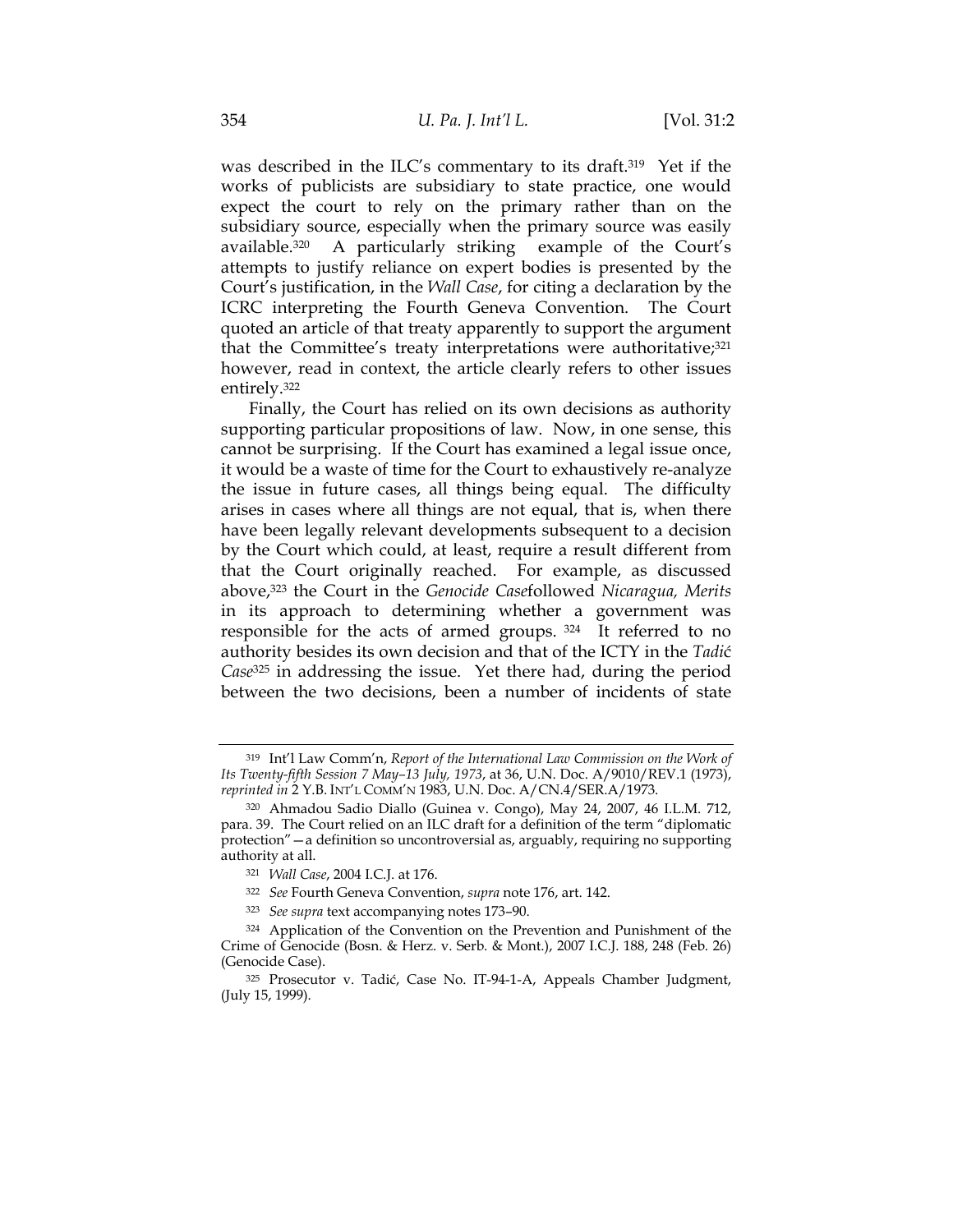practice arguably relevant to the issue.326 Since the issue was one of CIL, it would seem that the Court could have been expected to examine these instances of practice subsequent to *Nicaragua, Merits* to assure itself that this more recent practice did not require modification of the views it had expressed in that case. It did not do so, however—in essence treating its decision and that of the ICTY as the only sources of law it needed to consider.

In addition to relying on its own decisions as precedent, the Court has also explicitly justified results on the basis of its own, independent policy analysis. In *DRC v. Belgium*,<sup>327</sup> the basis for the Court's decision was its conclusion regarding the policy difficulties which it asserted would be created if Belgium were to be allowed to go ahead with its criminal proceedings.328 Similarly, in the *Genocide Case*, the Court rejected the attribution standard urged by Bosnia-Herzegovina because of what the Court saw as the practical difficulties that standard would create.329

# *3.1.2. Analytical Technique*

The foregoing discussion addressed arguably problematic approaches to sources of law the Court has employed over the period under examination. This portion of the discussion focuses on the methods of analysis that seem to raise questions.

The first of these analytical problems is the lack of transparency in the Court's opinions. In a surprising number of cases, the Court has asserted the existence of a particular rule of law without explaining how it has come to conclude that the rule *is* a rule, even though the existence of the rule is by no means uncontroversial. There are a number of examples.

In the *Gulf of Maine Case*, the Court based its analysis of CIL in part on actions taken at the Third United Nations Conference on the Law of the Sea, rather than on the practice of a very large number of states; while the Court stressed the degree of consensus at the Conference and the acceptance of the principle in question by the United States, despite overall American objections to UNCLOS, it did not explain why these elements created a rule of

<sup>326</sup> *See* CHRISTINE GRAY, INTERNATIONAL LAW AND THE USE OF FORCE 161–67 (2d ed. 2004). (Discussing arguably relevant incidents).

<sup>327</sup> Arrest Warrant of 11 April 2000 (Dem. Rep. Congo v. Belg.), 2002 I.C.J. 3 (Feb. 14) (DRC v. Belgium).

<sup>328</sup> *Id.* at 20–22.

<sup>329</sup> *Genocide Case*, 2007 I.C.J. at 286–88.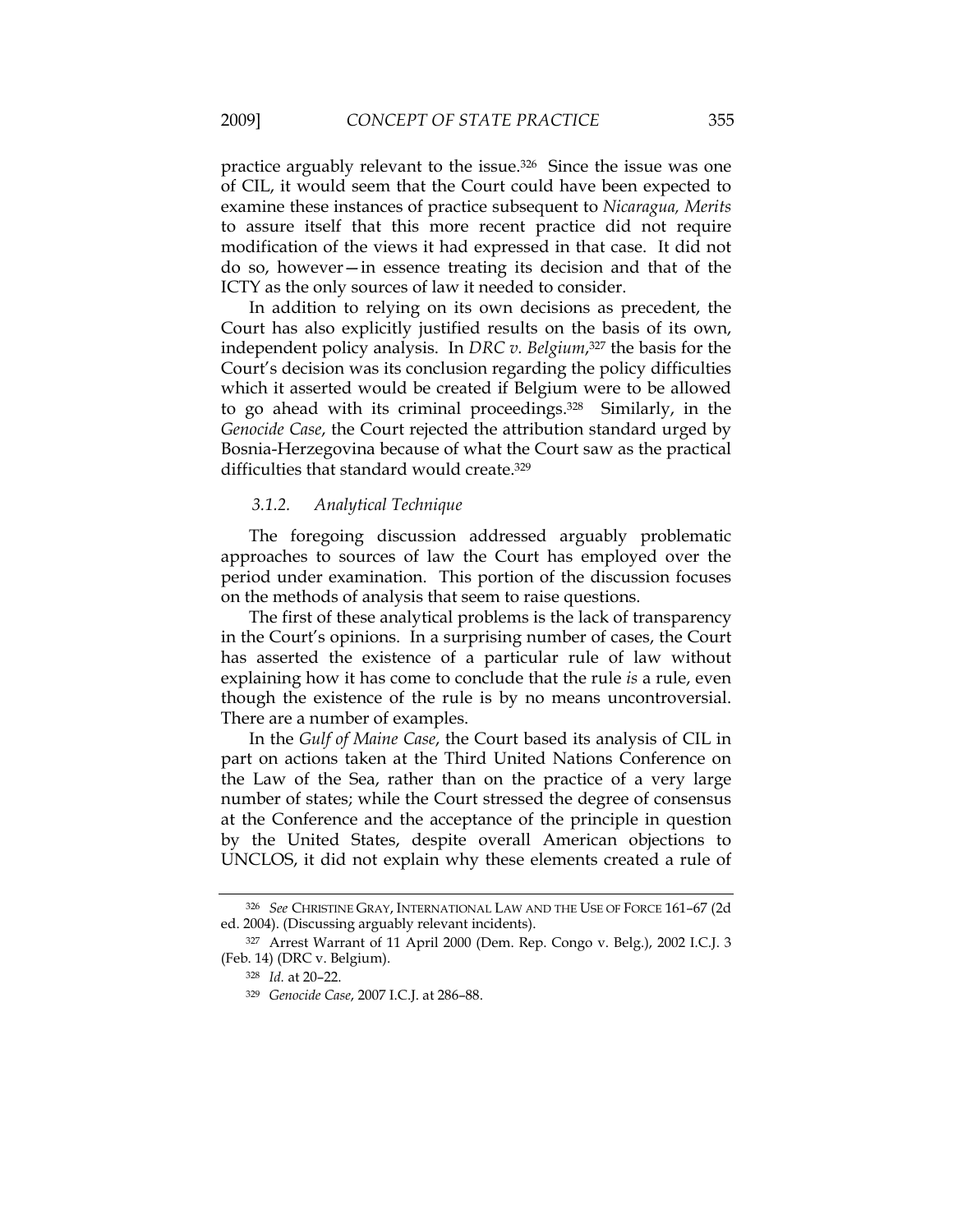law. In the *Continental Shelf Case* and later in *Denmark v. Norway*, the Court simply repeated its conclusions from the *Gulf of Maine Case*, ignoring extensive state practice supporting its result and again failing to explain why it did not rest its judgment on what presumably would have been the strongest available foundation.

The Court stated in *Nicaragua, Merits*,330 with respect to CIL rules which states had violated, that:

If a State acts in a way prima facie incompatible with a recognized rule, but defends its conduct by appealing to exceptions or justifications contained within the rule itself, then whether or not the State's conduct is in fact justifiable on that basis, the significance of that attitude is to confirm rather than to weaken the rule.<sup>331</sup>

The Court simply asserted this conclusion without explaining the reasoning behind it. In the same case, in a purported effort to determine whether there was opinio juris supporting the argument that the Charter's use of force rules had become part of CIL, the Court treated the Declaration on Friendly Relations<sup>332</sup> as evidence of that opinio juris, asserting that "[t]he effect of consent to the text of such resolutions cannot be understood as merely that of a 'reiteration or elucidation' of the treaty commitment undertaken in the Charter," but "may be understood as an acceptance of the validity of the rule or set of rules declared by the resolution by themselves."333 The Court did not explain why this should be so. It likewise did not explain its rationale for labeling as a demonstration of opinio juris for this principle the acceptance by the United States of non-binding resolutions at two international conferences and its ratification of a treaty. Also in this case, the Court simply announced the standard it applied to determine whether the acts of the Nicaraguan contras could be attributed to the United States without explaining the derivation of this standard. As described above,<sup>334</sup> the ICJ dealt with a similar issue in the same way in the *Genocide Case*, supporting its conclusion

<sup>330</sup> Military and Paramilitary Activities (Nicar. v. U.S.), 1986 I.C.J. 14 (June 27).

<sup>331</sup> *Id.* at 98.

<sup>332</sup> Declaration on Friendly Relations, *supra* note 133.

<sup>333</sup> *Military and Paramilitary Activities*, 1986 I.C.J. at 99–100.

<sup>334</sup> *See supra* text accompanying notes 191–94 (discussing in more detail the nature of the Genocide Case).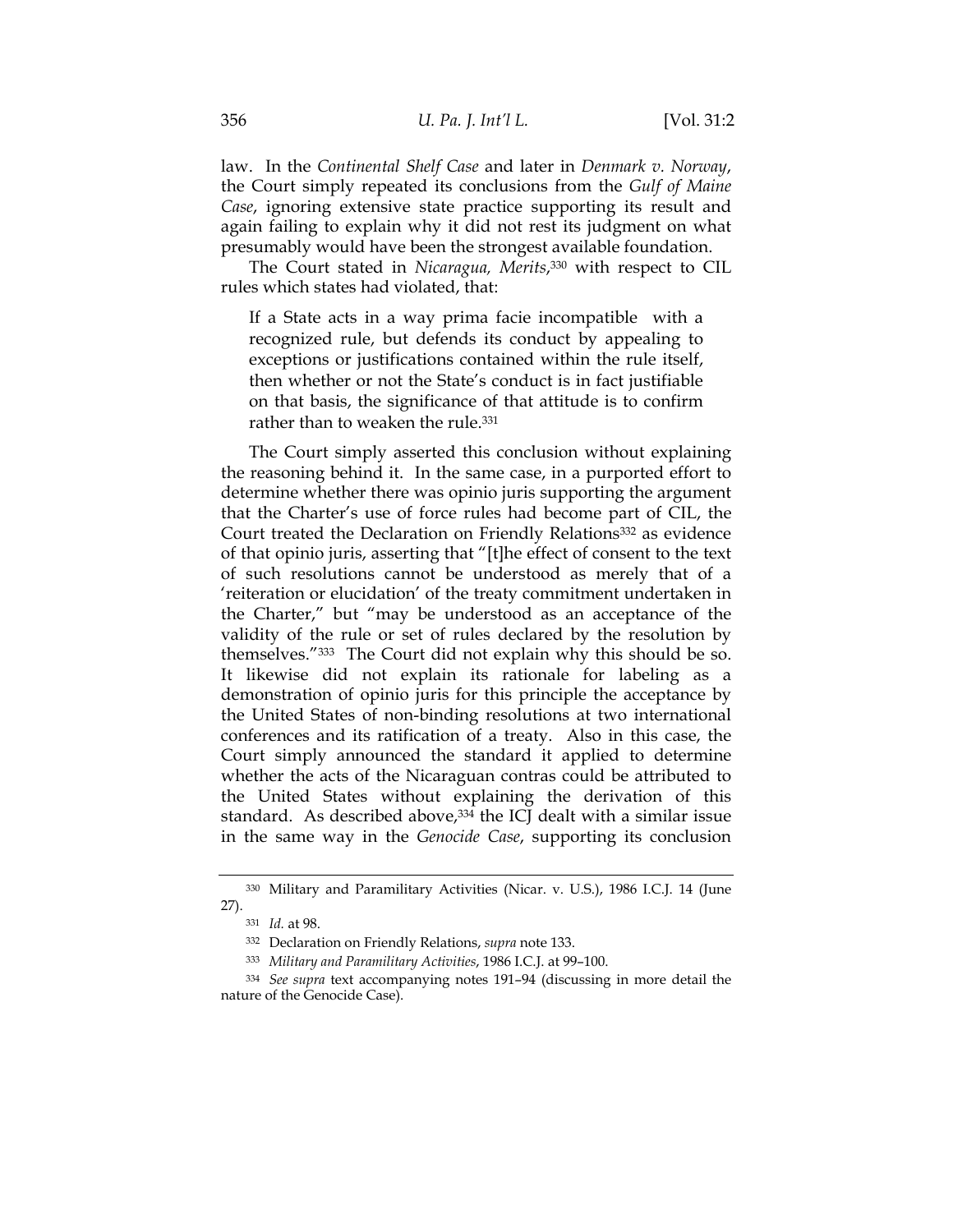regarding attribution only by reference to another unexplained conclusion regarding the consequences of using a standard different from the one it had selected. This latter point is particularly striking in light of the ICTY opinion to which the Court in the *Genocide Case* was responding; the ICTY's opinion was carefully reasoned, while that of the ICJ rested simply on assertion.

In the *Oil Platforms Case*, as noted above,335 the Court in effect asserted that 1) a state is the victim of an armed attack only if the attack is directed specifically at it; indiscriminate attacks do not count; 2) an armed action by the armed forces of one state against those of another is not necessarily an armed attack; whether it is depends on its gravity; 3) an action taken in self-defense cannot satisfy the necessity requirement unless it is preceded by a formal complaint by the ostensibly defending state, however pointless the making of such a complaint might be; and 4) the proportionality criterion in the law of self-defense is evaluated in terms of the harm already inflicted, not that to be avoided. The Court provided no authority for any of these propositions, nor did it otherwise explain their derivation.

In the *Wall Case*,336 the Court asserted, without explanation, that a state could not assert the right of self-defense to justify using force against a territory under Article 51 of the Charter if the danger against which the state wished to act was not created by another state,337 even though Article 51 sets out no such limitation. It took a similar position, with a similar lack of explanation, in *DRC v. Uganda*.338

In addition to its failure to explain the basis for the rules it has applied, the Court, in some cases, has adopted methods of analysis inconsistent with those used in other cases, but has made no reference to the arguments it fails to address, an omission which has the effect of concealing the inconsistency. Obviously, if the Court does not acknowledge a departure from previous analytical practice, it does not explain the legal rationale for the departure. This problem appears in *LaGrand*, with respect to both the American argument regarding the binding character of provisional

 <sup>335</sup> *See supra* text accompanying notes 155–65.

<sup>336</sup> Legal Consequences of the Construction of a Wall in the Occupied Palestinian Territory, 2004 I.C.J. 136 (July 9) (Wall Case).

<sup>337</sup> *Id.* at 194.

<sup>338</sup> Armed Activities on the Territory of the Congo (Dem. Rep. Congo v. Uganda), Dec. 19. 2005, 45 I.L.M. 271 (DRC v. Uganda).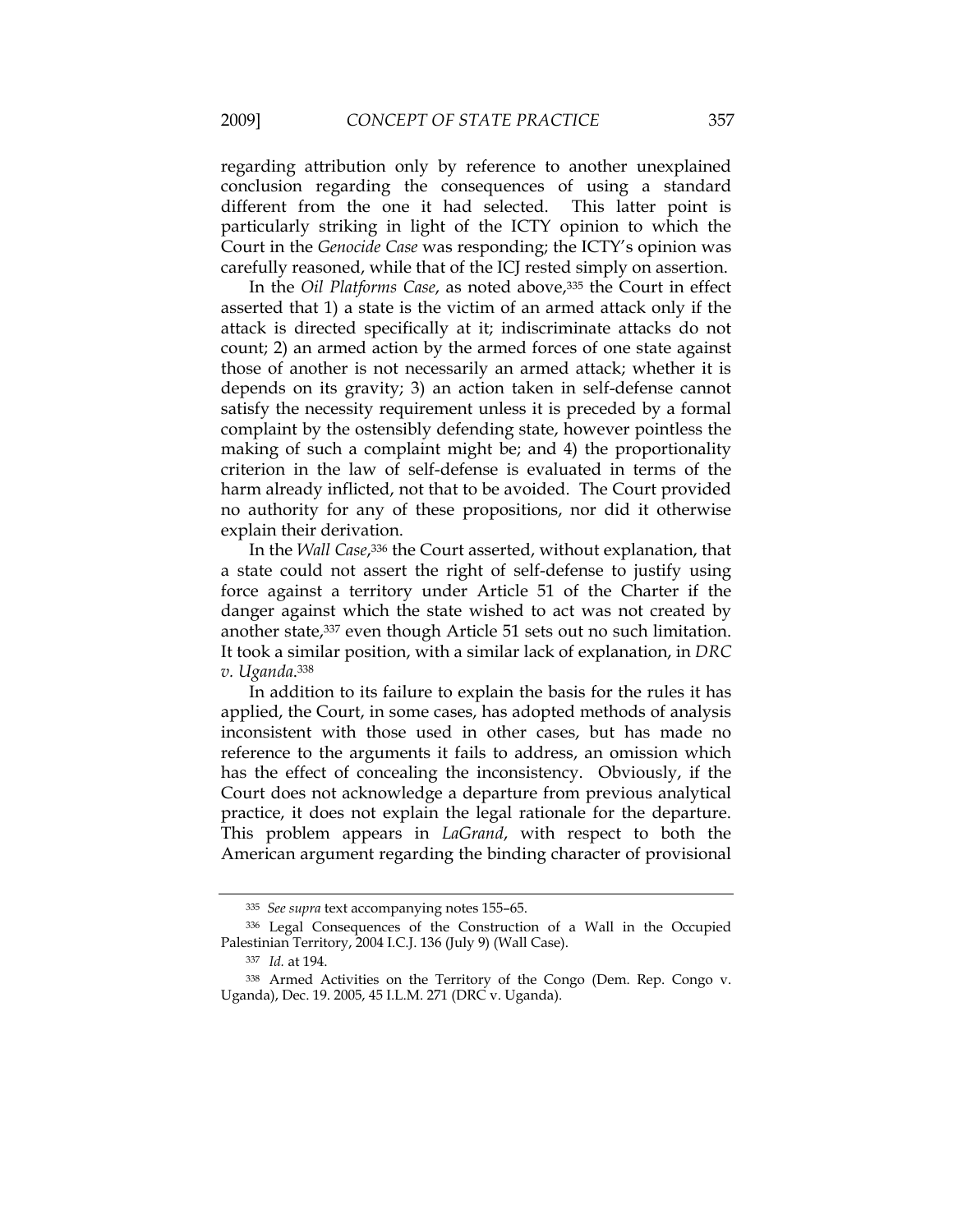measures under Article 41,339 and the American argument as to the proper interpretation of Article 36 of the Consular Convention.340 In both instances, the United States asserted an interpretation of a treaty based on the practice of the parties to the treaty with respect to the provision in question. Despite its frequent holdings that such practice was to be considered in cases of treaty interpretation, the Court not only failed to consider the practice, but failed to acknowledge that the practice existed. Similarly, in *Avena*, although the United States based its disagreement with the Mexican interpretation of Article 36 of the Consular Convention in part on the practice of the parties to that treaty, the Court did not even acknowledge that the argument had been made.<sup>341</sup> Similarly, in the *Diallo Case*, the Court relied on the ILC's Draft Articles on Diplomatic Protection for some aspects of its judgment, but did not address the fact that the ILC had, in the commentaries to those articles, reached a conclusion contrary to that reached by the Court regarding another issue in the case.342 Further, in addressing that issue, the Court took note of arguments raised by Guinea, but failed to mention that one of the authorities upon which Guinea relied was the ILC.343

Finally, in *Nicaragua, Merits*, it flatly misstated state practice. It did this when it rationalized its refusal to put weight on states' interventions in the internal affairs of other states in part by asserting that intervening states never offered legal justifications for their actions. $344$  In fact, as discussed above, $345$  in several notable instances, intervening states had made explicit both their beliefs

<sup>342</sup> *Compare* Diplomatic Protection Draft Articles, *supra* note 243, at 62**–**65, *with* Diallo Case (Guinea v. Congo), Preliminary Objections, 2007 I.C.J. 1, 29–31.

<sup>343</sup> *See* Preliminary Objections, Ahmadou Sadio Diallo (Guinea v. Dem. Rep. Congo) 46 I.L.M. 712 (Diallo Case).

<sup>339</sup> *Compare* Counter-Memorial of the United States, LaGrand (F.R.G. v. U.S.), 2000 I.C.J. paras. 91, 138**–**65 (Mar. 27), *with* LaGrand, (F.R.G. v. U.S.), 2001 I.C.J. 499, 501–06 (June 27).

<sup>340</sup> *Compare* Counter-Memorial of the United States., LaGrand, 2000 I.C.J. at para. 91, *with* LaGrand, 2001 I.C.J. at 495–98.

<sup>341</sup> *Compare* Counter-Memorial for the United States**,** Avena and Other Mexican Nationals (Mex. v. U.S.), 2004 I.C.J. 12 (Nov. 3)*,* 89–98, paras. 6.32**–**6.43 (Mar. 31), *with* Avena and Other Mexican Nationals (Mex. v. U.S.), 2004 I.C.J. 12, 67–68 (Mar. 31).

<sup>344</sup> Military and Paramilitary Activities (Nicar. v. U.S.), 1986 I.C.J. 14, 108–10 (June 27).

<sup>345</sup> *See supra* note 224 (explaining various states' interventions in other countries and their justifications for intervening).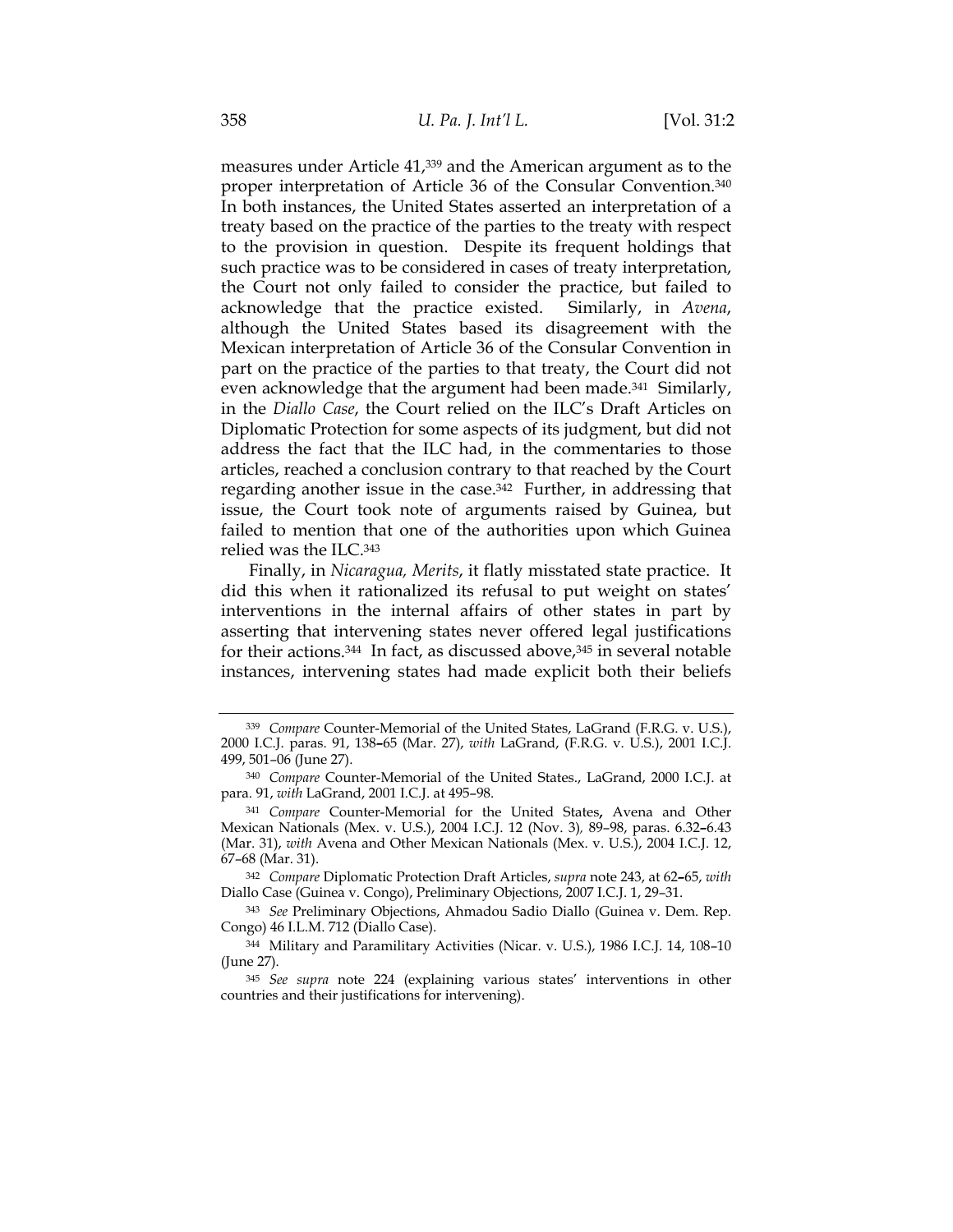that their actions were justified and the legal arguments supporting those conclusions.

#### *3.2. Why We Should Care About the Court's Approach*

# *3.2.1. Introduction*

We see then that, over the period in question, the Court has generally dealt with state practice in a fairly summary fashion; relied, as sources of legal rules, on entities whose legal authority is doubtful; frequently failed to explain the derivation of the rules upon which it relies; failed sometimes even to mention arguably plausible counter-arguments raised either by the parties or by authorities upon which the Court purported to rely and, once, flatly misstated the content of state practice.

Beyond the foregoing observations, however, it is important to note two important implications of these patterns of behavior on the part of the Court. First, it appears to be attempting to shift the authority to make international law from states to non-state international bodies. States make law through their practice and through concluding and subsequently applying treaties. If the Court gives little attention to state practice, and, in at least some cases, disregards clear indications of the parties' understanding of otherwise ambiguous treaty language, the Court is effectively limiting the law-making role of states. Conversely, it is necessarily magnifying the role of other international bodies if it ascribes binding legal effect to General Assembly resolutions, to the determinations of international conferences, to groups of experts in international law, and to its own earlier decisions.

The second implication of the patterns of the Court's behavior is that it seems to be moving away from what could be reasonably called a judicial role to that of a free-form policy maker. One normally expects a tribunal to explain the reasoning from which it derives the legal rules it applies, but the ICJ has, as described, failed to do so on a number of occasions. One also expects courts to provide guidance to the community by explaining the flaws in the legal arguments it rejects, which necessarily requires the court to note that the argument has been made. To fail even to acknowledge that a party has made a particular argument makes it impossible for the parties and the international community generally to understand the legal basis for disregarding the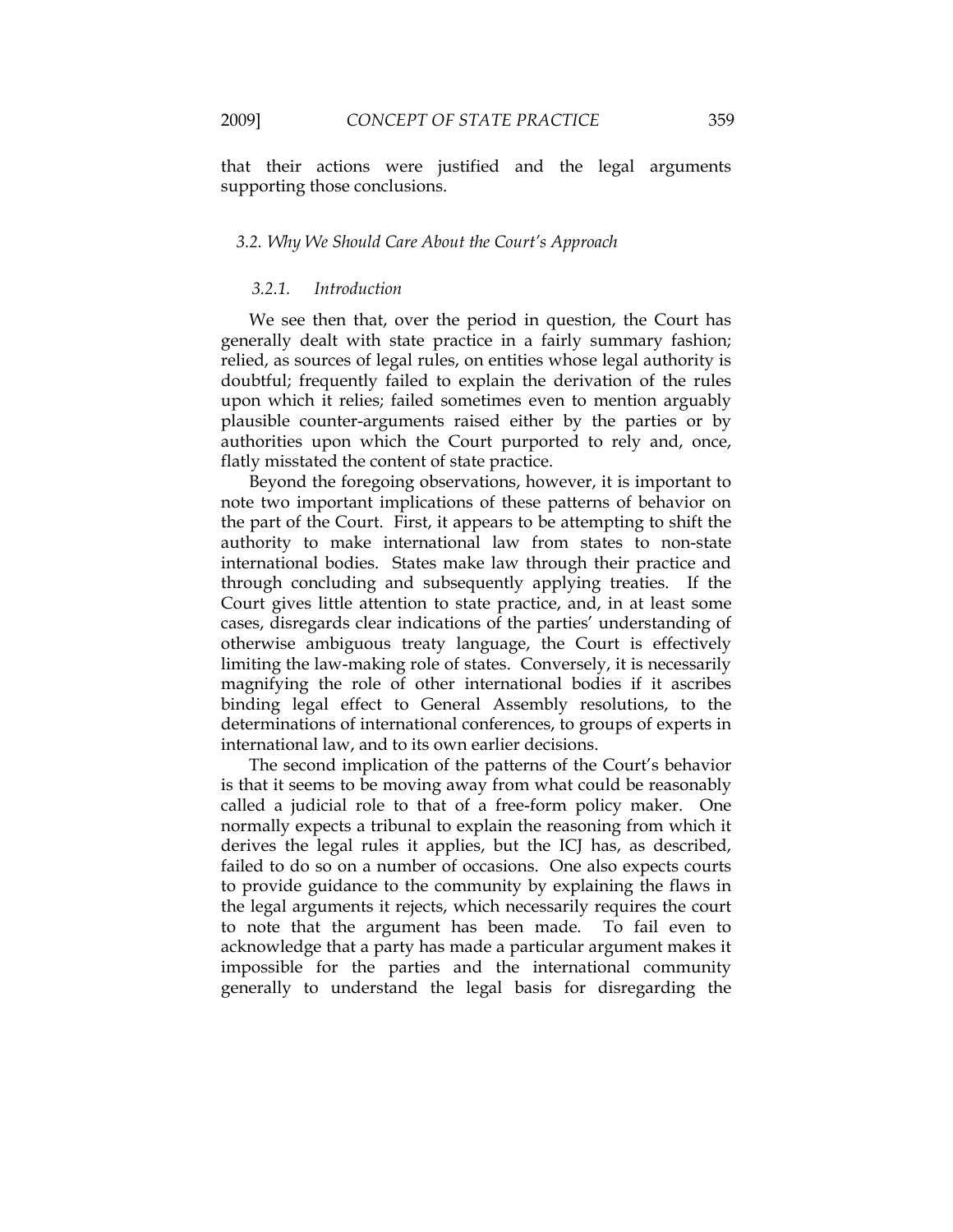argument—and necessarily feeds the suspicion that the argument was ignored, not because it was incorrect, but because it was both correct and inconsistent with the result the Court wished to reach. Naturally, if the Court misstates the facts, these suspicions can only be reinforced.

This section examines the difficulties these practices raise.

# *3.2.2. Sources of law*

The question of the sources from which the Court draws what it labels rules of CIL can seem a drily technical one. It is more than that. CIL purports to govern the behavior of all states; treaties, however, govern only the behavior of treaty parties. Therefore, authority to make CIL amounts to authority to control the actions of every state in the world. Since states are the mechanisms through which their populations interact, controlling all states means controlling all people. Explaining how it happens that this or that source of CIL may come to have so far-reaching an effect goes beyond mere technicality. Rather, such an explanation is at the heart of political legitimacy.

It is easy enough to justify reliance on state practice as a source of the CIL the Court applies. In the first place, the Court is constrained to rely on state practice by its statute. Beyond that point, states have a considerable claim to be speaking for their populations, and, to the extent that they do, it is simply an exercise of that authority when they create obligations for themselves that impact their populations. Further, states are the institutions far and away best able to ensure that CIL rules actually govern international relations, since states have a great deal of control of the resources of their populations, and thus have a broad range of means for giving practical effect to their decisions.

As discussed above, however, the Court in recent decades has, to a great extent, shifted its focus with respect to CIL away from states, looking instead to resolutions of the General Assembly, to actions by international conferences (as opposed to considering the legal effect of any treaties those conferences may produce), to determinations by expert bodies, and to its own decisions. For the Court to treat such materials as sources of law raises a number of problems.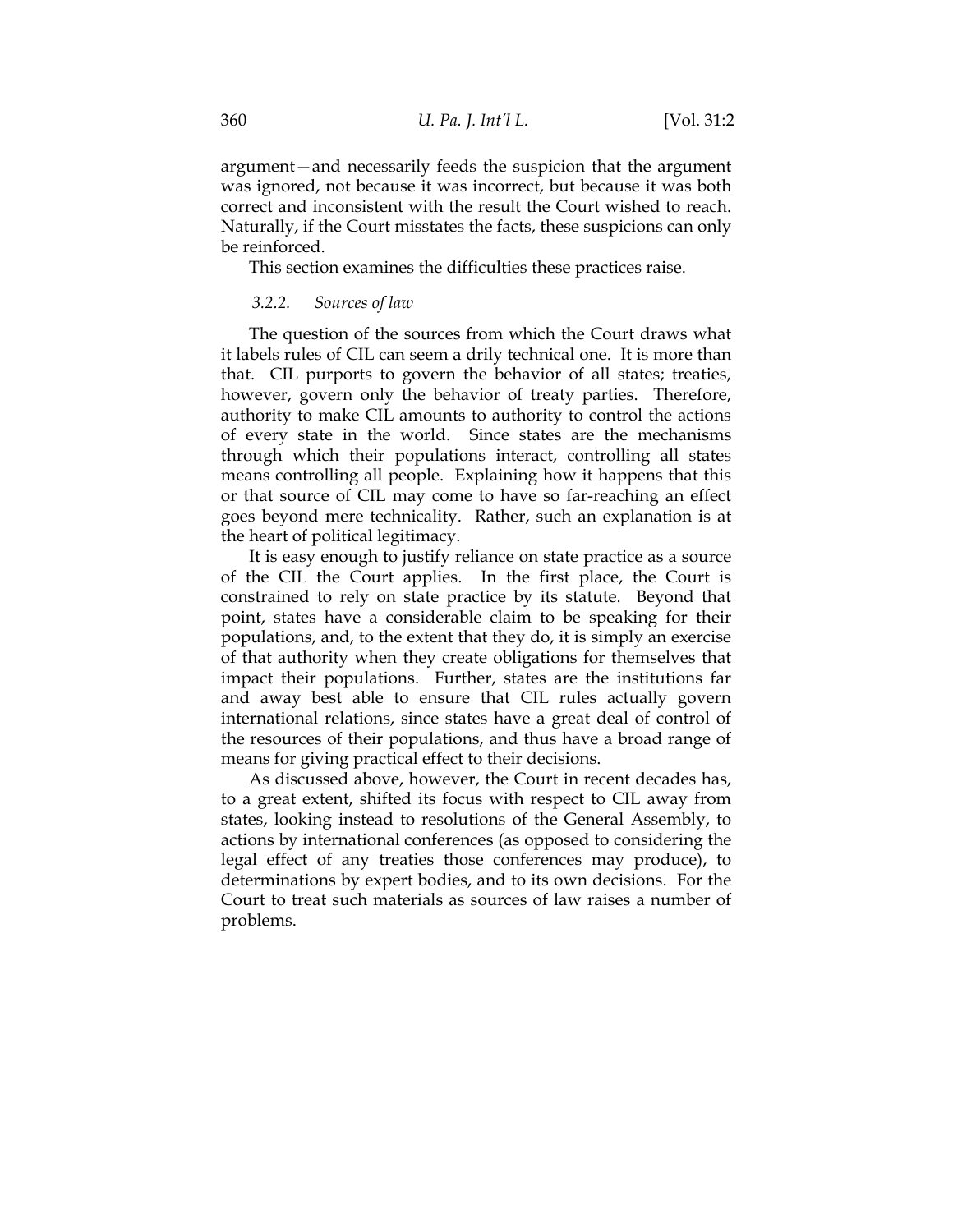In the first place, as Reisman has observed, Article 38 of the Statute of the Court is a choice of law clause.<sup>346</sup> Its terms are mandatory. Even if it could somehow be argued that international law has seen the emergence of new sources of law since 1945, Article 38 represents the unequivocal determination of the states whose governments accepted the statute that the Court would be permitted to rely solely on the sources listed in Article 38 to produce the rules of law which it applies.

This might seem like a mindlessly formalistic approach. There are at least two arguments against that objection. First, the basic question raised by any person or group purporting to exercise legal authority is, why should anyone feel obliged to pay any attention to what these people say? Why are the judges of the Court anything more than fifteen people wearing robes? The answer, surely, is that they are authorized to exercise the powers they exercise. If, however, that is the answer, then to the extent that the judges seek to exercise powers beyond those authorized, they are simply fifteen people wearing robes. And for the Court to apply sources of law not listed in Article 38 is for it to do just that and to go beyond its authority.

The second argument against this stress on the language of Article 38 flows from an analogy to the federal courts in the United States. At the time of the drafting of the Constitution, one concern about the establishment of a federal government was the fear that such a government must necessarily become a tyranny. The federal courts' rigid enforcement of limits on their jurisdiction reflected the triumph of the idea that, as the possessor of one aspect of federal power, it was as necessary for the courts as for the other branches of the federal government to respect the Constitution's limits on that power.<sup>347</sup> Any other approach, it was thought, would weaken the fabric of the country.

The Court's position is, if anything, more precarious than that of the federal courts in the early days of the United States. Lacking either compulsory jurisdiction or, as a practical matter, any means

<sup>346</sup> W. MICHAEL REISMAN, SYSTEMS OF CONTROL IN INTERNATIONAL ADJUDICATIONS AND ARBITRATION: BREAKDOWN AND REPAIR (1992).

<sup>347</sup> *See* Stewart Jay, *Origins of Federal Common Law: Part One*, 133 U. PA. L. REV. 1003, 1033, 1111–13 (1985) (summarizing the political history behind the issue of defining the boundaries of federal common law); Stewart Jay, *Origins of Federal Common Law: Part Two*, 133 U. PA. L. REV. 1231, 1241–42 (1985) (discussing development of a separation-of-powers principle that limits the jurisdiction of the federal court system in the United States).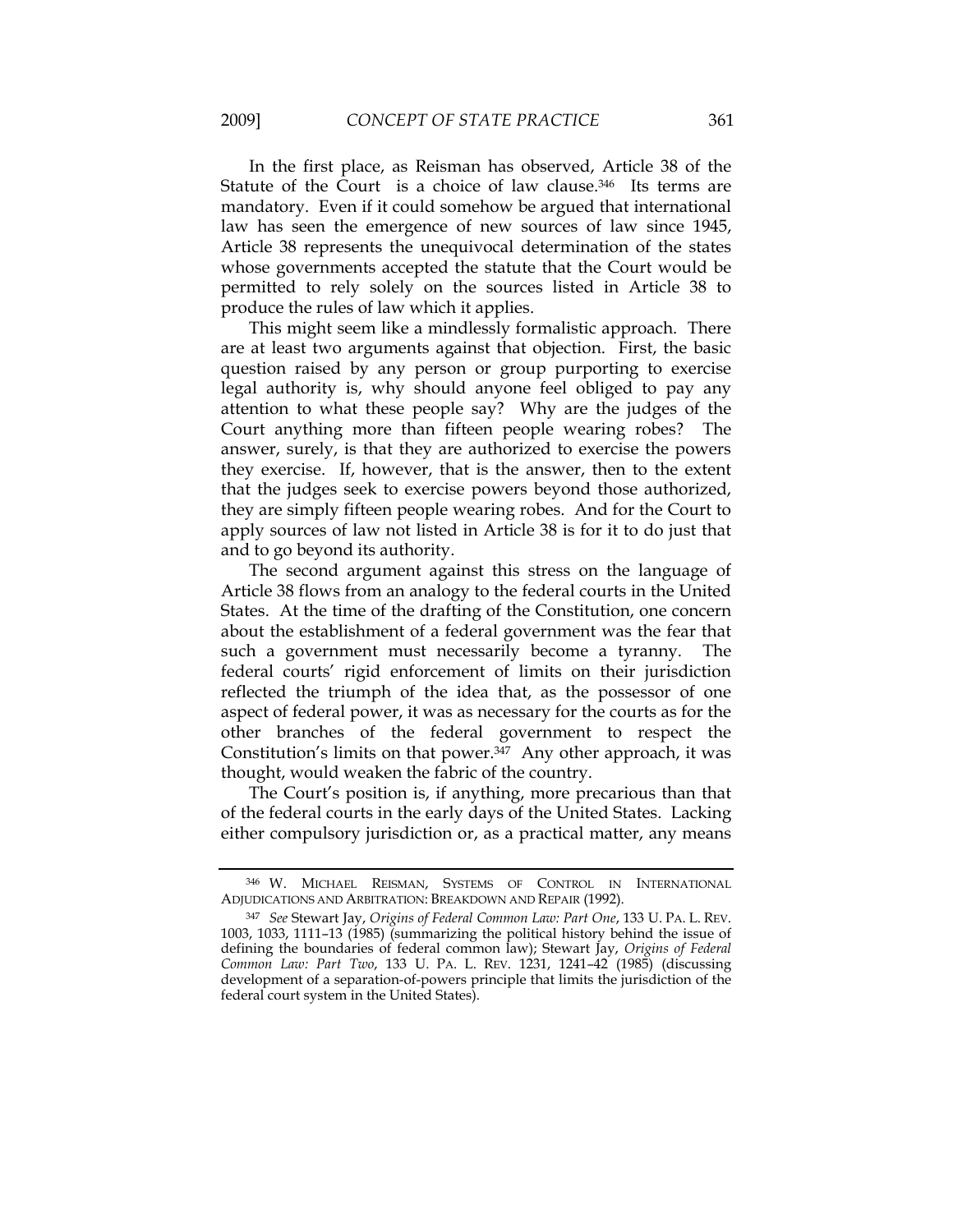of enforcing its judgments, its effectiveness depends entirely on the states' willingness to accept those judgments. For the Court to depart from the terms of the Statute which specify the sources it may treat as giving rise to law, therefore, is to risk defiance.

The foregoing point addresses the extent of the Court's discretion to look to sources of law other than those the Statute identifies, or to treat certain sources which the Statute designates as subsidiary means for the determination of law as though they were primary sources of law. But even if the issue were the propriety of some institution not constrained by Article 38 to rely on the sources the Court has come to emphasize, one must still determine how it is that those sources can be considered law.

The most basic question goes to formal authorization. Consider first the General Assembly. According to the Charter of the United Nations, the General Assembly's authority to take actions regarding matters other than the internal functioning of the organizations extends no further than the power to make recommendations, albeit regarding a broad variety of subjects.348 As Professor Thirlway has observed:

[T]he question of the effects of an Assembly resolution and that of the significance of the voting can become entangled in a sort of vicious circle: as the representative of Russia reminded the Court [during the argument on the *Nuclear Weapons Case*]: 'Many States prefer rather to vote in favour of these resolutions or abstain from voting, than to vote against them, having precisely in mind that, according to the Charter, they do not create any legal norm and do not imply the recognition of any rules as such, but are only of recommendatory nature .... The point is that, for each individual State participating in the voting, its vote is not directed to a particular dispute or situation affecting it, but is merely a general announcement of what it might contend if such a dispute or situation arose. Furthermore, if it were an established principle that voting for a purportedly declaratory resolution constituted acceptance of the rule therein stated, then to vote in this way would have an immediate impact on the legal position of the voting State; but so long as there exists no such principle, the vote by

<sup>348</sup> U.N. Charter arts. 10–14.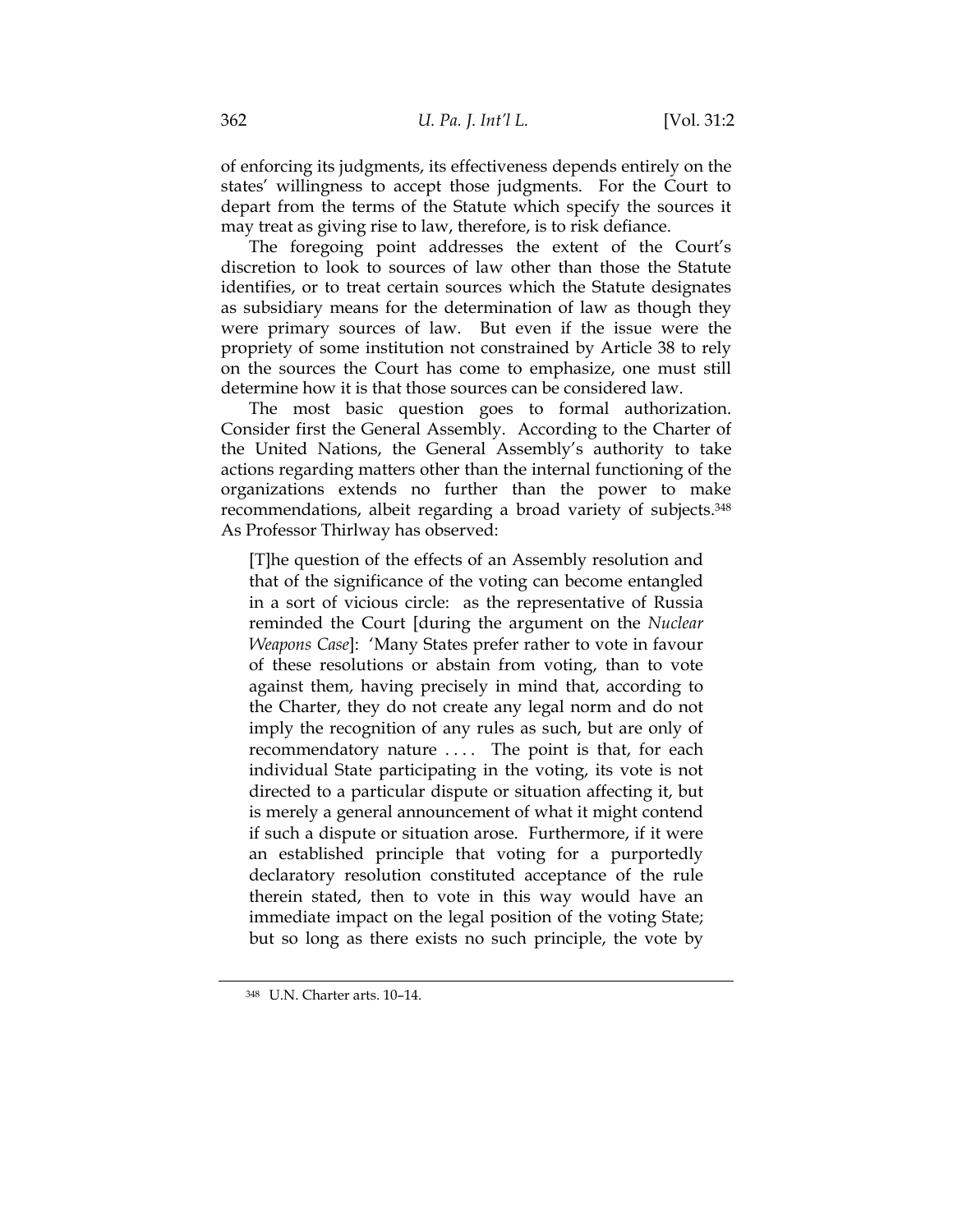each State is legally insignificant because it is known (and intended) to be insignificant.349

There is a further problem beyond that presented by the knowledge of states and their representatives that General Assembly resolutions have no legal effect—one of logic. For example, in the *Nuclear Weapons Case*, the Court noted that "General Assembly resolutions, even if they are not binding, may sometimes have normative value. They can, in certain circumstances, provide evidence important for establishing the existence of a rule or the emergence of an *opinio juris*."350 However, a vote for a resolution can indicate opinio juris only if it commits the voting state to the proposition that whatever rule the resolution asserts is legally binding. But if the vote is non-binding, it is unclear how it can commit the state to anything.

The Court's effective ascription of formal authority to international conferences is at least as difficult to justify as its giving controlling weight to General Assembly resolutions. Just as the U.N. Charter accords no legal effect to General Assembly resolutions, actions at conferences in themselves have no legal effect. To be sure, a conference may produce a treaty; it may also demonstrate the existence of an apparent consensus on some subject which leads states to take specific actions regarding concrete issues. However, until there is reason to see the actions of a conference as having affected some issue outside the conference hall, there seems to be no basis for ascribing any legal consequences to the mere fact that a conference met and, perhaps, took non-binding stands on this or that issue. After all, states may find even a treaty produced by a conference unacceptable despite their representatives having agreed on a text.351

<sup>349</sup> Hugh Thirlway, *The Law and Procedure of the International Court of Justice 1960–1989*, 76 BRIT. Y.B. INT'L L. 1, 99–100 (2006) (quoting Verbatim Record, Legality of the Use by a State of Nuclear Weapons in Armed Conflict and Legality of the Threat or Use of Nuclear Weapons, Advisory Opinion (Nov. 10, 1995), *available at* http://www.icj-cij.org/docket/files/93/5964.pdf).

<sup>350</sup> Legality of the Threat or Use of Nuclear Weapons, Advisory Opinion, 1996 I.C.J. 226, 254–55 (July 8) (italics in original).

<sup>351</sup> For example, even though the Vienna Convention on the Law of Treaties Between States and International Organizations or Between International Organizations was adopted by the General Assembly in Decision 41/420, it has not yet become effective. *See* United Nations Treaty Collection, Status of Vienna Convention on the Law of Treaties between States and International Organizations or between International Organizations, http://treaties.un.org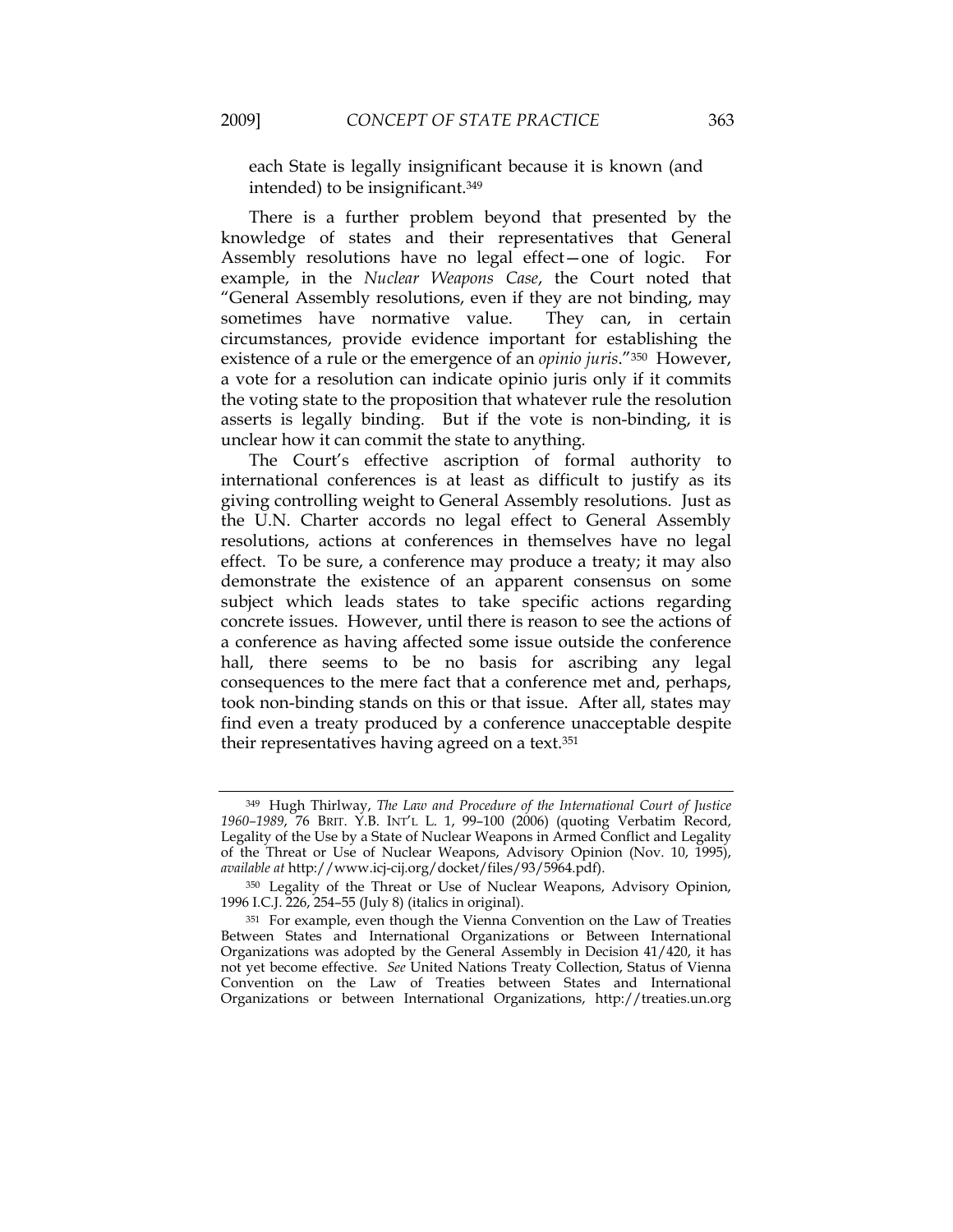The situation of expert bodies as sources of law is somewhat different from that of the General Assembly or of a conference. As already noted, the work of bodies such as the ILC can fairly be considered subsidiary means for the determination of international law within the meaning of article 38(1)(d). However, the Court cites the work of such bodies even when information on primary sources is available, for example, the ILC's own reports on state practice regarding the subjects it addresses. The implication is that the Court's focus is not on the actions of states, but on the determinations of the body of experts. This would seem justifiable only if the instruments establishing these bodies invest them with the power to make CIL.<sup>352</sup> Those instruments contain no such provision. For example, nothing in the Statute of the ILC gives it the authority to make law; it is authorized to propose actions to states, not to change the law by its own action.<sup>353</sup>

Similarly, the Court's reliance on its own decisions cannot be based on any grant of authority. On the contrary, Article 59 of the Statute provides that the Court's decisions have no binding force, except between the parties and with respect to the particular case. And Article 38(1)(d) makes explicit that the Court's authority to treat judicial decisions as subsidiary means for the determination of rules of law is subject to Article 59.354 Again, this is not to say that, when the Court has thoroughly examined a particular CIL issue in one case, it must always repeat the discussion in later cases even if nothing has happened since the first decision which could be thought to change the legal rule. It is rather to say that, when the Court's citation to an earlier case is anything more than a "see discussion at" reference, it appears to violate the express language of its Statute.

Judge Shahabuddeen has attempted to defend the Court's reliance on its own case law, but his arguments are flawed.

<sup>/</sup>Pages/ViewDetails.aspx?src=TREATY&mtdsg\_no=XXIII-3&chapter=23&lang =en (last visited Dec. 3, 2009).

<sup>352</sup> *See, e.g.*, *Report of the International Law Commission on the Work of Its Fortyninth Session, 12 May–18 July 1997*, *supra* note 185, *at* paras. 76, 85–87, 134, *available at* http://untreaty.un.org/ilc/documentation/english/A\_52\_10.pdf (referencing the scope of authority of committees established to monitor compliance with human rights treaties).

<sup>353</sup> *See* Statute of the International Law Commission, G.A. Res. 174 (II), U.N. Doc. A/519, arts. 15–24, (Nov. 21, 1947) (refraining from granting the ICJ the authority to make law).

<sup>354</sup> I.C.J. Statute, *supra* note 2, arts. 38(1)(d), 59.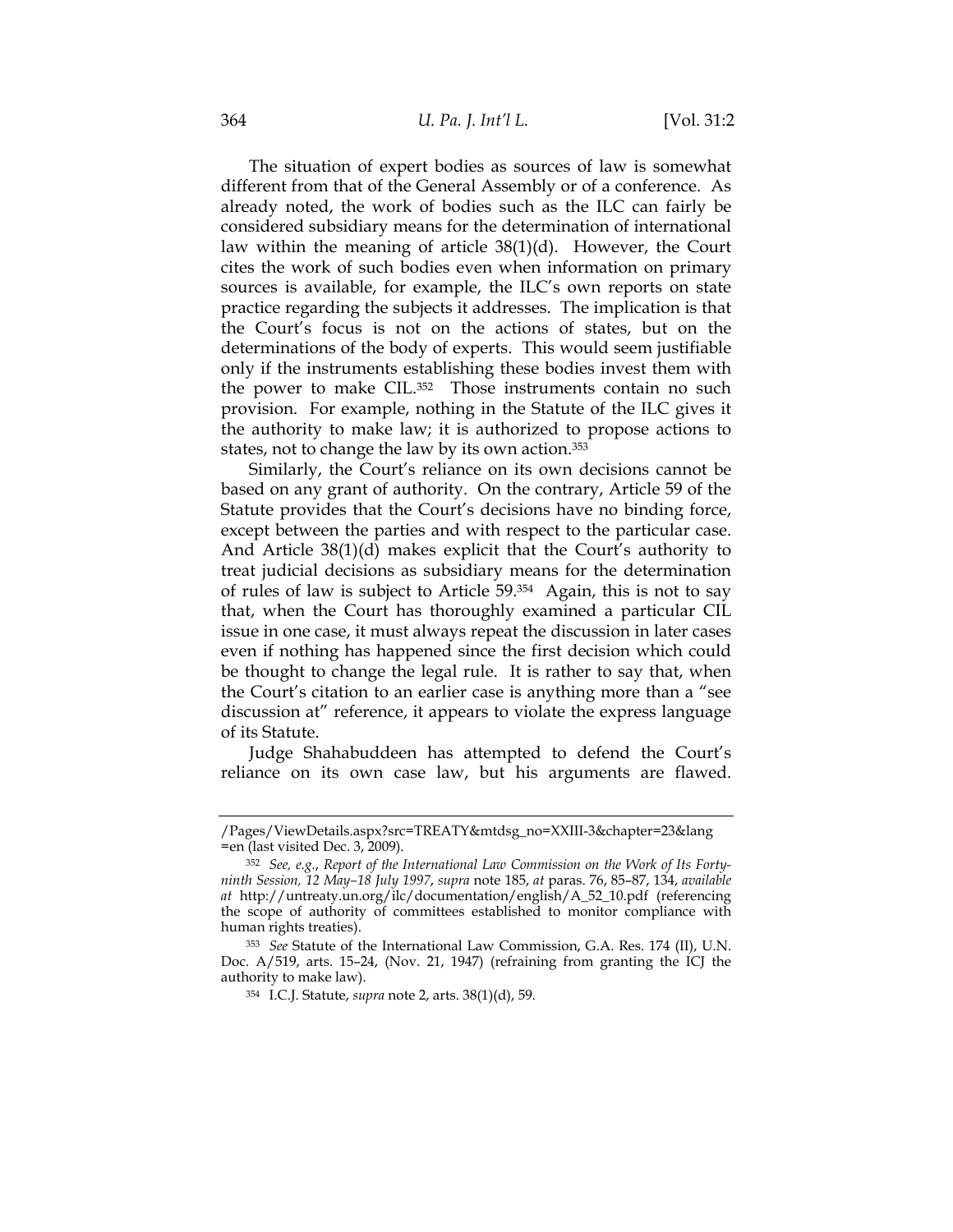Essentially, he argues that the Court's treating its own decisions as sources of law is inherent in its nature as a permanently established court.355 Acknowledging that, with respect to domestic courts, the exercise of such power flows from the possession by those courts of some elements of the overall sovereignty of the state of whose government they form a part, he has asserted that the states of the world have delegated to the Court the authority to make law.356 The short answer to all these arguments is that, as the creators of the Court, the states forming it presumably could limit its powers as they chose, and that they have expressed those limits in the terms of the Statute. The strict limits the Statute imposes on the Court's powers cannot be reconciled with some notion that the Court was nonetheless intended to exercise the authority it has claimed. Beyond these points, one element of Judge Shahabuddeen's discussion appears to contradict his conclusion. He observes that "[n]ew cases sometimes influence the development of state practice."357 But, if decisions only *sometimes* influence practice, it follows that, on other occasions, decisions do not influence practice. If states ignore the Court's decisions in their practice, it would appear that a subsidiary means for the determination of law, that is, the Court's case law, is in conflict with a primary source of law, that is, state practice. In such a case, for the Court to rely on an earlier decision in later cases, notwithstanding the states' failure to conform their practice to that decision, would appear to give a subsidiary source of law priority over a primary source. That result seems difficult to justify.

To this point, this Section has argued that reliance on state practice as a source of CIL can be justified, both as required by the Statute and as consistent with the states' capacity to represent their populations and their control of very significant resources. In contrast, the Court's treating General Assembly resolutions, the actions of conferences, determinations by expert bodies and its own decisions as sources of law is not consistent with its Statute and, further, accords such institutions power they are not granted by their founding instruments. Beyond these points, however, there is another—why does it make sense to treat particular behaviors as sources of law? In other words, according to what

<sup>355</sup> MOHAMED SHAHABUDDEEN, PRECEDENT IN THE WORLD COURT 40–41 (1996).

<sup>356</sup> *Id.* at 93.

<sup>357</sup> *Id.* at 209.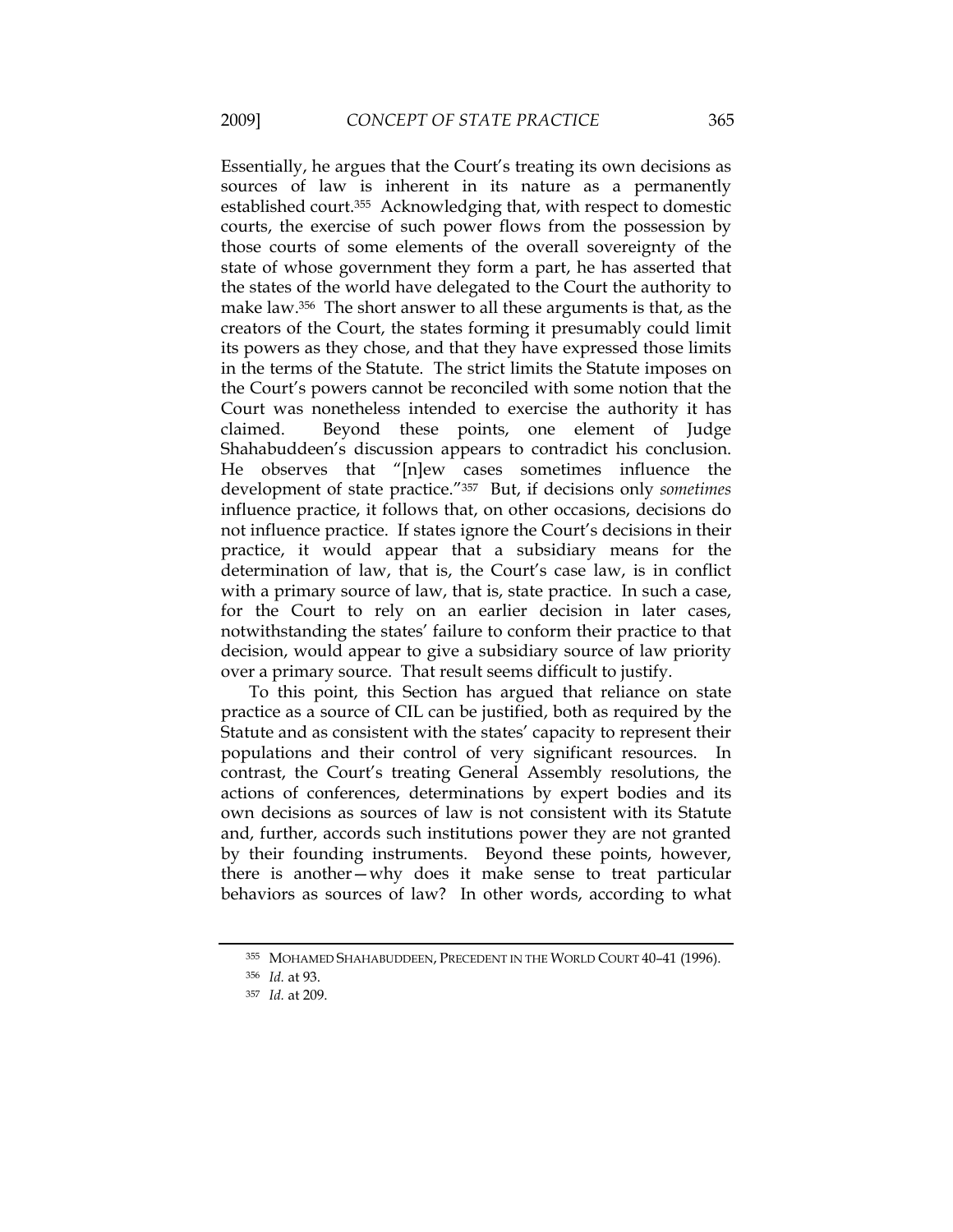legal theory is it reasonable to treat institutions generating normative statements, i.e., statements of the form "X is forbidden," "Y is optional," "Z is mandatory," as creating law as opposed to creating, for example, rules of games, or moral propositions, or political positions?

This question is relatively easy to answer with respect to state practice as a generator of CIL. First of all, aside from the Security Council, there are no international institutions authorized to impose binding rules on states. Hence, there is no occasion to ask why practice-generated rules should be allowed to trump institution created rules. Second, the International Law Association's formulation is enlightening. It will be recalled that the International Law Association has provided the following working definition of customary international law:

 (i) Subject to the Sections which follow, a rule of customary international law is one which is created and sustained by the constant and uniform practice of States and other subjects of international law in or impinging upon their international legal relations, in circumstances which give rise to a legitimate expectation of similar conduct in the future.

(ii) If a sufficiently extensive and representative number of States participate in such a practice in a consistent manner, the resulting rule is one of "general customary international law." Subject to Section 15, such a rule is binding on all States.358

This definition offers a plausible basis for attributing legal effect to state practice seen as legally binding, that is, that such practice creates expectations in other states. It also provides a means for determining the legal effect of a given action, that is, by inquiring as to the extent to which the action create a legitimate expectation regarding future state behavior. To be sure, implicit in that definition is the assumption of an unstated, basic principle that states ought not violate other states' reasonable expectations. As with the rule pacta sunt servanda, one cannot explain the

<sup>358</sup> COMM. ON FORMATION OF CUSTOMARY (GENERAL) INT'L LAW, FINAL REPORT OF THE COMMITTEE: STATEMENT OF PRINCIPLES APPLICABLE TO THE FORMATION OF GENERAL CUSTOMARY INTERNATIONAL LAW 8 (2000), *available at* http://www.ila -hq.org/download.cfm/docid/A709CDEB-92D6-4CFA-A61C4CA30217F376.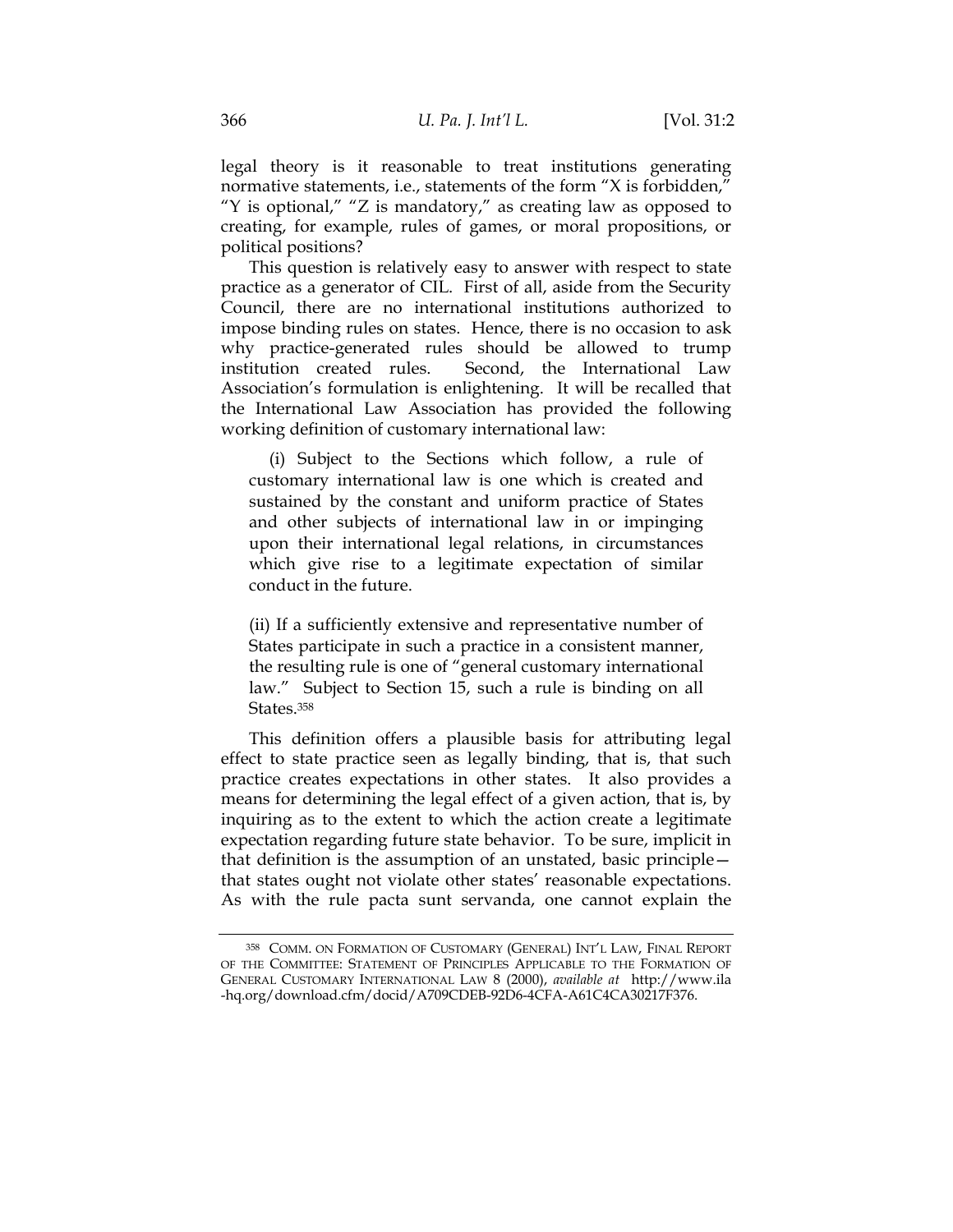source of the obligation to apply this principle, though one can note that, just as with pacta sunt servanda, the rule is one which presumably seems a clear matter of common sense in most cultures in the world.

When we turn to the non-practice based sources on which the Court has relied, however, there is no equivalent theory. For example, if one asks why any legal effect should be attributed to a General Assembly resolution, one cannot respond that the General Assembly is authorized to create such effects, because that is not true. One can imagine a case in which states intend that votes by their representatives would create legal effects, but there is no evidence that such a case has existed, and there is considerable reason to doubt that states have that intention in most cases. This is not to say that it is impossible to generate a theory justifying the attribution of legal effect to General Assembly resolutions; it is only to say that it is not obvious what that theory would be, and that, in any case, the Court has certainly put forward no such theory to explain its reliance on formally non-binding sources.

## *3.3.3. Analytical Technique*

Questions regarding the Court's analytical technique arise from the extent to which it has arguably departed from what could be called "judicial" modes of behavior in its judgments. In a few cases, there is reason to fear that some judges' negative attitudes toward one of the litigants affected the resulting judgment,359 but ultimately, these questions are more fundamental than concerns about judicial bias.

In the first place, courts are expected to explain their judgments. Not only do such explanations provide guidance to those subject to the legal regime the Court is addressing, but they

<sup>359</sup> *See* Military and Paramilitary Activities (Nicar. v. U.S.), 1986 I.C.J. 14, 314– 15 (June 27) (Schwebel, J., dissenting) (chastising former President of the Court, Elias, of giving an interview to the Associated Press during the pendency of the case in which he criticized the United States); *id.* at 179–80 (Elias, J., sep. opin.) ("Apart from the slants given to my alleged remarks, I confirm that the gist of what I am supposed to have said is quite correct and I very much regret the use made of it in a Member of the Court's dissenting opinion to a Judgment which still confirms that the United States of America was found wrong by the Court even under a new President, on all the essential points made by Nicaragua against it."); Oil Platforms (Iran v. U.S.), 2003 I.C.J. 161, 325 (Nov. 6) (Simma, J., sep. opin.) (explaining that he has assented to an opinion he largely disagrees with because he approves of the court's actions in clearly delimiting the legal uses of force, which, he implies, is to scold the United States).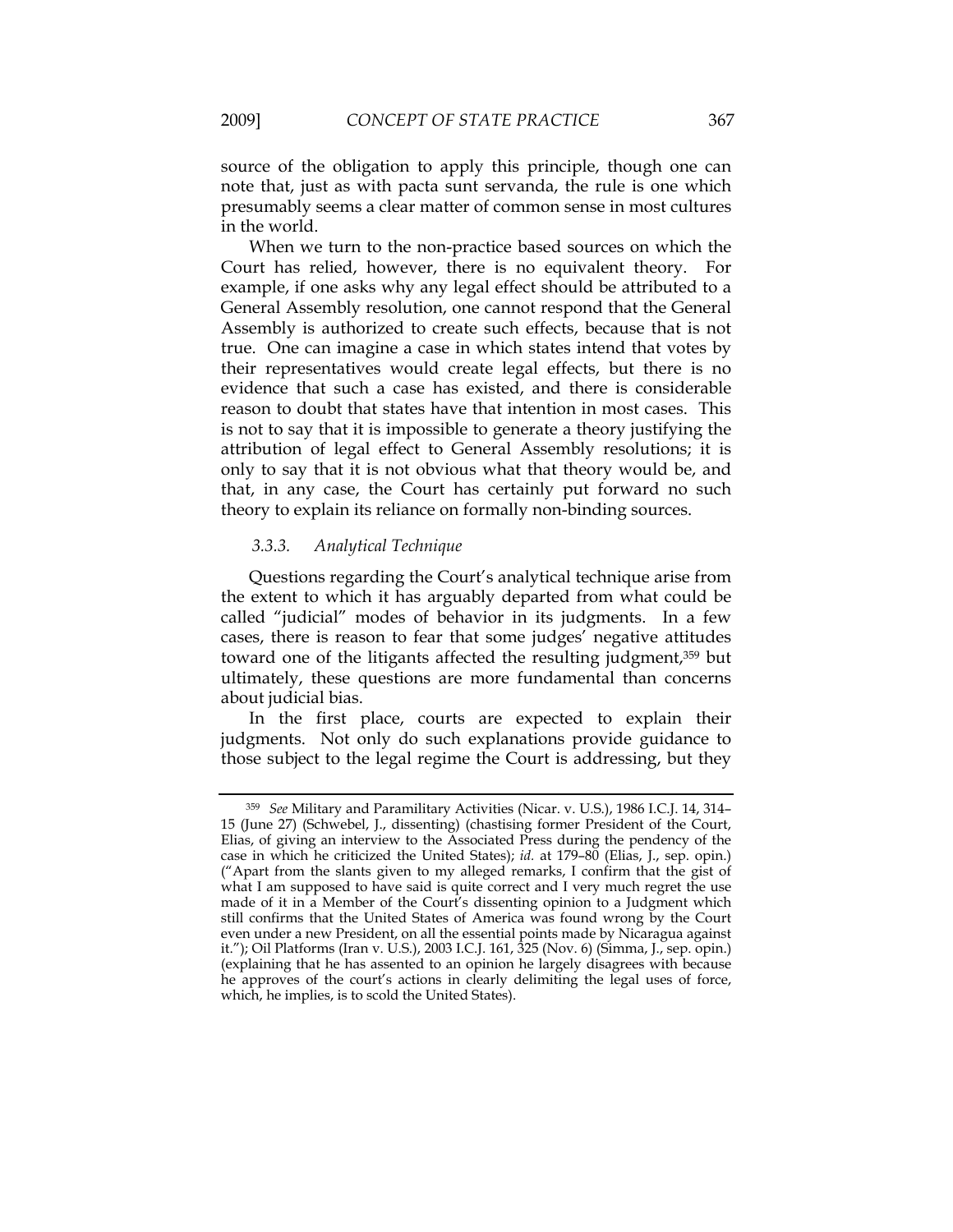make clear that the Court's determination is based on existing law, not on extraneous factors. Yet, as I have noted at length, the ICJ not infrequently asserts the legal status of certain purported norms without explaining the derivation of those norms, in circumstances where the norm's existence is not obvious. Some writers have suggested that the collegial nature of the Court makes necessary relatively sketchy opinions, in light of the difficulty of obtaining agreement of a majority of judges on a thorough rationale.<sup>360</sup> This may be an explanation, but it is not an excuse. If the problem arises from the structure of the Court, then the implication is that the structure of the Court is defective, not that the problem does not exist.

There are a number of examples of the difficulties that can be created by Delphic judicial opinions. For example, as already discussed, the Court in *Nicaragua* stated that a state's noncompliance with a rule of CIL does not weaken the rule if the state seeks to characterize its behavior as in some way not violating the rule, even, apparently, if the characterization is in bad faith.<sup>361</sup> This statement implies that the states' descriptions of their practice are as important as the practice itself in determining the content of CIL. This could not be true, however, if the rationale for ascribing law-making effect to state practice is that such practice creates reasonable expectations in other states that future practice will be consistent with current practice, since it would hardly be reasonable for one state to base its expectations regarding the behavior of a second state on descriptions the first state knew to be false. Therefore, the Court must be assuming that there is some basis other than reasonable expectations for seeing practice as capable of creating law. However, the Court never explains what this basis is. Therefore, someone attempting to apply the Court's theory to determine the content of CIL would be unable to do so, since there is no way to know the content of the theory.

Even more troubling is the failure of the Court, in some cases, to acknowledge arguments, or elements of arguments, made by the litigants. Among the principles of procedural fairness that seems universal is the idea that each litigant deserves a hearing—not simply an opportunity to present a case, but a right to have the

<sup>360</sup> *See, e.g.*, ROSENNE, *supra* note 11, at 1545–46 ("[G]iven that a judgment is composed so as to reflect the common opinion of a majority of the judges, economy of expression in the collective collegiate pronouncement is inevitable.").

<sup>361</sup> *Military and Paramilitary Activities*, 1986 I.C.J. at 98.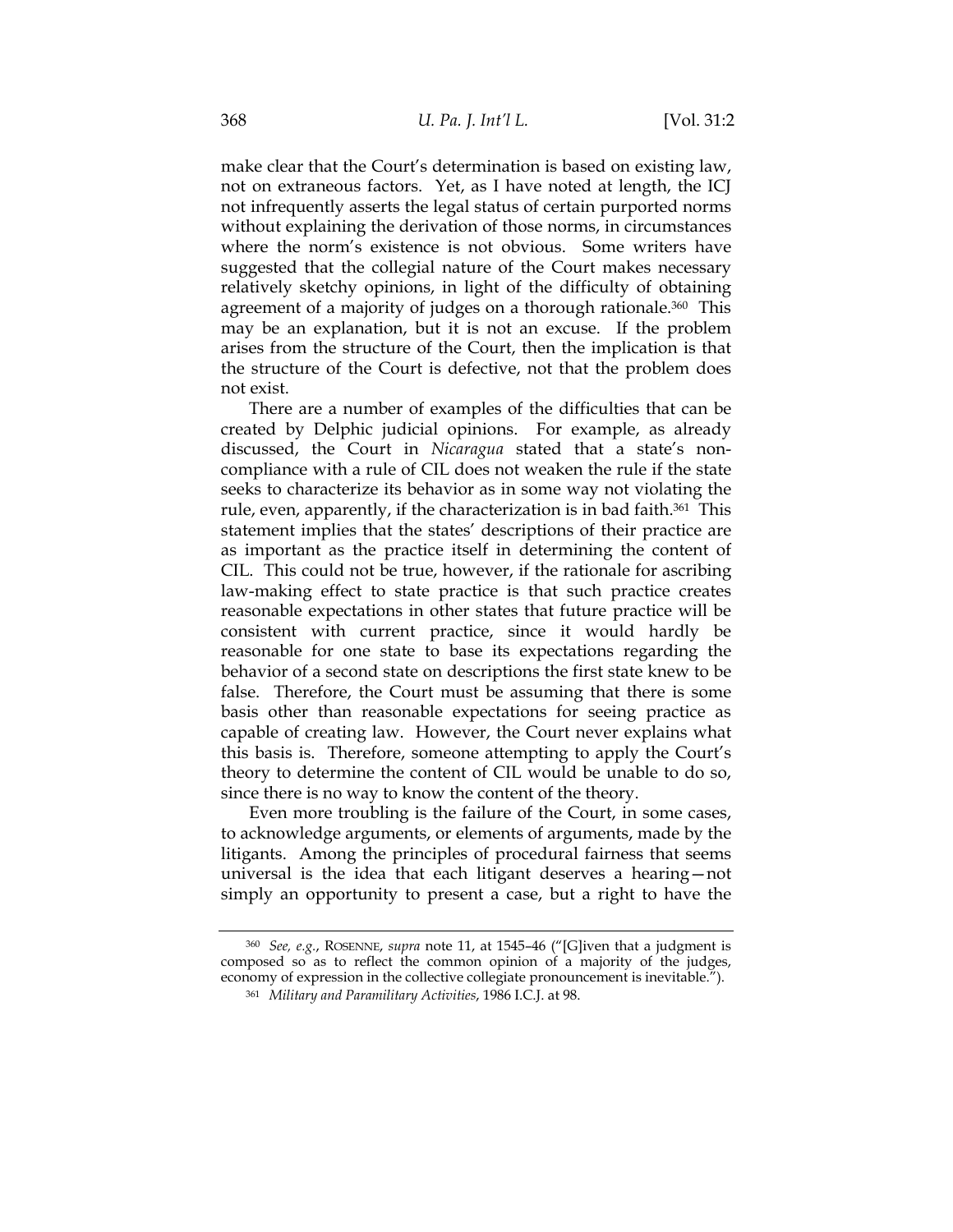decision-maker listen to the case as made. A corollary is that, if the decision-maker rules against a litigant, it is because the decisionmaker has concluded that the litigant's case is without merit and, conversely, that the ruling would have been in the litigant's favor if the decision-maker had determined his argument to be meritorious. If, however, a decision-maker ignores plausible arguments made by a litigant, the decision-maker is failing to explain the flaws in those arguments. Further, such a failure inevitably creates the suspicion that the decision-maker acts as it does because it cannot refute the arguments it ignores but does not choose to admit their correctness, since to do so would require a decision the opposite of that which it wishes to reach. However, a decision that can be supported only by concealing the weakness of the legal arguments against it must derive from some non-legal considerations, not from the law—and a Court that decides cases based on factors other than the law hardly acts as a court of law. Of course, if this conclusion makes sense regarding a court's failure to respond to arguments contrary to its ultimate conclusion, it makes even more sense regarding cases where the court bases its conclusions on a flat misstatement of legally relevant facts.

These defects in the Court's analyses undermine the rationale for judicial resolution of interstate disputes. After all, the rationale for urging states to take their disagreements to courts is the assumption that, if the legal and factual elements of a dispute are considered by an unbiased body whose only objective is to identify and apply legal rules, the states affected by any resulting judgments will see themselves as having been treated justly and therefore be impelled to comply with the judges' resolution of the problem. Of course, there is obvious reason to wonder whether states want a just, as opposed to a favorable, outcome to a dispute. Even if one assumes that states want no more than justice, however, they are unlikely to see themselves as having been treated justly unless the international court to which they resort makes its reasoning transparent, addresses the arguments presented to it and refrains from misstating facts. If it fails in any of these respects, a losing state must doubt the justice of the treatment it received. And if legal institutions act unjustly while lacking the power to coerce, what sense does it make to rely on such institutions?

## 4. CONCLUSION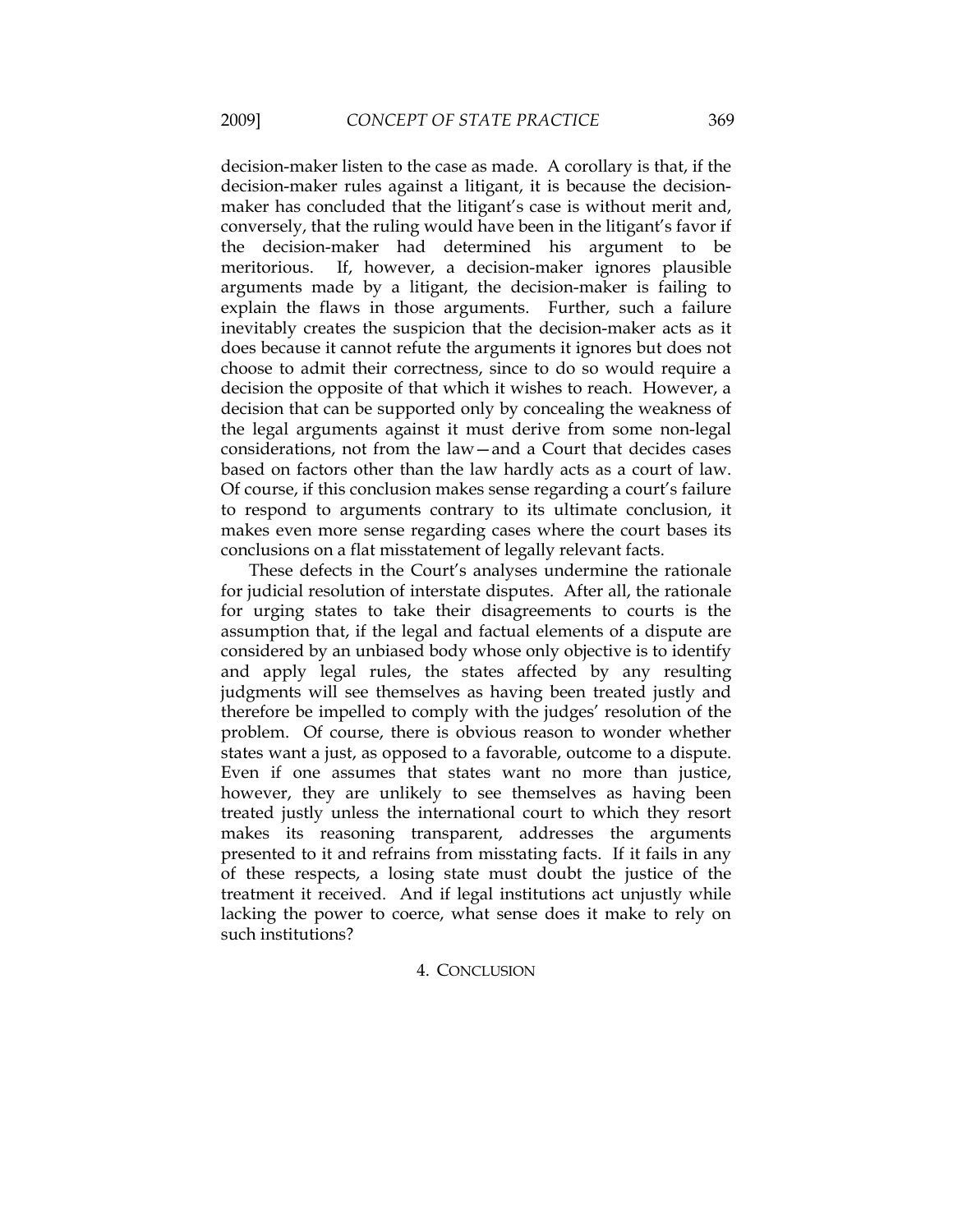This article has sought to demonstrate that the ICJ's approach to dealing with state practice, both as that practice pertains to CIL and as it is relevant to the interpretation of particular treaties, is seriously doubtful. The question now is, what ought to be the response to this situation?

In one sense, governments have already responded—only 65 states accept the compulsory jurisdiction of the Court,<sup>362</sup> and twothirds of the members of the U.N., including four of the five permanent members of the Security Council do not accept that jurisdiction. This relatively limited willingness to use the Court surely, in part, reflects doubts about the way it functions.

But what about situations in which the case reaches the Court under some other heading of jurisdiction, but the Court reaches a clearly incorrect result due either to reliance on doubtful sources of law or to obvious flaws in its analysis? Reisman has pointed out that, prior to the 20<sup>th</sup> century, the awards of international arbitral panels which exceeded their jurisdiction could be rejected by the states subject to the award on the grounds of *excès de pouvoir*,363 and has suggested that, in light of what he has characterized as the Court's failure to adhere to the internal control mechanisms intended to limit its exercise of authority, its judgments could be ignored on analogous grounds.364

This approach seems difficult to reconcile with Article 59 of the Statute, but may be the least bad alternative. A government's first responsibility is to its people, not to the Court. If compliance with a judgment would impose significant costs on a state and the judgment was flagrantly incorrect, it would seem that compliance with a such a judgment would be difficult to defend—it would amount to the government treating its responsibilities to its population as less important than its undertaking to respect a judgment, the poor quality of which was itself evidence that neither the judgment nor the Court rendering it deserved respect.

The flaws in the Court's methods described in this Article ought to have consequences among commentators as well as among governments. These consequences should take the form of avoiding attributing to the Court more authority than its Statute

<sup>362</sup> *See* International Court of Justice, *Report of the International Court of Justice 1 August 2006–31 July 2007,* U.N. GAOR, 62nd Sess., Supp. (No. 4) U.N. Doc. A/62/4 (Aug. 1, 2007).

<sup>363</sup> REISMAN, *supra* note 346, at 11–12.

<sup>364</sup> *Id.* at 41–45.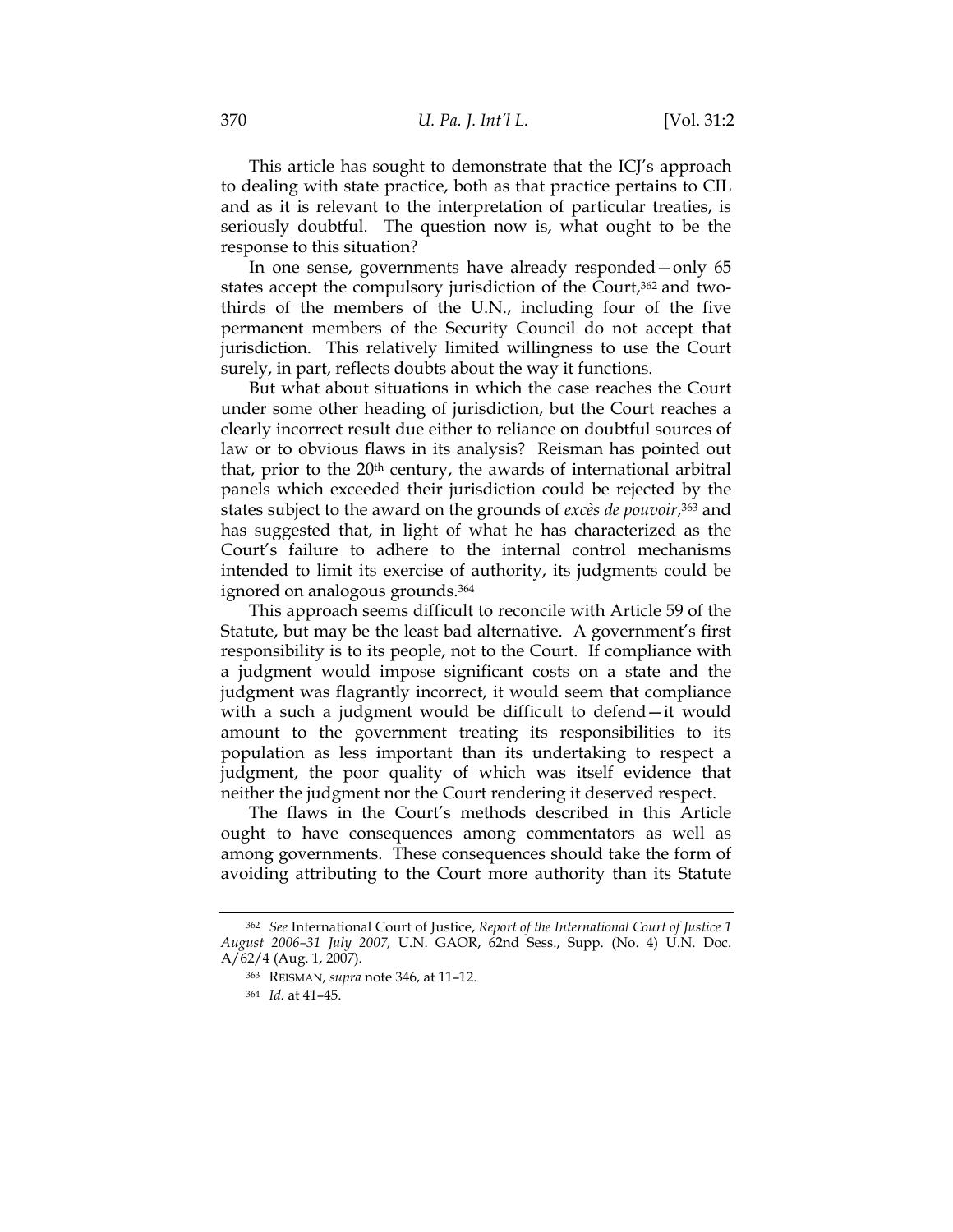accords it or than its performance merits. In books and articles too numerous to mention, commentators describe the Court's view of the law as to a particular subject as "authoritative" or describe a disagreement over the content of the law as "settled" once the Court comes down on one side or the other of the disagreement. Nothing in the Statute purports to invest in the Court the authority to, in effect, determine the content of international law outside the context of a particular case. Nor does the Court's performance justify any assumption that its majorities are knowledgeable enough, judicious enough, or disinterested enough to make it reasonable to base deference to it on the collective wisdom it has shown, whatever its formal authority.

Many involved in international law will object to these suggestions. In some cases this reaction may represent nothing more than support for the Court because of agreement with its results, however doubtful those results may be as matters of law. But it must be acknowledged that there will be disinterested arguments against this position as well. How, it might be asked, can states be brought to respect international law if the principal court applying international law is treated with disrespect? And if the Court's judgments do not settle disputed doctrinal points, how can they be settled?

The response is that states have shown their lack of regard for the Court through their unwillingness to rely on it. A refusal to confront possible reasons for that reaction will not somehow induce states to alter their behavior. Certainly, outside the area of maritime delimitation, it is difficult to identify a subject as to which the Court's decisions appear to have influenced the behavior of states very much. And while there is no denying the inconvenience presented by the lack of means for the international legal system to finally resolve doctrinal controversies, the convenience of having a means to resolve such disagreements does not and cannot somehow create the authority to do so improperly.

Most fundamentally, according the Court more authority than can be reconciled with the language of the Statute and the quality of its performance presents a danger to international law. If there are serious questions about the functioning of a tribunal purporting to apply international law, there is a risk that the problem will be thought to lie, not in the court, but in the body of law in question. Reasons to avoid the Court can thus become reasons to ignore the law. Further, the Court can defend itself in such circumstances only by arguing that its results are correct—